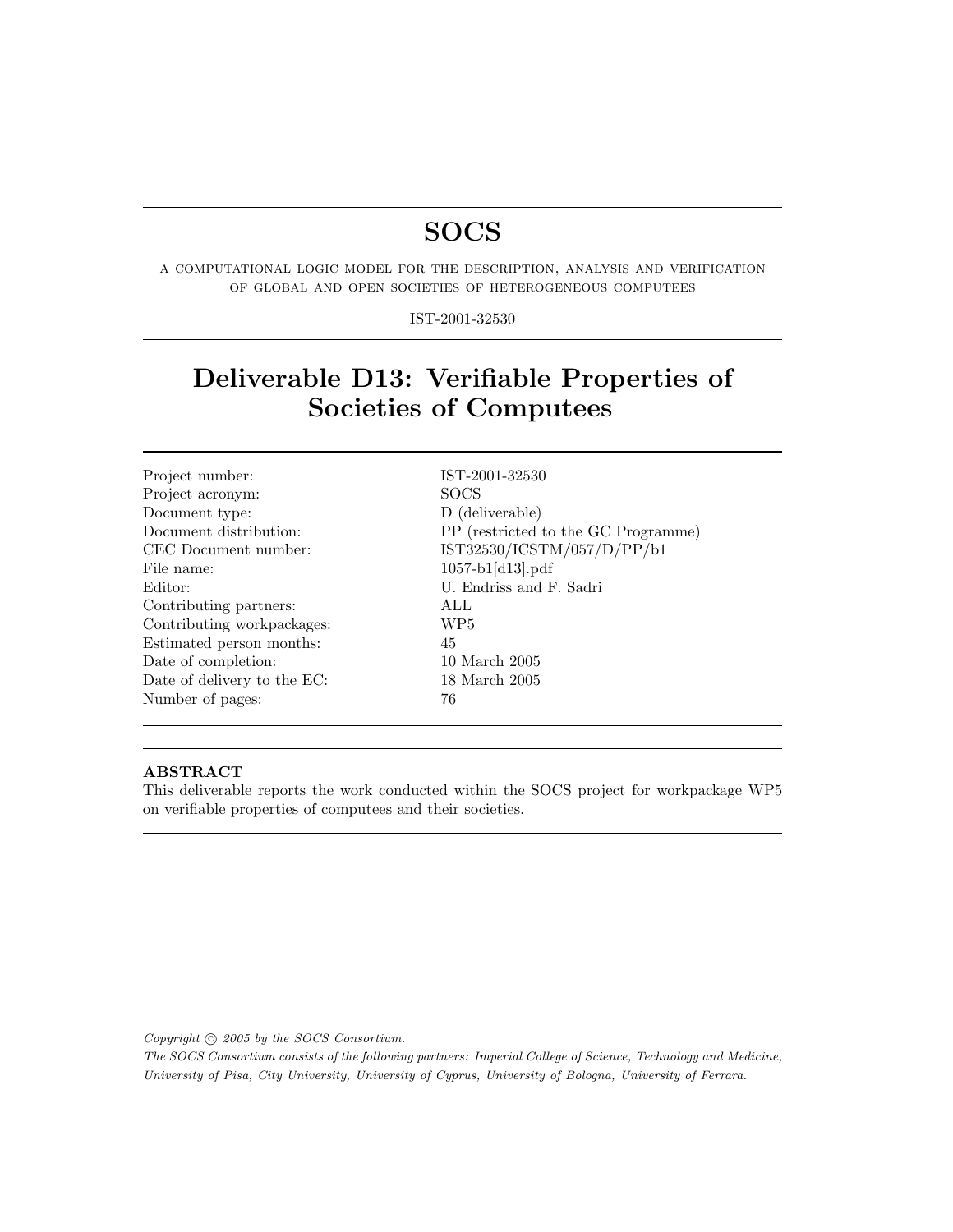# Deliverable D13: Verifiable Properties of Societies of Computees

M. Alberti,<sup>6</sup> F. Athienitou,<sup>4</sup> A. Bracciali,<sup>2</sup> F. Chesani,<sup>5</sup> U. Endriss,<sup>1</sup> M. Gavanelli,  $6$  A. Kakas,  $4$  E. Lamma,  $6$  W. Lu,  $3$  P. Mancarella,  $2$  P. Mello,  $5$ F. Sadri,<sup>1</sup> K. Stathis,<sup>3</sup> F. Toni,<sup>1</sup> and P. Torroni<sup>5</sup>

> <sup>1</sup>Department of Computing, Imperial College London Email: {ue,fs,ft}@doc.ic.ac.uk <sup>2</sup>Dipartimento di Informatica, Università di Pisa Email: {braccia,paolo}@di.unipi.it <sup>3</sup>Department of Computing, City University, London Email: {lue,stathis}@soi.city.ac.uk <sup>4</sup>Department of Computer Science, University of Cyprus Email: {cspgat1,antonis}@cs.ucy.ac.cy <sup>5</sup>DEIS, Università di Bologna Email: {fchesani,pmello,ptorroni}@deis.unibo.it

> ${}^{6}$ Dipartimento di Ingegneria, Università di Ferrara Email: {malberti,mgavanelli,elamma}@ing.unife.it

#### ABSTRACT

This deliverable reports the work conducted within the SOCS project for workpackage WP5 on verifiable properties of computees and their societies.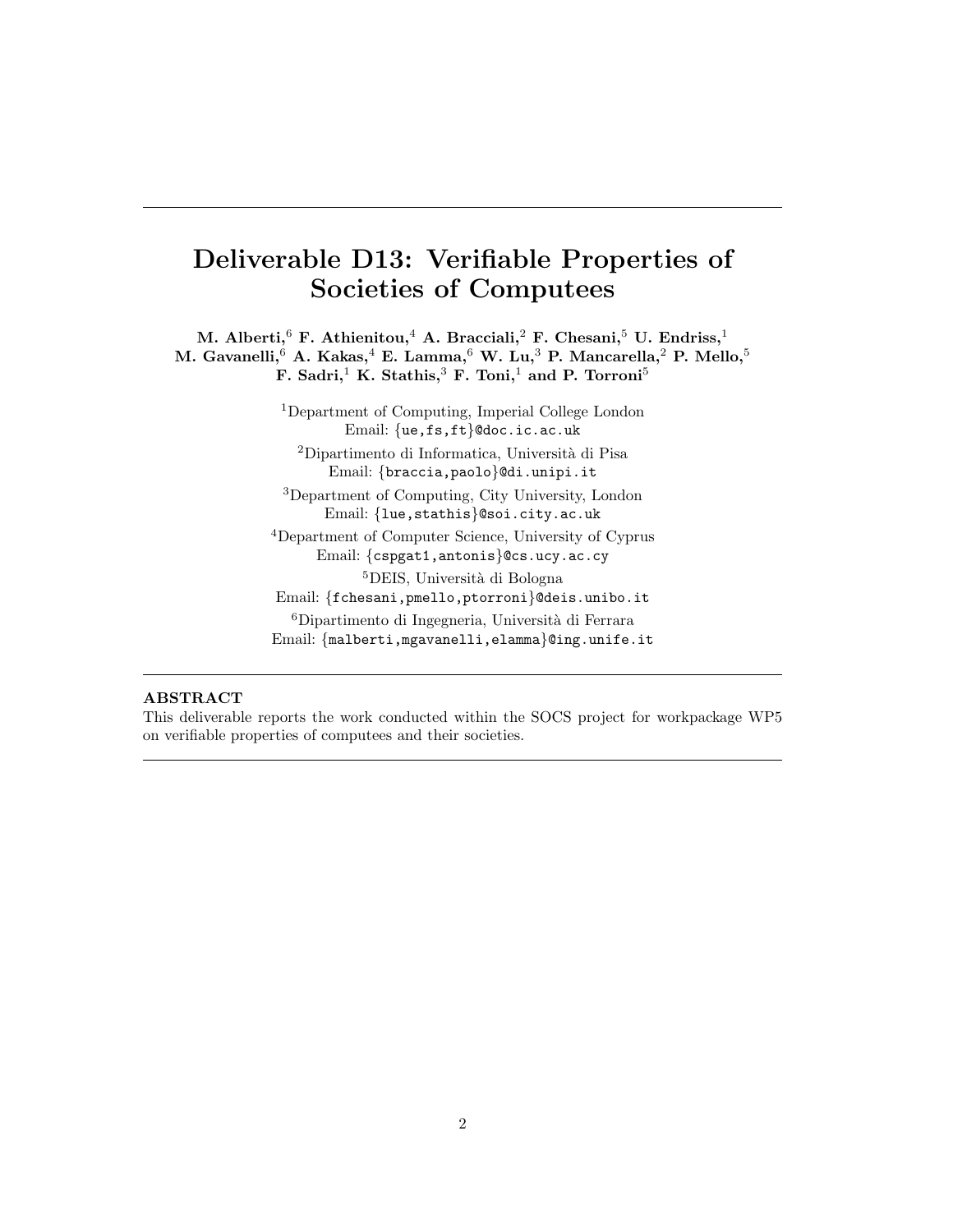# Contents

| 1              |     | Introduction<br>5                                                                                                                                          |
|----------------|-----|------------------------------------------------------------------------------------------------------------------------------------------------------------|
|                | 1.1 | $\overline{5}$                                                                                                                                             |
|                | 1.2 | $\overline{7}$                                                                                                                                             |
|                |     |                                                                                                                                                            |
| $\bf{2}$       |     | Background on the SOCS Approach<br>$\overline{7}$                                                                                                          |
|                | 2.1 | $\overline{7}$<br>$\overline{7}$<br>2.1.1                                                                                                                  |
|                |     | 8<br>2.1.2                                                                                                                                                 |
|                |     | 2.1.3<br>9                                                                                                                                                 |
|                |     | 2.1.4<br>11                                                                                                                                                |
|                | 2.2 | 12                                                                                                                                                         |
|                |     | 2.2.1<br>12                                                                                                                                                |
|                |     | 2.2.2<br>13                                                                                                                                                |
|                |     | 2.2.3<br>13                                                                                                                                                |
|                |     | 2.2.4<br>14                                                                                                                                                |
|                | 2.3 | 15                                                                                                                                                         |
|                |     | 2.3.1<br>15                                                                                                                                                |
|                |     | 2.3.2<br>16                                                                                                                                                |
|                |     |                                                                                                                                                            |
| 3              |     | <b>Classification of Verifiable Properties</b><br>18                                                                                                       |
|                | 3.1 | 18                                                                                                                                                         |
|                | 3.2 | 18                                                                                                                                                         |
|                |     | 3.2.1<br>19                                                                                                                                                |
|                |     | 3.2.2<br>19                                                                                                                                                |
|                |     | Properties of the Social Infrastructure $\;\ldots\; \ldots\; \ldots\; \ldots\; \ldots\; \ldots\; \ldots\; \ldots\;$<br>20<br>3.2.3                         |
|                |     | Properties Related to Protocol Conformance<br>21<br>3.2.4                                                                                                  |
|                | 3.3 | 22                                                                                                                                                         |
|                | 3.4 | 23                                                                                                                                                         |
|                |     |                                                                                                                                                            |
| $\overline{4}$ |     | <b>Proof Procedures</b><br>24                                                                                                                              |
|                | 4.1 | 24<br>$\mathcal{S}$ CIFF Soundness<br>.<br>The contract of the contract of the contract of the contract of the contract of the contract of the contract of |
|                | 4.2 | 26                                                                                                                                                         |
|                | 4.3 | $\mathcal{S}$ CIFF Termination $\ldots \ldots \ldots \ldots \ldots \ldots \ldots \ldots \ldots \ldots \ldots$<br>27                                        |
|                | 4.4 | 28                                                                                                                                                         |
|                | 4.5 | 29                                                                                                                                                         |
| 5              |     | <b>Individual Computees</b><br>30                                                                                                                          |
|                | 5.1 | 30                                                                                                                                                         |
|                |     | 5.1.1<br>Introduction to Profiles<br>30                                                                                                                    |
|                |     | 32<br>5.1.2                                                                                                                                                |
|                |     | 5.1.3<br>The Actively Cautious Profile of Behaviour<br>34                                                                                                  |
|                |     | 5.1.4<br>37                                                                                                                                                |
|                |     | 39<br>5.1.5                                                                                                                                                |
|                |     | 5.1.6<br>41                                                                                                                                                |
|                |     | 5.1.7<br>43                                                                                                                                                |
|                |     | 5.1.8<br>44                                                                                                                                                |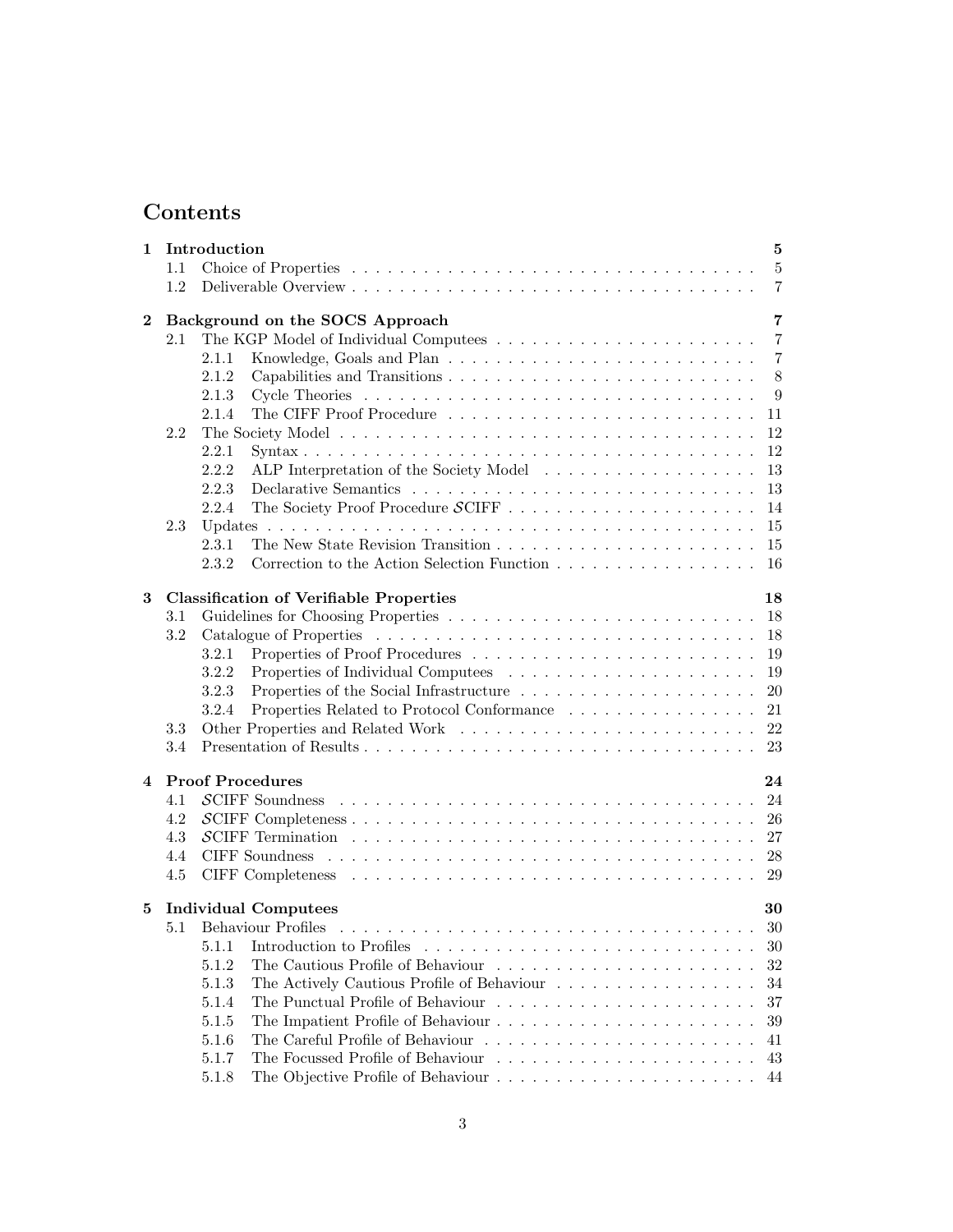|   | 5.2                                  |                                                                                      |     |
|---|--------------------------------------|--------------------------------------------------------------------------------------|-----|
|   |                                      | 5.2.1                                                                                | 45  |
|   |                                      | Coherence of Action Execution with Temporal Incompatibility $\ldots \ldots$<br>5.2.2 | 46  |
|   |                                      | 5.2.3<br>Coherence of Action Execution with Incompatible Preconditions               | 47  |
|   | 5.3                                  |                                                                                      | 48  |
|   | 5.4                                  | Adopting Social Expectations for Resource Allocation                                 | 49  |
| 6 |                                      | Social Infrastructure                                                                | 51  |
|   | 6.1                                  |                                                                                      | 51  |
|   | 6.2                                  |                                                                                      |     |
|   | 6.3                                  | Negotiating Socially Optimal Allocations of Resources                                | 55  |
|   | 6.4                                  |                                                                                      |     |
|   |                                      | Stability Properties of Multiagent Systems 57<br>6.4.1                               |     |
|   |                                      | Stability Properties of Agents in Multiagent Systems 60<br>6.4.2                     |     |
| 7 |                                      | <b>Protocol Conformance</b>                                                          | 61  |
|   | 7.1                                  |                                                                                      | 62  |
|   | 7.2                                  |                                                                                      |     |
|   | 7.3                                  | Weak a-priori Conformance Checking for Shallow Protocols                             | 64  |
|   | 7.4                                  |                                                                                      | -66 |
| 8 |                                      | Conclusion                                                                           | 67  |
|   | 8.1                                  |                                                                                      | 67  |
|   | 8.2                                  |                                                                                      | 69  |
|   | 8.3                                  |                                                                                      | 69  |
|   | ${\rm References}$                   |                                                                                      | 69  |
|   | List of Documents in the Annex<br>76 |                                                                                      |     |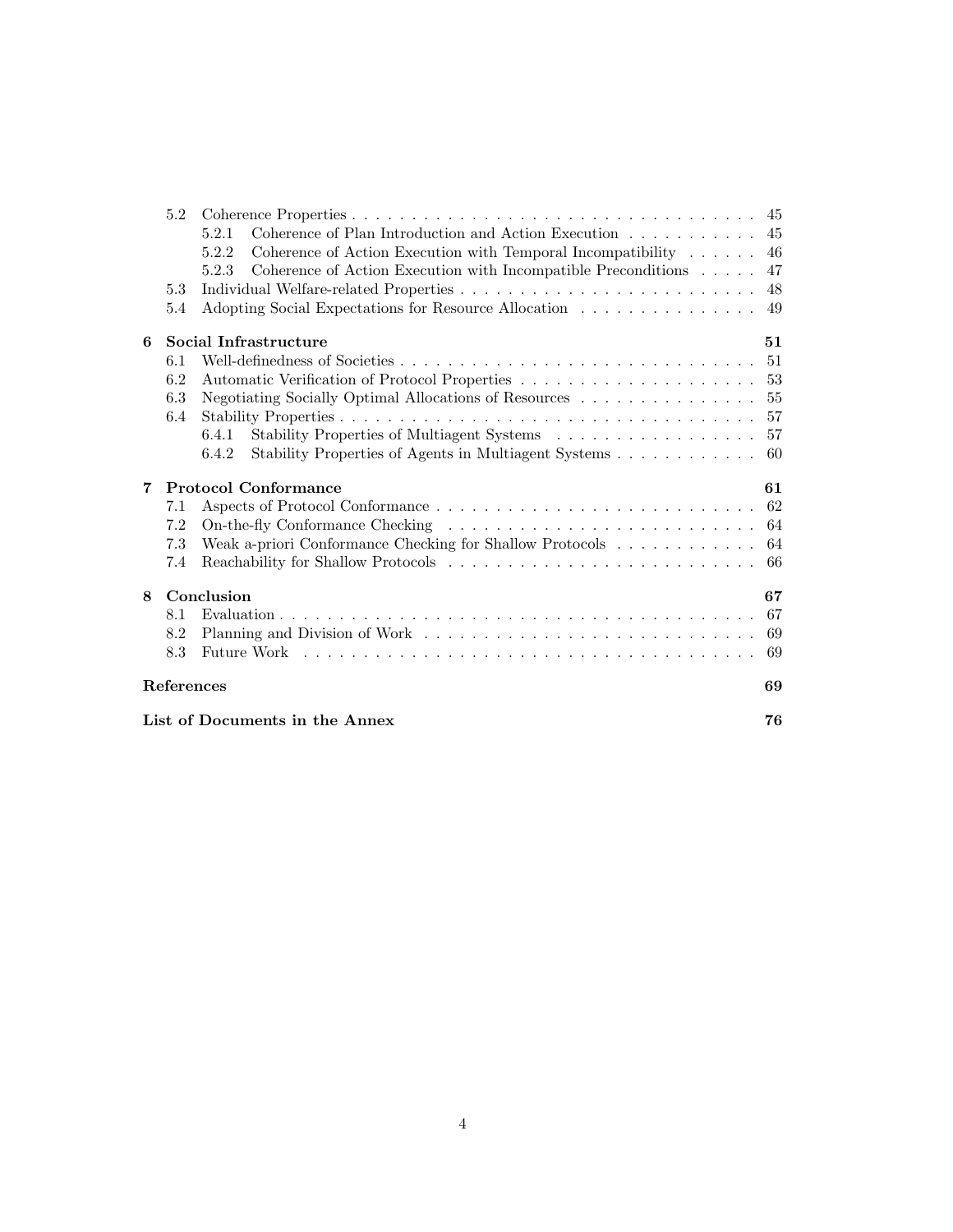# 1 Introduction

This deliverable reports the work conducted within the SOCS project for workpackage WP5 on verifiable properties of computees and their societies. In the first year of the project we developed declarative models for computees and societies of computees. In the second year we developed the respective computational models and individual and integrated prototype implementations for them. In the third year we have formalised and proved various properties of the models (in WP5), and conducted practical experiments, with the implemented models, based on several scenarios (in WP6). A companion document, deliverable D14 [2], reports the work on these experiments.

The models of computees and societies of computees are both based on computational logic. Even the control module of the computees is formalised as computational logical theories, more specifically as logic programs with priorities. These design principles have already paid dividends in the development of the computational models and the proximity of the prototype implementations to the declarative and computational models. A further advantage of the use of computational logic is that it ensures that the models, both the declarative and computational models, lend themselves well to the specification and verification of formal properties. This is the topic for WP5 and this deliverable.

# 1.1 Choice of Properties

The choice of the properties to consider for WP5 has been guided by the research area of Global Computing. This choice has been deliberated and refined incrementally and progressively within the SOCS consortium, as reported in the evaluation criteria given in deliverable D3 [50], the Provisional List of Properties [30] and the progress report in deliverable D12 [3]. The final choice is aimed at the following main objectives:

- (O1) Effectiveness: To show the effectiveness of our computational logic approach in modelling computees and their societies, in the sense of facilitating formalisation of properties and prediction of behaviour without the need to resort to empirical methods.
- (O2) Consequences: To explore the consequences of some of the detailed design choices: The computee model is based on a modular collection of capabilities and transitions integrated within cycle theories for control, incorporating various selection functions. The society model is based on a social infrastructure that incorporates social knowledge and protocols. In the detailed designs of both computees and societies many individual choices have had to be made. One of our objectives in WP5 has been to formally explore the consequences of these choices. This part of our investigations has aimed at:
	- Showing the appropriateness of the design decisions: for example some properties show the soundness of the proof procedures developed for computees and societies, and others show some benefits for example in terms of computees' behaviour towards their goals and plans that result directly as a consequence of the design choices.
	- Identifying any shortcomings or errors in the detailed design.
- (O3) Versatility: To explore the scope and versatility of the computee and society models: for example we have investigated how we can specify different profiles of behaviour in computees and how such profiles could alter the behaviour of computees and their success in achieving their goals.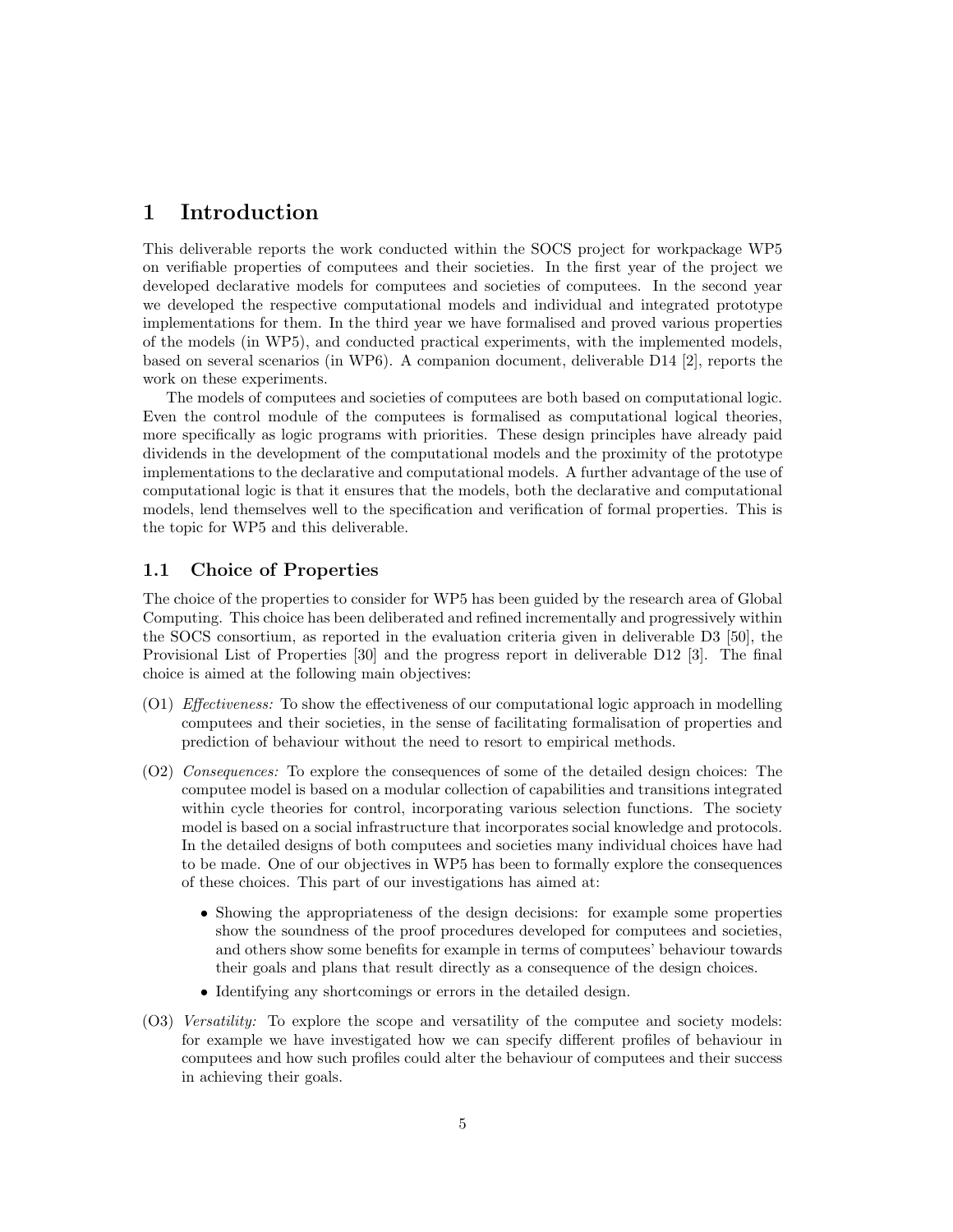- (O4) Guidance: To give guidelines to developers who may use the PROSOCS platform (PROSOCS [4] is the implemented platform for computees and societies ): for example formal results that show the relative merits of different behaviour profiles with respect to parameters characterising features of an application domain or environment can provide useful guidelines for those who wish to develop applications using PROSOCS.
- (O5) Scenarios: To explore aspects of the chosen scenarios: for example we have studied various aspects of protocol conformance and allocation of resources.

We present the properties in four categories:

- Properties of Proof Procedures
- Properties of Individual Computees
- Properties of the Social Infrastructure
- Properties Related to Protocol Conformance

Each property in these four categories addresses at least one, and more often than not, several of the objectives O1–O5. For each property we give its informal description, significance, brief formal description, approach taken in proving it and the related work, if any. Detailed descriptions of the properties and proofs are given in the reports included in the annex and various published documents (see page 76).

Apart from the properties shown in this deliverable there are many features of the SOCS computee and society models that make them particularly suited to open and dynamic environments of the kind the Global Computing initiative addresses. These features require no proofs and become evident from an examination of the models. For example,

- Heterogeneity: This is possible at almost every level of the models, starting from the individual computee knowledge bases, priorities, and control strategies, to interaction protocols and society knowledge bases.
- Adaptability: The control strategies of computees' "normal" behaviour is designed in such a way that the computee can be interrupted from its "normal" activities to make observations in the environment and record them in its knowledge base. It then uses this information to make any necessary adjustments to its goals and plans in order to adapt to the perceived changes in the environment. Such changes include receiving messages from other computees.
- Openness: The social infrastructure caters for open societies where there are no restrictions on which or how many societies a computee joins.

The work on WP5 is complemented by that of WP6, which aims at conducting practical experiments with the PROSOCS platform and the implemented models of computees and societies of computees. The experiments are designed to explore a number of issues:

• To test the formal definitions of some of the componments of the models, for example experiments are conducted in testing some of the behaviour profiles (described in Section 5.1 in this deliverable) and the computee planning capability and transition (described in detail in deliverable D8 [36]).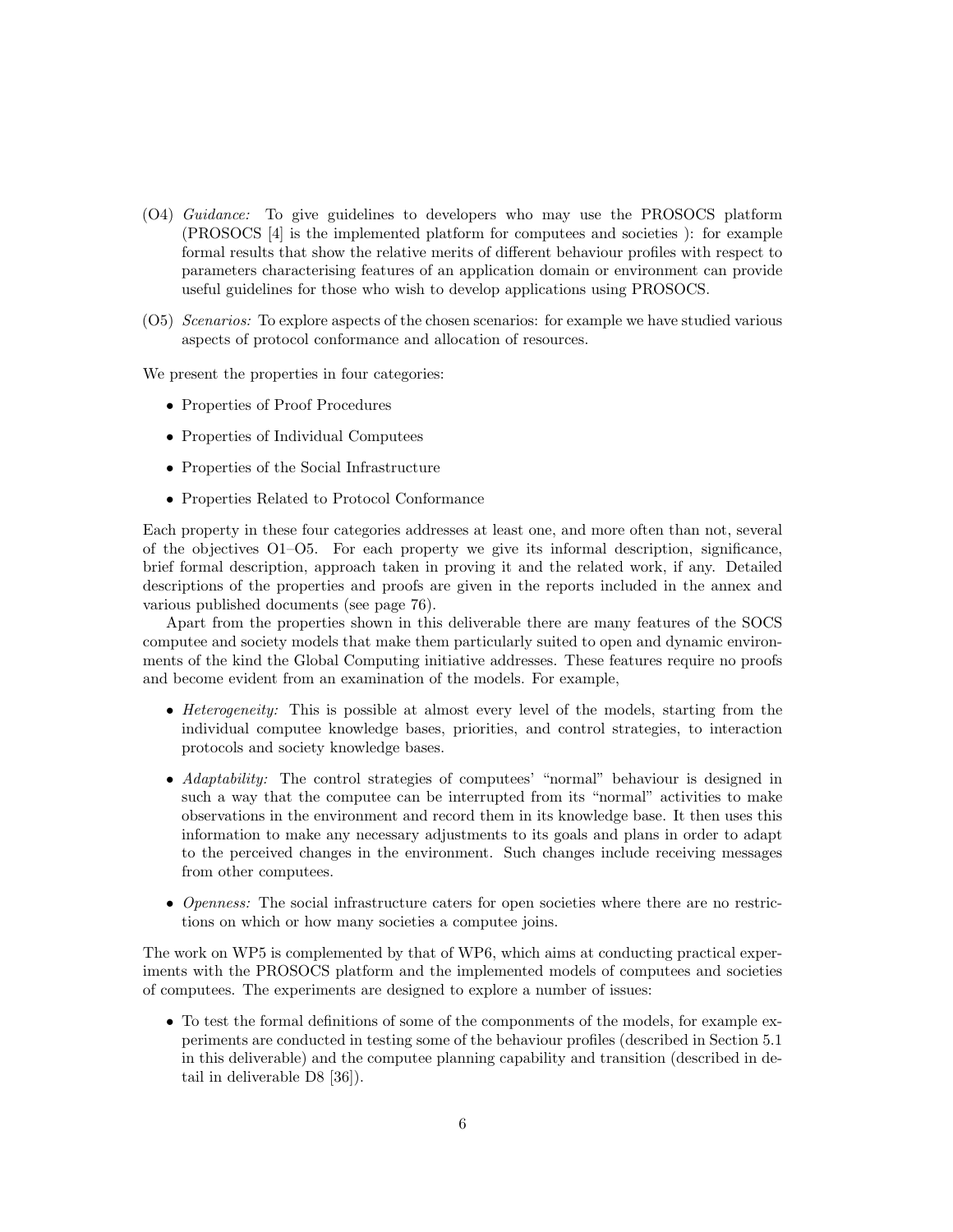- To explore empirically some of the properties of the behaviour profiles.
- To explore empirically the application of the fully integrated models and the PROSOCS platform on example scenarios from the domain of combinatorial auctions.

The two workpackages WP5 and WP6 have provided valuable input to one another, each helping to enhance and refine the work conducted in the other.

## 1.2 Deliverable Overview

The rest of this deliverable is structured as follows. In Section 2 we give an overview of the declarative and computational models of individual computees and societies of computees. In Section 3 we outline and classify the properties that are addressed in D13. We also explain the uniform format that is used for the summaries given for each property in the rest of the body of the deliverable. Using this format, in Sections 4, 5, 6, and 7 we outline the properties of the proof procedures, individual computees, the social infrastructure and protocol conformance, respectively. In Section 8 we conclude, and following the list of references we list all the documents that are annexed to D13.

# 2 Background on the SOCS Approach

In this section we briefly review the computee and the society models and proof procedures developed within SOCS. The purpose of this section is to make this deliverable as self-contained as possible. The models and the proof procedures were presented in detail in deliverables D4 [42], D5 [54] and D8 [36].

# 2.1 The KGP Model of Individual Computees

We summarise the main components and concepts of the KGP model of computees. Further details may be found in deliverable D8 [36].

#### 2.1.1 Knowledge, Goals and Plan

Internal state. KGP computees have an internal state which is a tuple  $\langle KB, Goals, Plan, TCS \rangle$ , where:

- $KB$  is the knowledge base of the computee, and describes what the computee believes of itself and the environment. KB consists of several modules supporting different reasoning capabilities. These modules are:
	- $KB_{plan}$ , for Planning,
	- $KB_{pre}$ , for the Identification of Preconditions of actions,
	- $KB_{TR}$ , for Temporal Reasoning.
	- $KB_{GD}$ , for Goal Decision,
	- $KB_{react}$ , for Reactivity, and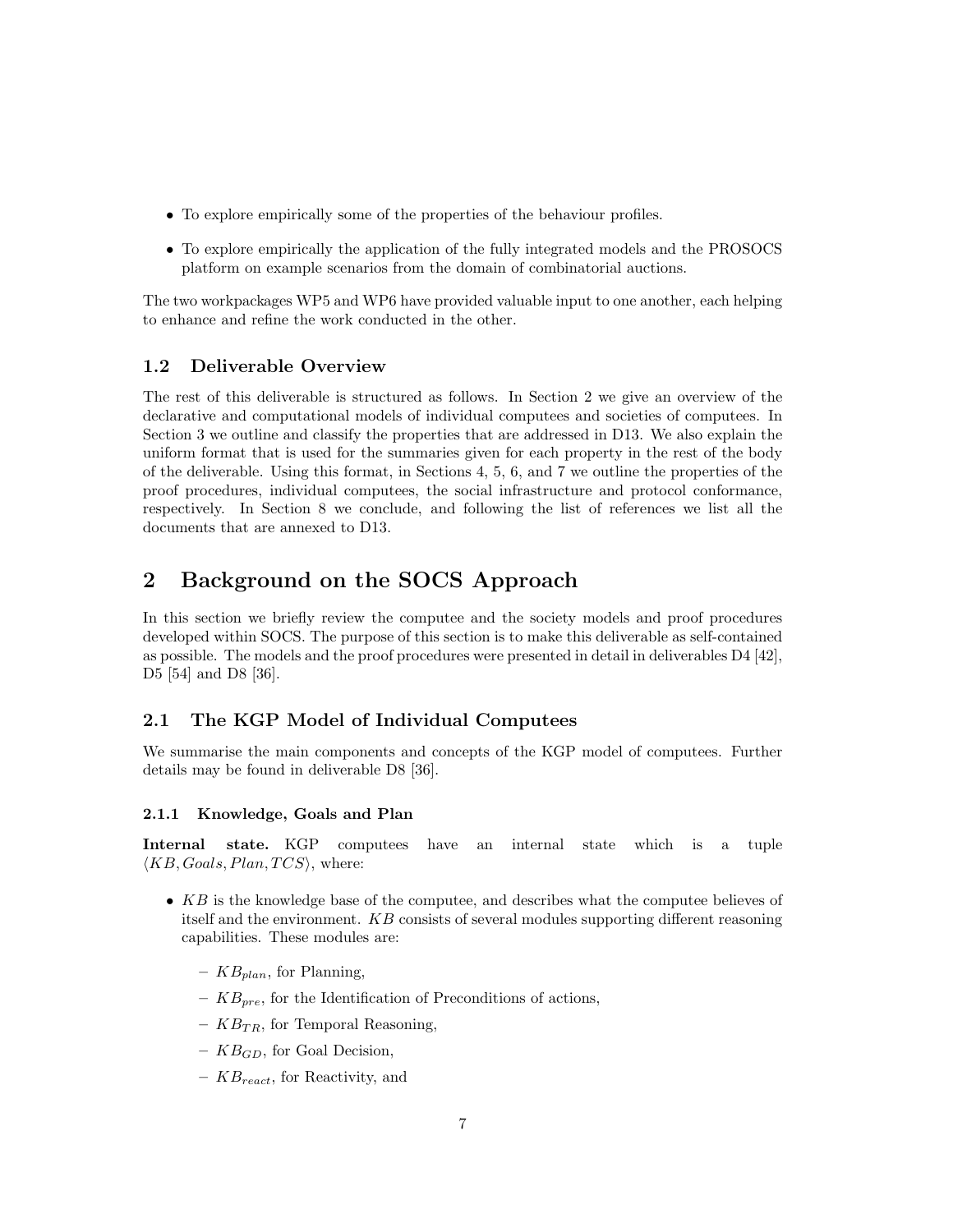- $KB<sub>0</sub>$ , for holding the (dynamic) knowledge of the computee about the external world in which it is situated (including past communications). It records, for example, observations of fluents holding or not holding in the environment at given times, and actions executed by the computee or observed to be executed by other computees at given times.  $KB<sub>0</sub>$  is included in all other knowledge bases.
- Goals is the set of objectives that the computee wants to achieve. Each goal has an associated time which can be fully instantiated or a (possibly constrained) variable.
- Plan is a set of actions scheduled in order to satisfy goals. Each action also has an associated time.
- $TCS$  is a set of constraint atoms (referred to as *temporal constraints*) in some given underlying constraint language with respect to some structure  $\Re$  equipped with a notion of constraint satisfaction  $\models_{\Re}$ . Temporal constraints bind the time variables of goals in Goals and actions in Plan, thus implicitly defining when goals are expected to hold and when actions should be executed. Via the temporal constraints, actions are partially ordered.

In the sequel, given a set C of sentences built from constraint atoms,  $\models_R C$  will stand for C is  $\Re$ -satisfiable, and  $\models_{\Re} C$  will stand for C is  $\Re$ -unsatisfiable.

Goals and actions are uniquely identified by their associated time, which is implicitly existentially quantified within the overall state. To aid revision and partial planning, Goals and Plan form a tree, whose root is represented by  $\perp$ . Top-level goals and actions are children of the root of the tree.

Valuation of temporal constraints. Given a state  $S = \langle KB, Goals, Plan, TCS \rangle$ , we denote by  $\Sigma(S)$  (or simply  $\Sigma$ , when S is clear from the context) the valuation:

 $\Sigma(S) = \{t = \tau \mid executed(a[t], \tau) \in KB_0\} \cup \{t = \tau \mid observed(l[t], \tau) \in KB_0\}$ 

Intuitively,  $\Sigma$  extracts from  $KB_0$  the instantiation of the (existentially quantified) time variables in Plan and Goals, derived from having executed (some of the) actions in Plan and having observed that (some of the) fluents in  $Goals$  hold (or do not hold).  $KB<sub>0</sub>$  provides a "virtual" representation of  $\Sigma$ .

#### 2.1.2 Capabilities and Transitions

Capabilities. Computees have a collection of reasoning capabilities, including Goal Decision, Planning, Reactivity and Temporal Reasoning. In the computational counterpart of the formal KGP model, the last three of these have been realised using the CIFF proof procedure for abductive logic programming [24], while the Goal Decision capability builds on the LPwNF (Logic Programming without Negation as Failure) framework, implemented in the Gorgias system [20, 45]. Another important capability is the Sensing capability to check whether a given property holds in the environment.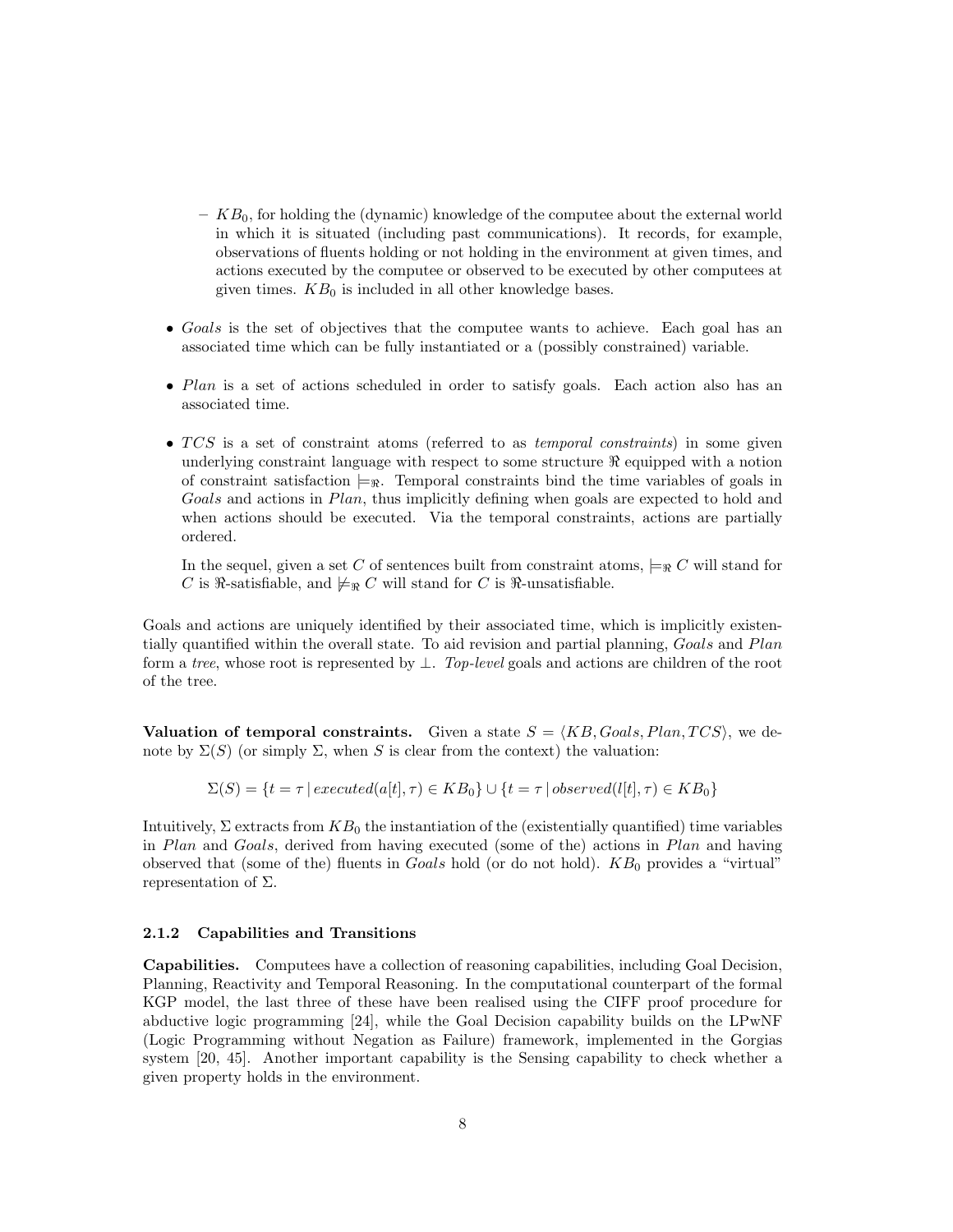Transitions. The state of a computee evolves by applying transition rules, which employ capabilities and constraint satisfaction. The transitions are:

- Goal Introduction (GI), replacing *Goals* with a new set of top-level goals, and using the Goal Decision capability.
- Plan Introduction (PI), changing Goals and Plan, and using the Planning and Introduction of Preconditions capabilities.
- Reactivity (RE), changing *Goals* and *Plan*, and using the Reactivity capability.
- Sensing Introduction (SI), changing *Plan* by introducing new sensing actions for checking the preconditions of actions already in Plan, and using the Sensing capability.
- Passive Observation Introduction (POI), changing  $KB<sub>0</sub>$  by introducing unsolicited information coming from the environment, and using the Sensing capability.
- Active Observation Introduction (AOI), changing  $KB<sub>0</sub>$ , by introducing the outcome of (actively sought) sensing actions, and using the Sensing capability.
- Action Execution (AE), executing all types of actions (physical, sensing, communicative), and changing  $KB<sub>0</sub>$ .
- State Revision (SR), revising *Goals* and *Plan*, and using Temporal Reasoning and Constraint Satisfaction.<sup>1</sup>

Transitions are represented as  $T(S, X, S', \tau)$ , where T is the name of the transition, S is the state before the transition is applied and  $S'$  is the state after, X is the (possibly empty) input taken by the transition, and  $\tau$  is the time of application of the transition.

#### 2.1.3 Cycle Theories

Transitions are integrated within cycle theories that specify the control component of computees.

**Cycle theory.** Formally, a cycle theory  $\mathcal{T}_{cycle}$  consists of the following parts:

• An *initial* part  $\mathcal{T}_{initial}$ , that determines the possible transitions that the agent could perform when it starts to operate *(initial cycle step)*. More concretely,  $\mathcal{T}_{initial}$  consists of rules of the form

 $*T(S_0, X) \leftarrow C(S_0, \tau, X), now(\tau),$ 

which we refer to via the "name"  $\mathcal{R}_{0|T}(S_0, X)$ . These rules sanction that, if the conditions C are satisfied in the initial state  $S_0$  at the current time  $\tau$ , then the initial transition should be T, applied to state  $S_0$  and input X, if required. Parameter X may be absent if the given transition requires no input.

The notation  $\mathscr{F}(S, X)$  in the head of these rules, meaning that the transition T can potentially be chosen as the next transition, is used in order to avoid confusion with the notation  $T(S, X, S', \tau)$ , introduced earlier to represent the actual application of T.

<sup>&</sup>lt;sup>1</sup>We assume here that the two transitions of Goal Revision and Plan Revision in the original KGP model presented in [42, 36, 43] are combined into a single State Revision transition (see also Section 2.3.1).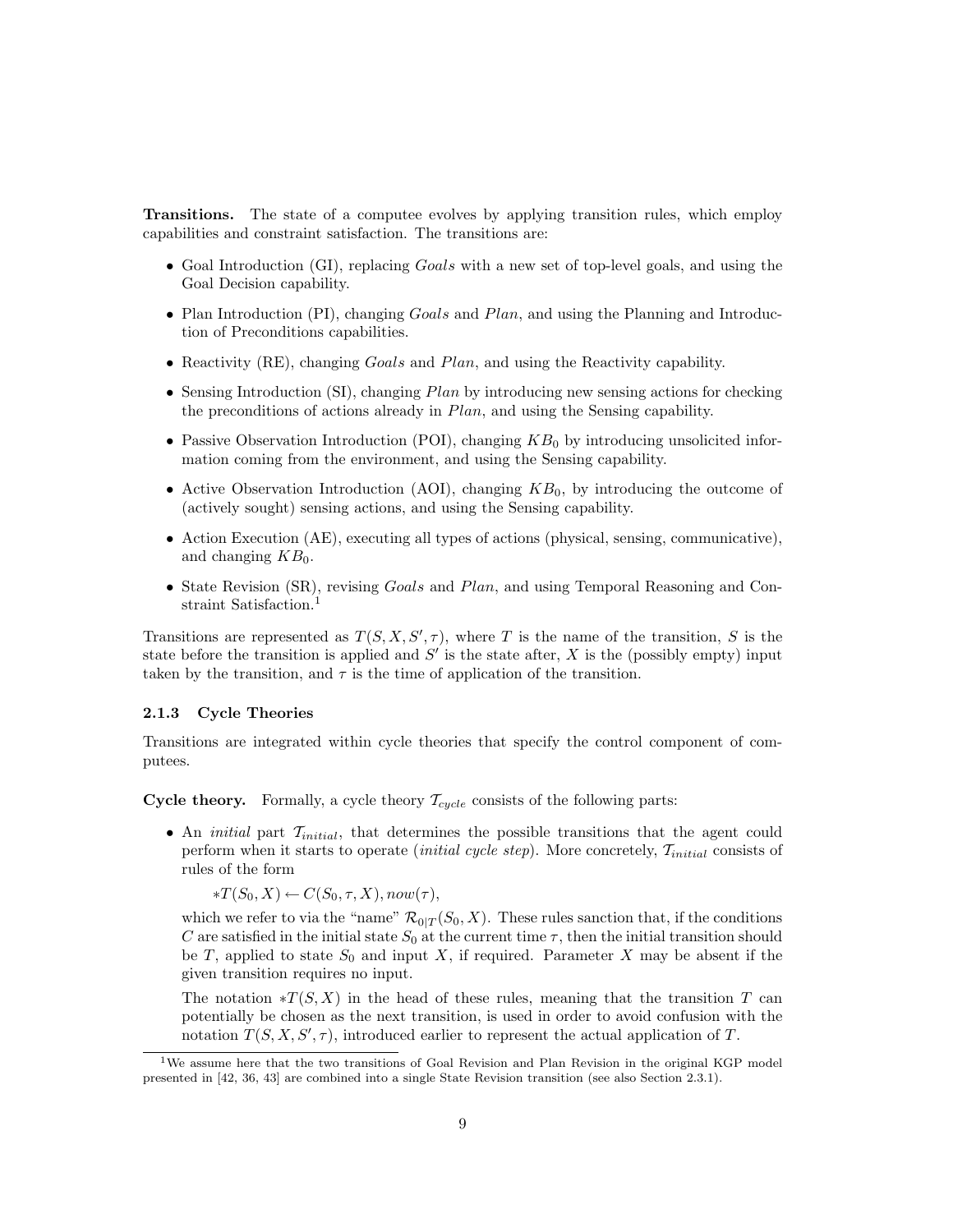The following initial rule, for example, expresses that the first transition may be a Plan Introduction provided there are goals available to plan for:

 $\mathcal{R}_{0|PI}(S_0, Gs): *PI(S_0, Gs) \leftarrow Gs = c_{GS}(S_0, \tau), Gs \neq \emptyset, now(\tau)$ 

• A basic part  $\mathcal{T}_{basic}$  that determines the possible transitions (cycle steps) following other transitions, and consists of rules of the form

 $*T'(S', X') \leftarrow T(S, X, S', \tau), EC(S', \tau', X'), now(\tau'),$ 

which we refer to via the "name"  $\mathcal{R}_{T|T'}(S', X')$ . These rules sanction that, after the transition T has been executed, starting at time  $\tau$  in the state S and ending at the current time  $\tau'$  in the resulting state S', and the conditions EC evaluated in S' at  $\tau'$  are satisfied, then transition  $T'$  could be the next transition to be applied in the state  $S'$  with the input  $X'$ , if required (again, parameter  $X'$  may be absent). The conditions  $EC$  are called *enabling conditions* as they determine when a cycle-step from the transition  $T$  to the transition  $T'$  can be applied. In addition, they determine the input  $X'$  of the next transition  $T'$ . Such inputs are determined by calls to the appropriate selection functions.

For example, the following basic rule expresses that a State Revision may be followed by an Action Execution provided that the set of actions resturned by the action selection function is not empty:

 $\mathcal{R}_{SR|AE}(S', As) : *AE(S', As) \leftarrow SR(S, S', \tau), As = c_{AS}(S', \tau'), As \neq \emptyset, now(\tau')$ 

• A behaviour part  $\mathcal{T}_{behavior}$  that contains rules describing dynamic priorities amongst rules in  $\mathcal{T}_{basic}$ . Rules in  $\mathcal{T}_{behavior}$  are of the form

 $\mathcal{R}_{T|T'}(S, X') \succ \mathcal{R}_{T|T''}(S, X'') \leftarrow BC(S, X', X'', \tau), now(\tau)$ 

with  $T' \neq T''$ , which we will refer to via the "name"  $\mathcal{P}_{T' \succ T''}^T$ . These rules in  $\mathcal{T}_{behavior}$ sanction that, at the current time  $\tau$ , after transition T, if the conditions BC hold, then we prefer the next transition to be  $T'$  over  $T''$ , namely doing  $T'$  has higher priority than doing  $T''$ , after T. The conditions  $BC$  are called behaviour conditions. They are heuristic conditions, which may be defined in terms of heuristic selection functions (see [42] for details). For example, the heuristic action selection function may choose those actions in the agent's plan whose time is close to running out amongst those whose time has not run out.

- An auxiliary part including definitions for any predicates occurring in the enabling and behaviour conditions, and in particular for selection functions (including the heuristic ones, if needed).
- An *incompatibility part*, including rules stating that all different transitions are incompatible with each other and that different calls to the same transition but with different input items are incompatible with each other.

Operational trace. Cycle theories are interpreted as logic programs with preferences and the respective entailment operator is denoted by  $\models_{pr}$ . A cycle theory  $\mathcal{T}_{cycle}$  induces an operational trace, namely a (possibly infinite) sequence of transitions

$$
T_1(S_0, X_1, S_1, \tau_1), \ldots, T_i(S_{i-1}, X_i, S_i, \tau_i), T_{i+1}(S_i, X_{i+1}, S_{i+1}, \tau_{i+1}), \ldots
$$

(where each of the  $X_i$  may be absent), such that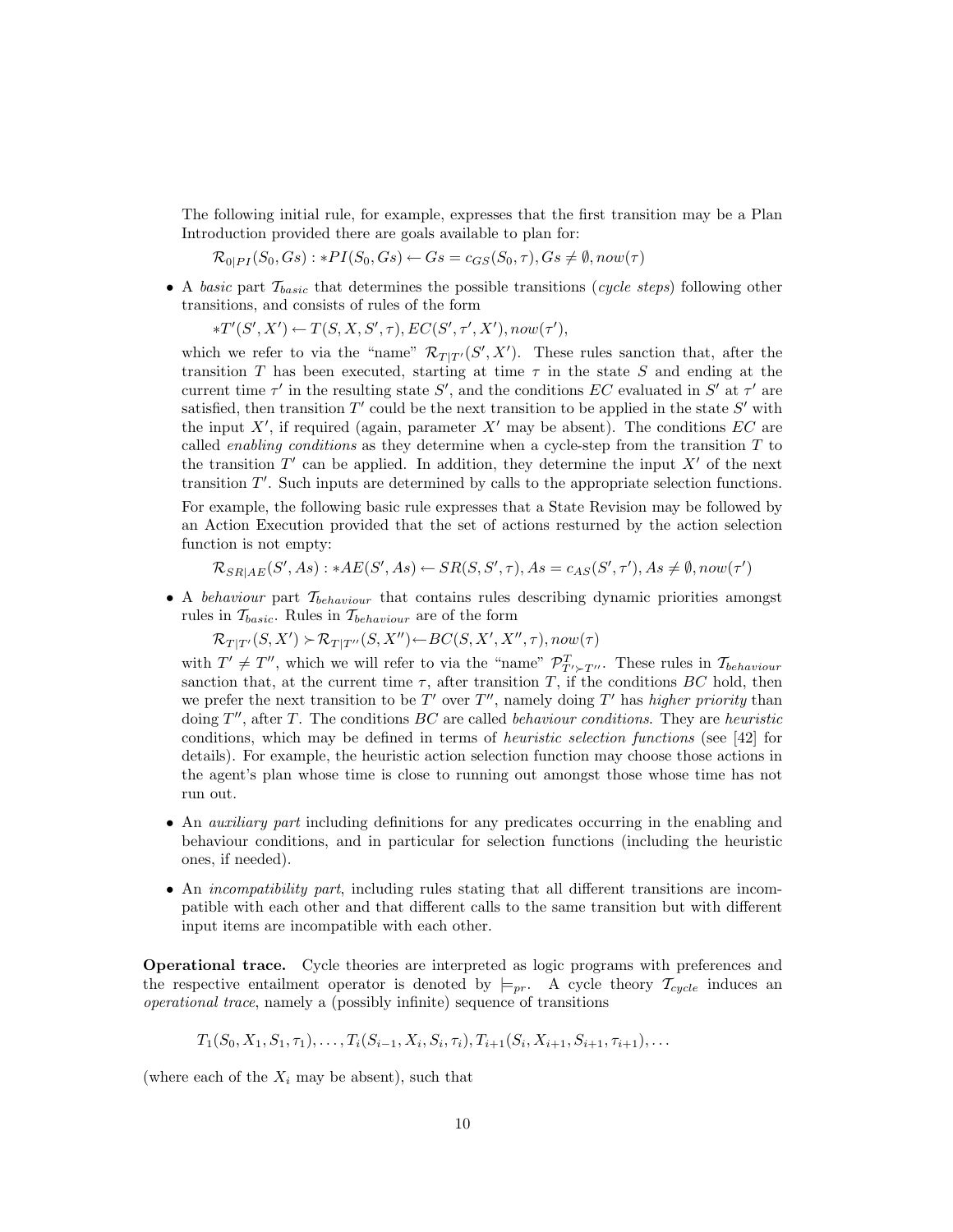- $S_0$  is the given initial state;
- for each  $i \geq 1$ ,  $\tau_i$  is the time of the execution of transition  $T_i$ , with  $\tau_i < \tau_{i+i}$ ;
- (Initial Step)  $T_{cycle}^0 \wedge now(\tau_1) \models_{pr} *T_1(S_0, X_1)$ , where  $T_{cycle}^0$  is  $T_{cycle} T_{basic};$
- (*Cycle Step*) for each  $i > 1$ :

 $\mathcal{T}^s_{cycle} \wedge T_i(S_{i-1}, X_i, S_i, \tau_i) \wedge now(\tau_{i+1}) \models_{pr} *T_{i+1}(S_i, X_{i+1}),$ 

i.e. each (non-final) transition in a sequence is followed by the most preferred transition, as specified by  $\mathcal{T}^s_{cycle}$ , where  $\mathcal{T}^s_{cycle}$  is  $\mathcal{T}_{cycle} - \mathcal{T}_{initial}$ . If the most preferred transition determined by  $\models_{pr}$  is not unique, we choose one arbitrarily.

We refer to a state  $S_i$  in an operational trace as  $\langle KB^i, Goals^i, Plan^i, TCS^i \rangle$ .

#### 2.1.4 The CIFF Proof Procedure

The computational counterpart of the formal KGP model builds on two proof procedures: Logic Programming without Negation as Failure (LPwNF), implemented in the Gorgias system, and CIFF for abductive reasoning with constraint predicates. We only include a brief description of the latter here, to provide a reference point for the results on CIFF presented later on (see Sections 4.4 and 4.5).

CIFF extends the IFF procedure of Fung and Kowalski [33] in two ways. One is that CIFF incorporates a constraint solver to deal with constraint predicates. The second concerns allowedness. The original IFF procedure requires inputs to meet a number of allowedness conditions to be able to guarantee the correct operation of the procedure. For CIFF, our approach is to tackle the issue of allowedness dynamically, i.e. at runtime, rather than adopting a static and overly strict set of conditions. To this end, the CIFF procedure includes a dynamic allowedness rule which is triggered whenever the procedure encounters a particular formula it cannot manipulate correctly due to a problematic quantification pattern. If the dynamic allowedness rule detects a formula with a quantification pattern that cannot be handled by the other proof rules then that node is labelled as undefined. This ensures (i) that CIFF will never compute an incorrect answer, and (ii) that an answer different from *undefined* is given whenever possible (in comparison, the overly strict static allowedness condition given by Fung and Kowalski means that their procedure is not defined over some types of input where computing an answer would still be possible). Our approach also allows us to run the procedure without first checking whether or not the input meets some suitable allowedness conditions (in comparison, the original IFF procedure could return an incorrect answer in such a case).

The input to the CIFF procedure consists of a (selectively completed) theory Th, a set of integrity constraints IC, and a query  $Q$ . There are three possible outputs: (1) the procedure succeeds and indicates an (abductive) answer to the query  $Q$ ; (2) the procedure fails, thereby indicating that there is no answer; and (3) the procedure reports that computing an answer is not possible, because a critical part of the input is not allowed.

The CIFF procedure manipulates a set of formulas that are either atoms, implications, or disjunctions of atoms and implications. The theory  $Th$  is kept in the background and is only used to *unfold* defined predicates as they are encountered. Whenever a disjunction is encountered, the *splitting* rule may be applied, i.e. disjunctions give rise to different branches in the proof search tree. A node containing  $\perp$  is called a *failure node*. If all branches in a derivation terminate with failure nodes, then the derivation is said to fail (the intuition being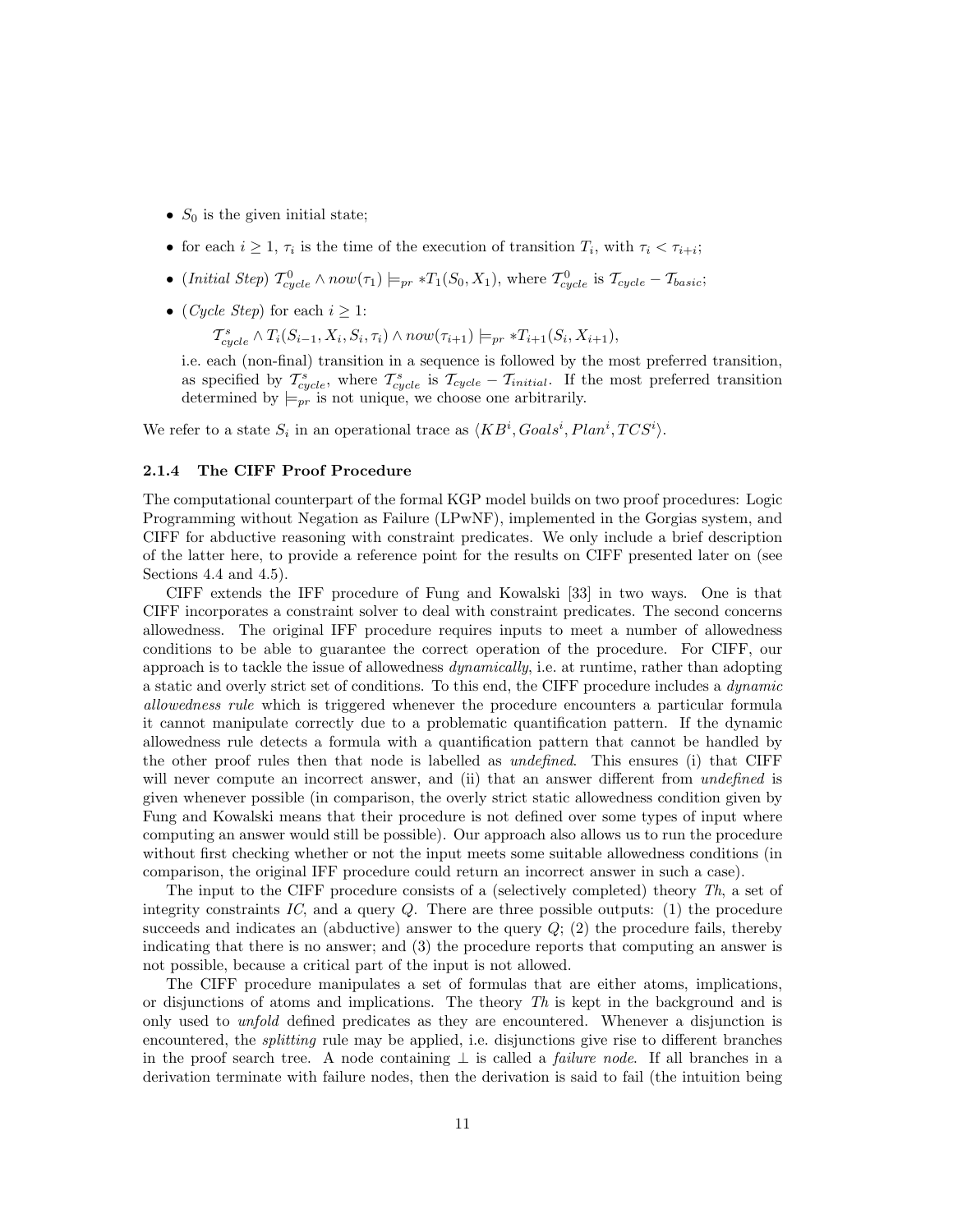that there exists no answer to the query in question). A node to which no more proof rules can be applied is called a final node. A final node that is not a failure node and which has not been labelled as *undefined* is called a *success node*. An *extracted answer* for a final success node N is a triple  $\langle \Delta, \Phi, \Gamma \rangle$ , where  $\Delta$  is the set of abducible atoms,  $\Phi$  the set of equalities and disequalities, and  $\Gamma$  the set of constraint atoms in N. Full details are given in [24].

## 2.2 The Society Model

We provide here a summary of the main features of the declarative and operational semantics of the society. Our description is a synthesis of the relevant parts of deliverable D8 [36].

#### 2.2.1 Syntax

The society knowledge consists of the 4-tuple  $\langle SOKB, SEKB, \mathcal{IC}_S, \mathcal{G} \rangle$ , where:

- SOKB is the Social Organisation Knowledge Base,
- SEKB is the Social Environment Knowledge Base,
- $IC_S$  is the set of *Social Integrity Constraints* (IC<sub>S</sub>), and
- $\mathcal G$  is the *Goal* of the society.

Social environment knowledge base. The SEKB dynamically evolves and consists of:

- Happened events: atoms indicated with functor  $H$ ;
- Expectations: events that should (but might not) happen in the future (atoms indicated with functor **E**), and events that should not (but might indeed) happen (atoms indicated with functor **EN**).

The happened events are represented as ground atoms of the form  $H(Event, Time)$ , while expectations can be either of the form  $\mathbf{E}(Event[, Time])$  or of the form  $\mathbf{EN}(Event[, Time]).$ Expectations can contain variables, with the following interpretation:

- variables in E atoms are always existentially quantified with scope the entire set of expectations;
- the other variables that occur only in EN atoms are universally quantified.

Social organisation knowledge base. The SOKB is a logic program, consisting of clauses that can contain expectations and CLP constraints [41].

**Goal.** The goal  $\mathcal{G}$  of the society is a conjunction of expectations, CLP constraints and literals of predicates defined in the SOKB.

Social integrity constraints. These have the form of implications and can involve predicates defined in the SOKB, happened events, expectations, and CLP constraints. These integrity constraints can be used to describe social protocols of interaction.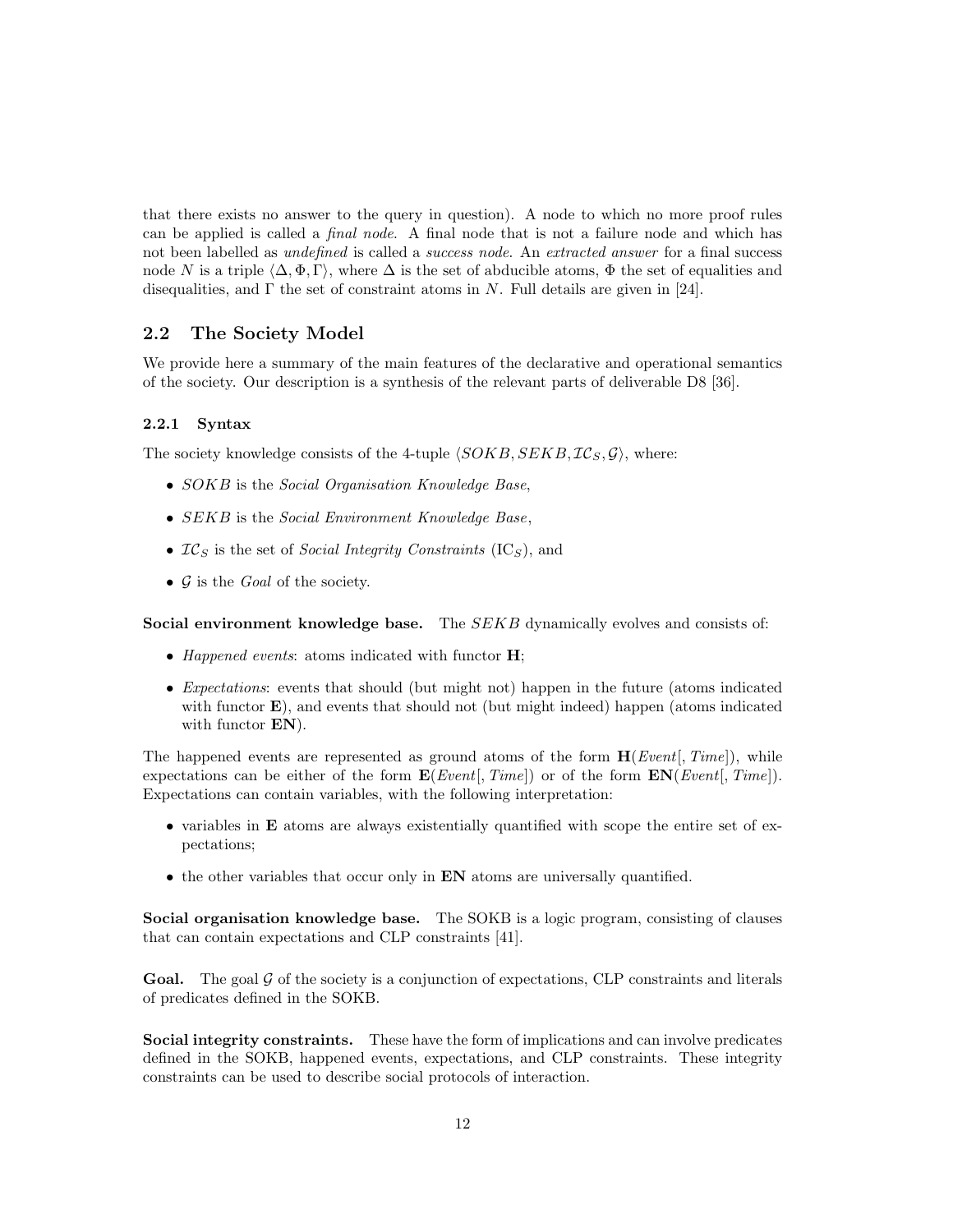#### 2.2.2 ALP Interpretation of the Society Model

A society instance, i.e. a society grounded on a given history (a set of happened events), has an abductive interpretation, presented in previous deliverables [54, 36].

**Definition 2.1 (Society instance)** An instance  $S_{\text{HAP}}$  of a society S is represented as an Abductive Logic Program, i.e. a triple  $\langle P, \mathcal{E}, \mathcal{IC}_S \rangle$  where:

- P is the SOKB together with the history of happened events  $\text{HAP}$ ;
- $\mathcal E$  is the set of abducible predicates of S (the **E** and **EN** atoms);
- $IC<sub>S</sub>$  are the social integrity constraints of S.

**Definition 2.2 (Society extension)** Given two instances,  $S_{\text{HAP}}$  and  $S_{\text{HAP}}$ , of a society S,  $\mathcal{S}_{\mathbf{HAP'}}$  is a proper extension of  $\mathcal{S}_{\mathbf{HAP}}$  if and only if  $\mathbf{HAP} \subset \mathbf{HAP'}$ .

**Definition 2.3 (Closed instance)** Given an instance  $S_{\text{HAP}}$  of a society S, the instance is closed iff it is assumed that no more events can happen. We denote a closed instance as  $S_{\overline{HAP}}$ .

In the following, we indicate a closed history by means of an overline: HAP. In a closed instance, we assume that no further event can occur.

#### 2.2.3 Declarative Semantics

The semantics of a society instance is given by identifying sets of expectations which, together with the society's knowledge base and the happened events, imply an instance of the goal and satisfy the integrity constraints. We rely upon a notion of entailment in a three-valued logic. In particular, for open instances we refer to a three-valued completion where only the history of events has not been completed. For closed instances the history of events is completed as well.

**Definition 2.4 (Admissibility)** Given a (closed/open) society instance  $S_{\text{HAP}}$ , a set of expectations  $\mathbf{EXP}^{\star}$  is called

- IC<sub>S</sub>-consistent iff  $SOKB \cup \textbf{HAP} \cup \textbf{EXP}^* \models \mathcal{IC}_S$
- E-consistent iff for each (ground) term p,  $\{E(p), E N(p)\} \not\subseteq EXP^*$
- ¬-consistent iff for each (ground) term p,  $\{E(p), \neg E(p)\} \not\subseteq EXP^*$ and  $\{EN(p), \neg EN(p)\}\nsubseteq EXP^*$

Given a closed (respectively, open) society instance, a set of expectations is called closed (resp. open) admissible if it is  $IC_{S}$ -, E- and  $\neg$ -consistent.

**Definition 2.5 (Fulfilment)** Given a (closed/open) society instance  $S_{\text{HAP}}$ , a set of social expectations  $\mathbf{EXP}^*$  is fulfilled if and only if for each (ground) term p:

$$
\mathbf{HAP} \cup \mathbf{EXP}^{\star} \cup \{\mathbf{E}(p) \to \mathbf{H}(p)\} \cup \{\mathbf{EN}(p) \to \neg \mathbf{H}(p)\} \not\models false
$$

**Definition 2.6 (Violation)** Given a (closed/open) society instance  $S_{\text{HAP}}$ , a set of social expectations  $\mathbf{EXP}^{\star}$  is violated if it is not fulfilled.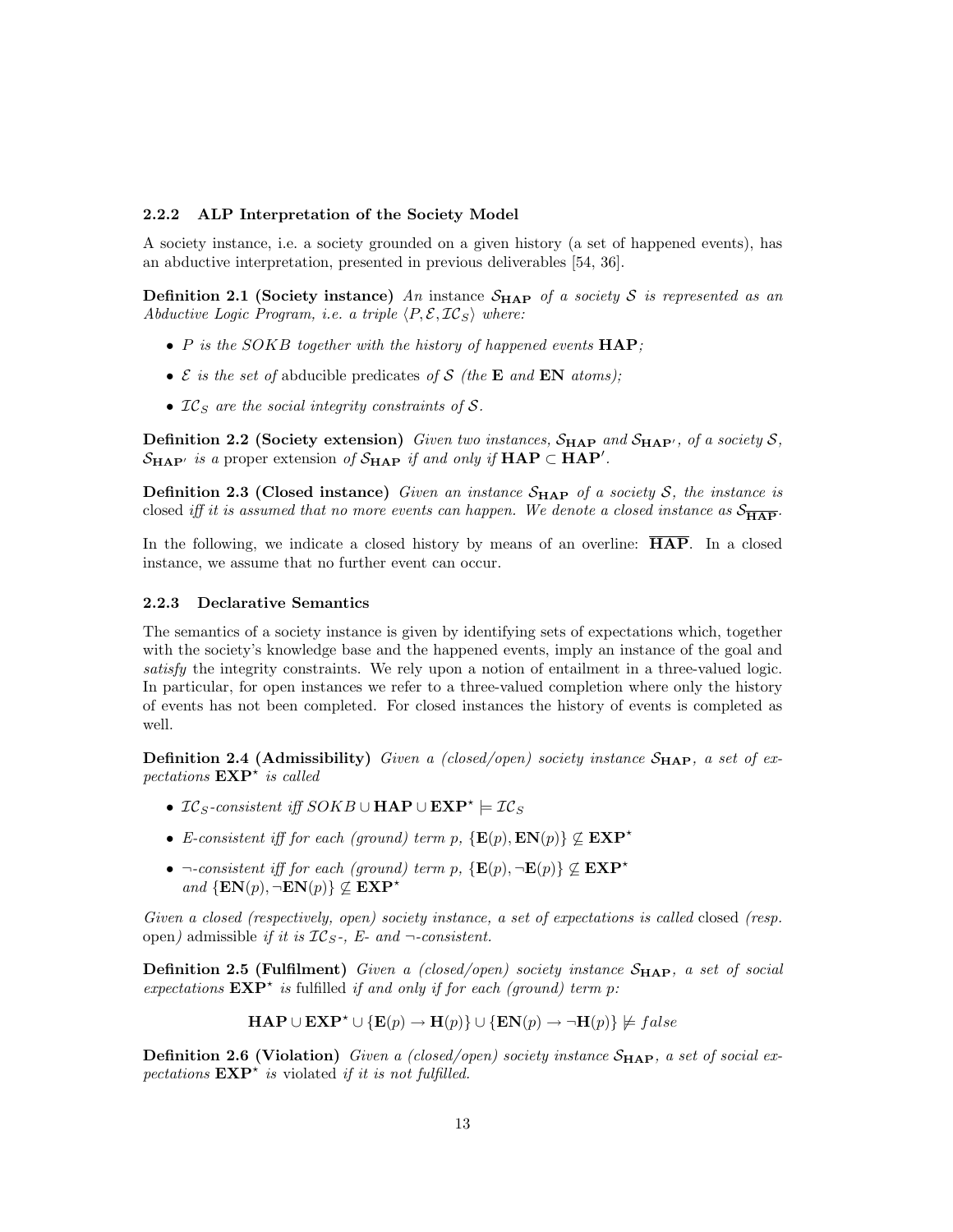**Definition 2.7 (Goal achievability)** Given an open instance of a society,  $S_{\text{HAP}}$ , and a ground goal G, we say that G is achievable (and we write  $S_{\text{HAP}}\gtrsim_{\text{EXP}} G$ ) iff there exists an (open) admissible and fulfilled set of social expectations  $\mathbf{EXP}^{\star}$ , such that:

# $\textit{SOKB} \cup \textbf{HAP} \cup \textbf{EXP}^* \models G$

**Definition 2.8 (Goal achievement)** Given a closed instance of a society,  $S_{\overline{HAP}}$ , and a ground goal G, we say that G is achieved (and we write  $S_{\overline{HAP}} \models_{\mathbf{EXP}^*} G$ ) iff there exists a (closed) admissible and fulfilled set of social expectations  $\widetilde{\operatorname{EXP}}^{\star}$ , such that:

# $\overline{SOKB} \cup \overline{\bf HAP} \cup \mathbf{EXP}^{\star} \models G$

#### 2.2.4 The Society Proof Procedure SCIFF

The SCIFF proof procedure [36], another extension of the IFF procedure [33] developed within WP3, is based on a rewriting system transforming one node to another (or to others). A node can be either the special node false, or defined by the following tuple

$$
T \equiv \langle R, CS, PSIC, \mathbf{EXP}, \mathbf{HAP}, \mathbf{FULE}, \mathbf{VIDL} \rangle
$$

where

- $R$  is a conjunction and the conjuncts can be atoms or disjunctions (of conjunctions of atoms)
- $CS$  is the constraint store
- $PSIC$  is the set of partially solved integrity constraints
- **EXP** is the set of (pending) expectations
- **HAP** is the history of happened events
- FULF is a set of fulfilled expectations
- VIOL is a set of violated expectations

The set of social expectations,  $EXP^*$ , is partitioned into the sets  $EXP$ ,  $FULER$ , and  $VIDL$ (i.e.,  $\mathbf{EXP}^* = \mathbf{EXP} \cup \mathbf{FULF} \cup \mathbf{VIDL}$ ).

**Initial node and success.** A derivation  $D$  is a sequence of nodes

$$
T_0 \to T_1 \to \cdots \to T_{n-1} \to T_n,
$$

obtained as follows. Given a goal G and a set of integrity constraints  $TC_S$ , we build the first node as follows:

$$
T_0 \equiv \langle \{G\}, \emptyset, \mathcal{IC}_S, \emptyset, \emptyset, \emptyset, \emptyset \rangle.
$$

The other nodes are obtained by applying the transitions defined in deliverable D8 [36], until no further transition can be applied (quiescence).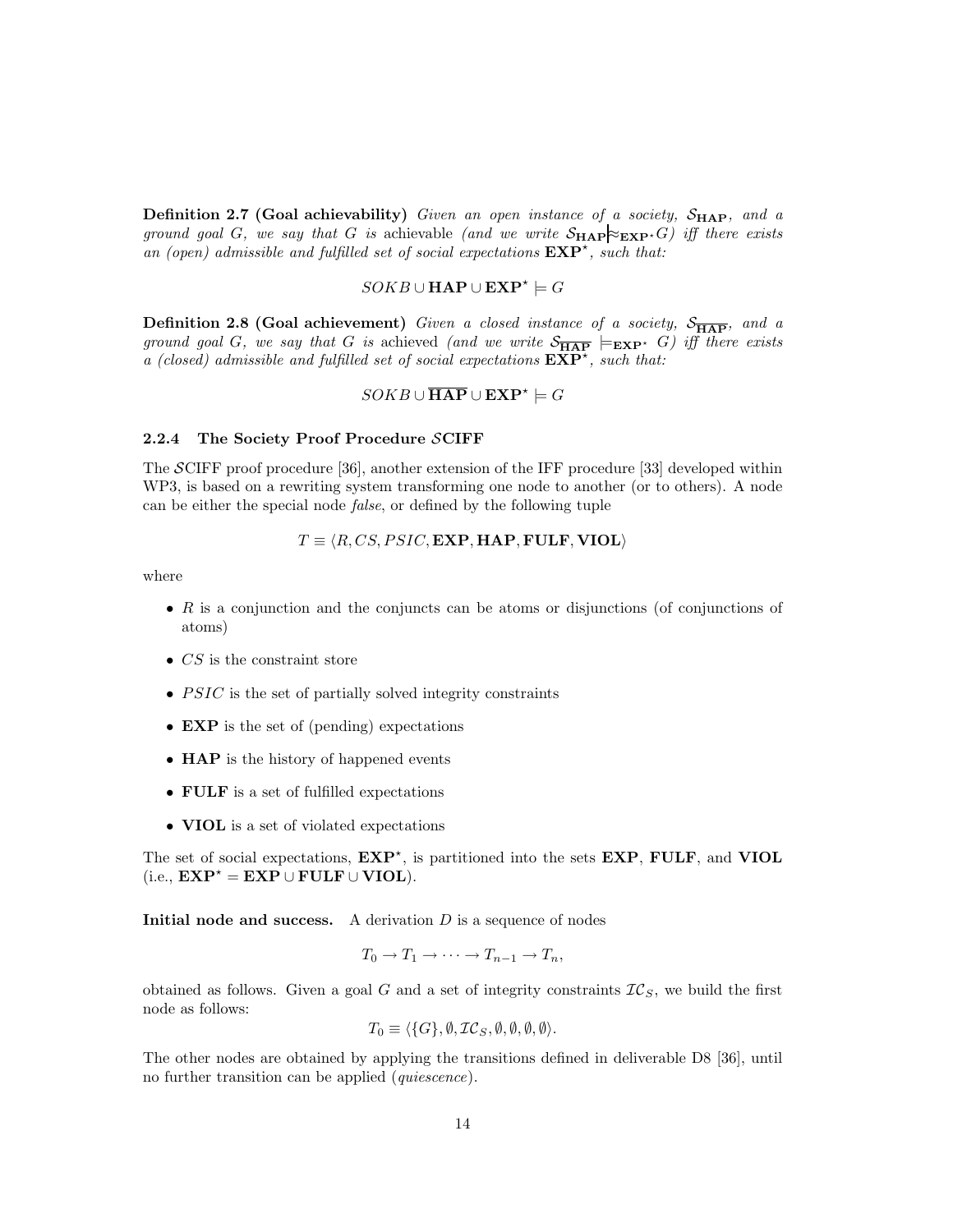**Definition 2.9 (Open successful derivation)** Starting with an open society instance  $\mathcal{S}_{\mathbf{H}\mathbf{A}\mathbf{P}^i}$  there exists an open successful derivation for a goal G iff the proof tree with root node  $\langle \{G\}, \emptyset, \mathcal{IC}_S, \emptyset, \textbf{HAP}^i, \emptyset, \emptyset \rangle$  has at least one leaf node

$$
\langle \emptyset, CS, PSIC, \mathbf{EXP}, \mathbf{HAP}^f, \mathbf{FULF}, \emptyset \rangle
$$

where CS is consistent. In that case, we write:

$$
\mathcal{S}_{\textbf{HAP}^i} \not\sim^{\textbf{HAP}^f}_{\textbf{EXP}\cup\textbf{FULF}} G
$$

Definition 2.10 (Closed successful derivation) Starting with a society instance  $S_{\text{HAP}}$ there exists a closed successful derivation for a goal  $G$  iff the proof tree with root node  $\langle \{G\}, \emptyset, \mathcal{IC}_S, \emptyset, \textbf{HAP}^i, \emptyset, \emptyset \rangle$  has at least one leaf node

$$
\langle \emptyset, CS, PSIC, \mathbf{EXP}, \mathbf{HAP}^f, \mathbf{FULF}, \emptyset \rangle
$$

where  $\mathbf{HAP}^f \supseteq \mathbf{HAP}^i$ , CS is consistent, and  $\mathbf{EXP}$  contains only negative literals  $\neg \mathbf{E}$  and  $\neg EN.$  In such a case, we write:

$$
\mathcal{S}_{\textbf{HAP}^i} \vdash_{\textbf{EXP}\cup\textbf{FULF}}^{\overline{\textbf{HAP}^f}} G.
$$

#### 2.3 Updates

In this section, we report on two recent updates to the formal and computational models presented in previous deliverables.

#### 2.3.1 The New State Revision Transition

We have merged the revision transitions of the KGP model, i.e. Goal Revision (GR) and Plan Revision (PR), into a new single revision transition SR. The reason for this is that it became clear very quickly (and through the investigation of behaviour profiles and the experimentation) that it is always preferable to apply one revision transition (GR or PR) immediately after the other.

Informally speaking, the new transition SR revises a state by removing all timed-out goals and actions and all goals and actions that have become obsolete because one of their ancestors is already believed to have been achieved. The specification of the new transition is as follows.

$$
\textbf{(SR)} \qquad \frac{\langle KB, Goals, Plan, TCS \rangle}{\langle KB, Goals', Plan', TCS' \rangle} \tau
$$

where  $Goals' \cup Plan'$  is the biggest subset of  $Goals \cup Plan$  consisting of all goals  $G = \langle l[t], P \rangle \in$ Goals and actions  $A = \langle a[t'], P', C \rangle \in Plan$  such that:

- (i)  $P \in \text{Goals'} \cup \text{Plan'} \cup \{\perp\}$  and  $P' \in \text{Goals'} \cup \text{Plan'} \cup \{\perp\}$ , and
- (ii) there exists a total valuation  $\sigma$  such that  $\sigma \models_{\Re} TCS' \wedge t > \tau$ , and there exists a total valuation  $\sigma$  such that  $\sigma \models_{\Re} TCS' \wedge t' > \tau$ , and
- (iii) it is not the case that  $executed(a[t'], \tau') \in KB_0$ , and
- (iv) there is no total valuation  $\sigma$  such that  $\sigma \models TCS' \land t \leq \tau$  and  $KB \models_{TR} l[t]\sigma$ , and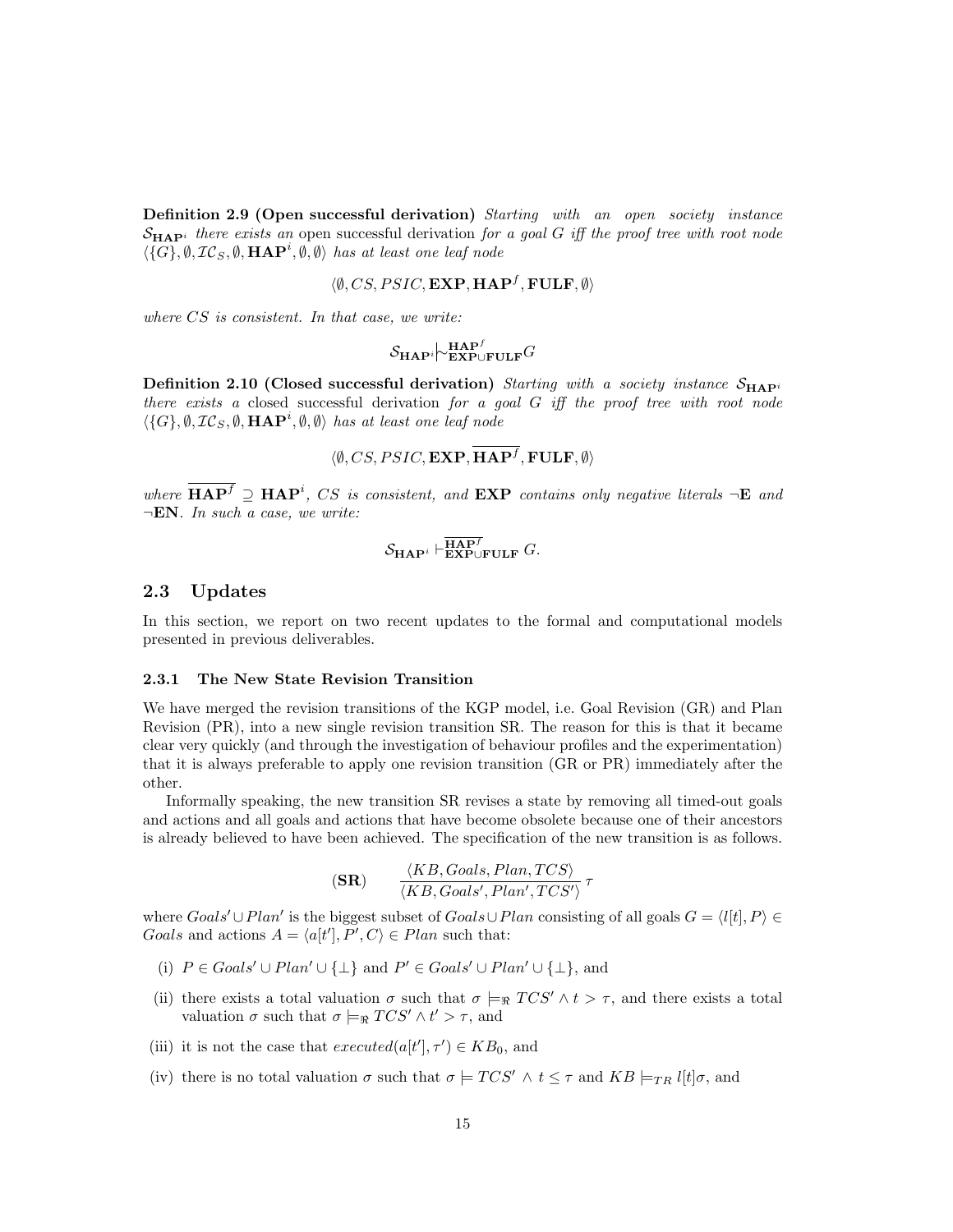(v) for every sibling  $G' = \langle l'[t'], p' \rangle$  of G (or A) in Goals  $\cup$  Plan, either G' is a sibling of G (or A) in  $Goal s' \cup Plan'$  or there is a total evaluation  $\sigma$  such that  $\sigma \models TCS \wedge t' \leq \tau$  and  $KB \models_{TR} l'[t']\sigma.$ 

Condition (ii) removes *timed-out* goals and actions, and (iv) removes goals that are already achieved, (iii) removes actions that have already been executed, (v) removes goals and actions whose siblings are already timed out (and thus deleted, by condition (ii)), and (i) removes actions and goals with ancestors which are got rid off (recursively). Conditions  $(i)$ – $(iv)$  are directly borrowed from the original definitions of GR and PR, whereas condition (v) is novel.

#### 2.3.2 Correction to the Action Selection Function

While investigating the Coherence Properties (see Section 5.2), we came across an error in the definition of the Action Selection function, given earlier in deliverable D8 [36]. Below we describe the error and correct the definition.

#### Specification of  $c_{AS}$

Informally, the set of conditions for the core action selection function is as follows. Given a state  $S = \langle KB, Goals, Plan, TCS \rangle$  and a time-point  $\tau$ , the set of all actions selected by  $c_{AS}$  is defined as follows. Let  $\mathcal{X}(S,\tau)$  be the set of all actions A in Plan such that:

- 1. A is executable at  $\tau$ , e.g. it is not timed out,
- 2. no ancestor or sibling of A in Goals and Plan is timed out at  $\tau$ ,
- 3. no ancestor of A in Goals is already satisfied at  $\tau$ , given S,
- 4. no precondition of A is known to be false at  $\tau$ , given S,
- 5. A has not already been executed.

Then it should be the case that  $c_{AS}(S, \tau) \subseteq \mathcal{X}(S, \tau)$  such that all actions in  $c_{AS}(S, \tau)$  are executable concurrently at  $\tau$ .

The error in D8 in the definition of action selection was that  $c_{AS}(S, \tau) = \mathcal{X}(S, \tau)$  and thus the action selection function could return sets of actions executable in isolation but mutually incompatible. Note that condition 1 in the definition of  $\mathcal{X}(S,\tau)$  is logically redundant, as it is also re-imposed by definition of  $c_{AS}(S, \tau)$ . However, this condition serves as a first filter, and is thus useful in practice.

We correct the definition of action selection as follows. We first give a formalisation of the 5 earlier conditions and then correct the definition of  $c_{AS}$ .

Formally, given a state  $S = \langle KB, Goals, Plan, TCS \rangle$ , and a time-point  $\tau$ , the set of all actions selected by  $c_{AS}$  is defined as follows. Each action A in Plan is represented as  $\langle a[t], G, C \rangle$ where  $a$  is the action operator,  $t$  is the time associated with the action,  $G$  is the immediate goal for which the action has been planned  $(G$  is the parent of A), and C is ttheset of all the preconditions of A. Let  $\mathcal{X}(S,\tau)$  be the set of all actions

$$
A = \langle a[t], G, C \rangle \in Plan
$$

such that: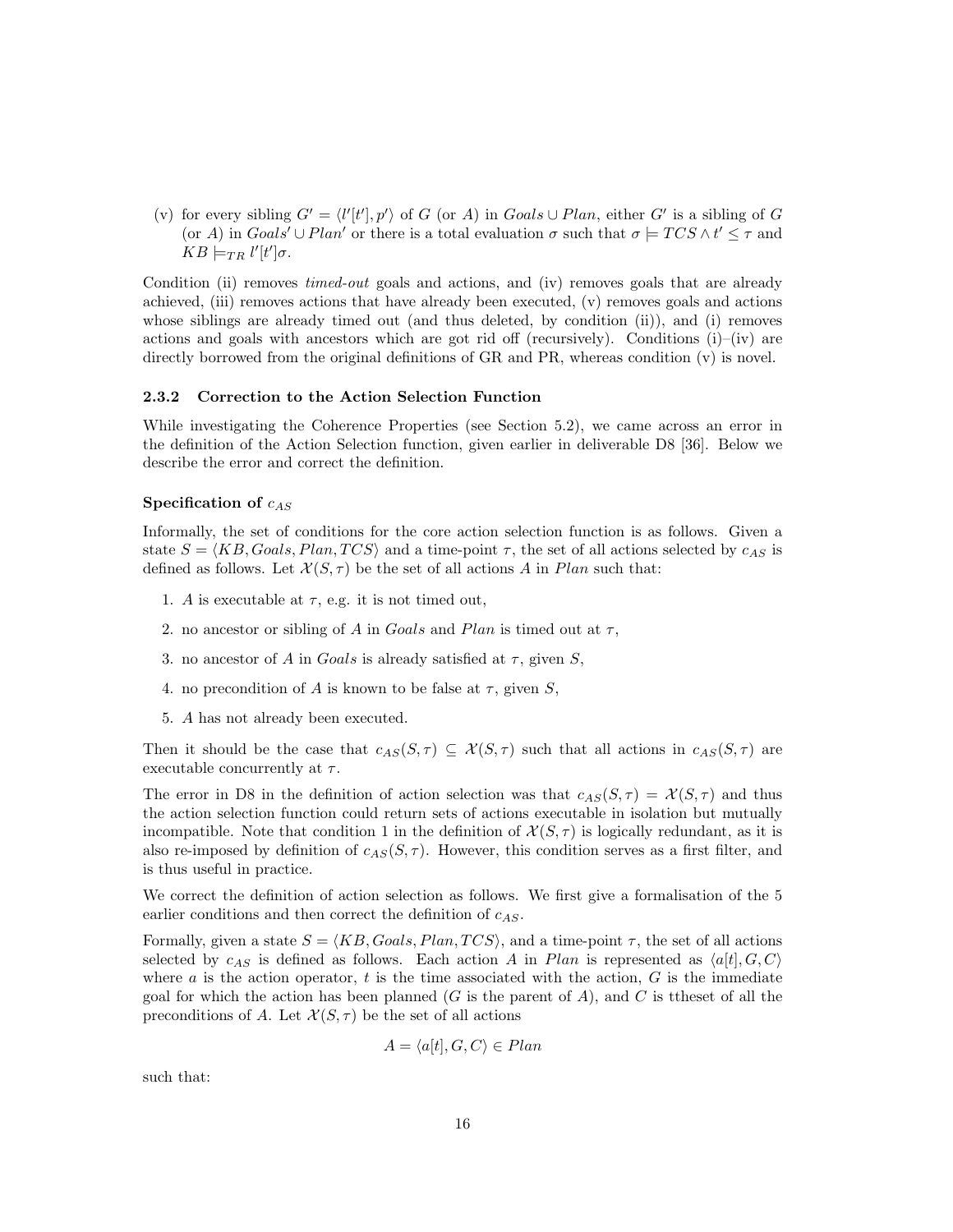- 1. there exists a total valuation  $\sigma$  for the variables in TCS such that  $\sigma \models_{\Re} t = \tau \wedge TCS \wedge TCS$  $\Sigma(S),$
- 2. there exists no action  $\langle a'[t'], G^*, C' \rangle \in Plan$  and there exists no goal  $\langle l[t'], G^* \rangle \in Goals$ such that
	- $G^* = G$  or  $G^* \in ancestors(G, Goals)$ , and
	- there exists no total valuation  $\sigma$  for the variables in TCS such that  $\sigma \models_{\Re} t' \geq$  $\tau \wedge TCS \wedge \Sigma(S),$
- 3. there exists no  $\langle l[t'], G^* \rangle \in \text{Goals}$  such that
	- $G^* = G$  or  $G^* \in ancestors(G, Goals)$ , and
	- there exists a total valuation  $\sigma$  for the variables in TCS such that  $\sigma \models_{\Re} t' \leq$  $\tau \wedge TCS \wedge \Sigma(S)$  and  $KB \models_{TR} l[t']\sigma$ ,
- 4. let  $C = l_1[t] \wedge \ldots \wedge l_n[t]$ ; if  $n > 0$ , then it is not the case that for some  $i = 1, \ldots, n$  there exists a total valuation  $\sigma$  for the variables in TCS such that  $\sigma \models_{\Re} TCS \wedge t = \tau \wedge \Sigma(S)$ and  $KB \models_{TR} l_i[t]\sigma,$
- 5.  $executed(a[t], t') \notin KB_0$ .

Then,  $c_{AS}(S, \tau) \subseteq \mathcal{X}(S, \tau)$ ,  $c_{AS}(S, \tau) = \{\langle a_1[t_1], \ldots, a_m[t_m], \ldots \rangle\}$  (where  $m \geq 0$ ), such that there exists a total valuation  $\sigma$  for the variables in TCS such that  $\sigma \models_{\Re} TCS \wedge t_1 =$  $\tau \wedge t_m = \tau \wedge \Sigma(S).$ 

# $c_{AS}^c$ : computational counterpart of  $c_{AS}$

The computational counterpart for this corrected selection function can be obtained by having computational counterparts for the conditions 1-5 appropriately combined (either sequentially or concurrently checked, as discussed in D8), and then applying the final filter to get  $c_{AS}(S, \tau)$ from  $X(S, \tau)$ . The computational counterparts of 1–5 are as follows:<sup>2</sup>

- 1.  $\vdash_{\mathcal{P}} t = \tau \wedge TCS$
- 2. for each  $\langle a'[t'], G^*, C' \rangle \in Plan$  and  $\langle l[t'], G^* \rangle \in \text{Goals}$  such that  $G^* = G$  or  $G^* \in$  $ancestors(G, Goals)$ :

$$
\vdash_{\Re} t' \geq \tau \wedge TCS,
$$

3. for each  $\langle l[t'], G^* \rangle \in \text{Goals}$  such that  $G^* = G$  or  $G^* \in \text{ancestors}(G, \text{Goals})$ :

 $\vdash_{TR}$  (finitely) fails to prove that  $l[t'] \wedge t' \leq \tau \wedge TCS$ 

4. let  $C = l_1[t] \wedge \ldots \wedge l_n[t]$ ; if  $n > 0$ , then for every  $i = 1, \ldots, n$ 

 $\vdash_{TR}$  (finitely) fails to prove that  $l_i[t] \wedge TCS \wedge t = \tau$ ,

<sup>&</sup>lt;sup>2</sup>Here  $\vdash_{\Re}$  representes the computational counterpart of  $\models_{\Re}$  (R-satisfiability) and  $\vdash_{TR}$  represents the computational counterpart of  $\models_{TR}$  (the Temporal reasoning capability).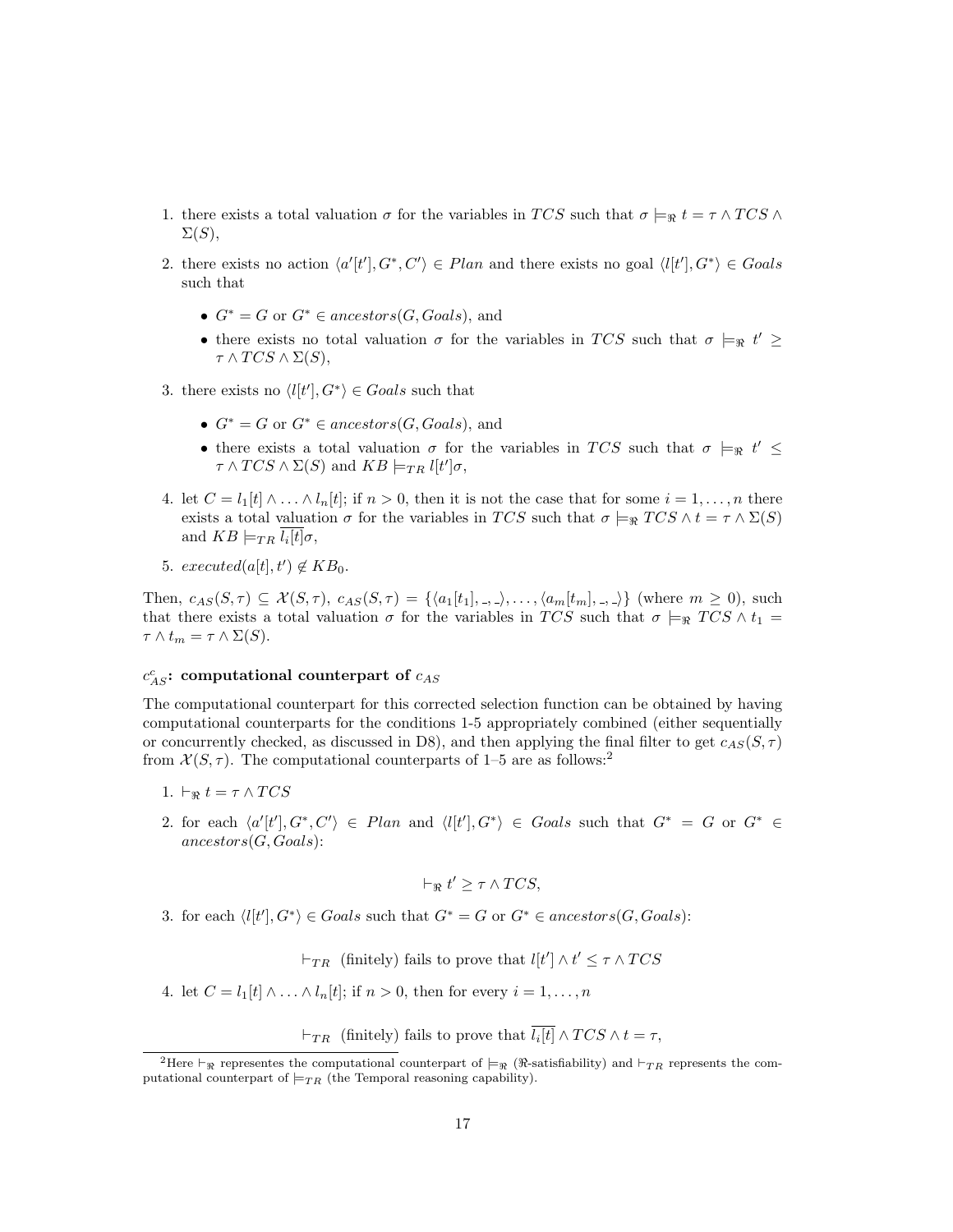5.  $executed(a[t], t') \notin KB_0$ .

Then,  $c_{AS}(S,\tau) \subseteq \mathcal{X}(S,\tau)$ ,  $c_{AS}(S,\tau) = \{ \langle a_1[t_1], \ldots, \rangle, \ldots, \langle a_m[t_m], \ldots \rangle \}$  (where  $m \geq 0$ ), such that there exists a total valuation  $\sigma$  for the variables in TCS such that  $\sigma \vdash_{\Re} TCS \wedge t_1 = \tau \wedge t_m = \tau \wedge \Sigma(S).$ 

Trivially, if  $\vdash_{TR}$  and  $\vdash_{\Re}$  are correct computational counterparts of  $\models_{TR}$  and  $\models_{\Re}$ , then the given computational counterparts of the checks  $1-5$  in the specification of  $c_{AS}$  are correct wrt the specification itself, and thus an overall correct computation counterpart of  $c_{AS}$  can be obtained.

# 3 Classification of Verifiable Properties

## 3.1 Guidelines for Choosing Properties

In this section we introduce and classify the properties that have been investigated within workpackage WP5. Recall from the Introduction that our main objectives in the choice of properties have been:

- (O1) Effectiveness of the (computational logic-based) approach
- (O2) Consequences of the design choices made
- (O3) Versatility of the computee and society models
- (O4) Guidance for application developers using PROSOCS
- (O5) Exploring the chosen scenarios

All the properties considered go some way towards achieving the first objective, as they all demonstrate how the declarative and computational models of computees and societies lend themselves to formal specification and proof of properties. Below we give a general description of each class of properties considered and outline which of the other objectives they achieve.

## 3.2 Catalogue of Properties

Our classification of verifiable properties of societies of computees is based on the catalogue of properties put forward in deliverable D12 [3], which in turn extends the list of properties identified halfway through the second year of SOCS in [30]. In addition to the classes of properties given in the catalogue in D12, we now also include a class specifically devoted to properties of proof procedures.

Hence, we divide our catalogue of properties into four parts:  $(i)$  properties of proof procedures;  $(ii)$  properties of individual computees;  $(iii)$  properties of the social infrastructure; and (iv) properties specifically related to protocol conformance. As discussed already in [30], this classification is not strict and other classifications would have been possible as well. Our classification is summarised in Table 1.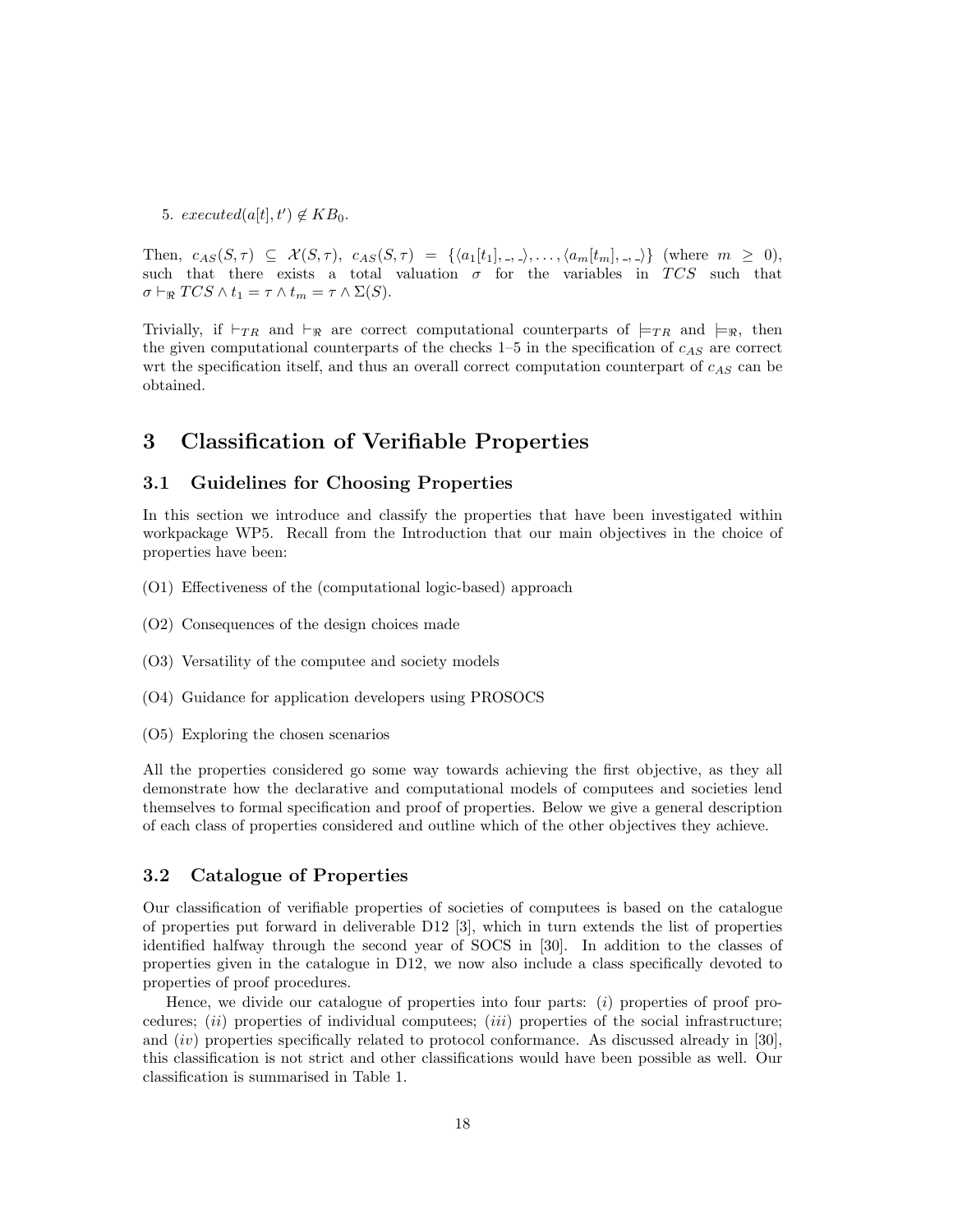| <b>Class</b>   |                                       | Instances                |
|----------------|---------------------------------------|--------------------------|
| $[PP-1]$       | Soundness properties                  | Section 4.1; Section 4.4 |
| $[PP-2]$       | Completeness properties               | Section 4.2; Section 4.5 |
| $[PP-3]$       | Termination properties                | Section 4.3              |
| $\lceil$ IC-1] | Behaviour profiles                    | Section 5.1              |
| $[IC-2]$       | Coherence properties of the KGP model | Section 5.2              |
| $[IC-3]$       | Success criteria and preferences      | Section 5.3              |
| $\lceil$ IC-4] | Adopting social expectations          | Section 5.4              |
| $[SI-1]$       | Well-definedness of societies         | Section 6.1              |
| $[SI-2]$       | Automatically verifiable properties   | Section 6.2              |
| $[SI-3]$       | Microeconomic properties              | Section 6.3              |
| $[SI-4]$       | Stability properties                  | Section 6.4              |
| $[PC-1]$       | On-the-fly conformance checking       | Section 7.2              |
| $\Gamma$ PC-21 | A-priori conformance checking         | Section 7.3              |
| $\Gamma$ PC-31 | Protocol competence                   | Section 7.4              |

Table 1: Classification of properties

#### 3.2.1 Properties of Proof Procedures

Properties of proof procedures developed within SOCS are relevant to both workpackages WP3 (computational models) and WP5 (verifiable properties). The investigation of properties of proof procedures began during the second year as part of WP3 and, in some cases, has carried on throughout the third year of SOCS as well. Although these properties are not themselves properties of societies of computees, they are immediately relevant to these properties, which is why we include their discussion in this deliverable. This group of properties includes three classes:

- [PP-1] Soundness properties of proof procedures.
- [PP-2] Completeness properties of proof procedures.
- [PP-3] Termination properties of proof procedures.

These properties achieve objective O2 (investigation of consequences of design choices). Termination results also give guidance about the design of the knowledge bases and thus help with objective O4.

#### 3.2.2 Properties of Individual Computees

Under the general heading of *properties of individual computees*, we have identified the following main classes of properties:

• [IC-1] Behaviour profiles.

We identify interesting profiles of behaviour and characterise them first in terms of properties of the states of computees and then design cycle theories that will induce traces whose states have these properties. We argue why such profiles may be advantageous given specific conditions, for example on the environment and timeliness requirements on the part of the computee.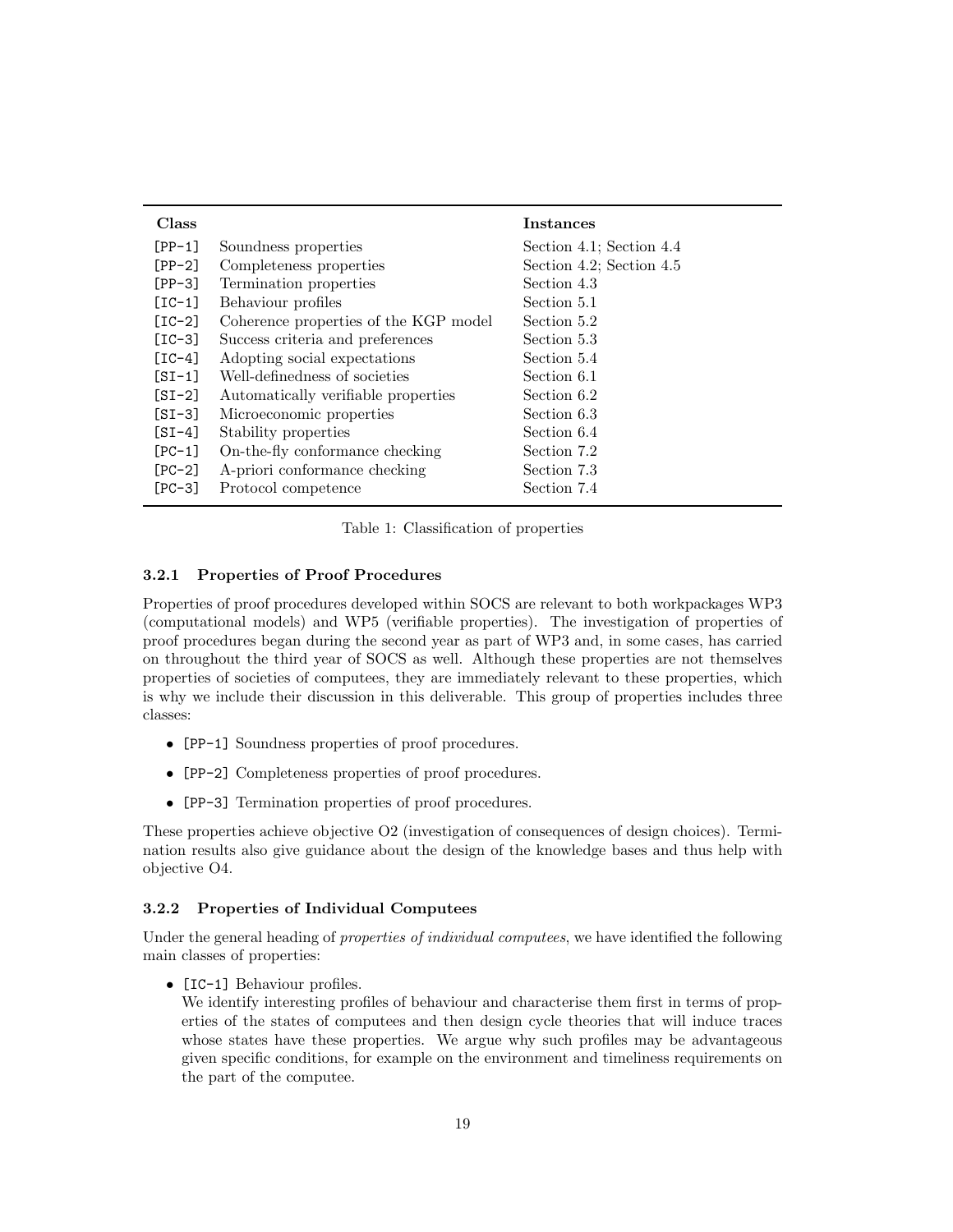- [IC-2] Coherence properties of the KGP model. This class of properties has been added since the submission of D12. It comprises properties of the computee model that demonstrate the appropriateness of some of the choices made in its design.
- [IC-3] Success criteria and preferences.

Different states of a computee, as determined by its Knowledge Base and its current Goals and Plan, may be desirable for a computee in varying degrees. Particular states may reflect that the computee has been successful, for example in achieving its goals. More generally, it is possible to define preferences over alternative states, for instance, by introducing a notion of (individual) welfare enjoyed by a computee in a given state. These preferences may, for instance, depend on the number of achieved (or unachievable) goals, or at a greater level of detail, on whether or not the computee is making "progress" towards achieving its goals.

• [IC-4] Adopting social expectations.

In the SOCS models of computees and societies, social expectations are specified in the social infrastructure, and private policies are specified in the computees' knowledge bases and cycle theories. We explore how these expectations and policies can be combined in the domain of resource allocation.

The properties under [IC-1], Behaviour Profiles, are good examples of our work towards achieving objective O3—investigating scope and versatility of the SOCS models, in particular in this case the KGP model. They show how to increase the level of heterogeneity in computees and the consequences of doing so. As such they also help towards objective  $O4$ —providing guidelines to developers. Another class of properties that works towards O3 is [IC-4], Adopting Social Expectations. These properties also demonstrate the scope of integrating the society and the individual computee models.

The properties under [IC-2], Coherence Properties, work towards objective O2—exploring consequences of design choices. The properties under [IC-3], Success Criteria and Preferences, have two purposes. One is that they work directly towards objective O2, showing that the KGP model guarantees a certain level of individual welfare. Another purpose is that they provide useful definitions and criteria to be used in other properties, for example in comparing different profiles of behaviour.

# 3.2.3 Properties of the Social Infrastructure

The next group of properties may be described as *properties of the social infrastructure:* 

• [SI-1] Well-definedness of societies.

We show under what circumstances a society is well-defined in the sense that its Social Knowledge Base, Social Integrity Constraints and Goal are such that amongst all its (closed) instances there exists at least one for which the Goal is achievable. This property provides guidance to the designers of societies.

• [SI-2] Automatically verifiable properties.

We show how some formal properties, for example properties of protocols, can be verified automatically. For this purpose we extend the  $\mathcal{SCIFF}$  proof procedure and show how it can be used to verify whether a property, expressed as an existentially or universally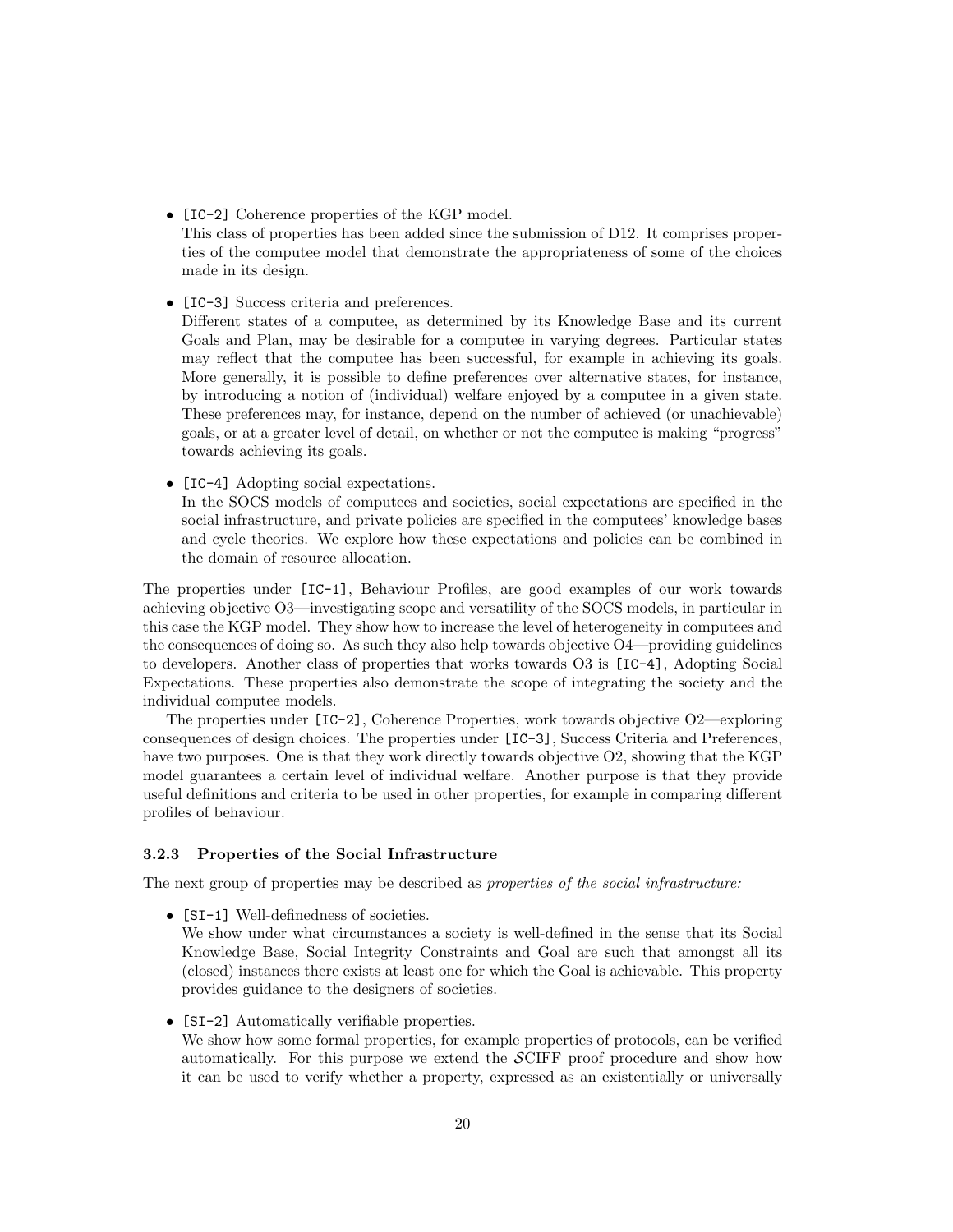quantified formula, is a logical consequence of the Social Integrity Constraints of a given society.

• [SI-3] Microeconomic properties.

Problems of distributed resource allocation are central to Global Computing in general and to SOCS in particular. Given, in addition to this, the importance of the notion of society within SOCS, it is natural to study microeconomic properties of societies of computees, for instance, by analysing the social welfare of a society in relation to the individual welfare enjoyed by its members. We show under what circumstances computees can reach optimal resource allocation, while varying the notion of optimality, class of deals and utility functions.

• [SI-4] Stability properties.

Under this category we collect properties that abstract away from the internal details of agents. These properties concern collections of agents and result from the interaction amongst the agents and of individual agents with the environment in which they are situated. The main property is that of stability—all other properties in this class are defined in terms of stability.

The properties in [SI-1], Well-definedness of Societies, and [SI-4], Stability, address objective O4, and those in [SI-2], Automatically Verifiable Properties, address objectives O2 and O3. [SI-3], Microeconomic Properties, addresses objective O5.

#### 3.2.4 Properties Related to Protocol Conformance

Interaction protocols are of central importance within SOCS, which is why we list properties related to protocol conformance separately:

• [PC-1] On-the-fly conformance checking.

On-the-fly conformance is a property of an interaction (between two or more computees) with respect to a given society protocol. It assesses, at runtime, whether or not the interaction is legal according to the protocol. We show how this can be done automatically using the SCIFF proof procedure.

• [PC-2] A-priori conformance checking.

A-priori conformance is a property of a computee with respect to a protocol. It assesses, at design time, whether or not a computee can be guaranteed to always respect the protocol. We show how a-priori conformance can be checked by analysing the relationship between the computees' private policies and the public protocols. The results give guidelines for the design of computees.

• [PC-3] Protocol competence.

By protocol competence we understand any property assessing how well a computee is able to "use" a protocol beyond the basic requirement of being able to conform. An example would be the ability to react to an incoming message in all of the ways foreseen by the protocol under appropriate circumstances (as opposed to an incompetent computee that may, for instance, have to reject any incoming proposal, however advantageous, due to a limited knowledge base). We show how a particular aspect of protocol competence, namely the ability to reach any given "state" in a given protocol, can be checked by analysing the relationship between the specifications of a group of computees and a given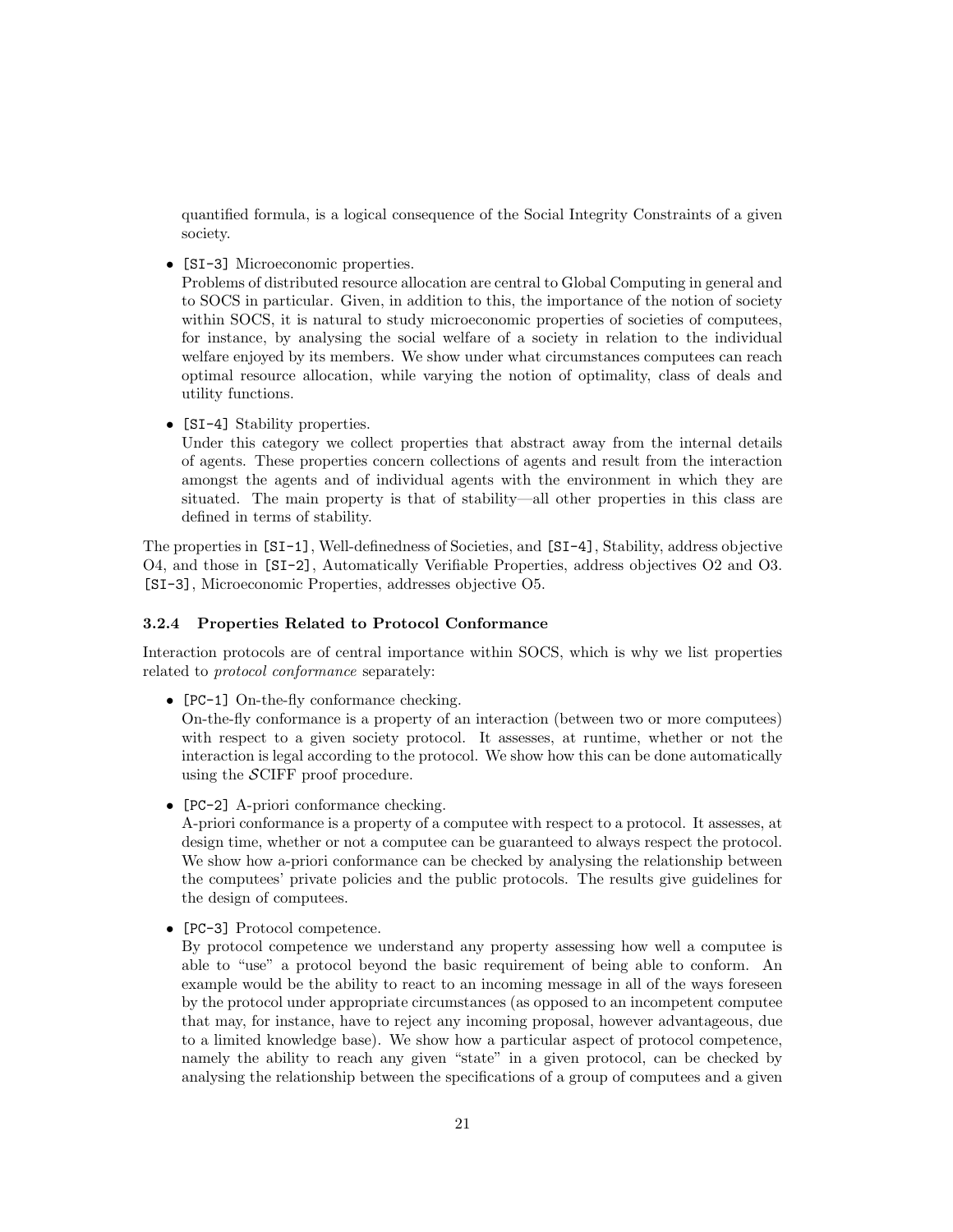protocol. The results can provide guidelines on how to "customise" protocols to adapt them to the needs and abilities of (possibly not fully competent) computees.

A further differentiation of the concept of protocol conformance is discussed in Section 7.1. The three classes of properties given in this section all work towards objective O3, and the last two also work towards objective O4.

### 3.3 Other Properties and Related Work

As was mentioned in the Introduction the list of properties that we have addressed in WP5 has been compiled through a process of deliberation and refinement of earlier ideas reported in D3 [50], the Provisional List of Properties [30], and D12 [3]. We have added a number of classes of properties to these earlier lists. These include [IC-2] Coherence Properties and [SI-4] Stability Properties. We have also removed a few of the earlier properties. These include termination of social interaction, fairness and termination, determinism and exhaustiveness.

Properties related to termination of social interaction include, for instance, the termination of negotiation dialogues in the context of a resource allocation scenario (and in this specific context we have addressed it in our study of microeconomic properties). Most importantly for SOCS, however, termination issues at the social level are closely linked to termination properties of the society proof procedure. This is why we have removed this class of properties in favour of the newly introduced termination properties of proof procedures.

The property of fairness has been dropped from our list, because it appears not to be of specific relevance to societies of computees (beyond its general relevance to multiagent systems). Nevertheless, fairness is at least related to some of the work carried out in SOCS. For instance, our work on egalitarian agent societies (see Section 6.3) is concerned with the development and characterisation of negotiation mechanisms for the fair allocation of resources in societies of autonomous agents [28]. Furthermore, our work on the customisation of protocols (reported in Section 7.4 under protocol competence) may prove useful for developing a methodology for adapting existing interaction protocols to the characteristics of specific computees (who may not be competent users of the full protocols) in a fair manner [22].

Finally, the entry on *termination*, *determinism and exhaustiveness* listed in earlier draft classifications of properties we were interested in [3, 30] includes properties of a computee's reaction to observations caused by actions of other computees in a society. But given that these issues have already been addressed by members of the SOCS Consortium [68, 74] prior to the commencement of the project (for an agent model that may be considered a simplified variant of the KGP model), we decided to prioritise our work on WP5 by including other new properties instead.

We should stress that the type of property typically investigated in the context of modal logic-based approaches to modelling intelligent agents within a BDI architecture do not address what we have aimed for in SOCS. Rao and Georgeff's seminal paper in this area [63], in particular, is concerned with the *axiomatisation* of simple properties such as "if an agent intends  $\alpha$ then he will also believe  $\alpha$ " and the identification of the corresponding model-theoretic properties (relationships between the different accessibility relations in the Kripke frame). This is a worthwhile enterprise in multi-dimensional modal logics (such as BDI logics), where the basic logic does not sufficiently determine the relationship between the different modalities (belief, desire, intention). In the KGP model, on the other hand, this issue simply does not arise. The connections between the different "dimensions" have been fixed as part of our definition of the KGP transitions. Nevertheless, our coherence properties (Section 5.2) are broadly related to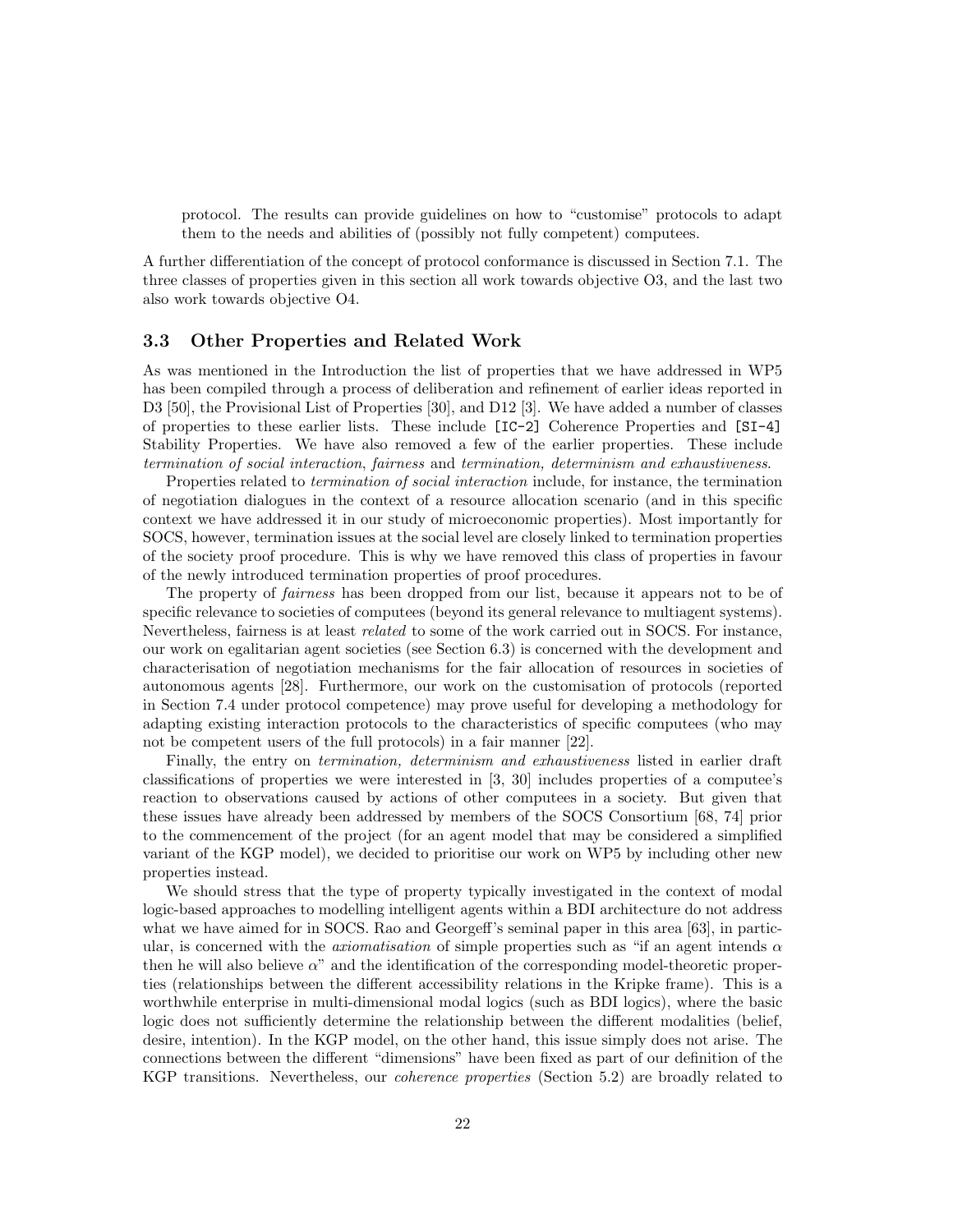this, as they also concern properties inherent in the model. The difference is that we show how these coherence properties *follow* as a consequence of design choices made in the specification of the KGP model, while the type of BDI properties addressed by Rao and Georgeff are in fact themselves part of the design process.

## 3.4 Presentation of Results

Our concrete results regarding properties of societies of computees are presented in Sections 4– 7. We have used a common template throughout to report these properties. Here, we explain the template.

Property template header. The header of each entry includes information on the *name* of the property, the classification of the property with respect to our catalogue of properties presented earlier, and the names of the SOCS partners involved in working on this particular property. Naturally, some properties will be relevant to more than one of the classes of properties we have identified. In such cases, the most important class is given in the header and other relevant classes are referred to in the body of the text.

The header also includes references to the most relevant papers. These are either published papers, previous SOCS deliverables, or technical reports included in the annex of this deliverable. We have aimed at keeping the presentation of these results short and succinct in the templates. Therefore, any proofs as well as formal definitions requiring an extensive technical apparatus have been omitted. These may be found in the referenced papers.

Finally, the header also includes information on the status of the property, i.e. whether the property has been fully proved or fully formalised, or whether the reported results are of a preliminary nature.

Property template body. The body of each entry includes the following information:

- Informal statement of the property. We start by giving a short self-contained description of the property that should be comprehensible without having an intimate knowledge of the formal tools used in SOCS. Where appropriate, we have also included a short introductory paragraph to introduce the wider context of the property before giving the informal statement.
- Significance. Here we comment on the significance of the property in the context of SOCS. Important arguments for the significance of a property include, for instance,  $(i)$  that it demonstrates the effectiveness of the SOCS models, *(ii)* that it provides guidelines for developers using our platform,  $(iii)$  that it is relevant to the evaluation criteria given in deliverable D3  $[50]$ , or  $(iv)$  that it contributes to one of the research areas addressed by SOCS, including Global Computing, Computational Logic and Multiagent Systems, in a significant way.
- Formal statement of the property. If possible, we provide a short self-contained statement. Otherwise we refer to the relevant papers that provide a full formalisation and proofs (where appropriate).
- Approach. In this paragraph we describe the general approach followed in obtaining the result. In particular, again, we do not give formal proofs here but rather refer to the relevant papers listed in the header of the entry.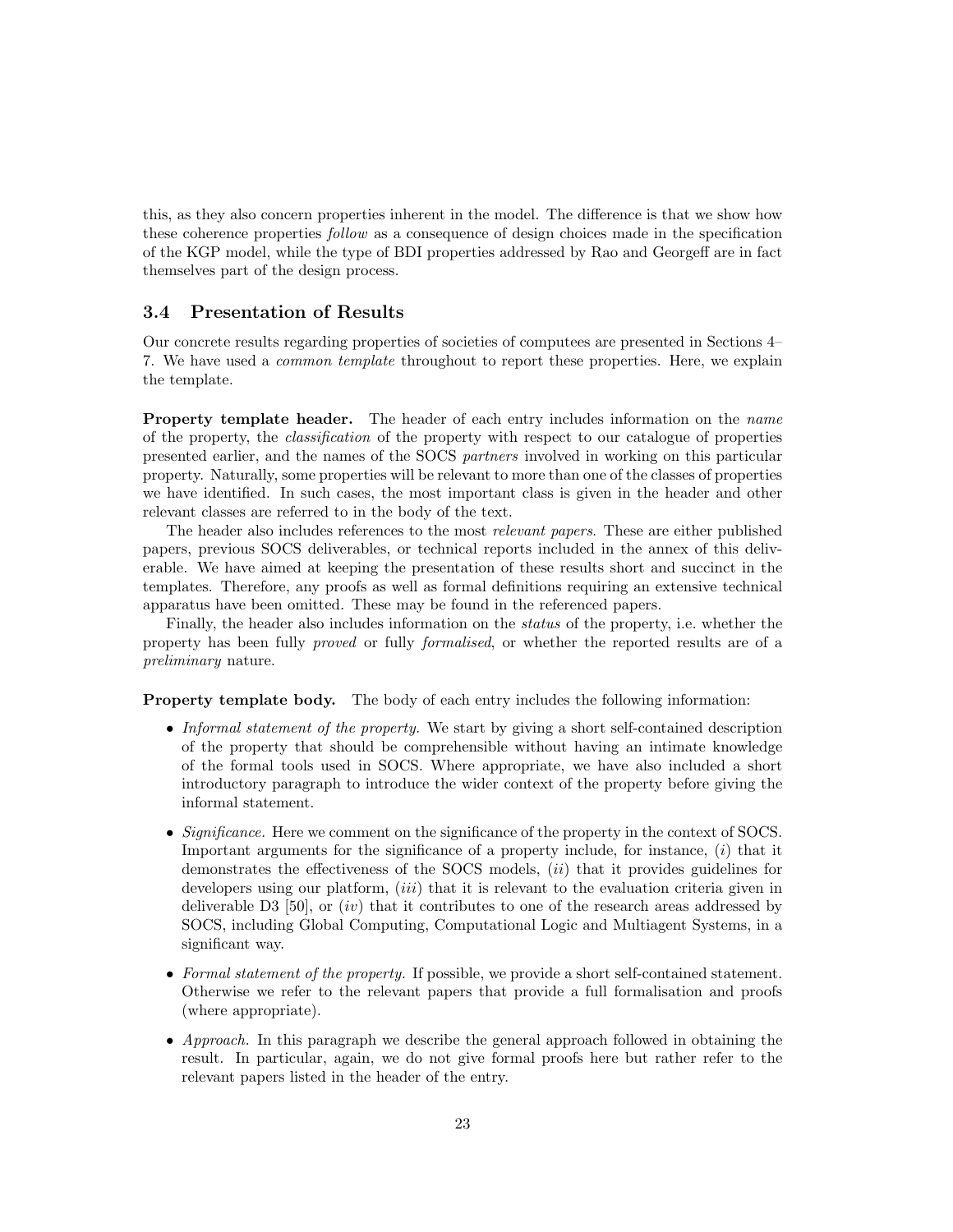• Related work. Here we briefly comment on related work to the specific property in question. In some cases, where we have considered several closely related properties, related work is discussed in a central place before the templates for that group of properties.

In Sections 5.1.3–5.1.8 on behaviour profiles a slightly different template is used, as this is more appropriate. The template there is introduced in Section 5.1.1.

Overview of results. Table 1 on page 19 provides an overview of the results achieved. For each of the classes of properties identified earlier, it provides a reference to the concrete properties studied by giving the appropriate section numbers.

# 4 Proof Procedures

In this section we present properties of the proof procedures developed within SOCS. These procedures have been used to implement the capabilities of individual computees and the reasoning mechanisms available in the society model and thereby directly influence higher-level properties of both computees and societies of computees.

# 4.1 SCIFF Soundness

| Property classification: | [PP-1] Properties of proof procedures      |
|--------------------------|--------------------------------------------|
| Partners involved:       | UNIBO. DIFERRARA                           |
| Relevant papers:         | Deliverable D8 [36], Gavanelli et al. [34] |
| Status:                  | Proved                                     |

Informal statement of the property. Soundness of a proof procedure refers to the fact that if an answer is obtained by the proof procedure, then it is also logically entailed by the declarative semantics. In the context of computees this means that if the  $\mathcal{SCIFF}$  proof procedure has a successful derivation, then the computees have behaved according to the protocols defined in the Society Knowledge Bases and the expectations have not been violated.

Significance. Soundness is one of the most important properties of a proof procedure, and is the main link between declarative and operational semantics. This result shows that the  $\mathcal{SCIFF}$ proof procedure can be used for checking (both on-the-fly and a-posteriori) that computees behave in accordance with protocols defined by the Social Integrity Constraints. Importantly, this checking is done without necessarily knowing anything about the computees' internals (in fact the society could be composed of a mixture of computees and agents of other kind, or it could even include no computees at all). This result helps in several respects, including checking the correct behaviour of a society of computees in a highly heterogeneous and dynamic setting. This is an original and significant result of the project.

Formal statement of the property. Soundness has been stated both for the open and for the closed instances of a society in D8 [36]. The following theorem relates the operational notion of open successful derivation with the corresponding declarative notion of goal achievability.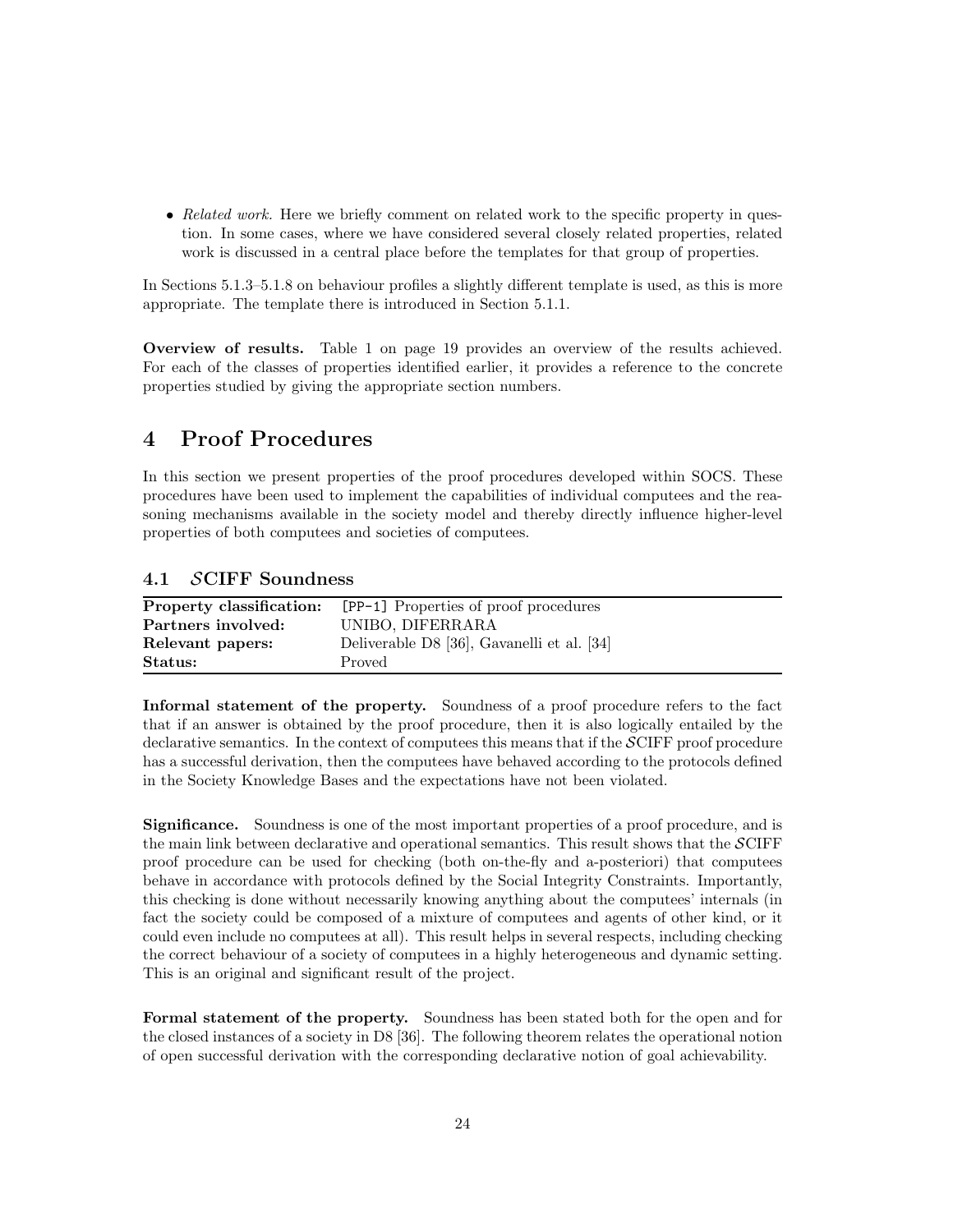**Theorem 4.1 (Open soundness)** If  $S_{\text{HAP}}$  is an open society instance, and

SHAP<sup>i</sup>∼ HAP<sup>f</sup> EXP∪FULFG

with expectation answer ( $\mathbf{EXP} \cup \mathbf{FULF}, \sigma$ ), then

SHAP<sup>f</sup> ≈(EXP∪FULF)σGσ

The theorem above states that if there exists an open successful derivation for a goal G starting from an initial history  $HAP<sup>i</sup>$  and leading to the (open) society instance  $S_{HAP<sup>f</sup>}$  with abduced expectation set EXP ∪ FULF, and with expectation answer (EXP ∪ FULF,  $\sigma$ ), then  $G\sigma$  is achievable in  $\mathcal{S}_{\mathbf{HAP}^f}$  (with the expectation set  $(\mathbf{EXP} \cup \mathbf{FULF})\sigma$ ).

In the closed case, the soundness property is stated as follows, relating the operational notion of closed successful derivation with the corresponding declarative notion of goal achievement.

**Theorem 4.2 (Closed soundness)** If  $S_{\overline{HAP^f}}$  is a closed society instance, and

$$
\mathcal{S}_{\textbf{HAP}^i} \vdash^{\overline{\textbf{HAP}^f}}_{\textbf{EXP}\cup\textbf{FULE}} G
$$

with expectation answer ( $\mathbf{EXP} \cup \mathbf{FULF}, \sigma$ ) then

$$
\mathcal{S}_{\overline{\mathbf{HAP}^f}} \models_{(\mathbf{EXP}\cup\mathbf{FULF})\sigma} G\sigma
$$

Soundness in the closed case states that if there exists a closed successful derivation for a goal G starting from an initial history  $\mathbf{HAP}^i$  and leading to the (closed) society instance  $\mathcal{S}_{\overline{\mathbf{HAP}^f}}$ with abduced expectation set  $\mathbf{EXP} \cup \mathbf{FULF}$ , and with expectation answer  $(\mathbf{EXP} \cup \mathbf{FULF}, \sigma)$ , then  $G\sigma$  is achieved in  $\mathcal{S}_{\overline{\mathbf{HAP}^f}}$  (with the expectation set  $(\mathbf{EXP} \cup \mathbf{FULE})\sigma)$ .

The property has been proved for some restricted cases in deliverable D8 [36]. The proof has been extended to the general case in a report annexed to deliverable D12 [35].

**Approach.** The proof of soundness of the  $\mathcal{SCIFF}$  proof procedure reuses the proof of soundness of the IFF proof procedure [32]. Concerning dynamically incoming events, a lemma [36] links the on-the-fly conformance checking with the a-posteriori one, showing that the success nodes for on-the-fly verification with a dynamically growing history, are the same obtained by the SCIFF proof procedure with the whole history given a priori. A further useful lemma proved in D8 states that if in a derivation we have a node containing an abduced atom with universally quantified variables, then there will be a universally quantified variable in every non-failure successor node. Thanks to these lemmas, in [36], we were able to use soundness results from the IFF proof procedure (in which universally quantified abducibles cannot occur in any node of a derivation) in SCIFF derivations that *terminate* in a node without any universally quantified abducible. Finally, we extended the proof of soundness to derivations in which universally quantified abducibles can occur [34]. In such cases, we showed that the derivation is sound relying on the soundness of a second SCIFF derivation in which universally quantified abducibles are moved to the static part of the Society Knowledge Base.

Related work. The proof of soundness of the SCIFF proof procedure is based on the corresponding proof of soundness of the IFF proof procedure [32].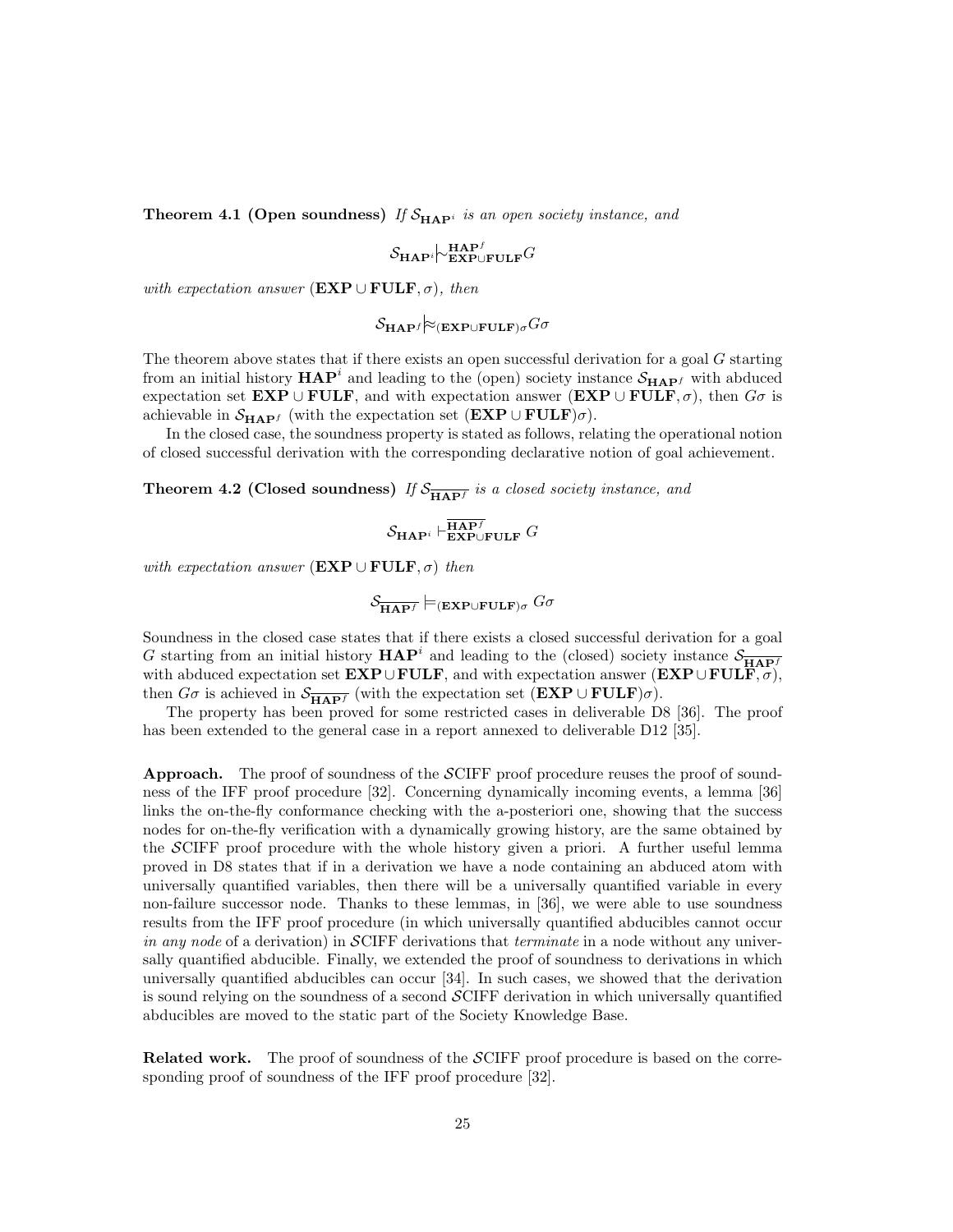|  |  | 4.2 SCIFF Completeness |
|--|--|------------------------|
|--|--|------------------------|

| Property classification: | [PP-1] Properties of proof procedures |
|--------------------------|---------------------------------------|
| Partners involved:       | UNIBO. DIFERRARA                      |
| Relevant papers:         | Gavanelli et al. [34]                 |
| Status:                  | Formalised                            |

Introduction. The completeness property of the SCIFF proof procedure is directly relevant to our approach of verifying protocol properties automatically (see Section 6.2). Work on a completeness proof is currently under way; we outline the property and its significance here.

Informal statement of the property. Completeness of the proof procedure refers to the fact that if a result is logically entailed by the declarative semantics, then it is also an answer obtainable by the proof procedure.

Significance. Completeness can be used to affirm that if the SCIFF proof procedure has a successful derivation, then the computees are behaving according to the protocol. It can be considered symmetrical to soundness. In the closed case, it is important also for automatically proving other properties, since, as in model checking, the automatic verification of some properties is done by adopting the negation of properties as goals (see Section 6.2).

Formal statement of the property. Completeness was already stated in deliverable D8 [36], both for open and closed instances of the society. Completeness in the open case states that if goal G is achievable in an open society instance under the expectation set  $\mathbf{EXP}^{\star}$ , then an open successful derivation can be obtained for G, possibly computing a set  $\mathbf{EXP}^{\star}{}'$  of the expectations whose grounding (according to the expectation answer) is a subset of  $\mathbf{EXP}^*$ . We hope to be able to prove the following result:

**Theorem 4.3 (Open completeness)** Given an open society instance  $S_{\text{HAP}}$ , and a (ground) goal G, for any set of ground expectations,  $\mathbf{EXP}^* = \mathbf{EXP} \cup \mathbf{FULF}$ , such that  $\mathcal{S}_{\mathbf{HAP}} \approx_{\mathbf{EXP}^*} G$ then  $\exists \mathbf{EXP}^{\star}{}'$  such that  $\mathcal{S}_{\emptyset}$   $\leftarrow^{\mathbf{HAP}}_{\mathbf{EXP}^{\star}{}'} G$  with an expectation answer  $(\mathbf{EXP}^{\star}{}', \sigma)$  such that  $\mathbf{EXP}^{\star}\sigma \subseteq \mathbf{EXP}^{\star}.$ 

More important is completeness in the closed case, in particular for the automatic verification of properties (Section 6.2). Completeness in the closed case states that if goal  $G$  is achieved in a closed society instance under the expectation set  $EXP^*$ , then a closed successful derivation can be obtained for G, possibly computing a set  $\mathbf{EXP}^{\star}{}'$  of the expectations whose grounding (according to the expectation answer) is a subset of  $\mathbf{EXP}^{\star}$ . We hope to be able to prove the following result:

**Theorem 4.4 (Closed completeness)** Given a closed society instance  $\mathcal{S}_{\overline{\text{HAP}}}$ , a (ground) goal G, for any set of ground expectations,  $\mathbf{EXP}^* = \mathbf{EXP} \cup \mathbf{FULF}$  such that  $\mathcal{S}_{\overline{\mathbf{HAP}}} \models_{\mathbf{EXP}^*}$ G then  $\exists \mathbf{EXP}^{\star}$  such that  $\mathcal{S}_{\emptyset}$   $\vdash_{\mathbf{EXP}^{\star}}^{\mathbf{HAP}}$  G with an expectation answer  $(\mathbf{EXP}^{\star}', \sigma)$  such that  $\mathbf{EXP}^{\star}\sigma \subseteq \mathbf{EXP}^{\star}.$ 

Approach. We plan to exploit the completeness proofs for the IFF proof procedure [32, 79]. By exploiting the termination result (see Section 4.3), we plan to prove strong completeness, i.e. completeness independent of the order of applications of the rewriting steps.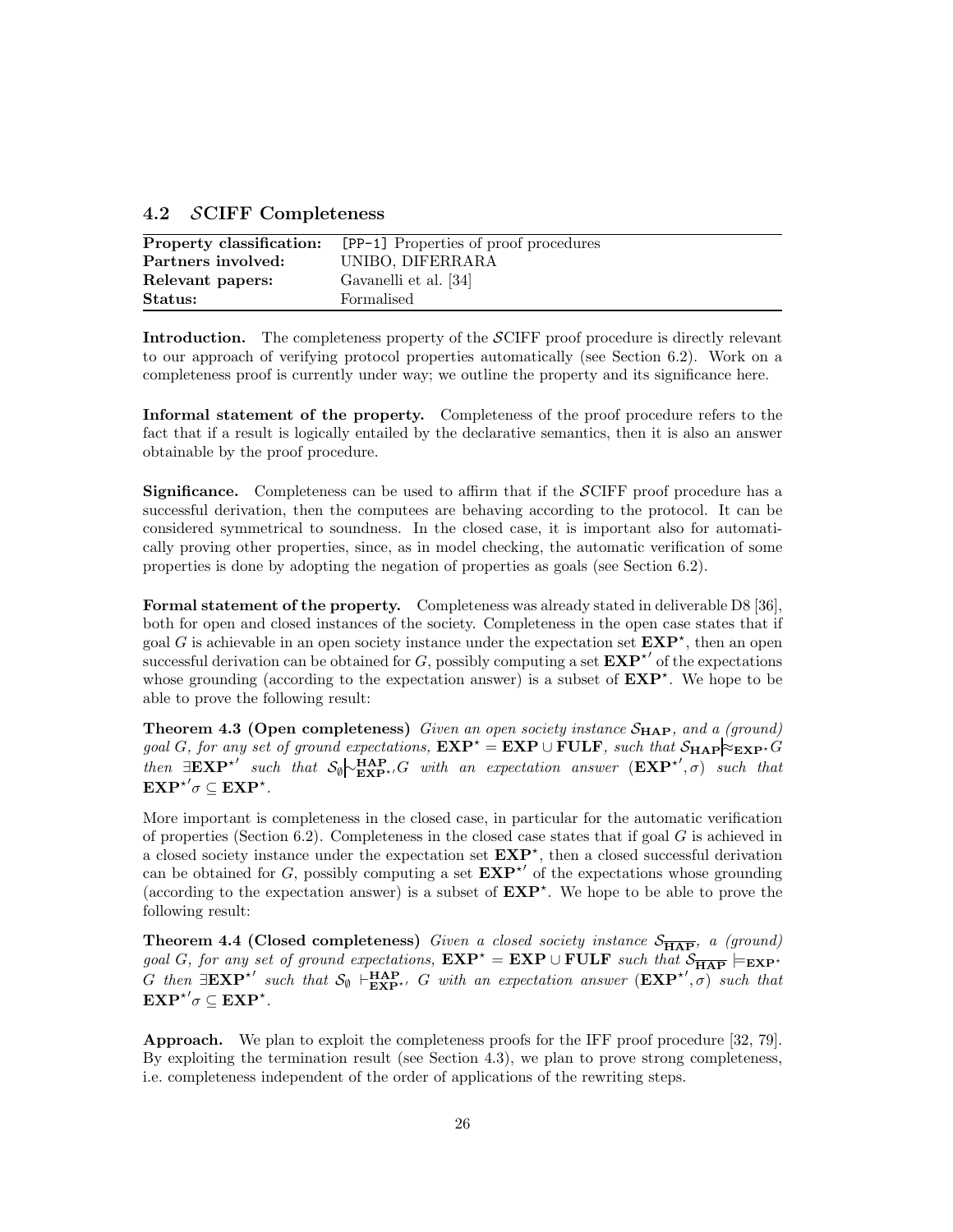Related work. The IFF proof procedure was proven sound and complete by Fung [32]. However, the statement of completeness was of a weak form showing only that some order of application of the rewriting steps obtain the required answer. Xanthakos [79], after proving termination, was able to strengthen this statement to strong completeness where any order of application of the rewriting steps obtains the required answer.

# 4.3 SCIFF Termination

| Property classification: | [PP-1] Properties of proof procedures |
|--------------------------|---------------------------------------|
| Partners involved:       | UNIBO, DIFERRARA                      |
| Relevant papers:         | Gavanelli et al. [34]                 |
| Status:                  | Proved                                |

Informal statement of the property. Under some syntactic restrictions, namely, acyclicity of the society knowledge bases, the SCIFF proof procedure terminates.

Significance. Termination is one of the key steps for the practical usability of an algorithm. Of course, one would like a proof procedure to terminate for every possible input; however, as it is obvious from the SCIFF syntax, the user can write infinite loops. Termination is therefore important not only for the purpose of proving properties of the proof procedure, but also to guide the design of programs and knowledge bases. Through termination, one can prove other formal properties of the proof procedure, for example using termination and completeness a strong completeness property [79] can be proved.

A termination result and the syntactic restrictions which it relies upon can also guide the user in writing the Society Knowledge Bases, being able to distinguish those that allow termination and those that may not. Finally, the proof of termination provided useful guidelines for the implementation of the proof procedure, such as heuristics not specified by the operational semantics. In particular, it suggested a preferred order of application of the rewriting steps given in the operational semantics.

Formal statement of the property. Termination is proven, as for SLD resolution, for acyclic knowledge bases and bounded goals and implications. For definitions of boundedness and acyclicity for the Society Knowledge Bases, please refer to annexed document [34].

**Theorem 4.5 (Termination of SCIFF)** Let G be a query to a society S, where  $SOKB$ ,  $IC_S$  and G are acyclic wrt. some level mapping, and G and all implications in  $IC_S$  are bounded wrt. the level-mapping. Then, every  $\mathcal{S}$  CIFF derivation for G for each instance of  $\mathcal{S}$  is finite.

**Approach.** Xanthakos [79] proved the termination of the IFF proof procedure. Since  $\mathcal{S}$ CIFF extends IFF, our proof of termination roughly follows the same overall structure as the proof by Xanthakos. First, we prove that the presence of happened events inside social integrity constraints does not change the fact that a program is acyclic. Since the SCIFF proof procedure, as Constraint Logic Programming [41], considers constraint solving as an extension of unification (or equality rewriting, in IFF), we extend the proofs regarding equality rewriting to constraint solving. More precisely, we show that the properties of equality rewriting rewriting steps that are exploited in the proof of termination for IFF also either hold for constraint solving rewriting steps, or are reasonable assumptions for a constraint solver. Finally, we give a proof along the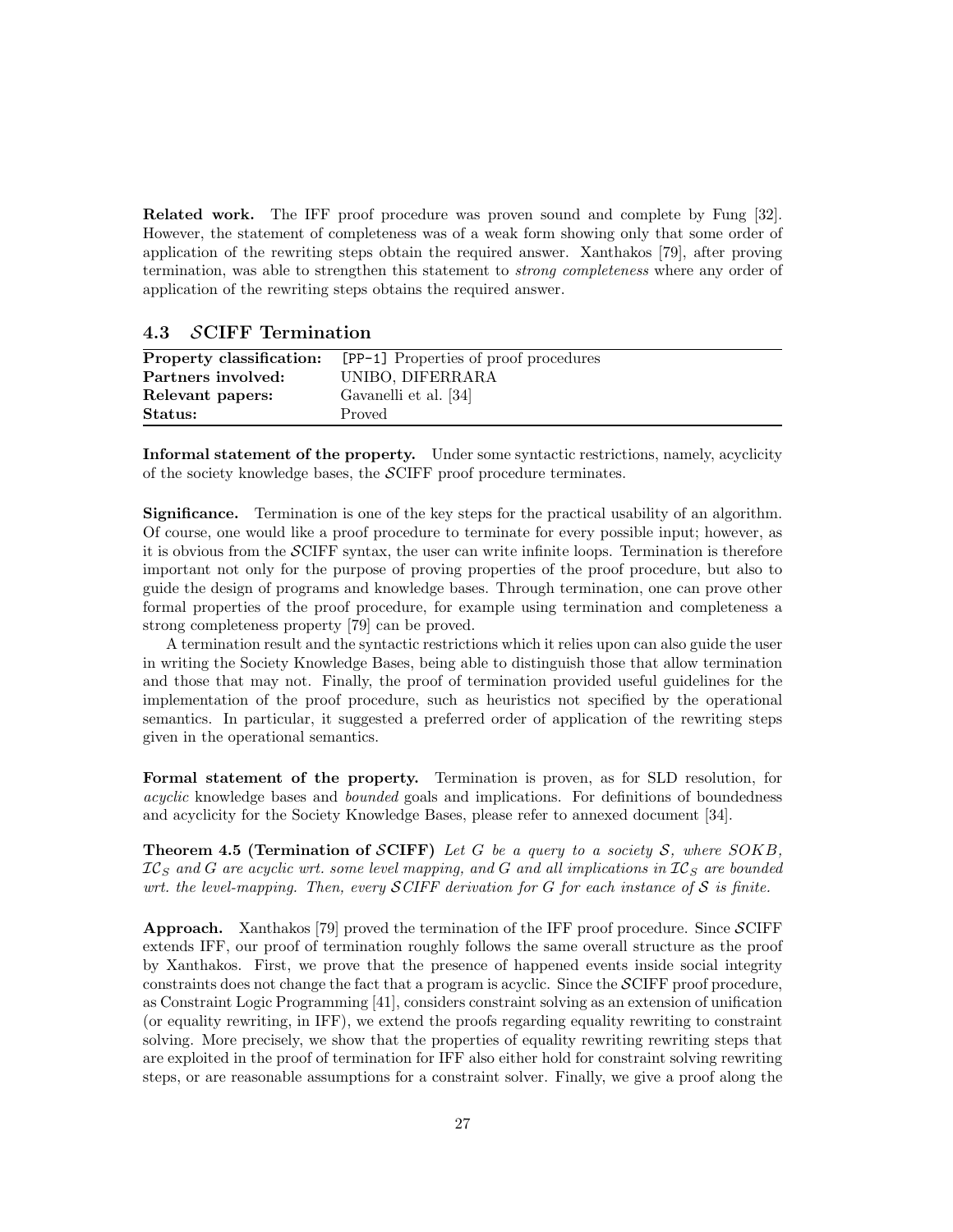lines of that given by Xanthakos, extending it for the SCIFF proof procedure. The complete proof may be found in the annexed document [34].

Related work. Naturally, the closest work is the proof of termination of the IFF proof procedure [79]. The SCIFF proof of termination extends the proof by Xanthakos to deal with the new features of  $\mathcal{S}\text{ClFF}.$ 

# 4.4 CIFF Soundness

| Property classification: | [PP-1] Properties of proof procedures |
|--------------------------|---------------------------------------|
| Partners involved:       | ICSTM, DIPISA                         |
| Relevant papers:         | Endriss et al. $[23, 24]$             |
| Status:                  | Proved                                |

Informal statement of the property. The CIFF proof procedure for abductive logic programming is sound in the sense that any derived answer gives rise to a correct answer according to the completion semantics (soundness of success). Furthermore, whenever the procedure fails, there exists no correct answer according to the semantics (soundness of failure).

Significance. The soundness property is central to any proof procedure. In the context of SOCS, our soundness result ensures the correctness of the computational models of the planning, reactivity and temporal reasoning capabilities, all of which are based on the CIFF procedure.

**Formal statement of the property.** The input to CIFF consists of a theory  $Th$  (a selectively completed logic program), a set of integrity constraints  $IC$ , and a query  $Q$ . A correct answer to a query Q with respect to an abductive logic program  $\langle Th,IC \rangle$  is a pair  $\langle \Delta, \sigma \rangle$ , where  $\Delta$  is a finite set of ground abducible atoms and  $\sigma$  is a substitution for the free variables occurring in Q, such that

$$
Th \cup Comp(\Delta) \models IC \land Q\sigma
$$

Our soundness results for the CIFF proof procedure are as follows:

Theorem 4.6 (CIFF soundness of success) If there exists a successful derivation for the input  $\langle Th, IC, Q \rangle$ , then the extracted answer gives rise to a correct answer for that input.

**Theorem 4.7 (CIFF soundness of failure)** If there exists a derivation for the input  $\langle Th, IC, Q \rangle$  that terminates and where all final nodes are failure nodes, then there exists no correct answer for that input.

These results have been published in [24]; full proofs may be found in [23].

Approach. The proof of both of the above theorems relies on the fact that all CIFF proof rules are equivalence-preserving in the sense that a node in a derivation is always logically equivalent to the disjunction of its immediate successor nodes. It follows that any final node in any branch of the proof tree logically entails the initial node, which is the conjunction of the query and the integrity constraints. Another important lemma establishes the correctness of the CIFF answer extraction procedure. It shows that the formulas in a final success node that are not directly represented by the extracted answer (i.e. any formulas that are not abducible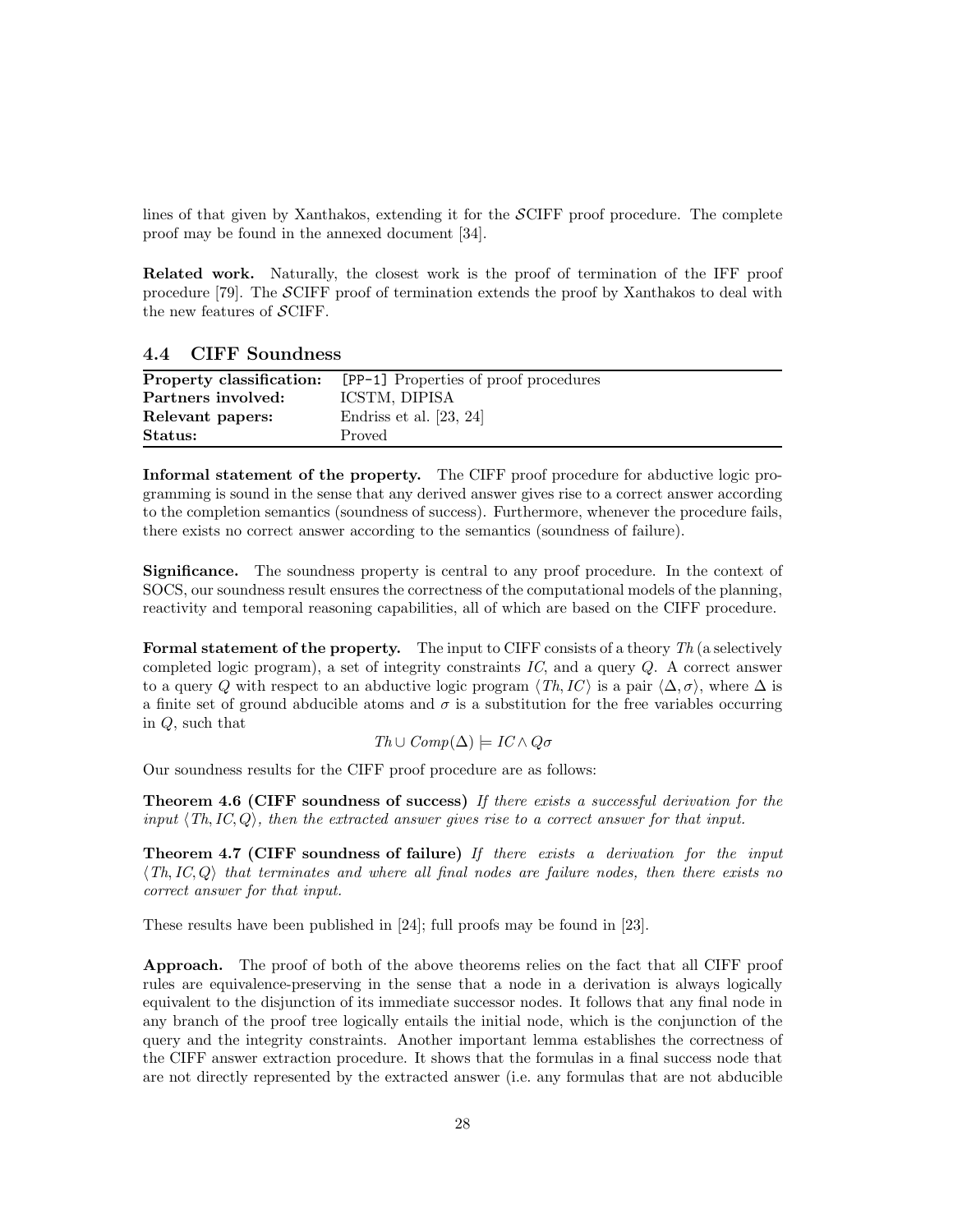atoms) are in fact logical consequences of the extracted answer. Our two soundness theorems then follow from these intermediate results.

In [24], we also note that the CIFF dynamic allowedness rule, which labels nodes containing formulas with non-allowed quantification patterns as undefined on-the-fly (to avoid floundering), is appropriate in the sense that such nodes would either lead to infinite abductive answers (which would not conform to the chosen semantics) or at least require the enumeration of all the solutions to a set of CLP constraints. Also, while the original IFF procedure would generate a wrong answer for a non-allowed input (with respect to the definition of allowedness used in [33]), CIFF will either state explicitly that the output is undefined or the answer will be both well-defined and correct.

Related work. Our soundness proof is based on and extends the original proof for the soundness of the IFF procedure [32].

### 4.5 CIFF Completeness

| Property classification: | [PP-1] Properties of proof procedures |
|--------------------------|---------------------------------------|
| Partners involved:       | ICSTM, DIPISA                         |
| Relevant papers:         | Endriss et al. [24]                   |
| Status:                  | Preliminary results                   |

Introduction. Work on possible completeness results for the CIFF procedure is currently under way. Here we present a simple result that applies to inputs for which the procedure can be guaranteed to terminate.

Informal statement of the property. CIFF is complete for a limited class of inputs for which termination can be guaranteed and for which there are no problems with quantification patterns (allowedness).

Significance. Completeness is a highly significant property for any proof procedure, albeit proving completeness can often be difficult in practice. In the context of SOCS and with regard to the applications of CIFF to implement KGP capabilities, soundness is the central property of interest, as it ensures, for instance, that any plan that does get computed will be a correct plan. Completeness would also allow us to draw conclusions about a computee's ability to compute a plan whenever that is possible at all, but this turns out to be less significant in practice. Furthermore, for both planning and reactivity, in the implementation of the PROSOCS system, only the first answer computed by CIFF will be fed into the respective capability. Finally, for temporal reasoning, only the question whether or not a query will succeed matters. This is covered by the simple completeness result presented here (i.e. the question whether or not all abductive answers will be found is irrelevant).

Formal statement of the property. For any class of inputs (consisting of a theory, a set of integrity constraints, and a query) that are known to be allowed (in the sense of never triggering the *dynamic allowedness rule*  $[24]$  and for which termination can be guaranteed, the CIFF procedure will terminate successfully whenever there exists a correct answer according to the completion semantics for abductive logic programming with constraints.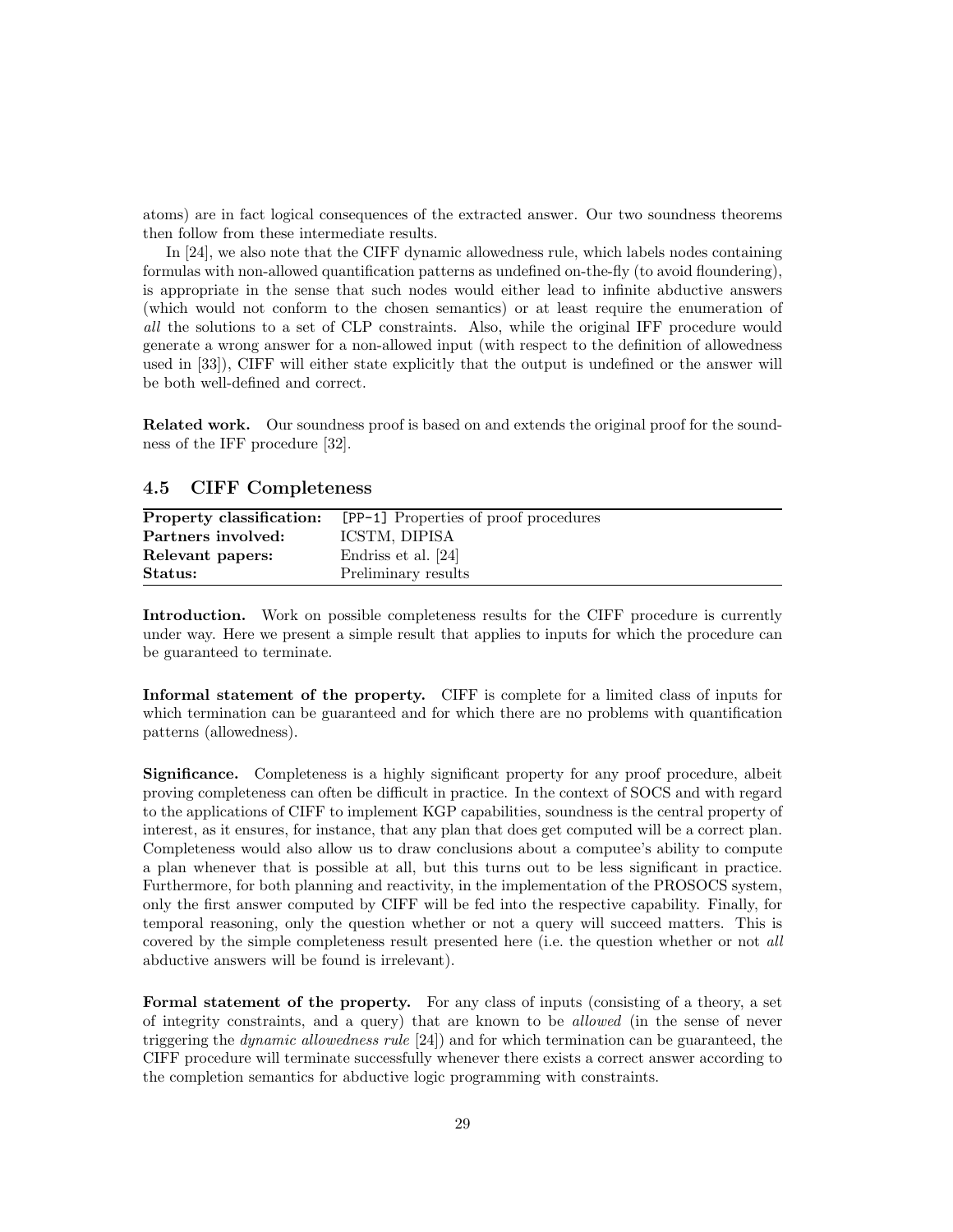**Approach.** This property is an immediate consequence of the two soundness theorems given in the previous section. In fact, the soundness of failure result presented earlier may itself be regarded as a kind of completeness result.

Note that both the requirement that the input is known to be allowed and that it is known to lead to a terminating CIFF derivation are very strong assumptions. We hope to address the question of identifying interesting classes of input programs for which termination can be guaranteed (for instance, by imposing suitable acyclicity conditions [79]) in our future work. This would make the above result more applicable.

Related work. In the context of the IFF proof procedure, Fung [32] proves a similar completeness result as the one presented here as well as a more general result that relies on the three-valued completion semantics. The work of Xanthakos on the termination of IFF for acyclic logic programs is also relevant [79].

# 5 Individual Computees

In this section we present our results on properties of individual computees.

# 5.1 Behaviour Profiles

At the level of individual computees, we have identified and analysed interesting and useful profiles of behaviour and their corresponding cycle theories. Section 5.1.1 gives a brief introduction to behaviour profiles and discusses related work. Sections 5.1.2–5.1.8 then present specific profiles of behaviour that we have identified and that we have formalised both in terms of describing properties of states of computees following such profiles and by giving cycle theories that will induce such behaviour. The study of behaviour profiles is intended to explore the versatility of the computee model and to provide guidelines for developments within the PROSOCS architecture.

#### 5.1.1 Introduction to Profiles

The KGP model of individual computees allows for a variety of different *profiles of behaviour*, depending on the choices made for the rules of a computee's cycle theory. After a joint effort in identifying interesting profiles of behaviour, we undertook the task of formalising these profiles and of defining suitable cycle theories that would induce such behaviours. Our results are reported in Sections 5.1.2–5.1.8. In these sections we present the specific profiles, and for each we give (1) a formalisation of the properties of states of computees equipped with the profile, (2) the cycle theories that will induce such states, (3) summary characterisations of environments and situations where computees equipped with the profile will perform either better or at least as well as other profiles such as what we have defined as the "normal profile", and (4) some concrete examples of the possible consequences of the behaviours induced by the profile.

For both (3) and (4) we often concentrate on comparing how well computees do in terms of achieving their goals, whether or not they manage to achieve any goals, and if they do, then how many. This links our work on profiles with the work on *individual welfare*. As is described in Section 5.3 one of the notions of welfare we have defined is in terms of the number of goals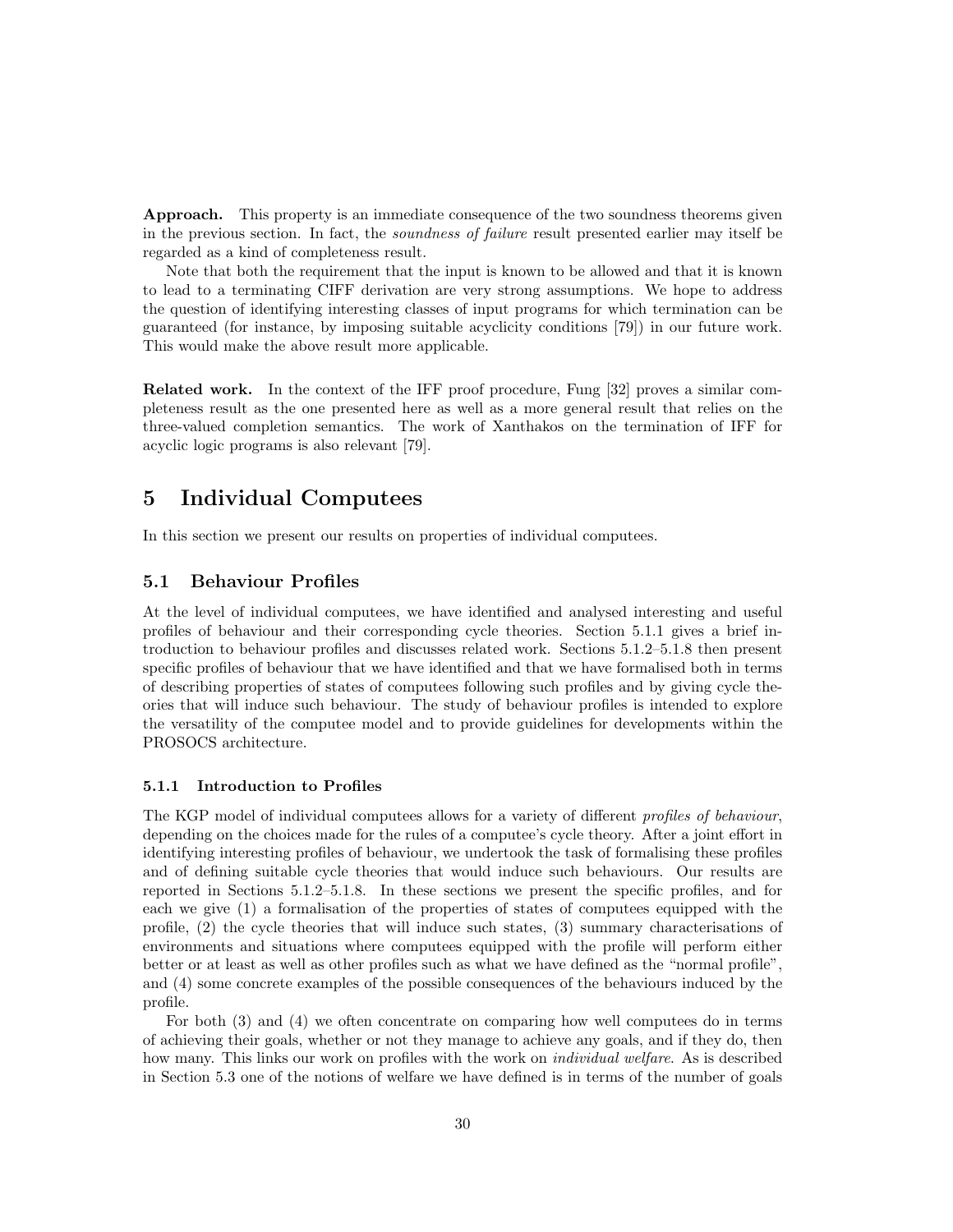achieved. So in the work on profiles we have attempted to study the circumstances under which one profile may lead to increased individual welfare compared to another.

The objectives of the study of profiles are twofold:

- To explore the scope and versatility of the computee model: we explore to what extent we can provide heterogeneity in the behaviour of computees by changing their control (cycle) theories in a modular way, and we explore the consequences of this heterogeneity.
- To give guidelines to developers who may use the PROSOCS platform: our identification of the circumstances, for example environmental factors, such as time criticality and dynamism of the environment, under which one profile has advantages over another can guide application developers in their choice of profile.

The choice of profiles we have studied was guided primarily by the nature of Global Computing environments and by our interest in exploring how the behaviour of computees changes as a consequence of changing various parameters. The Cautious, Actively Cautious and Objective profiles were motivated by the highly dynamic nature of Global Computing environments, where the environment external to the computee changes unexpectedly and frequently. So these profiles explore ways in which the computee attempts to keep itself better informed about the changes in the environment that affect the successful execution of the computees' actions. The Focussed, Punctual and Impatient profiles are motivated by the time-critical nature of Global Computing environments. These profiles explore ways in which a computee can improve its chances of achieving at least some of its goals, even when achieving all its goals is not feasible. Finally, the Careful profile studies the advantages of a computee which frequently examines and updates its commitments, in terms of its goals and plans, in its internal state.

The theoretical work reported here on profiles has motivated and is complemented by the experimental work on profiles reported in deliverable D14 [2].

Related work. Here we briefly summarise related work that is relevant to all the different profiles presented in subsequent sections. There are two main aspects to consider, namely  $(i)$  programming agent control as in 3APL and  $(ii)$  attitudes of agents.

Profiles of computees are an attempt to address the need that different applications require different deliberation processes which therefore should be controlled by the designer/programmer. In 3APL [40] a meta-language that refers to goals, actions, plans and rules together with constructs from an imperative programming is used in order to implement how to process the object-level entities in the application. Our approach shares the aim of 3APL to make the agent cycle programmable and the selection mechanisms explicit, but it goes beyond it. Indeed, the approach of [40] can be seen as relying upon a catalogue of fixed cycles according to some criteria, whereas we drop the concept of fixed cycle completely and replace it with fully programmable cycle theories. Our approach allows us to achieve enhanced flexibility and adaptability in the operation of a computee.

Most of the existing literature refers to behaviour at the level of social attitudes and personalities whereas our cycle profiles refer more to the level of problem solving strategies (given an application environment). For example, in [9] five profiles (agreeable, disagreeable, argumentative, open-minded, elephant child) are proposed to discriminate between different attitudes of agents with varying degree of willingness to cooperate. In a computee this aspect of its personal attitude can be captured as a part of its Goal Decision knowledge base,  $KB_{GD}$ , where it can influence its decisions (see e.g. [46, 44]). Nevertheless the two levels are linked as a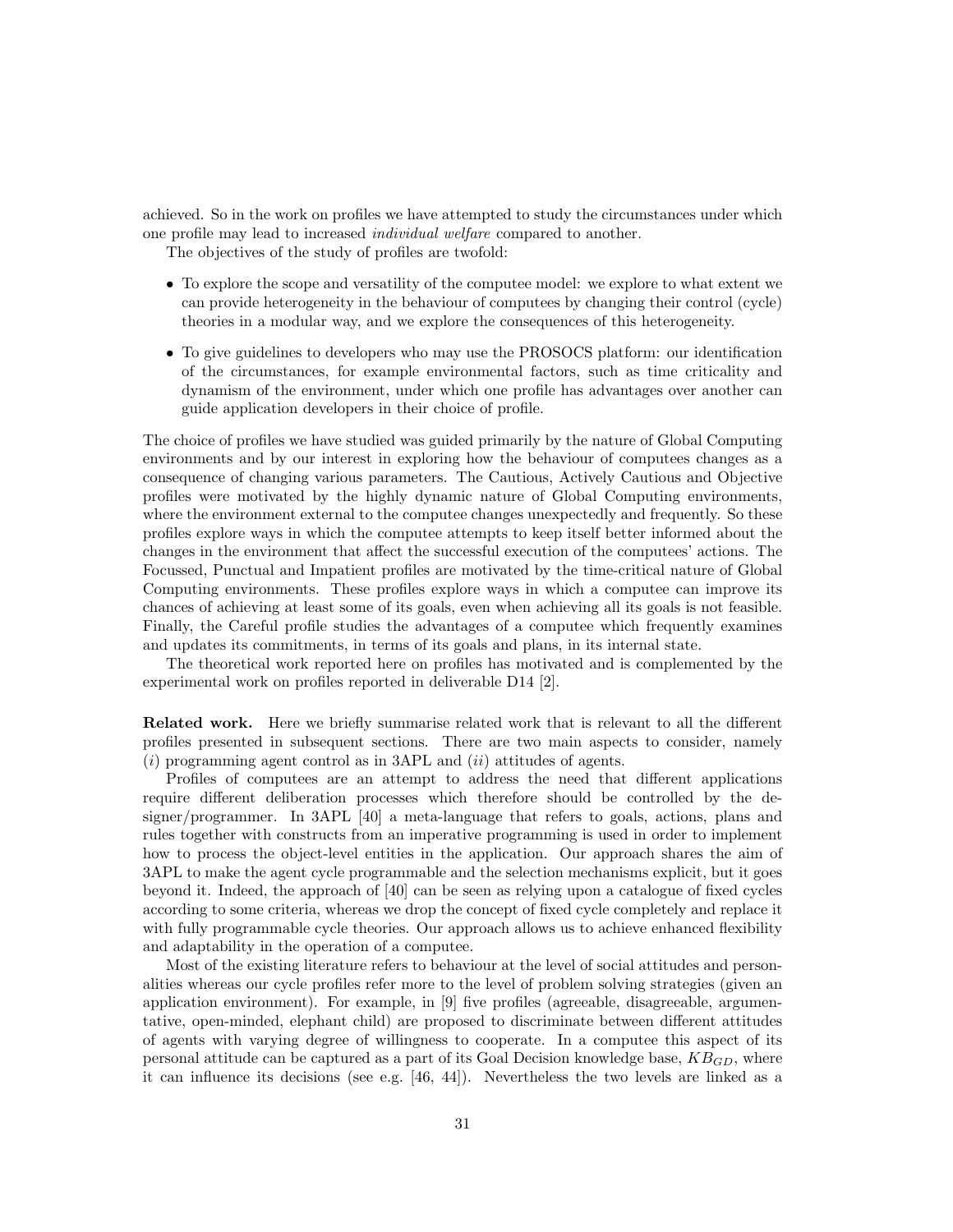specific personal attitude can lead or induce a problem solving strategy. In [72] different agent architectures are studied where each one of these is based on a different combination of reactive/deliberative capabilities depending on the personal attitude to its current needs. Different survival behaviours emerge from the different architectures. In our computees such variety of behaviour can be achieved via a combination of suitable Goal Decision capabilities and cycle theories.

In the BDI framework three different *commitment strategies* have been defined to express relationships between current and future intentions [63]. These are blind, single minded and open minded. Informally, a blindly committed agent is one which maintains its intentions until it believes that it has achieved them. A single minded agent, on the other hand, maintains its intentions until it believes they are achievable, and an open minded agent maintains its intentions while they are still its goals. Rao and Georgeff then analyse the consequences of these strategies in terms of the agents' beliefs and intentions. Our work on profiles shares the objectives behind the study of commitment strategies but goes beyond that study in the range of profiles explored and their consequences.

Property template for behaviour profiles. In this section, we use a slightly different template to report results on properties than in the rest of the deliverable. The reason for this is that we typically report two different types of properties in each entry. The first are correspondence properties. They establish that a given cycle theory does indeed induce an operational trace that has the properties characterising the behaviour profile in question. The second type are formal properties that demonstrate *advantages* of the profile in question (in some cases such advantages are only demonstrated by means of suitable examples). For each profile identified we report the following:

- Informal description of the profile
- Significance
- Formal description of the profile
- Cycle theory
- Advantages of the profile
- Approach

Related work on profiles has been discussed above as well as, in more detail, in the annex [13].

| <b>Property classification:</b> [IC-1] Behaviour profiles |                        |
|-----------------------------------------------------------|------------------------|
| Partners involved:                                        | DIPISA.                |
| Relevant papers:                                          | Athienitou et al. [13] |
| Status:                                                   | Proved                 |

5.1.2 The Cautious Profile of Behaviour

Informal description of the profile. A *cautious* profile of behaviour requires a computee to execute actions in its plan only if it believes that the preconditions of these actions are currently true.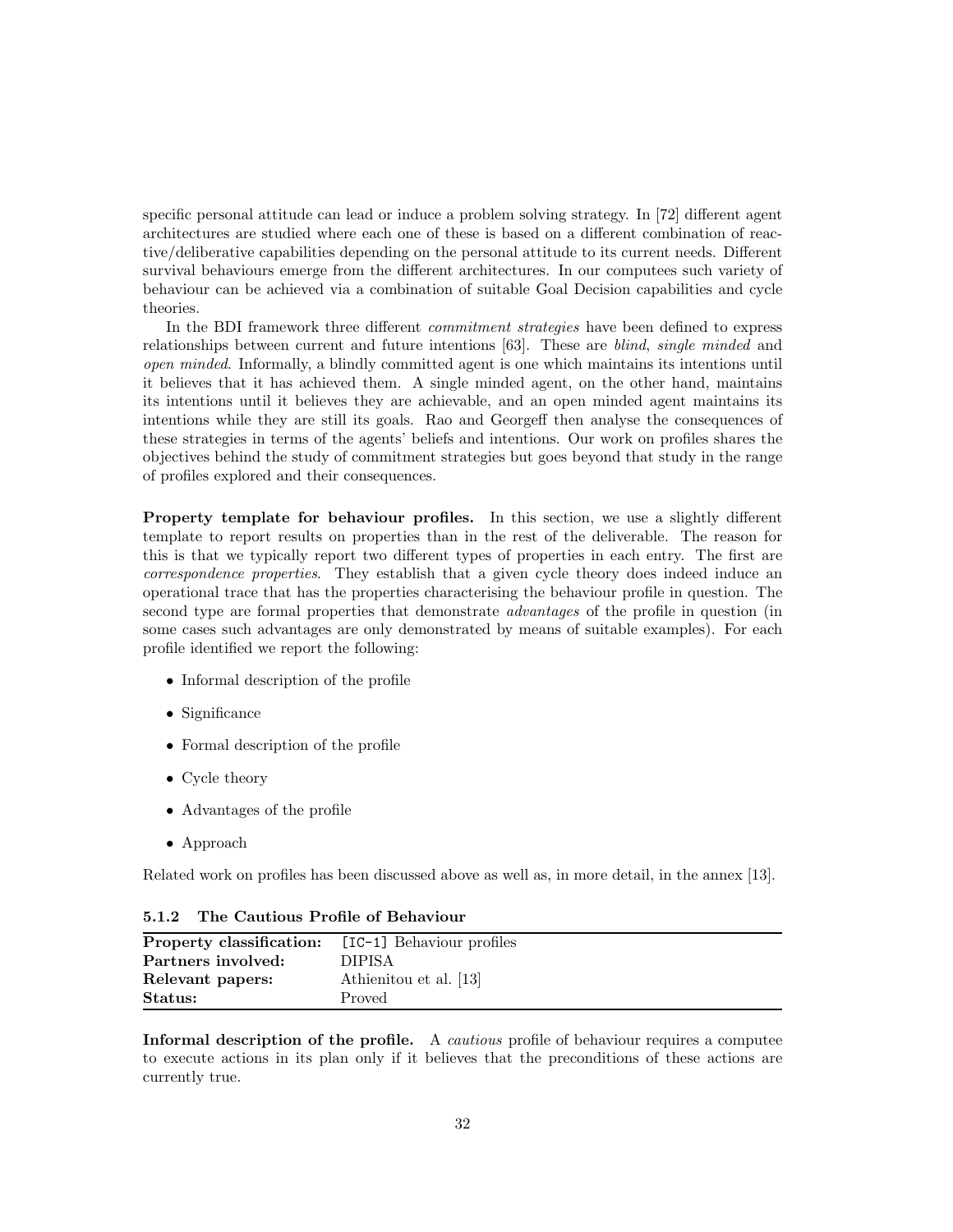Significance. The main advantage of the cautious profile is to minimise the risk of action execution failure, in the sense of actions not causing the expected effects, by checking their preconditions in advance.

Formal description of the profile. The cautious profile has been characterised in terms of properties of the states that may occur in the operational trace, as well as in terms of a cycle theory [13]. The states of the operational traces a cautious computee can exhibit can be characterised as follows: given an operational trace

$$
T_1(S_0, X_1, S_1, \tau_1), \ldots T_i(S_{i-1}, X_i, S_i, \tau_i), \ldots
$$

for all the *i* such that  $T_i = AE$  (Action Execution), and for all the actions  $\langle a[t], \_, C \rangle$  in  $X_i$ , the following holds:

$$
KB^{i-1}_{TR} \models_{TR} C \land \Sigma[S_{i-1}] \land t = \tau_{i-1}
$$

That is, whenever the computee executes an action, then all the preconditions of that action are believed to hold.

Cycle theory. The cycle theory for a cautious profile simply contains the following basic rule:

Cautious<sub>T|AE</sub>
$$
(S', Y) : *AE(S', Y) \leftarrow T(S, X, S', \tau)
$$
, selected actions $(S', X', \tau')$ ,  
prec-sat $(X', Y, \tau')$ , now $(\tau')$ ,  $Y \neq \emptyset$ .

where selected  $\alpha$ ctions/3 implements the core action selection function and  $prec\_sat/3$  selects in Y, amongst the actions in  $X'$ , those whose preconditions can be proved to hold at the current time  $\tau'$  (by calling the TR capability). In order for the transition to occur Y must not be empty. The above rule is required to be the only one in the cycle theory defining AE transitions. It has been proved that the traces induced by this cycle theory fulfil the above mentioned state properties.

Moreover, it has been shown how a cautious profile can also be realised by means of behavioural rules and proved that this implementation satisfies the state characteristics of the profile. These rules can be "injected" in any cycle theory, inducing in it a cautious behaviour as far as AE transitions are concerned.

Advantages of the profile. The features of the environment which could be relevant for the behaviour of the profile and its capability to improve individual welfare have been studied. It has been shown that under certain conditions a cautious computee is more likely to achieve the expected effects from the executed actions than a normal computee. Informally, this in particular happens when precondition truth values may change in the environment, before actions become timed-out. In this case, the cautious computee has the chance to wait for precondition to hold before executing the actions which depend on them.

Approach. This profile has been defined in order to improve the effectiveness of the actions performed by a computee, whose effects may be jeopardised by the fact that the preconditions of the executed actions fail to hold. In its basic formulation, a computee is required not to execute actions whose preconditions are not believed to be true. This profile is an extension of the normal one, obtained by restricting the set of executable actions to those whose preconditions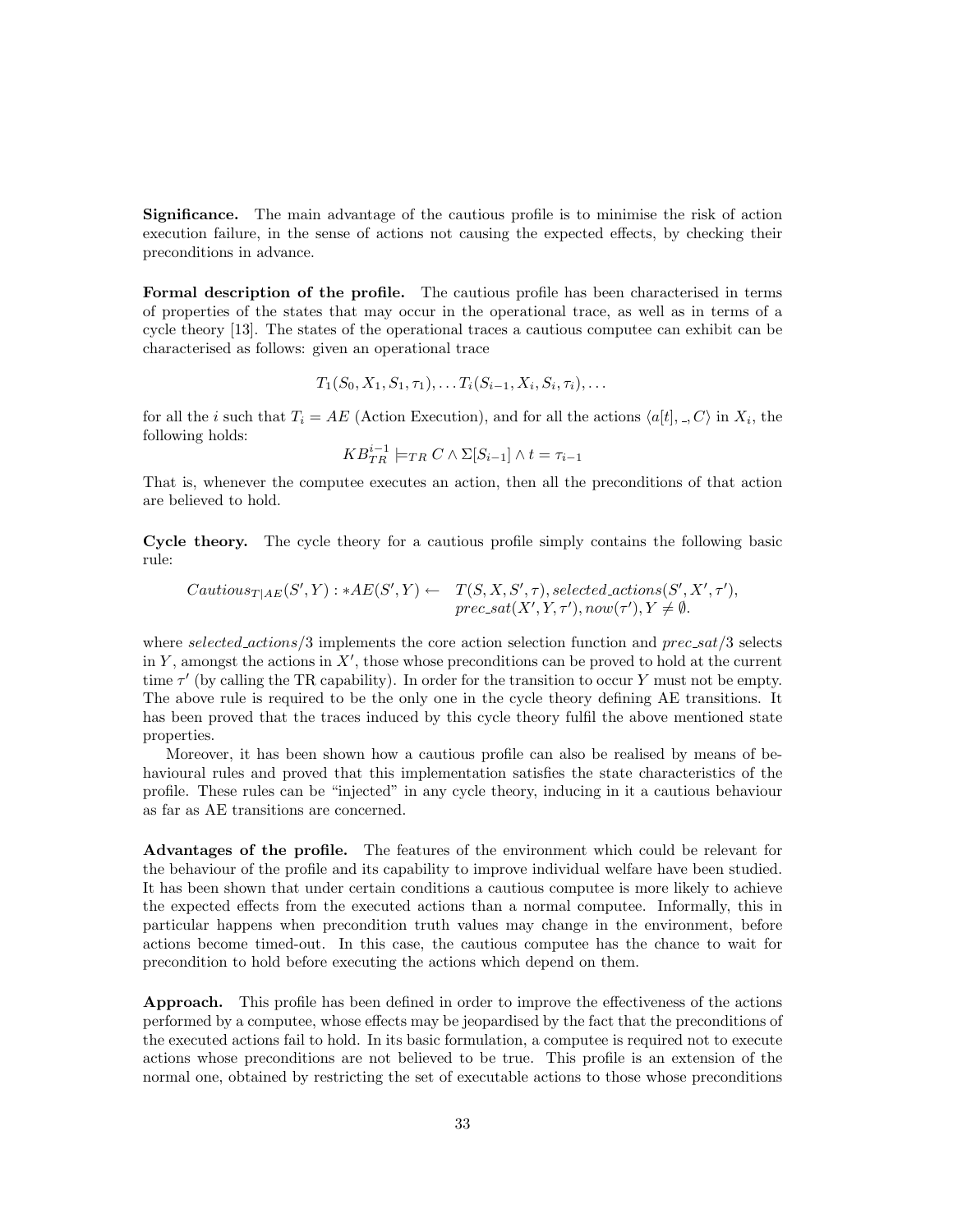are known to be true. The actively cautious profile, see Section 5.1.3, extends the approach by requiring that the computee actively checks in the environment preconditions of actions before they are executed, by introducing suitable sensing actions.

An experiment with cautious computees is presented in deliverable D14 [2].

5.1.3 The Actively Cautious Profile of Behaviour

| <b>Property classification:</b> [IC-1] Behaviour profiles |                        |
|-----------------------------------------------------------|------------------------|
| Partners involved:                                        | HCY                    |
| Relevant papers:                                          | Athienitou et al. [13] |
| Status:                                                   | Proved                 |

Informal description of the profile. An *actively cautious* profile of behaviour requires a computee to execute actions in its plan only if it believes that the preconditions of these actions are currently true. In addition, the actively cautious computee executes sensing actions in order to actively obtain the value of unknown preconditions.

Significance. The study of profiles of behaviour intends to provide guidelines for developers using PROSOCS. The actively cautious profile will be particularly useful in environments where it is important that the computee does not execute actions whose preconditions do not hold.

Formal description of the profile. The actively cautious profile is characterised by the following property of the operational trace: Given any transition  $T_i(S_{i-1}, X_i, S_i, \tau_i)$  in the operational trace of the computee where  $S_i = \langle KB^i, Goals^i, Plan^i, TCS^i \rangle$  and  $T_i$  is an action execution transition for a set of actions As, then

• For every action  $A_j \in As$  where  $A_j = \langle a_j[t], \dots, C_j \rangle$  the following condition holds:

$$
KB^{i-1}_{TR} \vDash_{TR} C_j \wedge \Sigma[S_{i-1}] \wedge t = \tau_{i-1}
$$

• and, if there exists an action  $A' \in c_{AS}(S_i, \tau_i)$  where  $A' = \langle a'[t], \cdot, C' \rangle$  and there exists a maximal non-empty set of preconditions  $C'' \subseteq C'$  such that for each  $c \in C''$ :

$$
- KB_{TR}^{i-1} \nvDash_{TR} c \land \Sigma[S_{i-1}] \land t = \tau_{i-1}
$$

$$
- KB_{TR}^{i-1} \nvDash_{TR} \neg c \land \Sigma[S_{i-1}] \land t = \tau_{i-1}
$$

then all actions in the set As are necessarily sensing actions.

In other words, whenever a computee executes a set of actions, two conditions hold. Firstly, all the preconditions of those actions are known to hold at the time of the execution. Secondly, the actions executed are all sensing actions, if there exist actions in the set of selected actions for the current state whose preconditions are unknown. Notice that this condition prevents the computee from executing non-sensing actions whose preconditions are known to hold, when there exist other actions in the set of selected actions with unknown preconditions. This does not necessarily mean that the computee will execute sensing actions for all the unknown preconditions of all the actions in its plan before it starts executing the actions. Its actual behaviour depends on the precise definition of the selection function and the extent to which this selects a maximal set of the actions in the current Plan. For example, if the selection function takes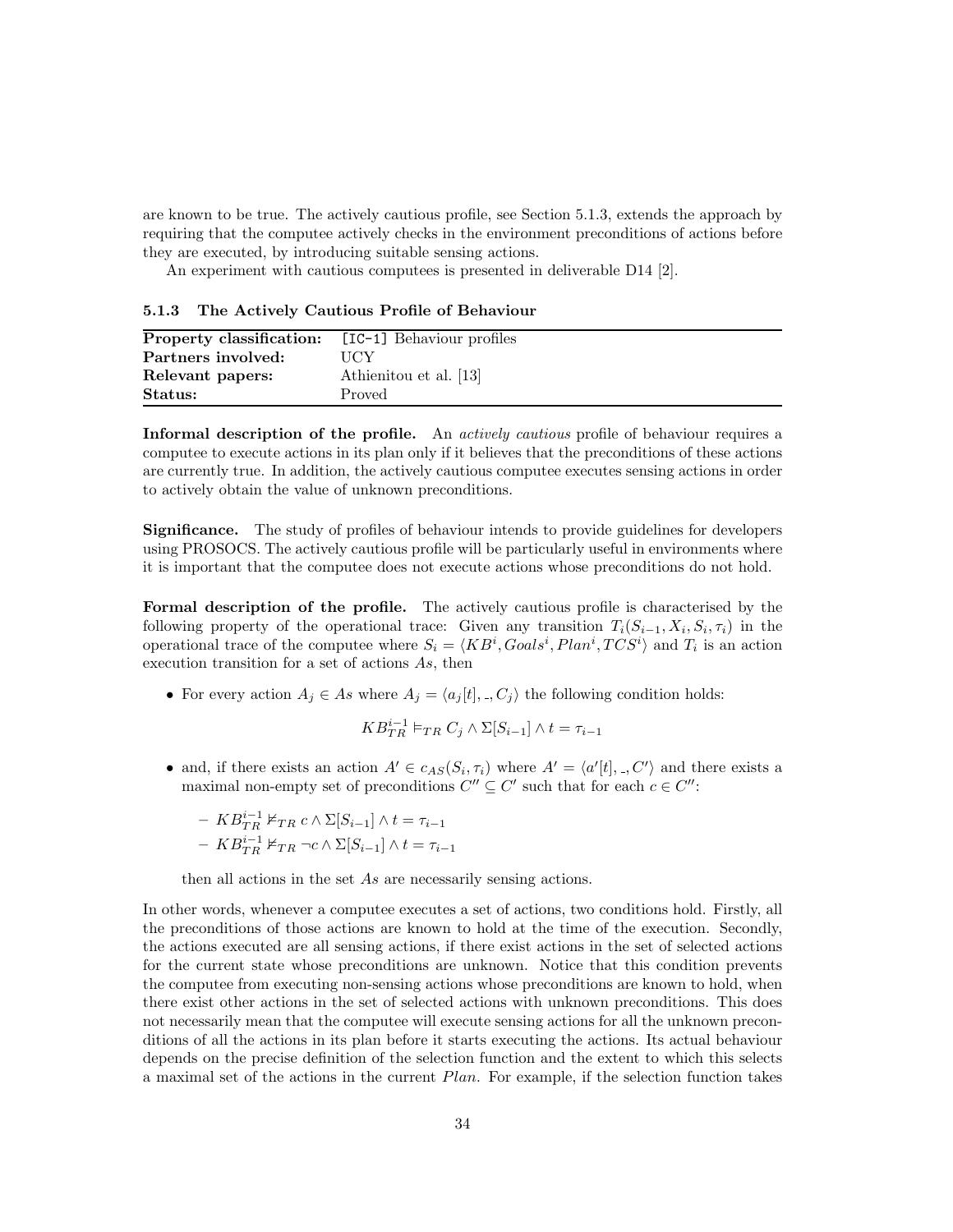into account the time ordering of actions and does not select together actions which are totally ordered at different times then if there exist two actions,  $A_1$  and  $A_2$ , whose preconditions are not known to hold, and action  $A_1$  must be executed before action  $A_2$ , then the computee will not sense for the preconditions of the action  $A_2$  until  $A_1$  is executed.

We study a special case where we assume that only one action is executed at a time. Note that this sets a constraint on the input parameters of the AE transition and not on the selection function. The results and proofs that follow are based on this assumption.

Cycle theory. The actively cautious profile can be captured through a suitable cycle theory. A short description of it is given below. The full cycle theory is given in [13].

An *actively cautious cycle theory* is any cycle theory where

actions with unknown preconditions.

- The following 3 rules are part of the  $\mathcal{T}_{behavior}$  part of the theory:
	- $-$  Actively Cautious  $\mathcal{P}_{SI\succ T}^{PI}: \mathcal{R}_{PI|SI}(S,Ps) \succ \mathcal{R}_{PI|T}(S,X)$ for all transitions  $T \neq SI$

This rule gives higher priority to a SI transition over any other transition, when the last transition was PI.

- $-$  Actively\_Cautious\_ $\mathcal{P}^T_{AE \succ AE}$ :  $\mathcal{R}_{T|AE}(S, A) \rightarrow \mathcal{R}_{T|AE}(S, X) \leftarrow A = \langle sense\_precondition(c[t]), \dots \rangle, \exists A' \in$  $c_{AS}(S, \tau), A' = \langle a[t], \cdot, C \rangle, c \in C, unknown(c), now(\tau).$ for every T, X such that X is not a sensing action, where the predicate  $unknown(c)$ is defined appropriately using the Temporal Reasoning capability of the computee. This rule gives higher priority to an AE transition where the action is a sensing action, over any other AE transition, when there exist actions in the set of selected
- $-$  Cautious  $\mathcal{P}_{T1 \succ AE}^{T}: \mathcal{R}_{T|T1}(S,X) \succ \mathcal{R}_{T|AE}(S,As) \leftarrow unknown\_pred(S,As),$ for every T and T1, X such that either  $T1 \neq AE$  or  $T1 = AE$  and  $X \neq As$ , where the predicate unknown pred $(S, As)$  is defined appropriately using the Temporal Reasoning capability of the computee.

This rule gives lower priority, over any other transition, to AE transitions with input parameter a set of actions which contains an action whose preconditions are not known to hold at the current state and time.

- The above three rules have higher priority than any other priority rule.
- The following rule is part of the  $\mathcal{T}_{basic}$  part of the theory

$$
\mathcal{R}_{PI|SI}(S',Ps): *SI(S',Ps) \leftarrow PI(S, Gs, S', \tau), Ps = c_{PS}(S', \tau'), Ps \neq \{\}, now(\tau')
$$

This rule enables a SI transition to follow a PI transition. We assume that the set of preconditions of each of the sensing actions added to the plan by this rule, is empty.

We have proved the following correpondence result:

• Proposition 1: The proposed actively cautious cycle theory induces operational traces that satisfy the characteristic feature of the actively cautious profile.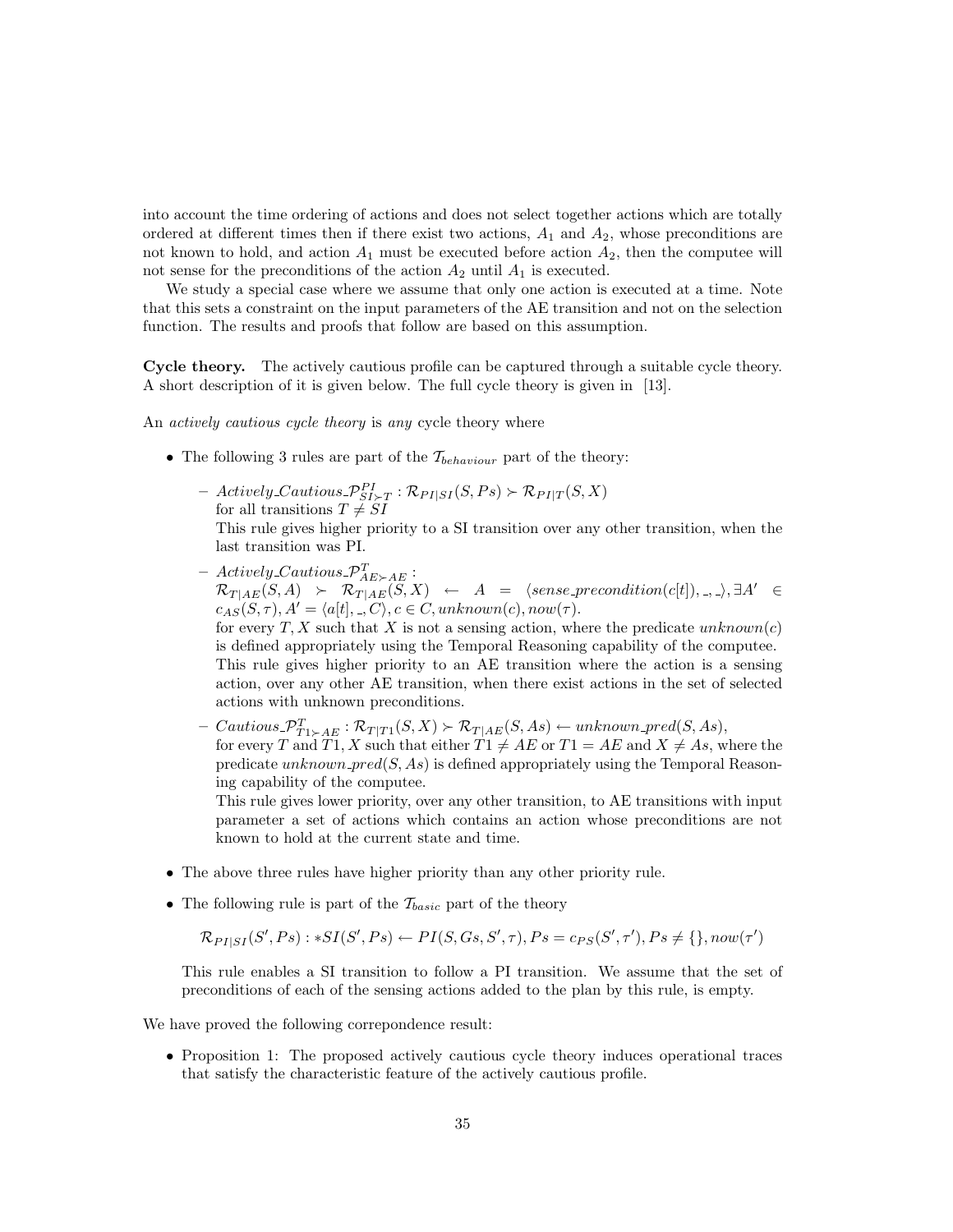Advantages of the profile. We call an *underlying (non-actively cautious) cycle theory* any cycle theory obtained from an *actively cautious cycle theory* by removing the extra rules which were added to the theory in order to achieve the actively cautious behaviour.

We examine the following propositions:

- Proposition 2: A computee with an *actively cautious cycle theory* is as good as a computee with an *underlying cycle theory* with the same knowledge base  $KB$ , in the sense that whenever the latter succeeds in achieving a goal, so does the former, in environments where:
	- sensing actions always succeed in finding out the values of all the preconditions that were sensed for;
	- during the delay in executing an action, due to sensing for its preconditions, there is no change of the truth value of the preconditions via some unknown factor in the environment;
	- time is not very critical. Each action  $A_i$  in a plan Plan, where  $A_i = \langle a_i[t], \cdot, C_i \rangle$ , has at least time  $T_{A_j}$  before it times out, where  $T_{A_j} = 1 + \sum_{j=0}^{|Plan|} |C_j|$ , where  $|Plan|$ denotes the number of actions in  $Plan$  and  $|C_j|$  denotes the number of precondition fluents in the set  $C_i$ .
- Proposition 3: In certain cases a computee with an *actively cautious cycle theory* is better than a computee with an *underlying cycle theory* in that the first succeeds in achieving a goal while the second fails to achieve the same goal.

Approach. All propositions are proved in the annex document [13]:

- Proposition 1: We prove that the proposed cycle theory induces operational traces that satisfy the required feature by proving that:
	- there does not exist an admissible set of rules which concludes an action execution transition for some action whose preconditions are not known, and
	- there does not exist an admissible set of rules which concludes an action execution which is not a sensing action, when there exist actions with unknown preconditions in the set of selected actions.
- Proposition 2: We prove that a computee with an *actively cautious cycle theory* achieves any goal that a computee with an *underlying cycle theory* achieves in the given environment by showing that in the given environment a computee with the actively cautious cycle theory is able to reproduce the successful operational trace of a computee with the underlying cycle theory.
- Proposition 3: We provide the following example to demonstrate that in certain cases an actively cautious computee succeeds but a computee with an underlying cycle theory fails. Suppose that the two computees have exactly the same knowledge base and that there exists a set of actions  $A_1, \ldots, A_n$  in the set of selected actions whose preconditions are unknown. Also assume that actions  $A_1, \ldots, A_{n-1}$  belong to plans for a set of goals Gs whereas action  $A_n$  belongs to a plan for a goal  $G' \notin G_s$ .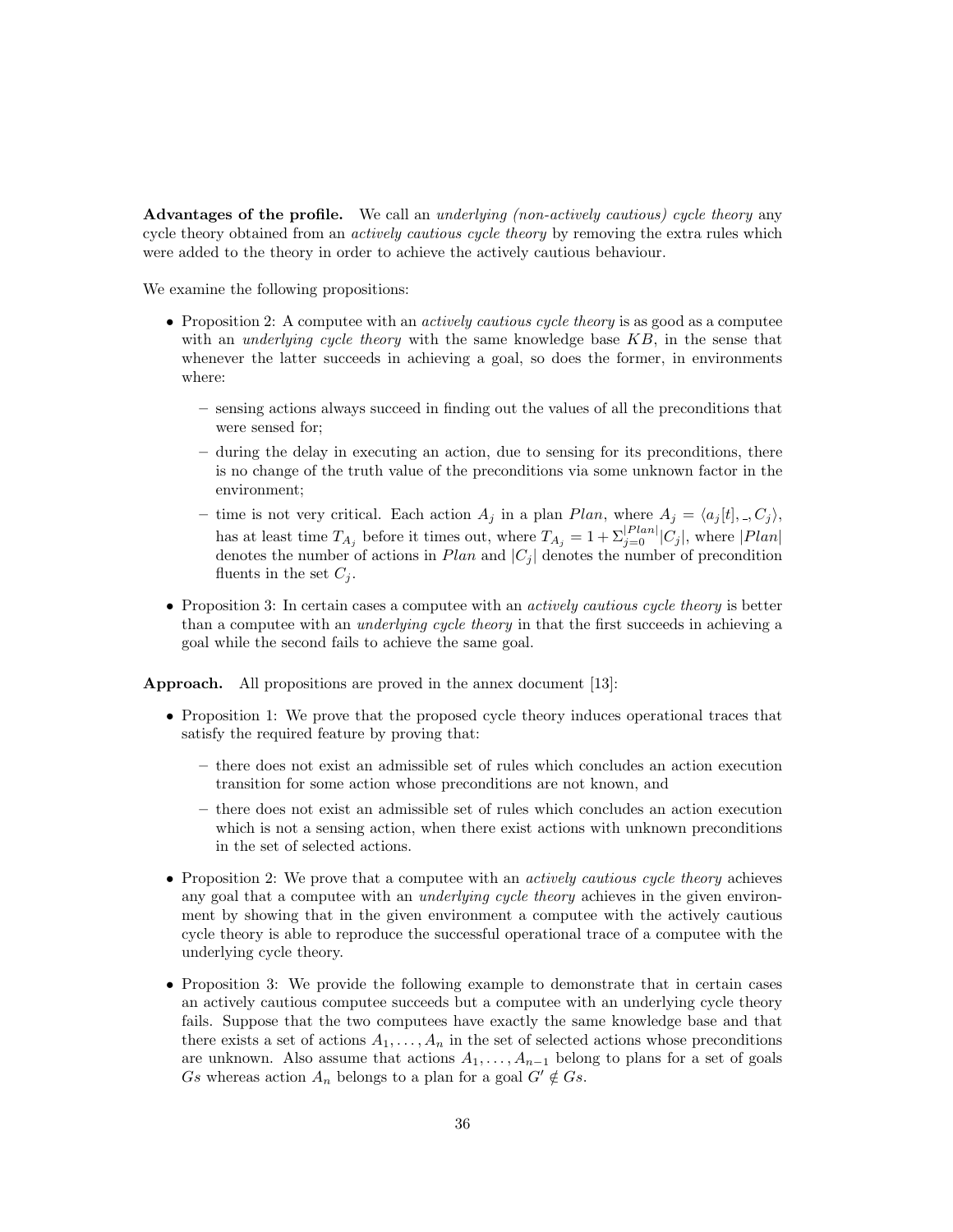According to the definition of the actively cautious computee, it will execute sensing actions since there exist actions in the set of selected actions with unknown preconditions. After executing sensing the actively cautious computee finds out that the preconditions of the actions  $A_1, \ldots, A_{n-1}$  do not hold whereas the preconditions of action  $A_n$  hold. Therefore the actively cautious computee does not execute any of the actions whose preconditions do not hold and executes next action  $A_n$ . The execution succeeds and goal  $G'$  is achieved.

A possible operational trace for the computee with the underlying cycle theory in the above scenario is to begin to, unsuccessfully, execute actions  $A_1, \ldots, A_{n-1}$ , since it does not know that their preconditions do not hold. While it is executing these actions, action  $A_n$  times out. Consequently the computee with the underlying cycle theory fails to achieve  $\gcd G'.$ 

Therefore we conclude that in certain scenarios a computee with an actively cautious cycle theory succeeds where a computee with an underlying cycle theory fails.

5.1.4 The Punctual Profile of Behaviour

| Property classification:            | [IC-1] Behaviour profiles |
|-------------------------------------|---------------------------|
| Partners involved:<br><b>DIPISA</b> |                           |
| Relevant papers:                    | Athienitou et al. [13]    |
| Status:<br>Proved                   |                           |

Informal description of the profile. A *punctual* computee selects urgent goals and urgent actions for planning and execution. This informal statement may be further refined according to two possible interpretations of the notion of urgency (in the following, the term items stands for both goals and actions):

- 1. Whenever planning or executing actions, select the items that are more urgent than the others (simple punctual computee).
- 2. If there are very urgent goals or actions, i.e. items close to their deadlines, give preference to planning and/or action execution rather than other transitions (punctual computee), possibly with a given preference amongst the two and determining the input items for the transition by choosing those that are more urgent, as in (1).

The notion of *deadline* has been introduced so as to impose an ordering actions and goals. The more urgent items are the maximal elements according to this ordering amongst those returned by the core selection functions. The very urgent items are those items, amongst those returned by the core selection functions, whose deadline is within a chosen time window from the current time.

Significance. The main advantage of this profile is not to let goals and actions become unachievable due to being timed-out. Moreover, the order induced by the notion of more urgent items can be used to guarantee temporal constraint satisfaction, for instance regarding the execution of actions. These features are expected to facilitate the satisfaction of (top-level) goals and to minimise failures due to a careless management of time, and temporal constraints.

As we mentioned in Section 2.3.2, while working on the Coherence Properties (Section 5.2) we came across a problem with the definition of the Action Selection Function, namely that it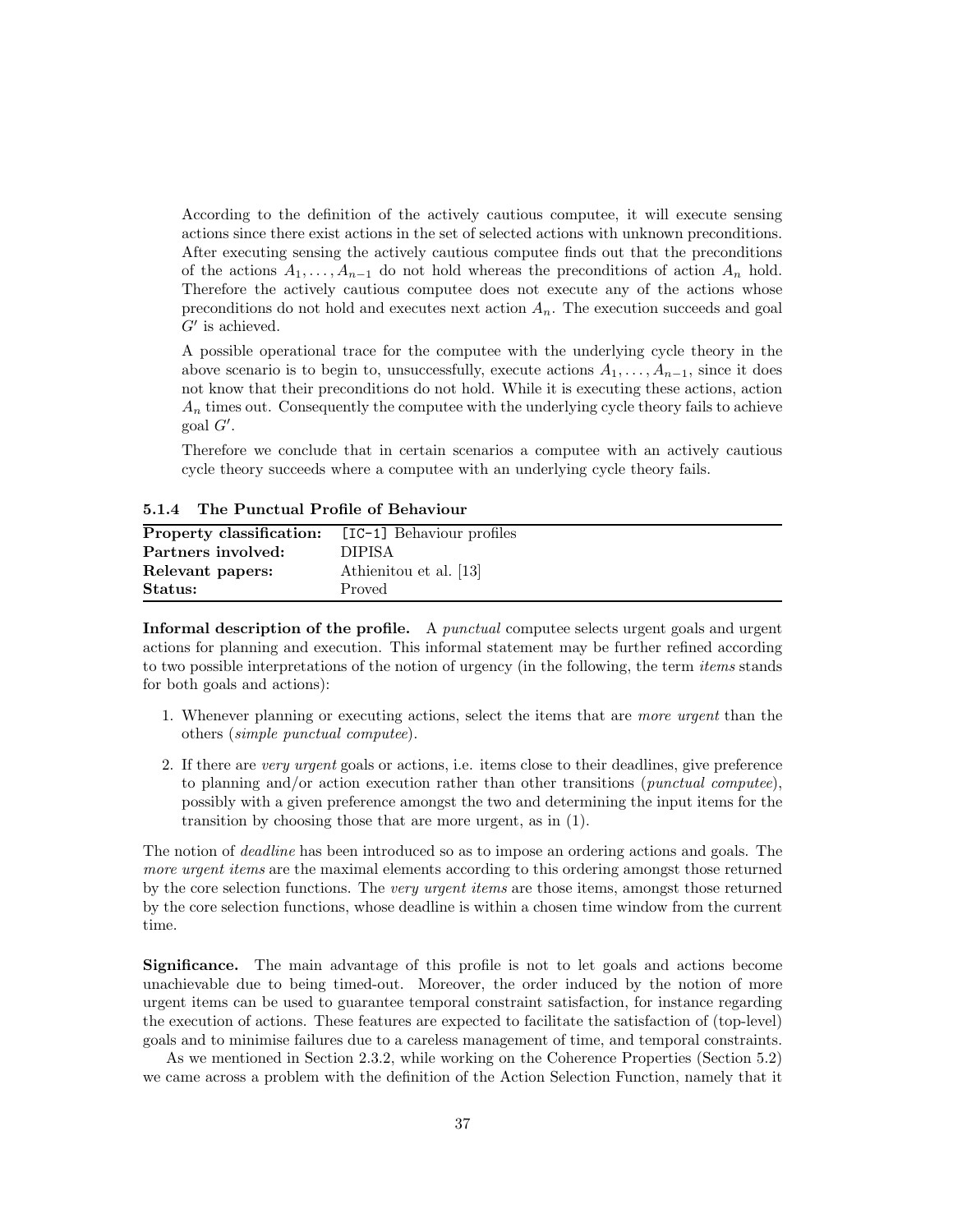allowed the selection of a set of actions with incompatible temporal constraints. In Section 2.3.2 we described how the definition can be corrected. The corrected definition, however, created one further issue, namely that an action could be selected although other actions with earlier times were available for selection. After many discussions we decided to allow for this in the core definition, as it was possible to construct examples where it would be advantagous to allow this out-of-order selection of actions. Instead, we decided to design the *punctual profile* in such a way that it not only solved the first problem mentioned above, but also ensured that actions are selected in the right order, according to their temporal constraints.

Formal description of the profile. The notion of *deadline* imposes an ordering on items that are not timed out, lifted from the order of their deadlines:  $i[t_i] \triangleright j[t_j]$  iff now  $\leq d_i < t_j$ (an item  $i$  is more urgent than an item  $j$  if their deadlines are both not already timed out and the one for  $i$  is closer). The *more urgent items* are the maximal elements with respect to  $\triangleright$ . The very urgent items are those whose deadline is closer than u time instants from now  $(now + u \geq d).$ 

The profile has been characterised in terms of properties of the states that may occur in the operational traces. For instance, a trace of a simple punctual computee cannot have a state where an  $AE$  transition is performed without executing the more urgent actions, i.e. if there exists an i such that  $T_i(S_{i-1}, Y_i, S_i, \tau_i)$  is a transition in the trace of a simple punctual computee and  $T_i = AE$ , then  $Y_i$  must contain the more urgent actions in the state of the computee.

Cycle theory. The simple punctual computee can be implemented by means of basic cycle rules, like

$$
Punctual_{T|AE}(S', Y):*AE(S', Y) \leftarrow T(S, X, S', \tau), selected\_actions(S', X', \tau'), now(\tau'),more\_urgent\_actions(X', Y, \tau'), Y \neq \emptyset,
$$

which suitably restricts the selected actions to the more urgent ones (the predicate selected actions implements the core action selection function). The punctual computee, other than rules like the one above, contains behaviour cycle rules, like

$$
Punctual_{AE \succ T}^{T'}(S', Y) :
$$
  
\n
$$
Punctual_{T'|AE}(S, Y) \succ R_{T'|T}(S', X) \leftarrow \text{ selected} \text{.actions}(S', X', \tau'), now(\tau'),
$$
  
\n
$$
very\text{.actions}(X', Y, \tau', u),
$$
  
\n
$$
Y \neq \emptyset,
$$

which, in the presence of very urgent actions, forces an AE transition. These rules are required to be the only ones defining a preference over AE and PI. Some care is needed to fix a priority amongst AE and PI. See [13], for further details. It has been proved that the traces induced by the punctual cycle theory fulfil the state properties mentioned above.

Advantages of the profile. It has been shown that, under given hypotheses and a suitable tuning of the time window width in the definition of very urgent items, a punctual computee is able to guarantee that the execution of the planned actions satisfies the temporal constraints. When planning and execution costs are taken into consideration, it may be useful to execute more actions, or plan for more goals, together in order to meet deadlines. This can be achieved by selecting the  $n$  items highest up in the order, instead of the only the maximal ones, as the more urgent items. This may spoil temporal constraints satisfaction.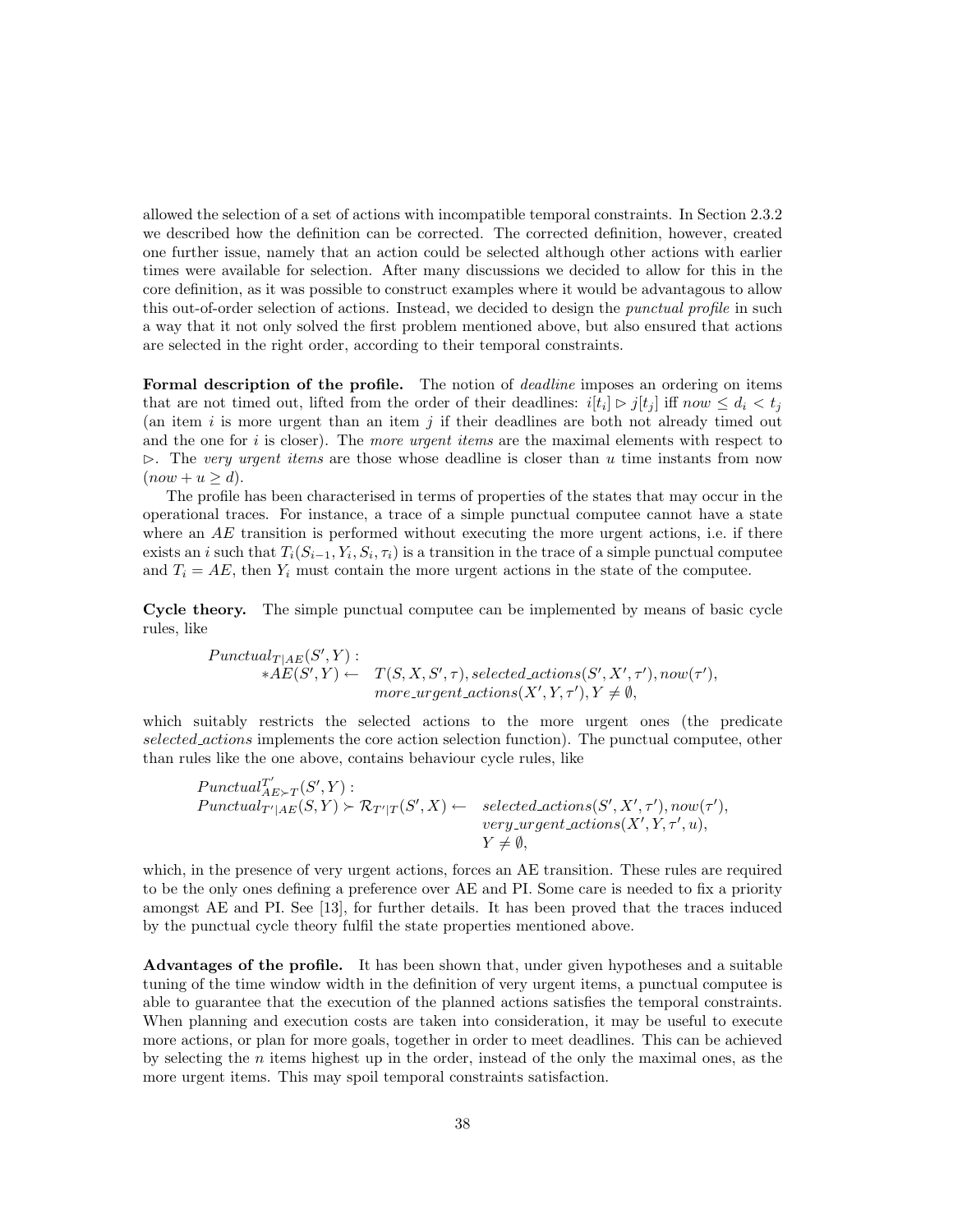Approach. This profile has been defined in order to improve the time responsiveness and the temporal constraint compliance of computees. This has been achieved by imposing a preference on the planning for urgent goals and the execution of urgent actions, with the aim of preventing goals and actions from becoming timed-out before they have been planned for or executed. Differently from the normal computee, a punctual computee can execute an  $AE$  or  $PI$  transition at any instant, whenever some actions or goals in its state are recognised as being urgent according to a suitable notion of urgency.

An experiment involving the punctual profile of behaviour is discussed in deliverable D14 [2].

### 5.1.5 The Impatient Profile of Behaviour

| <b>Property classification:</b> [IC-1] Behaviour profiles |                        |
|-----------------------------------------------------------|------------------------|
| Partners involved:                                        | <b>UCY</b>             |
| Relevant papers:                                          | Athienitou et al. [13] |
| Status:                                                   | Proved                 |

Informal description of the profile. An *impatient* profile of behaviour prevents a computee from executing an action, if an action of the *same type* was executed in the past unsuccessfully, that is, without producing the desired effect. We say that two actions  $A_1 = \langle a_1[t_1], \dots \rangle$  and  $A_2 = \langle a_2[t_2], \ldots \rangle$  are of the same type iff  $a_1 = a_2$ . A more moderate version of this profile can be obtained by defining a time window after which the computee is allowed to execute the action. In our study of the profile, the computee never executes an action if an action of the same type was executed unsuccessfully in the past, unless no other transition is enabled.

Significance. The impatient profile will be particularly useful in environments where time is critical and we cannot afford to have the computee try executing actions when we know that they are likely to fail.

Formal description of the profile. The impatient profile is characterised by the following property of the operational trace:

Given any transition  $T_i(S_{i-1}, X_i, S_i, \tau_i)$  in the operational trace of the computee such that  $executed(a[t], \tau_i) \in KB_0^i$  for some action  $A = \langle a[t], , , \rangle$ , where  $S_i =$  $\langle KB^i, Goals^i, Plan^i, TCS^i \rangle$ , then

- either  $KB^{i-1} \not\vDash$  unsuccess  $ful(a[t'])$
- or the only transitions possible from state  $S_{i-1}$  are of the form  $AE(S_{i-1}, As)$ , where for every action  $A = \langle a[t], \cdot, \cdot \rangle \in As$ , it holds that  $KB^{i-1} \models unsuccessful(a[t'])$ .

Where the predicate  $unsuccessful(a[t'])$  is defined appropriately using the Temporal Reasoning capability of the computee and it means that an action  $\langle a[t'], \ldots \rangle$  was executed unsuccessfully in the past. This means that  $executed(a[t'],.) \in KB_0$ , but the desired effects of the action do not hold at the current time and nothing happened between the time it was executed and the current time that could make the effects not hold.

In other words the computee does not execute an action if an action of the same type was executed unsuccessfully in the past, unless it has no other choice of transition.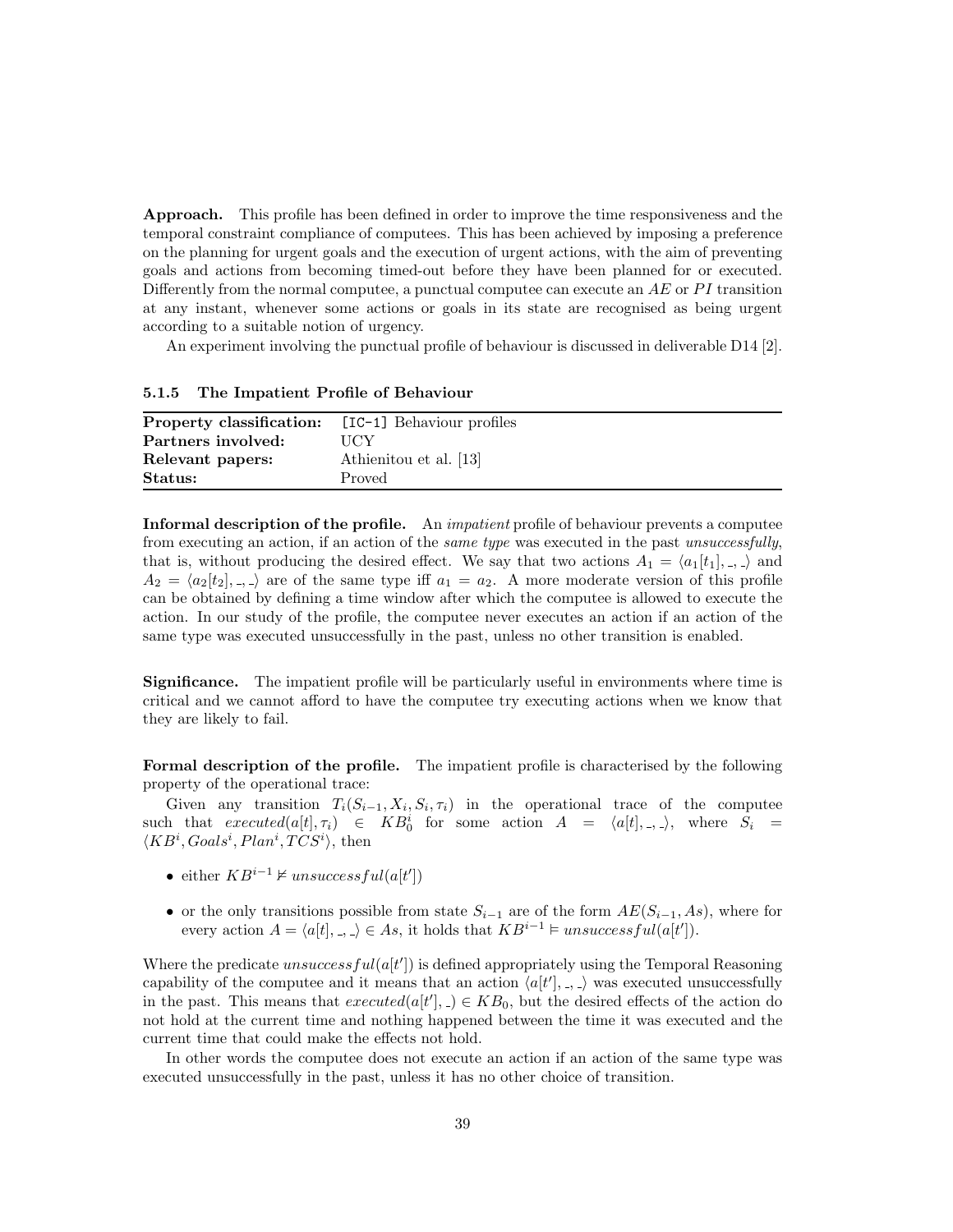Cycle theory. The impatient profile can be captured through the following suitable cycle theory where an action of the same type as an action which failed is given very low priority so that unless there is nothing else to be done, it will remain unexecuted and therefore it will time out.

An *impatient cycle theory* is any cycle theory where

- The following two rules are part of the  $\mathcal{T}_{behavior}$  part of the theory:
	- $-$  Impatient  $\mathcal{P}_{T1\succ A E}^T$ :  $\mathcal{R}_{T|T1}(S, X) \succ \mathcal{R}_{T|AE}(S, As)) \leftarrow \exists A \in As, A = \langle a[t], \_, \_ \rangle, unsuccessful(a[t'])$ for every T and T1, X such that either  $T1 \neq AE$  or  $T1 = AE$  and  $X \neq As$ .
	- $-$  Impatient  $\mathcal{MP}_{T1\succ AE}^T: Impactient \mathcal{P}_{T1\succ AE}^T \succ \mathcal{P}_{AE\succ T1}^T,$ for every T and T1, such that  $T1 \neq AE$ .
- There is no rule which could enable  $\mathcal{P}_{AE \succ T1}^T \succ Implement \mathcal{P}_{T1 \succ AE}^T$  in the  $\mathcal{T}_{behavior}$  part of the cycle theory.

The purpose of the rule  $Impatient \mathcal{P}_{T1 \succ AE}^{T}$  is to give lower priority over any other transition to transitions of Action Execution with input parameter a set of actions As when an action of the same type as an action in As was executed unsuccessfully in the past. The purpose of the rule Impatient  $\mathcal{MP}_{T1 \succ AE}^T$  is to give the rule Impatient  $\mathcal{P}_{T1 \succ AE}^T$  higher priority than any other priority rule which gives higher priority to an AE transition.

• Proposition 1: The proposed impatient cycle theory induces operational traces that satisfy the characteristic feature of the impatient profile.

Another definition of an impatient cycle theory is also given in [13] where we allow the computee to execute an action of the same type as an action which failed, if another action, which could affect its precondition, is executed.

Advantages of the profile. We call an *underlying (non-impatient) cycle theory* any cycle theory obtained from an *impatient cycle theory* by removing the extra rules which were added to the theory in order to achieve the impatient behaviour.

We examine the following propositions:

- Proposition 2: A computee with an *impatient cycle theory* is as good as a computee with an underlying cycle theory with the same knowledge base  $KB$ , in the sense that whenever the latter succeeds in achieving a goal, so does the former, in environments where the truth value of the preconditions of an action do not change by some unknown factor in the environment.
- Proposition 3: In certain cases a computee with an *impatient cycle theory* is better than a computee with an underlying cycle theory in that the first succeeds in achieving a goal while the second fails to achieve the same goal.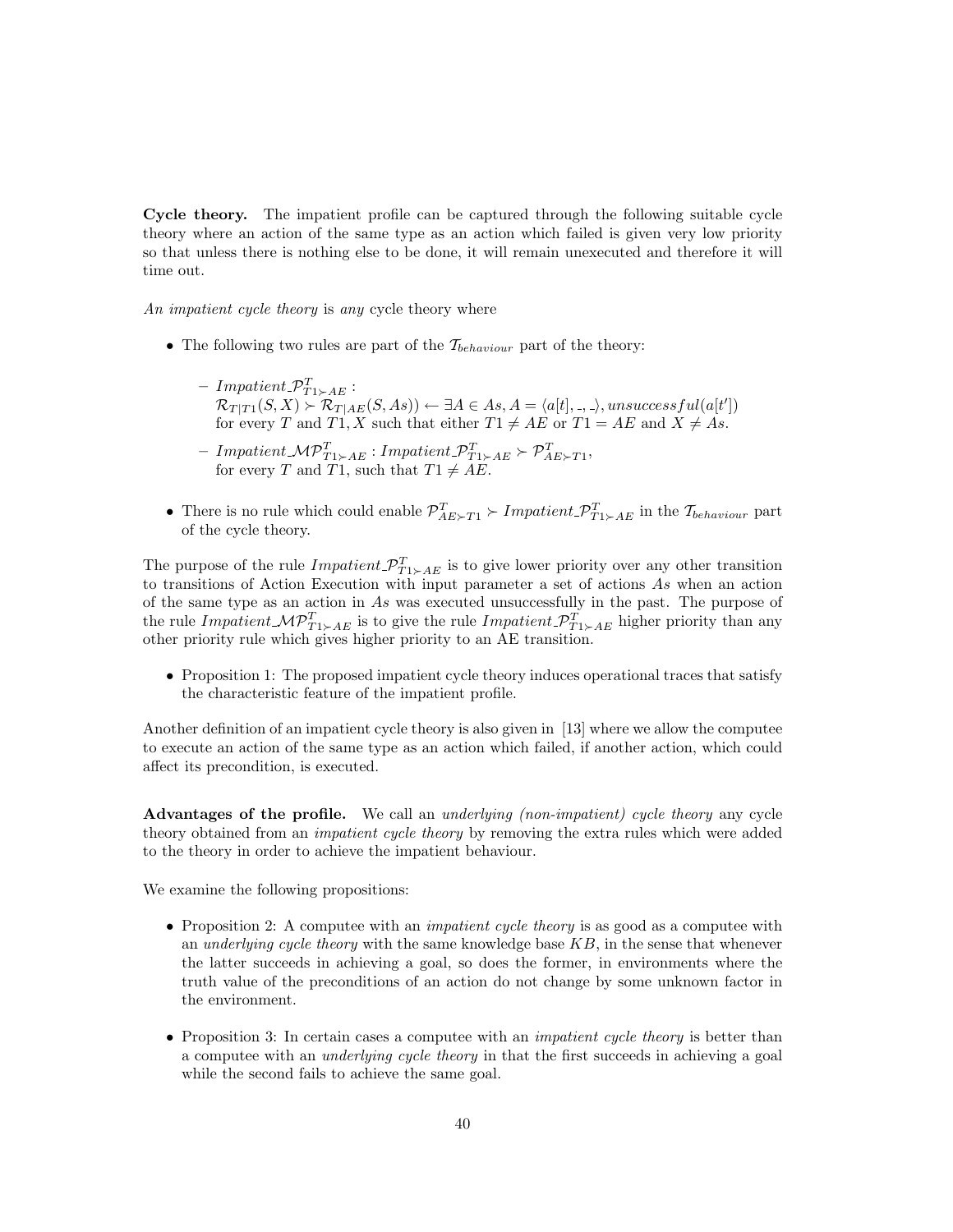Approach. All propositions are proved in [13]:

- Proposition 1: We prove that the proposed cycle theory induces operational traces that satisfy the required feature by proving that there does not exist an admissible set of rules which concludes an action execution transition for some action of the same type as an action which was executed unsuccessfully in the past, if there are other transitions enabled.
- Proposition 2: We prove that a computee with an *impatient cycle theory* achieves any goal that a computee with an underlying cycle theory achieves in the given environment by showing that in the given environment a computee with the impatient cycle theory is able to reproduce the successful operational trace of a computee with the underlying cycle theory.
- Proposition 3: We provide the following example to demonstrate that in certain cases an impatient computee succeeds but a computee with an underlying cycle theory fails. Suppose that the two computees have exactly the same knowledge base and that the impatient computee executes an action  $A$  which belongs to a plan for some goal  $G$ . Let's say that the execution of A fails. According to the definition of the impatient cycle theory, the impatient computee will not try executing any action of the same type as A unless it has no other choice of transition or some action that could affect its preconditions is executed. Suppose that no such action is executed. Let's say that the computee executes next an action B which belongs to a plan for a goal G' where  $G' \neq G$ . The execution succeeds and goal  $G'$  is achieved.

A possible operational trace for the computee with the underlying cycle theory in the above scenario is to execute action A unsuccessfully and then try executing some other action  $A'$  of the same type as A. While the computee with the underlying cycle theory is executing action  $A'$ , action  $B$  times out, hence the computee with the underlying cycle theory fails to achieve goal  $G'$ .

Therefore we conclude that in certain scenarios a computee with an impatient cycle theory succeeds where a computee with an underlying cycle theory fails.

| <b>Property classification:</b> [IC-1] Behaviour profiles |                        |
|-----------------------------------------------------------|------------------------|
| Partners involved:                                        | <b>ICSTM</b>           |
| Relevant papers:                                          | Athienitou et al. [13] |
| Status:                                                   | Proved                 |

5.1.6 The Careful Profile of Behaviour

Informal description of the profile. A computee endowed with a careful profile of behaviour examines and revises its current commitments frequently so as to recognise infeasible goals and actions (as well as goals that have been achieved already) as soon as possible.

Significance. The intuitive advantage of such a behaviour profile is that operations such as planning and reactivity are not hindered by superfluous items in the computee state.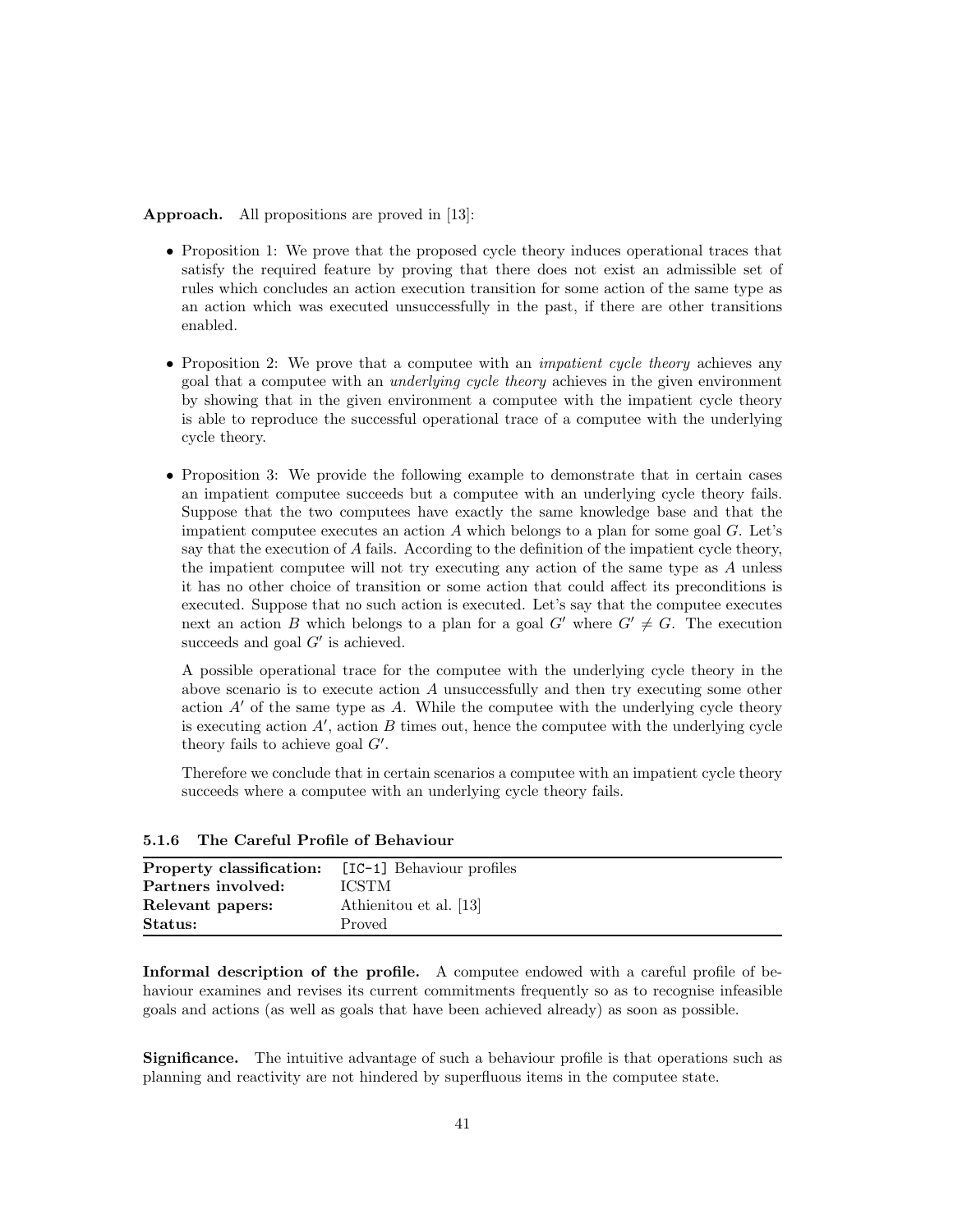Formal description of the profile. A careful computee is a computee that will never generate an operational trace with two consecutive transitions that are different from SR (State Revision). In fact, this condition is stronger than strictly necessary: as long as there are no redundant goals or actions no revision would be required. Nevertheless, from a pragmatic point of view, our definition provides us with an appropriate characterisation of careful computees. This is so, because checking whether or not a state includes redundant goals or actions to be revised is just as costly as performing a state revision in the first place.

Cycle theory. Any given cycle theory can be turned into a cycle theory for careful computees by first removing any basic rules that speak about two consecutive transitions both of which are different from SR and then adding the following basic rule for each transition T different from SR:

$$
R_{T|SR}(S') : *SR(S') \leftarrow T(S, X, S', \tau)
$$

Any such cycle theory is easily seen to induce the careful profile of behaviour.

As shown in [13], carefulness is in fact a very strong condition that requires an almost complete rewriting of a cycle theory. Arguably, the simplest approach is to ensure carefulness in behaviour purely by adding and deleting basic rules in the cycle theory appropriately. Behaviour rules can then be used to guide the computee's behaviour in aspects that go beyond the basic need to alternate SR with every other type of transition.

Advantages of the profile. The following two propositions (which hold under certain circumstances) demonstrate advantages of the careful profile of behaviour:

- Proposition 1: Careful computees will never generate a reaction via the reactivity transition to timed-out unachieved goals or timed-out unexecuted actions.
- Proposition 2: Careful computee will never generate a reaction via the reactivity transition to actions that may not be timed out yet but which are unexecuted and no longer necessary.

An example showing the advantage of the careful profile would be the following: Computee C believes that he has registered for a conference  $conf05$  but wants not to be registered at the conference. He plans for the goal of not being registered and consequently generates an action in his Plan to cancel his registration at  $conf(05)$ . He has a reactive rule in his  $KB_{react}$  that says:

If (observe that the deadline for cancellation for Conference has reached) and (an action of cancellation of registration at Conference is expected) then tell the bank to stop credit card payment to Conference.

Suppose before the action of cancellation is executed the computee receives a message from the conference telling him that there was a problem with its initial attempt at registration and so he is not actually registered. So his goal of not being registered is achieved without the need for the cancellation action. A careful computee will not tell the bank to stop credit card payment (which is pointless anyway), but, under the same circumstances, a non-careful one might.

Approach. The above properties rely on the assumption that no action and no goal is timed out between an SR transition and its immediate successor if that is an RE transition. Details are given in [13].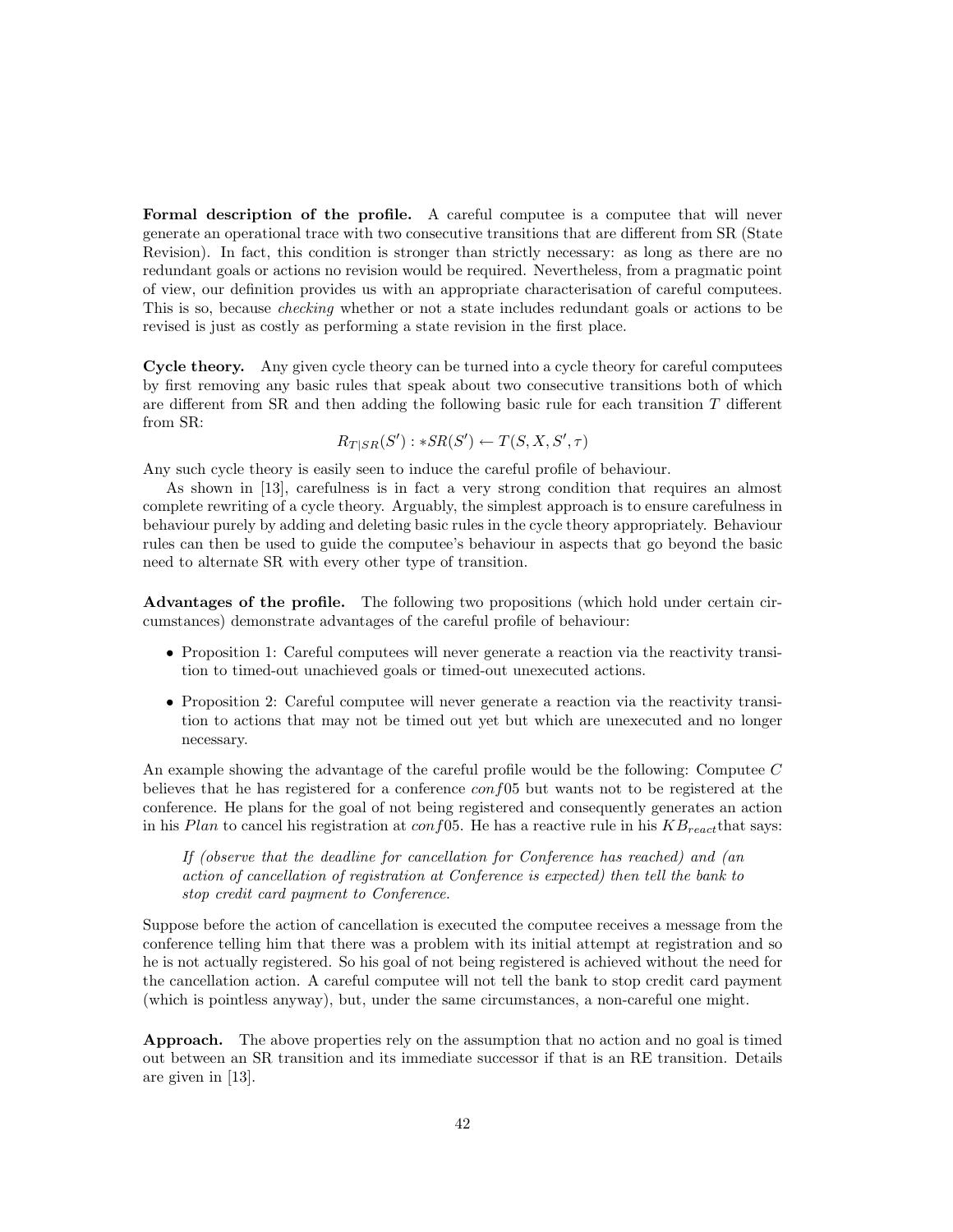5.1.7 The Focussed Profile of Behaviour

| <b>Property classification:</b> [IC-1] Behaviour profiles |                        |
|-----------------------------------------------------------|------------------------|
| Partners involved:                                        | <b>ICSTM</b>           |
| Relevant papers:                                          | Athienitou et al. [13] |
| Status:                                                   | Proved                 |

Informal description of the profile. A *focussed* computee does not plan for more than one top-level goal at a time. It remains committed to the same top-level goal until that goal has either been achieved or is believed to be infeasible.

Significance. The advantages of the focussed profile come into effect in highly time-critical domains as well as domains where a computee has several goals for which no mutually compatible plans can be found. In such a situation, a focussed computee can be expected to achieve, at least, some of its goals, but an unfocussed computee may fail completely.

Formal description of the profile. A focussed computee is a computee that, under no circumstances, will generate an operational trace that includes a state with two top-level goals with children.

Cycle theory. Focussed behaviour can be achieved by adding to any basic rule in a computee's cycle theory that enables Plan Introduction an enabling condition that succeeds iff the selected goals all belong to the same top-level goal and no other goal in the state has got any children.

A cycle theory is called focussed iff the initial rule  $r_{0|PI}$  and the basic rule  $R_{T|PI}$  for any transition T include the enabling condition  $focussed(Gs', S, Gs)$ , where:

- $(i)$  S stands for the current state;
- (ii)  $Gs'$  stands for the set of goals that is returned by the goal selection function and  $Gs$ stands for the set of goals to which PI will be applied; and
- (*iii*) the predicate  $focussed(Gs', S, Gs)$  succeeds iff  $Gs \subseteq Gs'$  and all the goals in Gs are descendants of the same top-level goal (possibly including that top-level goal itself) and no other top-level goal has got any children.

We have shown that any focussed cycle theory induces a focussed profile of behaviour [13].

Advantages of the profile. If a focussed and a normal computee have a set of goals for which they have no compatible plans then the focussed computee may be able to achieve at least some of its goals while the normal computee may not be able to achieve any of the goals.

Note that this links the profile to the notion of welfare that is measured by the number of achieved goals (discussed in Section 5.3). Thus under the specified conditions the focussed profile provides the computee with an advantage in terms of its welfare.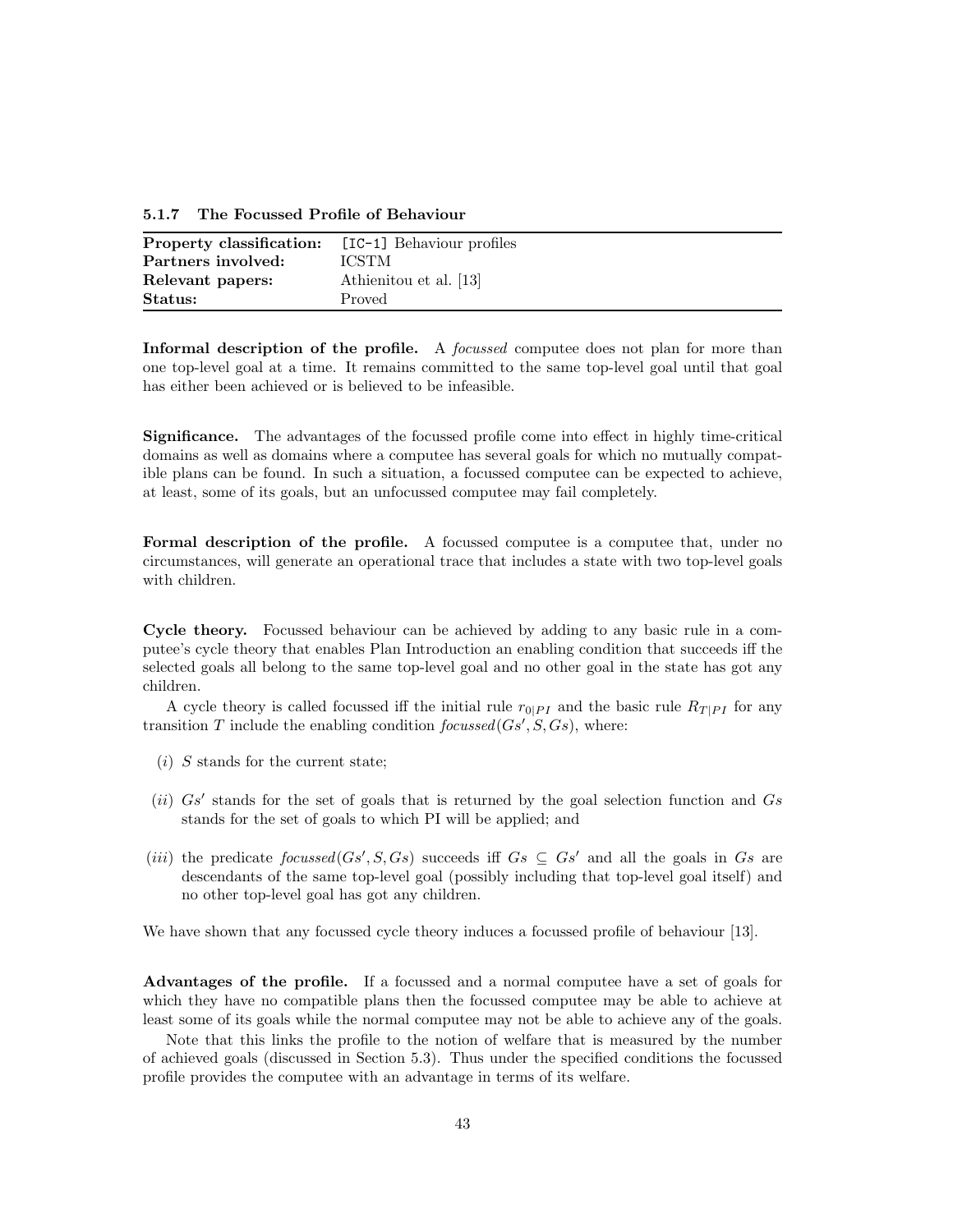Approach. In [13], we first introduce a characterisation of the focussed profile of behaviour that asserts that no state should ever include two distinct top-level goals with children, both of which are neither achieved nor infeasible. We then show how by insisting that the computee performs a State Revision before switching to a new top-level goal for planning, we can give an alternative state-based characterisation of the focussed profile that is much simpler: a computee is focussed iff it never induces a trace with a state where more than one top-level goal has got children. This definition is then naturally captured by the enabling condition given above.

The theorem demonstrating the advantage of the focussed profile, which is formalised and proved in the annex [13], shows under what conditions the focussed computee is guaranteed to achieve more of its goals compared to the normal computee. An experiment related to this property is discussed in deliverable D14 [2].

5.1.8 The Objective Profile of Behaviour

| <b>Property classification:</b> [IC-1] Behaviour profiles<br>Partners involved: | CITY                   |
|---------------------------------------------------------------------------------|------------------------|
| Relevant papers:                                                                | Athienitou et al. [13] |
| Status:                                                                         | Proved                 |

Informal description of the profile. A computee with an *objective* profile of behaviour always attempts to check immediately after the execution of an action, via Active Observation Introduction (AOI), if its desired effects are indeed established in the environment. The computee therefore attempts to obtain from the environment explicit information confirming the expected results of the execution of its actions.

Significance. This profile is suited to volatile environments where exogenous events can interfere with the execution and the result of an action. However, as AOI takes extra time to check the effect of actions, this profile may be less suitable for time-critical environments.

Formal description of the profile. Let  $expected\_effects(S_i, X_i, \tau_i)$  be the set of fluents that are the expected effects of the execution of the actions in  $X_i$  in state  $S_i$  at time  $T_i$ .

Given any transition  $T_i(S_{i-1}, X_i, S_i, \tau_i)$  in the operational trace of an objective computee with  $T_i = AE$  and  $expected\_effects(S_i, X_i, \tau_i) \neq \emptyset$ , then there exists a transition  $T_i(S_{j-1}, X_j, S_j, \tau_j)$  in the operational trace such that:

 $\bullet$  j > i;

- $T_j$  is an Active Observation Introduction, and  $X_j = expected\_effects(S_i, X_i, \tau_i)$
- for all transitions  $T_k$ ,  $k = i + 1, ..., j 1, T_k$  is a POI transition.

Cycle theory. An objective cycle theory includes the following rules:

$$
R_{AE|AOI}(S', X) : *AOI(S', X) \leftarrow AE(S, As, S', \tau),
$$
  
\n
$$
X = expected\_effects(S', As, \tau), X \neq \emptyset
$$
  
\n
$$
Objective\_P_{AOI \succ T'}^{AE} : R_{AE|AOI}(S, X) \leftarrow R_{AE|T'}(S, Y)
$$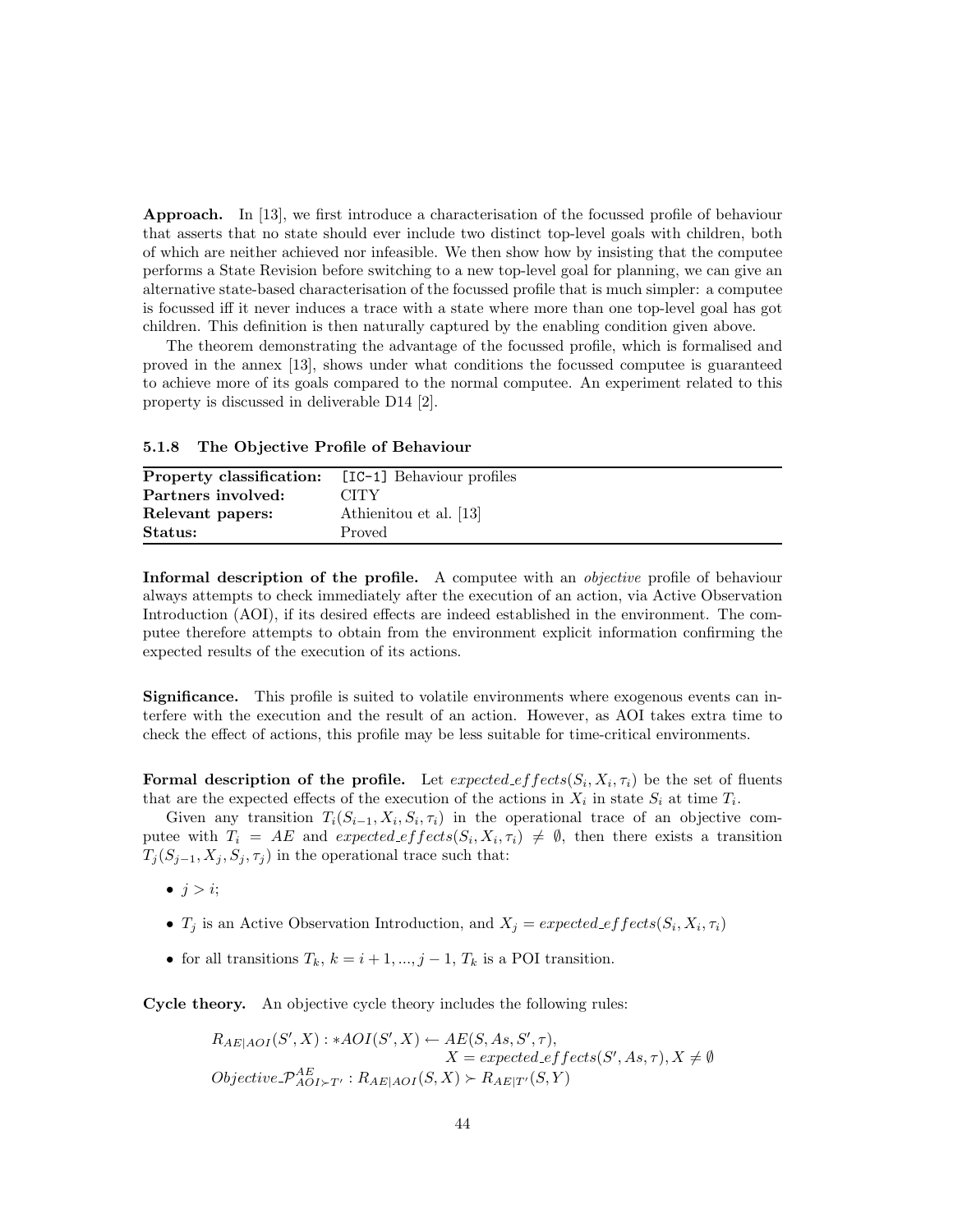for every  $T' \neq AOI$ , where

$$
expected\_effects(S', As, \tau) = \bigcup_{A = \langle a' \lfloor . \rfloor, G', . \rangle \in X} Obj(S', a', \tau) \cup \{G'\} \setminus \{\bot\}
$$

and

$$
Obj(S, a, \tau) = \{f \mid S \models_{TR}^{\tau}initiates(a, \tau, f)\} \cup \{\neg f \mid S \models_{TR}^{\tau} terminates(a, \tau, f)\}
$$

We have proved the following correpondence result:

• Proposition: The proposed objective cycle theory induces operational traces that satisfy the characteristic feature of the objective profile.

Advantages of the profile. In certain cases a computee with an objective cycle theory is better than a computee with a normal cycle theory in that the first succeeds in achieving a goal while the latter fails to achieve the same goal.

Approach. In [13], we prove that the proposed cycle theory, i.e. the normal cycle theory extended to capture the objective profile, induces traces that satisfy the required features. Our approach is based on argumentation-based preference reasoning. It uses preferences to define the behaviour of the objective profile and then proves that the normal cycle theory extended with the new preferences does have the above-mentioned property.

One type of example that demonstrates the advantage of the objective profile is one where the computee with the objective profile succeeds in achieving a goal because after executing an action towards it, it immediately gets feedback, through Active Observation, that the action has been unsuccessful, while there is still time to replan for the goal and try again. This is compared to the computee with the normal profile which will execute the action and will assume that it has been successful. When it finds out, through Passive Observation, some time later that the action has not been successful it is too late to replan for the goal as its time has passed.

Related work. Work related to behaviour profiles has been discussed in Section 5.1.1.

## 5.2 Coherence Properties

In this section we summarise our results concerning coherence properties of the model of individual computees developed in SOCS.

|                    | <b>Property classification:</b> [IC-2] Coherence properties of the KGP model |
|--------------------|------------------------------------------------------------------------------|
| Partners involved: | <b>ICSTM</b>                                                                 |
| Relevant papers:   | Sadri and Toni [66]                                                          |
| Status:            | Proved                                                                       |

5.2.1 Coherence of Plan Introduction and Action Execution

Informal statement of the property. Computees do not attempt to execute actions that they believe are infeasible or unnecessary, and computees do not attempt to plan for goals if a plan is not needed or if it is too late to plan for them.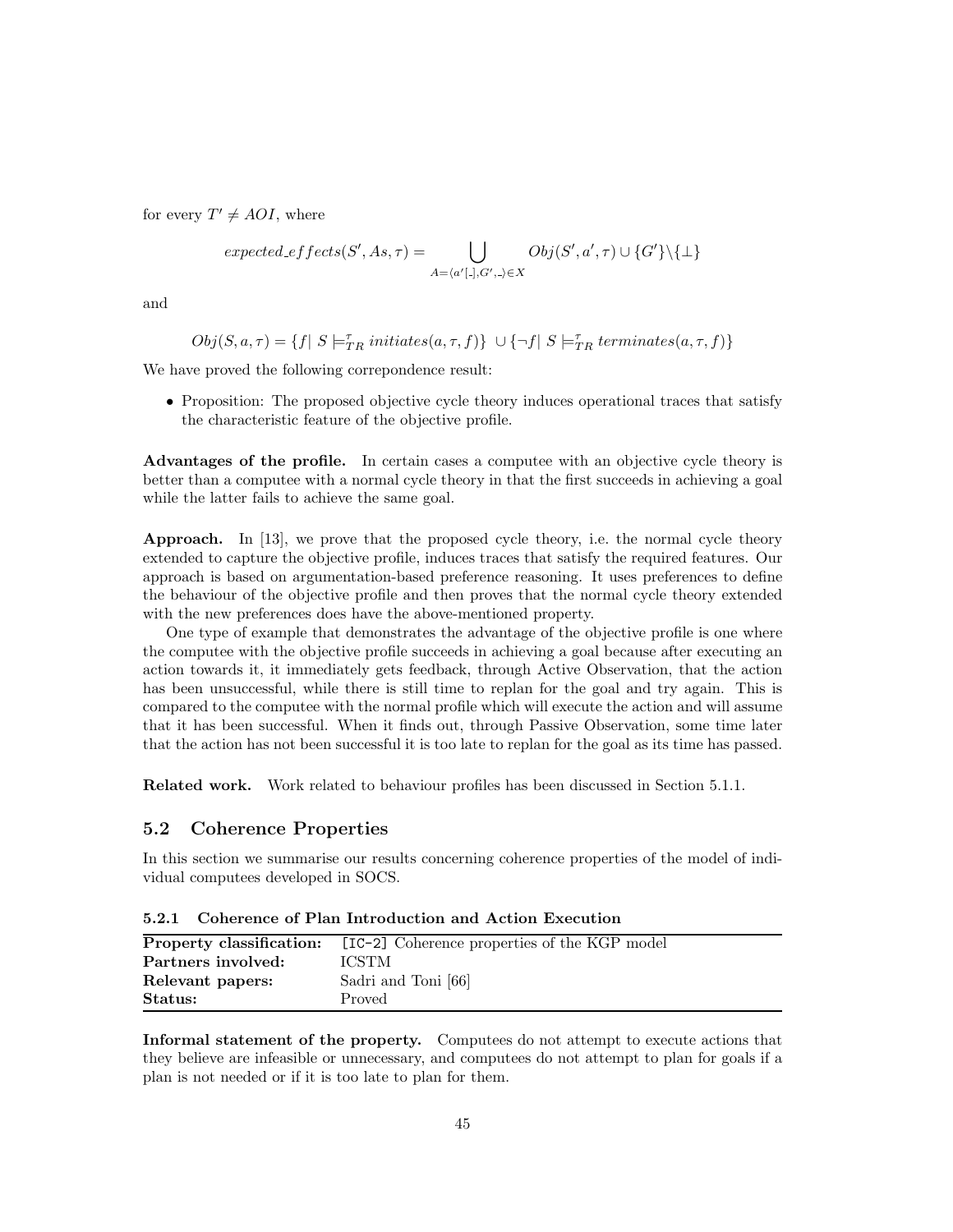Significance. These properties show the suitability of the design of the KGP model in that computees are prevented from spending time on the activities of planning and acting if these activities are not appropriate or useful.

#### Formal statement of the property.

- Computees never attempt to execute actions that
	- are timed out, or
	- belong to a plan for a goal that is timed out or that they believe is already achieved.
- Computees never attempt to plan for a goal that
	- is timed out or that they believe is already achieved, or
	- belongs to a plan for a goal that is timed out or that they believe is already achieved.

Here, given a state, by plan for a goal we mean the set of all actions and goals that are descendents of that goal within the tree in that state.

Approach. Any cycle step rule showing that a transition is followed by Action Execution uses the action selection function in an enabling condition, and any cycle step rule showing that a transition is followed by Plan Introduction uses the goal selection function in an enabling condition. The required properties above follow from the definition of these two selection functions.

Related work. To the best of our knowledge no similar properties have been proven or identified in the literature.

|  |  |  | 5.2.2 Coherence of Action Execution with Temporal Incompatibility |  |
|--|--|--|-------------------------------------------------------------------|--|
|  |  |  |                                                                   |  |

|                    | <b>Property classification:</b> [IC-2] Coherence properties of the KGP model |
|--------------------|------------------------------------------------------------------------------|
| Partners involved: | <b>ICSTM</b>                                                                 |
| Relevant papers:   | Sadri and Toni [66]                                                          |
| Status:            | Proved                                                                       |

Informal statement of the property. Temporally incompatible actions are never executed concurrently.

Significance. This result shows that computees will avoid concurrent execution of actions that they believe cannot be successfully executed together, because of the temporal constraints imposed upon them.

Formal statement of the property. If for some time  $\tau$  and actions in a state S with operators  $a_1[t_1], \ldots, a_n[t_n]$  there exists no total valuation of the variables  $t_1, \ldots, t_n$  satisfying the temporal constraints in S, all equalities derived from  $KB_0$  in S (as represented in  $\Sigma(S)$ ) and  $t_1 = \tau, \ldots, t_n = \tau$ , then  $a_1[t_1], \ldots, a_n[t_n]$  will never be all selected for execution at  $\tau$ .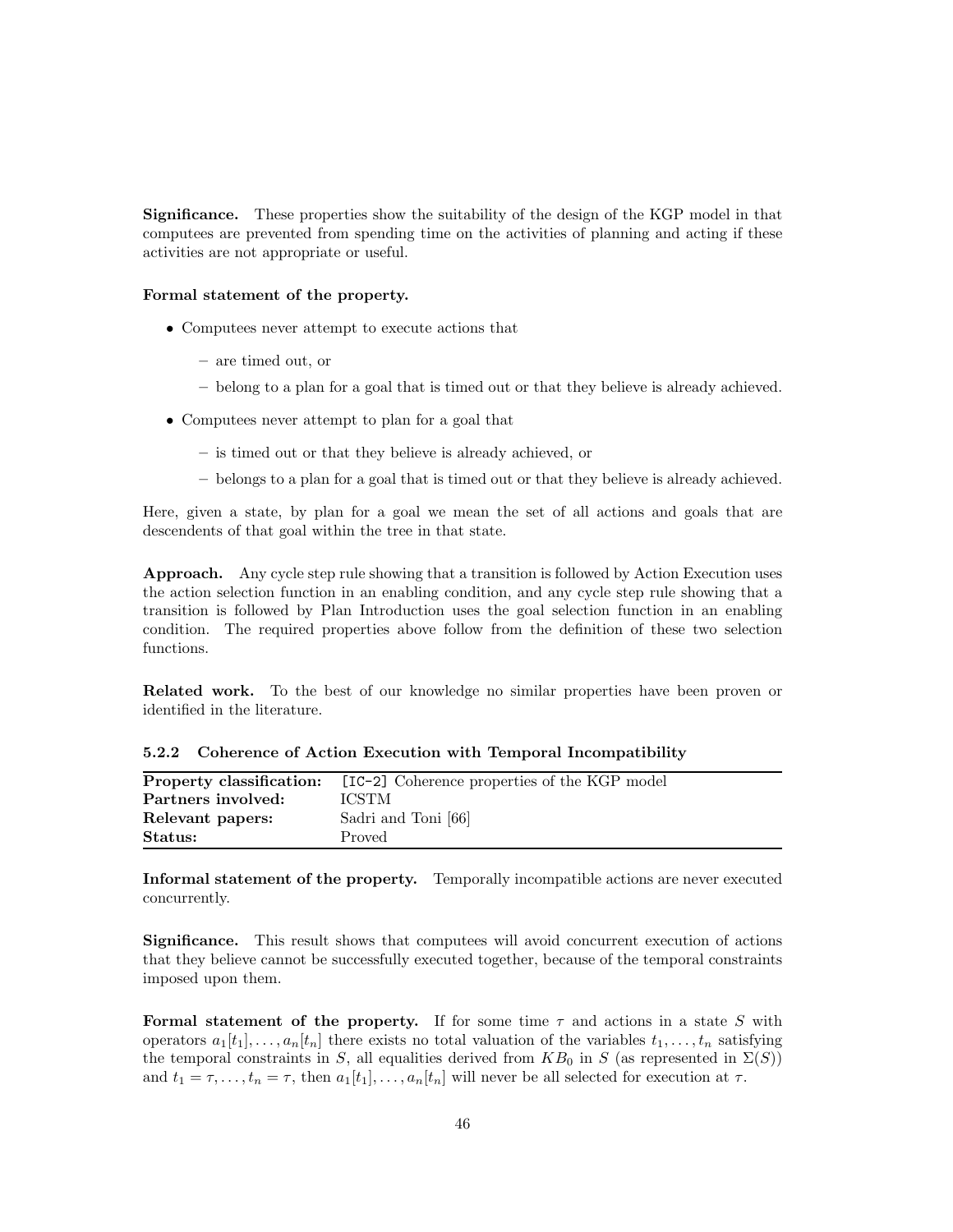Approach. This property follows from the definition of the action selection function that will not select temporally incompatible actions at the same time for execution, given the constraint on their times.

Note that while proving this property a mistake in the definition of the action selection function was identified and corrected, as reported in Section 2.3.2, thus the proof has provided useful feedback about the model.

Related work. To the best of our knowledge no similar properties have been proven or identified in the literature.

| Property classification: | [IC-2] Coherence properties of the KGP model |
|--------------------------|----------------------------------------------|
| Partners involved:       | <b>ICSTM</b>                                 |
| Relevant papers:         | Sadri and Toni [66]                          |
| Status:                  | Proved                                       |

5.2.3 Coherence of Action Execution with Incompatible Preconditions

Informal statement of the property. computee will never try to execute two actions at the same time if the actions have incompatible preconditions.

Significance. This result uses both the declarative and computational models of computees and shows that their design is such that computees will avoid concurrent execution of actions that they believe cannot be successfully executed together.

Formal statement of the property. Given the declarative and computational models of computees [36] if

- the  $Plan^{nr}$  part of the computee state contains two actions A1 and A2 (i.e. A1 and A2 are non-reactive actions), and
- A1 has a precondition p1 and A2 has a precondition p2 such that the computee's  $KB_{plan}$ includes an integrity constraint

assume\_holds\_at(p1, T)  $\land$  assume\_holds\_at(p2, T)  $\rightarrow$  false

then the computee will never attempt to execute actions A1 and A2 at the same time.

**Approach.** The sketch of the proof is follows: As actions  $A1$  and  $A2$  are non-reactive actions they must have been generated in the computee state by a PI transition. The declarative and computational models of the computee ensure that the same PI transition which generates actions A1 and A2 will also generate a constraint  $T1 \neq T2$  in the TCS part of the computee state where T1 and T2 are the proposed execution times of actions A1 and A2, respectively. Then the property follows from the proerty in Section 5.2.2.

Related work. To the best of our knowledge no similar properties have been proven or identified in the literature.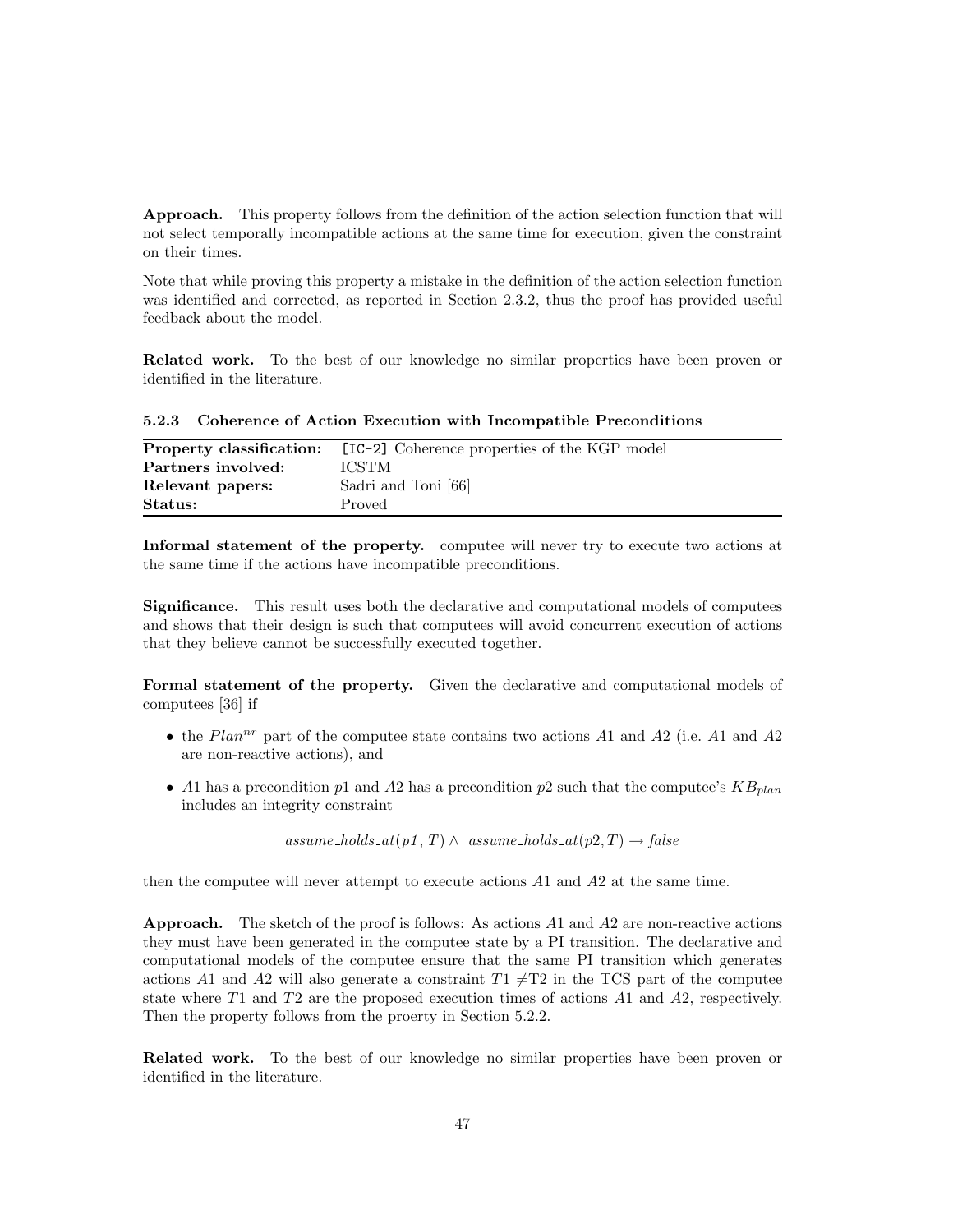|  |  | 5.3 Individual Welfare-related Properties |  |
|--|--|-------------------------------------------|--|
|--|--|-------------------------------------------|--|

| Property classification: | [IC-3] Success criteria and preferences |
|--------------------------|-----------------------------------------|
| Partners involved:       | ICSTM, DIPISA, CITY, UCY                |
| Relevant papers:         | P. Mancarella et al. [52]               |
| Status:                  | Preliminary results                     |

Introduction. We consider several notions of individual welfare, some at a higher level of detail, in terms of top-level goals that are achieved and top-level goals that have become infeasible (timed out), and one at a lower level of detail in terms of incremental progress made towards achieving top-level goals. The former, referred to as the notion of happiness, considers only the achievement or unachievability of top-level goals, and the latter, referred to as the notion of progress, considers the whole state of the computee. We show some relationships between these different notions of welfare. We primarily consider a *subjective* approach to the notion of welfare, whereby achievement of a goal is assessed with respect to the computee's belief (knowledge base). We briefly address what might be needed in order to deal with an *objective* notion of welfare whereby achievement of a goal is assessed with respect to the computee's environment.

Informal statement of the properties. We define four preference relations over alternative computee states at a high level with respect to top-level goals:

- $S_1 \ll_1 S_2$  iff in  $S_2$  at least as many top-level goals have been achieved as in  $S_1$ .
- $S_1 \ll_2 S_2$  iff in  $S_2$  more top-level goals have been achieved than in  $S_1$ .
- $S_1 \ll_3 S_2$  iff in  $S_1$  more top-level goals are infeasible (timed out) than in  $S_2$ .
- $S_1 \ll_4 S_2$  iff in  $S_2$  more top-level goals have been achieved than in  $S_1$ , or in  $S_2$  the same number of top-level goals have been achieved as in  $S_1$  and in  $S_1$  more top-level goals are infeasible (timed out) than in  $S_2$ .

Here by a goal being achieved we mean (roughly) that it is entailed from the computee  $KB_{TR}$ via the Temporal Reasoning capability.

We define a notion of  $\ll$ -improving, given any notion  $\ll$  of preference between states. Informally, this notion states that a computee is  $\ll$ -improving iff given any state S in the sequence of states corresponding to any operational trace induced by the computee's cycle theory, there is a later state S' in the sequence such that  $S \ll S'$ . We have established the following properties (they all assume that no GI transition has been performed within the operational trace we are considering):

- Proposition 1: Any computee is  $\ll_1$ -improving.
- Proposition 2: No computee is  $\ll_3$ -improving.
- Proposition 3: A computee is  $\ll_4$ -improving iff it is  $\ll_2$ -improving.

We also define a notion of welfare in terms of "progress towards achievement of goals" and accordingly define another preference ordering ≺. The full definition is long and given in [52]. Informally and briefly,  $S_1 \prec S_2$  iff in  $S_2$  some progress has been made, for example by planning for a goal or by making "useful" observations.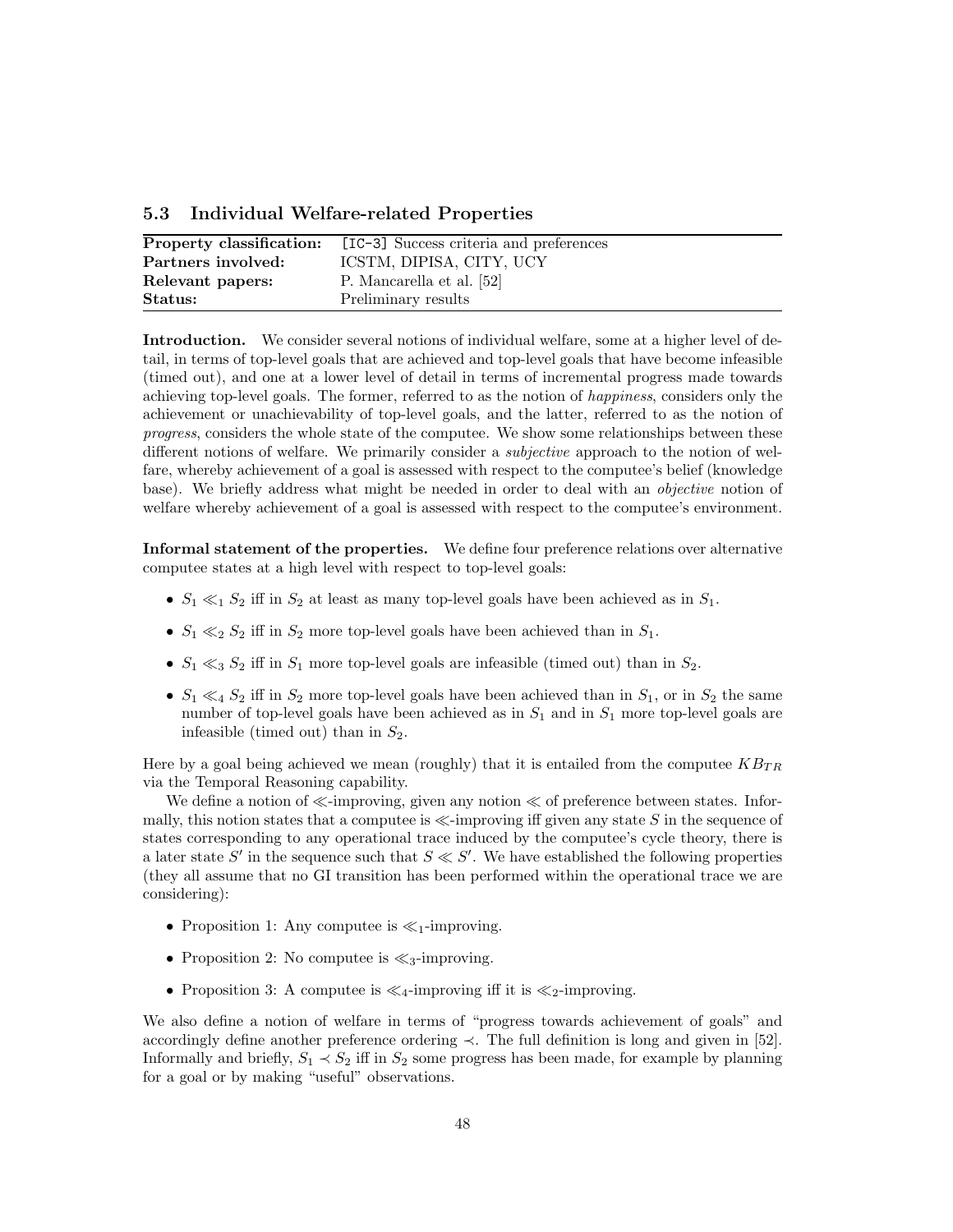• Proposition 4: The maximal state with respect to  $\ll_2$  is the maximal state with respect to  $\prec$ .

Details of the orderings and welfare notions, formal definitions and the necessary underlying assumptions are given in [52].

Significance. Our notions of welfare are all intuitive ones and amount to assessing how effective a computee is in achieving its goals or at least in working towards achieving its goals. This work, therefore, is significant, in allowing us to analyse the effectiveness of the KGP model in these terms. Also by studying the environmental or internal conditions that would help, guarantee or hinder improvement of welfare, it may be possible to give guidelines to designers of computees.

Formal statement of the properties. The welfare notions and associated orderings are formalised and the propositions are stated formally and proved in [52].

Approach. We state the orderings using the formal language of the transitions and capabilities, and use their definitions to prove the properties.

Related work. As for the notion of happiness, which assesses the well-being of a computee in terms of the number of achieved (and possibly also unachievable) goals, there are clear connections to modelling the preferences of agents using utility functions [65]. Indeed, the number of achieved goals does induce a very simple kind of utility function. For our interpretation of individual welfare as progress, on the other hand, there are no direct links to such decision-theoretic concepts.

|  | 5.4 Adopting Social Expectations for Resource Allocation |  |  |
|--|----------------------------------------------------------|--|--|
|  |                                                          |  |  |

| Property classification: | [IC-4] Adopting social expectations |
|--------------------------|-------------------------------------|
| Partners involved:       | UCY, UNIBO                          |
| Relevant papers:         | Kakas et al. [46]                   |
| Status:                  | Preliminary results                 |

Introduction. This property is an example for computees adopting social expectations as a means of achieving a desired outcome of interaction. We have studied the general issue of adopting social expectations in the context of a scenario where computees negotiate over resources, i.e. this property is also related to the class of microeconomic properties [SI-4].

Informal statement of the property. In a resource reallocation domain, there exist social protocols and individual policies (within the Goal Decision knowledge base and cycle theories of computees) which can be combined to guarantee that a solution of a resource reallocation problem is found (if one exists). For example, a society may encode a protocol which produces tasks G that it expects (some of) its members to carry out. One such protocol could be the following:

> $H(tell(A, B, request(Service)), T) \wedge authorized(A) \rightarrow$  $\mathbf{E}(tell(B, A, accept(request(Service))), T_1) \wedge T_1 < T + 20$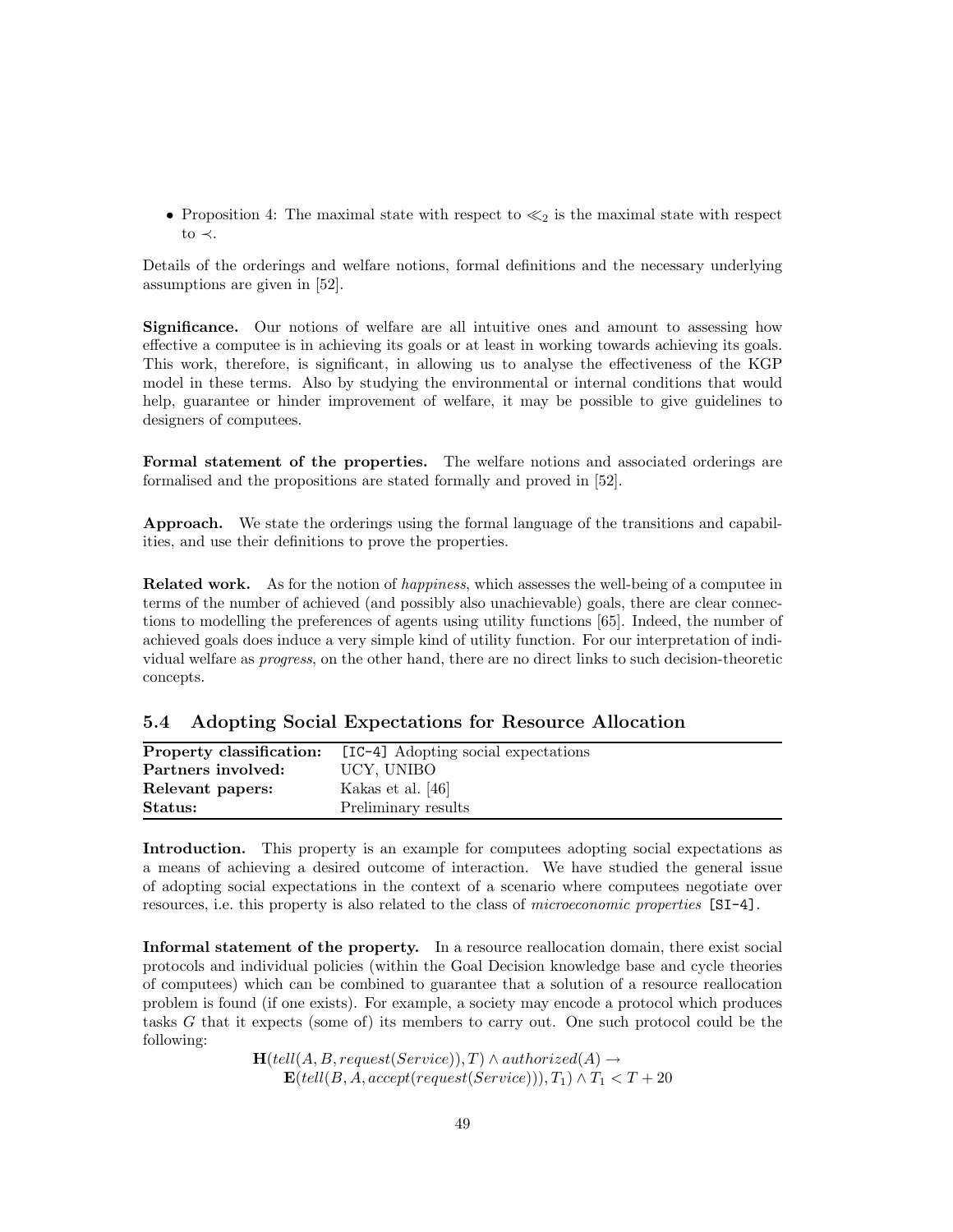Society expectations that are generated by such protocols are received by computees through Passive Observations. We assume that these are recorded in their  $KB<sub>0</sub>$  as facts of the form  $observed(expectation(G), \tau)$  where G is the goal associated with the expectation received.

Computees then respond to the expectations through rules in their Goal Decision Knowledge Base,  $KB_{GD}$ , conforming to the schema:

$$
r_G^{expect}: G \leftarrow holds\_at(expectation(G), T_{now})
$$

which would thus generate an argument for  $G$  when an expectation for it is received or perceived by the agent. Then a fully compliant agent would have in its policy theory in  $KB_{GD}$  additionally the general priority rule

$$
R^{comply}: r_G^{expect} > r_{G'}^{Label} \leftarrow Label \neq expect
$$

for every such expectation rule and other private rule  $r_{Label}$  in the theory. This can be made conditional on specific circumstances for a non fully compliant policy. For example, an agent may receive an expectation from the society to accept unconditionally requests for a special type of Needs. Under the above schema this would enable the rule:

$$
r^{expect}(Peer, Needs):
$$
  
\n
$$
msg(to(Peer), yes(Needs)) \leftarrow
$$
  
\n
$$
holds\_at(expectation(msg(from(Peer), req(Needs))).
$$

Thus with the compliant priority rules this means that after the receipt of this expectation the computee will set itself the goal to reply to the request for these Needs.

**Property.** It is easy to see that computees with the  $R^{comply}$  rule in their goal decision policy will be *expectation conformant* for non-time critical expectations, in the sense that at some stage they will set themselves the goal of the expectation and possible attempt to satisfy this. When time is critical, we would need in addition to add in the behaviour part of the cycle theory an analogous priority rule, that gives to the transition of Goal Introduction higher priority over any other transition when  $holds\_at(expectation(G), T_{now})$  is true.

Significance. This property demonstrates an advantage of having a social model (the one based on social integrity constraints) and a computee model (the KGP model) both using a declarative formalism and a similar underlying logic. The smooth combination of social expectations and internal decision making is significant for collaborative agent systems and in open multiagent systems, where no central authority can impose choices on the operations of individuals. The society in this context assumes the role of a driving engine, which suggests decisions to be taken by computees in reply to requests, but which does not directly force them to act in some way rather than in some other way.

Approach. This is still preliminary work. In order to approach the issue of computees adopting social expectations, we have defined a simplified computee architecture [46], and we have defined a cooperative computee as a computee that is willing to give away a resource for nothing in exchange. In addition, we have defined a specific cycle ("philagentic" computee cycle of operation), which implements an exhaustive search in the space of solutions of a resource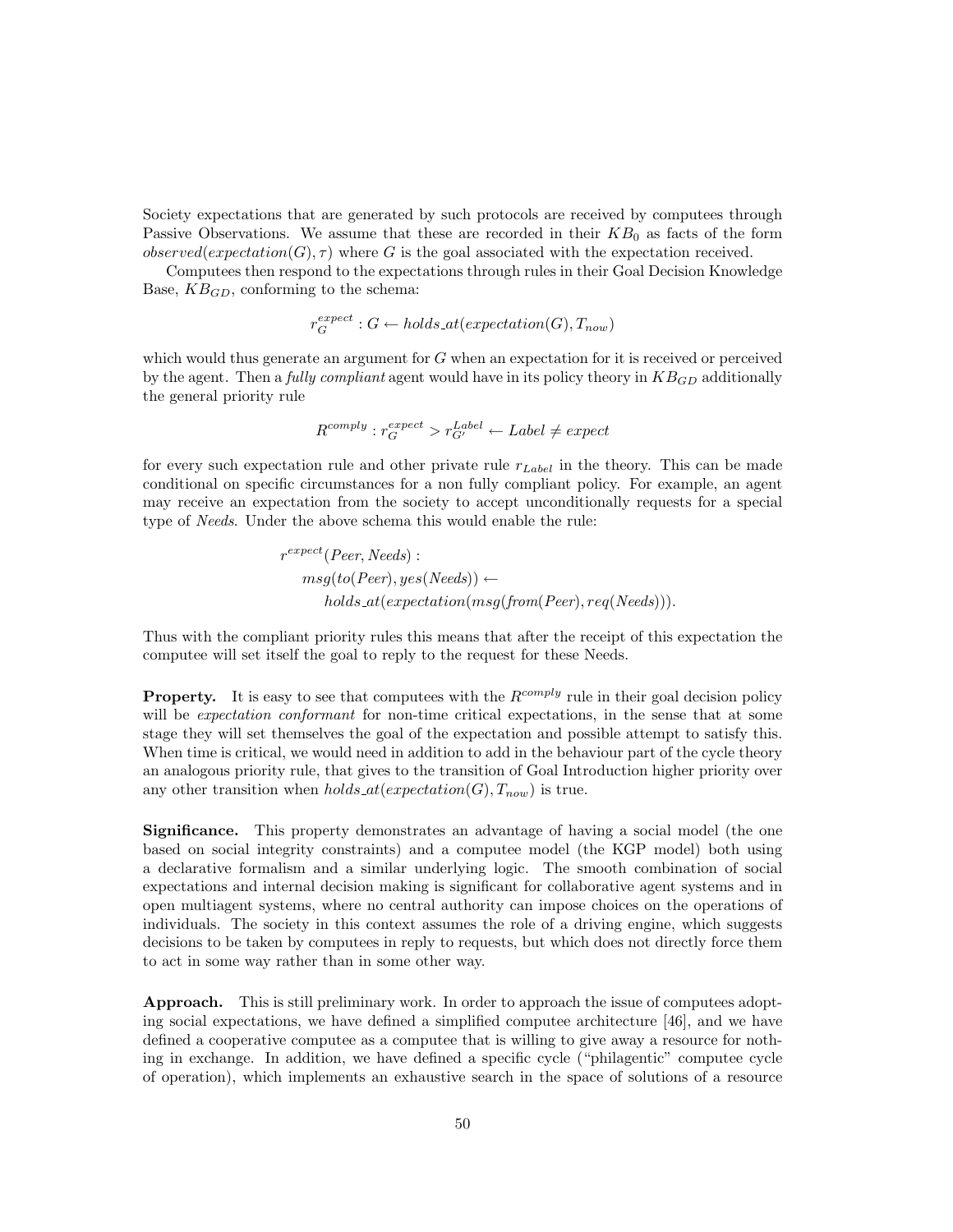reallocation problem. The control of operation of "philagentic" computees allows them to find a combination of choices of plans which allows for negotiation dialogues which solve the resource reallocation problem and to produce the actual dialogues themselves.

Finally, we have defined the behaviour of computees in such a way that they do not consume their resources until a dialogue has successfully terminated, thus preventing computees from following a plan which consumes resources needed by the other computee, while they could follow instead some alternative plan which accommodates both computees' needs.

The decision of a computee to be cooperative or non-cooperative may depend on the existence of relevant social expectations.

Related work. To the best of our knowledge, ours is the first declarative approach that combines agent decision making with social goals while preserving agent autonomy. However, there are of course several logic-based frameworks for agent negotiation related to our work that have been proposed elsewhere [10, 67, 69, 49].

## 6 Social Infrastructure

In this section we present our results pertaining to properties of the social infrastructure of a society of computees.

## 6.1 Well-definedness of Societies

| Property classification: | [SI-1] Well-definedness of societies |
|--------------------------|--------------------------------------|
| Partners involved:       | UNIBO, DIFERRARA                     |
| Relevant papers:         | Alberti et al. [5]                   |
| Status:                  | Proved                               |

**Introduction.** When we define a society in terms of  $SOKB$ ,  $IC_S$  and goal G, we would like to be sure that, under certain assumptions, this society will be *well-defined*, i.e. among its possible (closed) instances there exists at least one for which goal  $G$  is achieved (see deliverable D8 [36] for the definition of goal achievement). For instance, a society with goal p and  $SOKB$ :

$$
p \leftarrow \mathbf{E}(q), \mathbf{E}(k)
$$

and  $TC_S$  given by:

 $\mathbf{E}(k) \rightarrow \mathbf{EN}(q)$ 

is not well-defined with respect to goal  $p$ . This means that there is no way to achieve  $p$  in such a society, even when its members behave according to the society expectations.

Informal statement of the property. To illustrate the property, consider a simplified case where the goal G is true. Whenever the goal is true, the notion of well-definedness amounts to stating that there exists at least one course of events (history) fulfilling an (admissible) set of social expectations  $EXP^*$ . If a society is not well-defined with respect to goal *true*, then there is no way (i.e. no course of events) for its members to behave according to the raised set of social expectations  $EXP^*$ .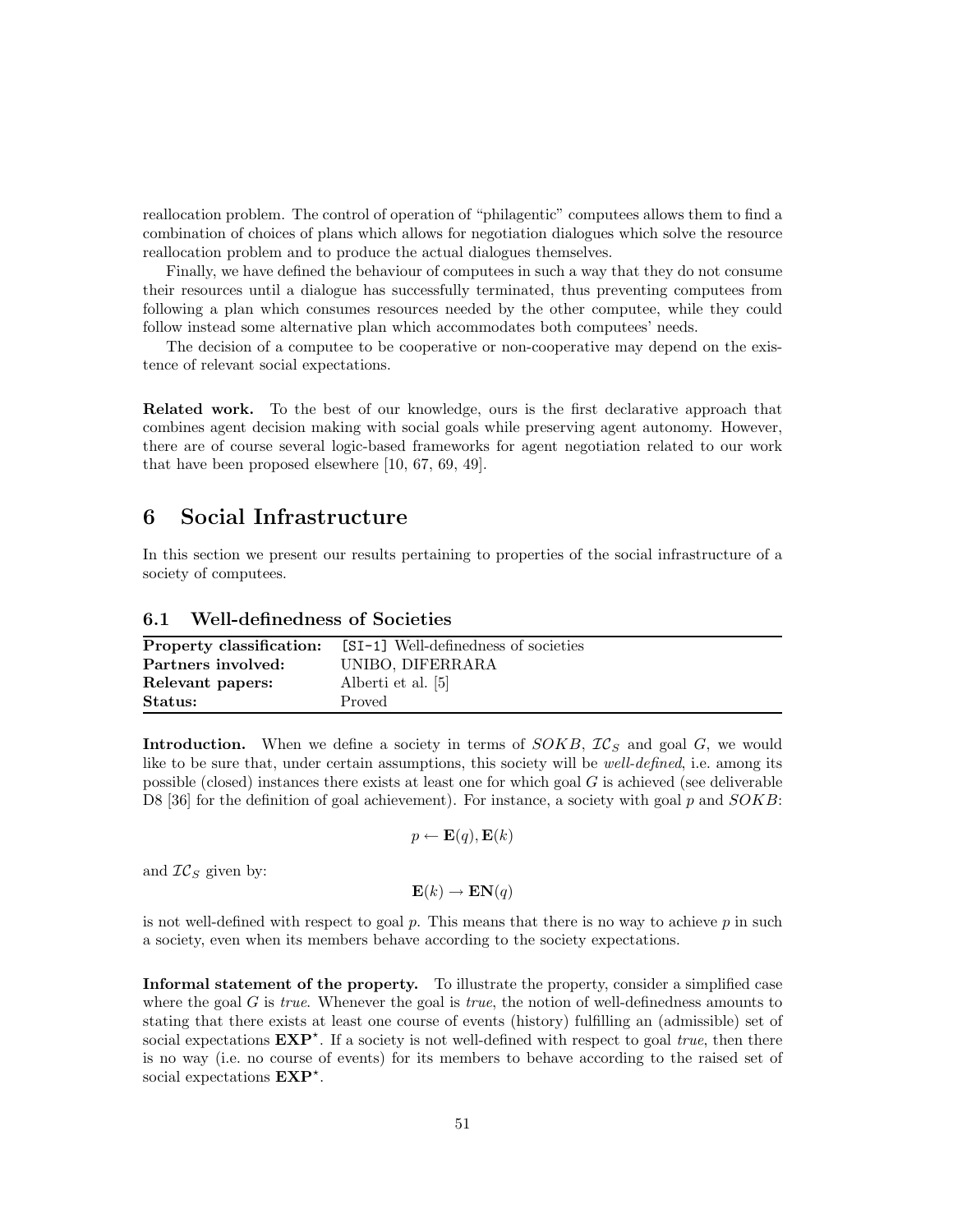For instance, a society with goal  $true$ , empty  $SOKB$  and  $IC_S$  given by:

$$
\mathbf{H}(p) \to \mathbf{EN}(p)
$$

$$
\neg \mathbf{H}(p) \to \mathbf{E}(p)
$$

is not well-defined with respect to true, since there does not exist any admissible and fulfilled set of social expectations for each of its (closed) instances. In fact, in any closed instance of such a society, if  $\mathbf{H}(p)$  belongs to the history, then  $\mathbf{EN}(p)$  has to be abduced, but this leads to violation. Also, if  $\mathbf{H}(p)$  does not belong to the history, then  $\mathbf{E}(p)$  has to be abduced, but this leads to violation as well.

Significance. It is important to identify the societies for which there cannot exist any compliant history. Such societies are ill defined, since there is no way to achieve the society requirements (goals) even if members interact according to the protocol specified by the society. The well-definedness of a society is a useful guideline for the society designer; the verifiability of the well definedness is thus an important feature of the SOCS social framework.

Formal statement of the property. We define well-definedness of a society with respect to a goal as follows:

**Definition 6.1 (Well-definedness wrt goal)** A society S with ground goal G is well-defined with respect to G iff there exists a closed instance  $S_{\overline{HAP}}$  of S such that G is achieved, i.e.:

# $\mathcal{S}_{\overline{\mathbf{HAP}}} \vDash_{\mathbf{EXP}^*} G$

We call  $\overline{\text{HAP}}$  a compliant history with respect to society S and goal G.

Notice that Definition 6.1 implies that there exists a (closed) admissible and fulfilled set of social expectations  $EXP^*$ , such that:

### $SOKB \cup \overline{\textbf{HAP}} \cup \textbf{EXP}^* \models G$

The following proposition relies on the generative variant of  $\mathcal{SCIFF}$ , called  $\mathcal{SCIFF}$ , which has been defined and implemented in order to generate compliant histories [5]. Whereas in usual  $\mathcal{S}$ CIFF executions the history is generated by external entities (e.g. by the communicative acts exchanged by computees), in a gSCIFF computation a (compliant) history is generated by the proof procedure itself.

**Proposition 6.1 (Well-definedness)** A society S with ground goal G is well-defined with respect to  $G$  if there exists a gSCIFF computation such that:

$$
\mathcal{S}_{\emptyset} \stackrel{g \textbf{HAP}^f}{\vdash_{\textbf{EXP}}} G
$$

By Proposition 6.1, we determine the well-definedness of a society  $\mathcal S$  with respect a to goal  $G$ by relying upon  $g\mathcal{S}ClFF$ .

If there exists a gSCIFF computation for G in  $S$ , starting with the empty history set and leading to a final history  $HAP<sup>f</sup>$  and (positive and negative) expectations  $EXP$ , then society  $S$  is well-defined with respect to  $G$ .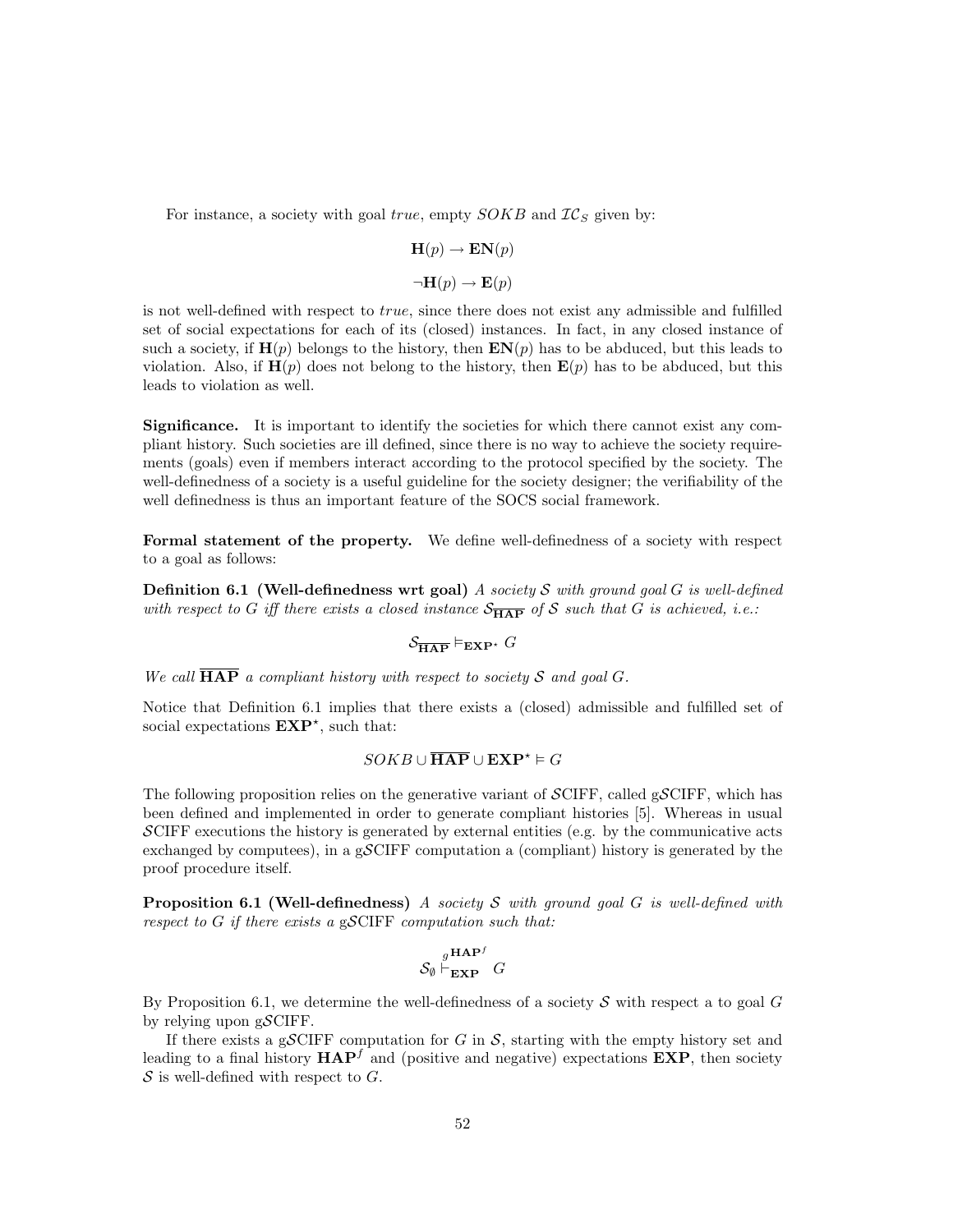Approach. As with the other properties, the well-definedness property has been dealt with within the project by following a proof-theoretic approach, and by exploiting a variation of the SCIFF proof procedure defined for the society infrastructure component. This has been obtained by replacing the  $\mathcal{S}$ CIFF Fulfilment transition by a new one (called Fulfiller) which, in practice, turns the pending expectations into events, therefore applying the following meta integrity constraint:

$$
\mathbf{E}(p) \to \mathbf{H}(p)
$$

Our proof of Proposition 6.1 above is based on the soundness of gSCIFF [5].

Related work. Since the well-definedness property is a particular instance of protocol properties, we refer to Section 6.2 for a discussion of related work.

### 6.2 Automatic Verification of Protocol Properties

| Property classification: | [SI-2] Automatically verifiable properties |
|--------------------------|--------------------------------------------|
| Partners involved:       | UNIBO, DIFERRARA                           |
| Relevant papers:         | Alberti et al. [5]                         |
| Status:                  | Proved (for restricted cases)              |

Introduction. Protocols are specifications of social expectations defined by the Society Knowledge Base and the  $IC_S$  parts of the social infrastructure. In this section we describe our general approach to proving protocol properties automatically. In particular we describe how the SCIFF proof procedure can be used and further adapted to this end.

Informal statement of the property. We aim at verifying protocol properties that can be expressed by formulae and, in particular:

- existential properties, i.e. formulae that hold for at least one history compliant to the protocol;
- universal properties, i.e. formulae that hold for all the histories compliant to a protocol.

Significance. Agent interaction verification is one aspect which has been intensively studied under many perspectives in the area of open computational systems. The capability of the SOCS social model to automatically prove or refute significant protocol properties is a demonstration of the expressiveness of the formal model and of the effectiveness of its operational counterpart. More generally, it shows the applicability of our approach to problems that, so far, have been tackled mainly by model checking techniques.

**Formal statement of the property.** Let a protocol P be defined by  $\text{SOKB}$  and  $\mathcal{IC}_S$ . By S, we design the society defined by  $SOKB$  and  $IC_S$ . In the following definitions, we assume that S is well defined with respect to the goal true. A formula f is an existential property of  $\mathcal P$ iff:

$$
\exists_{\mathbf{HAP}} \exists_{\mathbf{EXP}^*} \mathcal{S}_{\overline{\mathbf{HAP}}} \models_{\mathbf{EXP}^*} f \tag{1}
$$

where  $S_{\overline{HAP}} \models_{\mathbf{EXP}^*} f$  has the meaning explained in Definition 2.8 (goal achievement). A formula  $f$  is a universal property of the protocol  $P$  iff: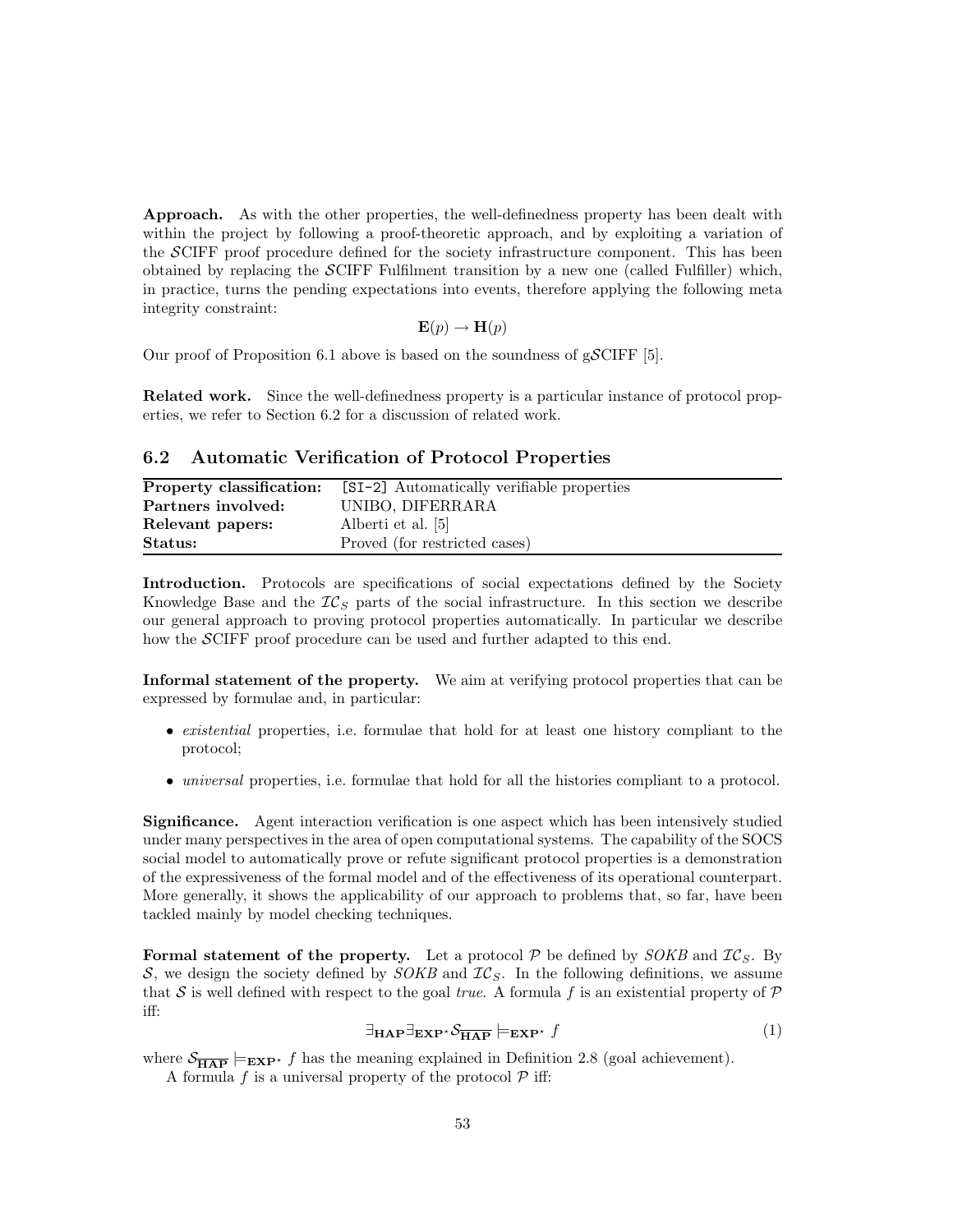$$
\forall \mathbf{HAP}\forall \mathbf{EXP}^{\star}(\mathcal{S}_{\overline{\mathbf{HAP}}} \models_{\mathbf{EXP}^{\star}} true \rightarrow \mathcal{S}_{\overline{\mathbf{HAP}}} \models_{\mathbf{EXP}^{\star}} f)
$$
(2)

Approach. Our approach, which is described in detail in [5], aims at proving or refuting properties automatically. For this purpose, we have extended the SCIFF proof procedure, used for on-the-fly conformance testing, with a capability to generate histories that are compliant to a given protocol and to a  $\mathcal{S}ClFF$  goal (see Sect. 6.1). This extended proof procedure ( $\mathcal{S}ClFF$ ) can be used for verifying both existential and universal properties, as follows.

- An existential property  $f$  can be verified by:
	- 1. expressing f as a  $\mathcal{S}$ CIFF goal, and
	- 2. running  $g\mathcal{S}$ CIFF. Two cases are possible:
		- gSCIFF returns failure: f is not an existential property of protocol  $P$ ;
		- gSCIFF returns success, with a history  $HAP: f$  is an existential property of  $P$ , and  $\bf{HAP}$  is an example instantiation of a history that satisfies  $f$ .
- A universal property  $f$  can be verified by:
	- 1. expressing  $\neg f$  as a SCIFF goal, and
	- 2. running gSCIFF. Two cases are possible:
		- gSCIFF returns failure: f is a universal property of protocol  $P$ ;
		- gSCIFF returns success, with a history  $HAP: f$  is not a universal property of  $P$ , and **HAP** is an example history for which  $f$  does not hold.

At the time of writing, our technique can be applied subject to the following restrictions:

- The only properties that we can verify are
	- $-$  existential properties that can be expressed as a  $\mathcal{S}$ CIFF goal;
	- $-$  universal properties whose negation can be expressed as a  $\mathcal{S}$ CIFF goal.
- Soundness of gSCIFF has been proven, but completeness has not. Thus, our approach is provably effective for proving existential properties and refuting universal properties, but not yet for proving universal properties and refuting existential properties.

Related work. In recent years the provability of properties for communication protocols has received a lot of attention; this holds even more for security protocols. Various techniques have been adopted for the task of automatic verification of properties.

One way to prove/disprove protocol properties in the security domain is the cryptographic approach, used for proofs by hand [37] or, more recently, automatically [14]. Theorem provers, such as Isabelle/HOL [58] have also been applied to this task, together with tools for graphically representing and defining the protocols [76]. Another viewpoint is to embody a possible intruder and plan for an attack [1].

Dixon et al. [21] specify security protocols in  $KL_{(n)}$ , a language for representing the Temporal Logic of Knowledge. Raimondi and Lomuscio [62] also use a temporal logic enriched with epistemic connectives for representing the agents' knowledge, but exploit efficient data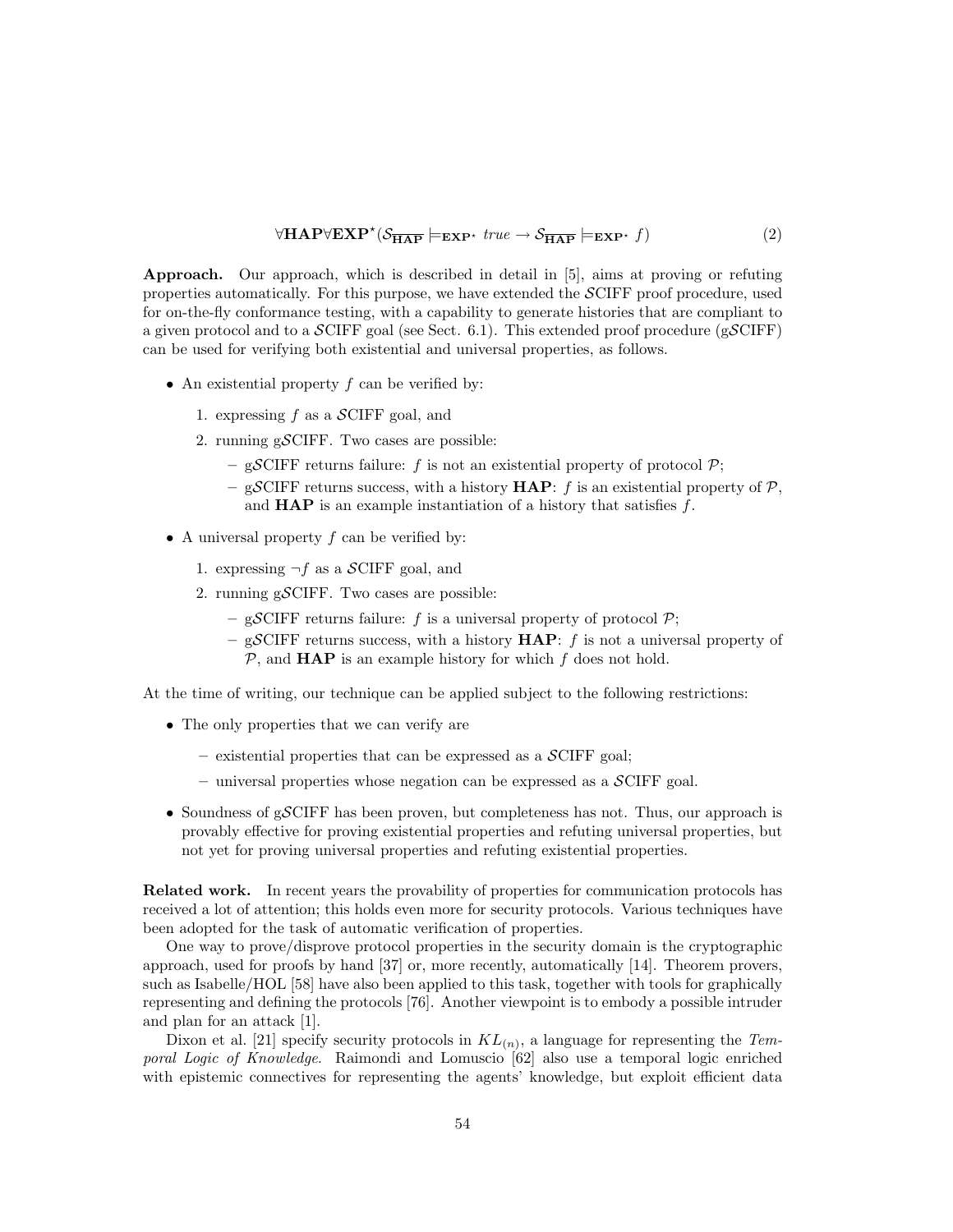structures (namely, Ordered Binary Decision Diagrams) to improve the efficiency of the model checking algorithm. The gSCIFF procedure is able not only to prove properties expressed in the SCIFF language, but can also provide counterexamples of properties. For instance,  $gSCIFF$ is able to generate the Lowe's attack to the Needham-Schroeder protocol [56, 51, 5].

Armando et al. [11] compile a security program into a logic program with choice lp-rules with answer set semantics.<sup>3</sup> Among other approaches to security protocol verification we cite those developed using hereditary Harrop formulas [18], process-algebraic languages [59], model checking with pre-configuration [48], and proof theory [19].

### 6.3 Negotiating Socially Optimal Allocations of Resources

| Property classification: | [SI-3] Microeconomic properties                  |
|--------------------------|--------------------------------------------------|
| Partners involved:       | ICSTM, CITY                                      |
| Relevant papers:         | Endriss et al. [26, 28], Endriss and Maudet [25] |
| Status:                  | Proved                                           |

Introduction. This strand of work brings together two central aspects of SOCS: distributed resource allocation and the notion of society. In the context of resource allocation problems, the welfare of an individual computee may be measured in terms of the resources it owns and the utility it assigns to these resources. The concept of a social welfare ordering, familiar from welfare economics [12, 55], then allows us to compare different states from a societal point of view. We have studied how allocations of resources that are socially optimal in this sense can be guaranteed to emerge eventually, provided that the behaviour of individual computees is restricted by certain rationality constraints when they engage in negotiation and agree on a sequence of deals to exchange resources.

Informal statement of the property. Our results in this area are parametrised by (i) the class of deals that computees may negotiate, (ii) the notion of social optimality with respect to which we evaluate allocations of resources, and (iii) possible restrictions on the *utility functions* used to measure individual welfare. Our main results may be paraphrased as follows:<sup>4</sup>

- Computees that will agree to any deal strictly improving their personal welfare will eventually reach an allocation with *maximal utilitarian social welfare*, i.e. an allocation where the sum of utilities is maximal (provided that monetary side payments are possible).
- In domains with *additive utility functions*, the above result holds also for deals involving only a single resource at a time.

$$
\{l_0\} \leftarrow l_1, \ldots, l_m, \text{not } l_{m+1}, \ldots, \text{not } l_n,
$$

 $3^3$ Choice lp-rules (for a formal definition, see [57]) are expressions of the form

where  $l_0, \ldots, l_n$  are literals, which prescribe that if their body is satisfied by an answer set, their head may or may be in the answer set, or not.

<sup>&</sup>lt;sup>4</sup>Note that a crucial feature of our negotiation framework is that deals may be truly *multilateral:* a single deal may include any number of computees and any number of resources. Unless specified otherwise, monetary side payments between computees (to compensate someone for an otherwise disadvantageous deal) are assumed not to be possible. For precise definitions of the various social welfare orderings and types of utility functions involved, we refer to the textbook by Moulin [55] and papers [25, 26, 28].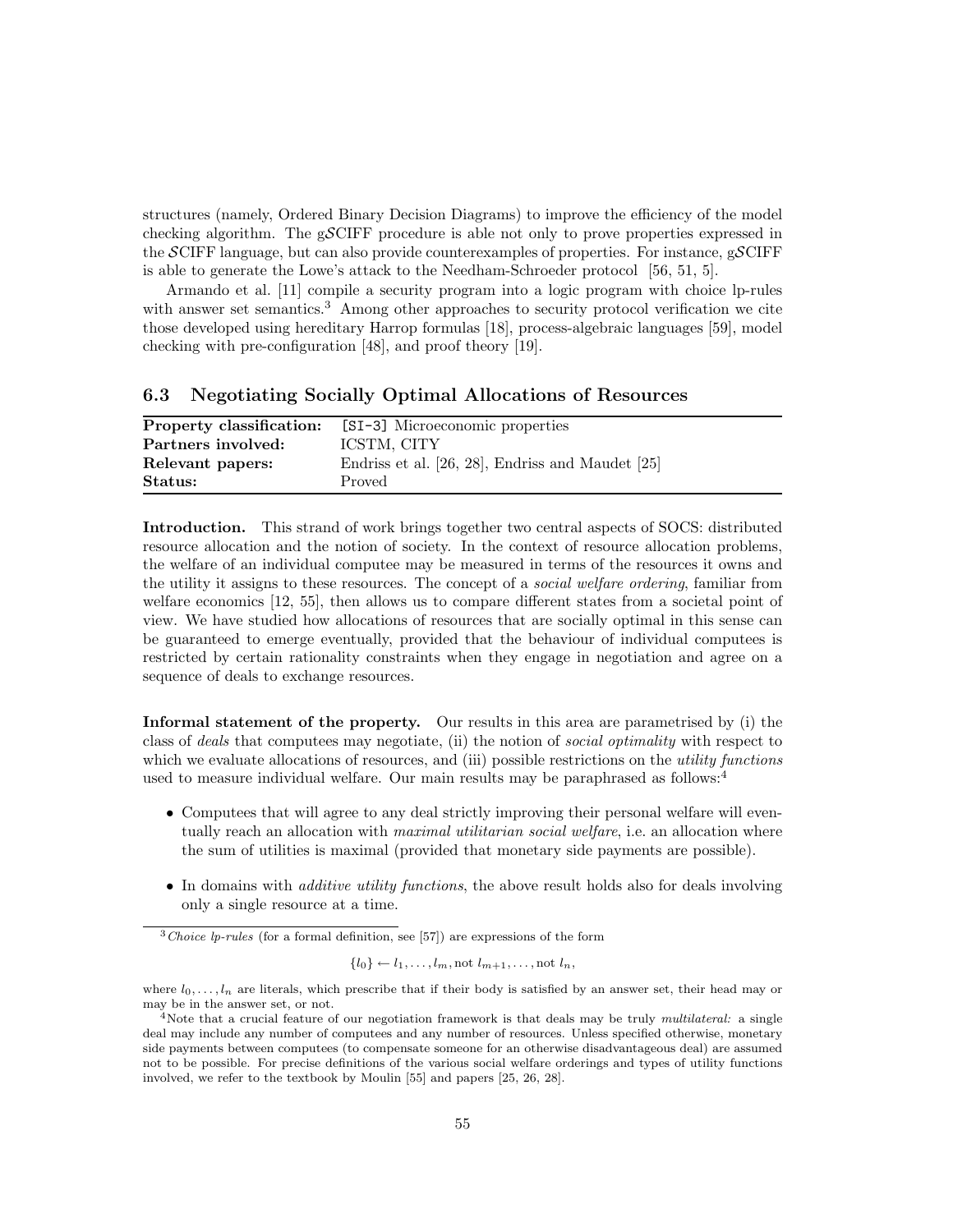- In domains with  $0-1$  utility functions (that is, utility functions that are additive and where any single resource has either utility 0 or utility 1), the same result can be achieved without side payments (provided computees do not require a *strict* increase in utility).
- Computees that will agree to any deal improving (or at least maintaining) their personal welfare will eventually reach an allocation that is *Pareto optimal*, i.e. where no computee could enjoy a further gain without reducing the utility of another.
- Computees that will agree to any deal improving the welfare of their trading partner currently worst off will eventually reach an allocation with maximal egalitarian social welfare, i.e. an allocation that maximises the utility of society's "poorest" member.
- In domains with  $0-1$  utility functions, computees that will agree to any deal involving only a single resource that is either inequality-reducing or results in an improvement for everyone involved will eventually reach an allocation that is Lorenz optimal (a notion of social optimality combining ideas from both the utilitarian and the egalitarian programme).

Significance. This line of research provides a theoretical analysis of the resource allocation problem in open societies, which has been identified as a central scenario of interest in SOCS and has also received much attention within the Global Computing initiative in general. Our results can assist system designers in building computees that are, at least in principle, capable of negotiating resource allocations that are optimal with respect to a notion of social welfare appropriate for the application in question. Although, in general, acceptability criteria (i.e. criteria that specify what deals would be acceptable to all parties) are best expressed in terms of utility functions, in many cases they can also be translated into symbolic negotiation strategies expressed as part of a computee's reactivity knowledge base. The simplest examples are 0-1 utility functions, which can be modelled using a predicate need/1 that would be true whenever the resource in question has utility 1 [68].

Formal statement of the property. These properties (as well as several related results, pertaining in particular to the necessity of certain classes of deals for achieving optimal outcomes) are formally stated and proved in [26, 28, 25].

Approach. We first prove termination results for each of the instances of the general framework considered. These proofs rely on the fact that the negotiation space is finite (a finite number of discrete resources needs to be distributed amongst a finite number of computees) and the fact that for each of the classes of deals considered any one deal is bound to result in a strict improvement with respect to a suitable social welfare ordering. It is then possible to show that the assumption that negotiation has terminated (in the sense of there being no more feasible deals available to computees) and that the final allocation is not optimal leads to a contradiction. In each case, we show how these assumptions can be used to construct a particular deal that would still be feasible (which contradicts the termination assumption).

In some cases our contribution consists mostly of designing suitable classes of deals for a given social welfare ordering, and the actual proofs are relatively easy. In other cases, the connections between the social welfare orderings and the classes of deals are more complex.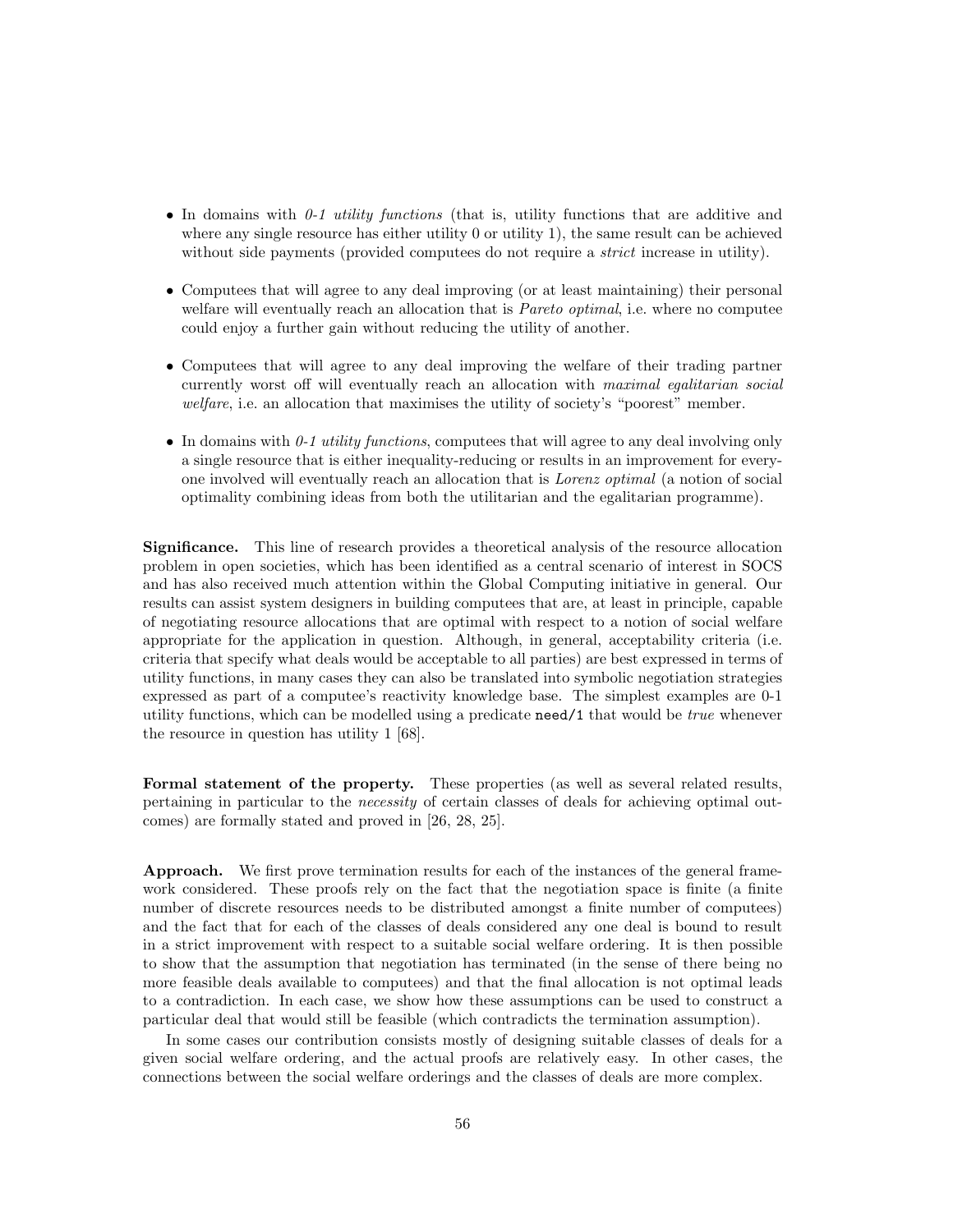Related work. Our work in this area builds on and extends work by Sandholm on distributed task allocation [70]. In fact, our results for the first instance of the negotiation framework, where strictly self-interested computees negotiate deals with monetary side payments and where we are interested in maximising utilitarian social welfare, directly corresponds to Sandholm's framework (if we interpret tasks as resources with negative utility).

The utilitarian programme, i.e. the idea of trying to maximise the sum of all utilities of the members of a society, is often taken for granted in the multiagent systems literature (see e.g. [53, 64, 71, 77]). This is not the case in welfare economics and social choice theory, where different notions of social welfare are being studied and compared with each other [12, 39, 55, 73]. Our work on negotiation addresses this gap by introducing notions such as egalitarian social welfare into multiagent systems.

While most work on negotiation in multiagent systems has been concerned with either *auctions* or *bilateral* ("one-to-one") negotiation  $[64, 77]$ , we should stress that our work explicitly addresses multilateral exchanges and that it is not an auction. Auctions are mechanisms to help agents agree on a price at which an item (or a set of items) is to be sold [47]. In our work, on the other hand, we are not concerned with this aspect of negotiation, but only with the patterns of resource exchanges that computees actually carry out.

### 6.4 Stability Properties

#### 6.4.1 Stability Properties of Multiagent Systems

| Property classification: | [SI-4] Stability properties |
|--------------------------|-----------------------------|
| Partners involved:       | ICSTM, DIPISA, CITY         |
| Relevant papers:         | Bracciali et al. $[15, 16]$ |
| Status:                  | Preliminary work            |

Introduction. This line of work has been undertaken with the aim of investigating and devising a logic-based, declarative methodology for the study of properties of interacting computees, emerging from their mutual interactions and from their interactions with the environment in which they are situated. The methodology was designed to be abstract, namely focussing on the external, observable behaviour of computees rather than their internal reasoning processes, and possibly supporting automated verification.

We have introduced a novel semantics for generic multiagent systems (MAS), based on the idea of stable sets of actions [15, 16]. Agents are considered as input-output transformations from their "private" mental state and the environment they perceive to the observable set of actions they perform in their environment (which are observed by the other agents). A MAS is then understood in terms of the collection of the agent semantics and the environment in which the agents are situated. It is then possible to characterise the "good" evolutions of a MAS as those that lead to a "stability point". The notion of stability has been formalised via a recursive notion of a stable set of actions, i.e. the union of all the actions that the agents in the system would perform, if each one of them knew, from an oracle, say, what all the others will do and what will happen in the environment. If such a set exists, then it represents a convergence point where all the agents agree on what the overall behaviour of the system is.

This provides us with a significant set of system evolutions, viz. those corresponding to stable sets, in which it is sensible to study the properties of interest to the agents and the MAS. MAS can then be characterised in terms of further properties, such as their robustness, that can be meaningfully defined in terms of stable sets.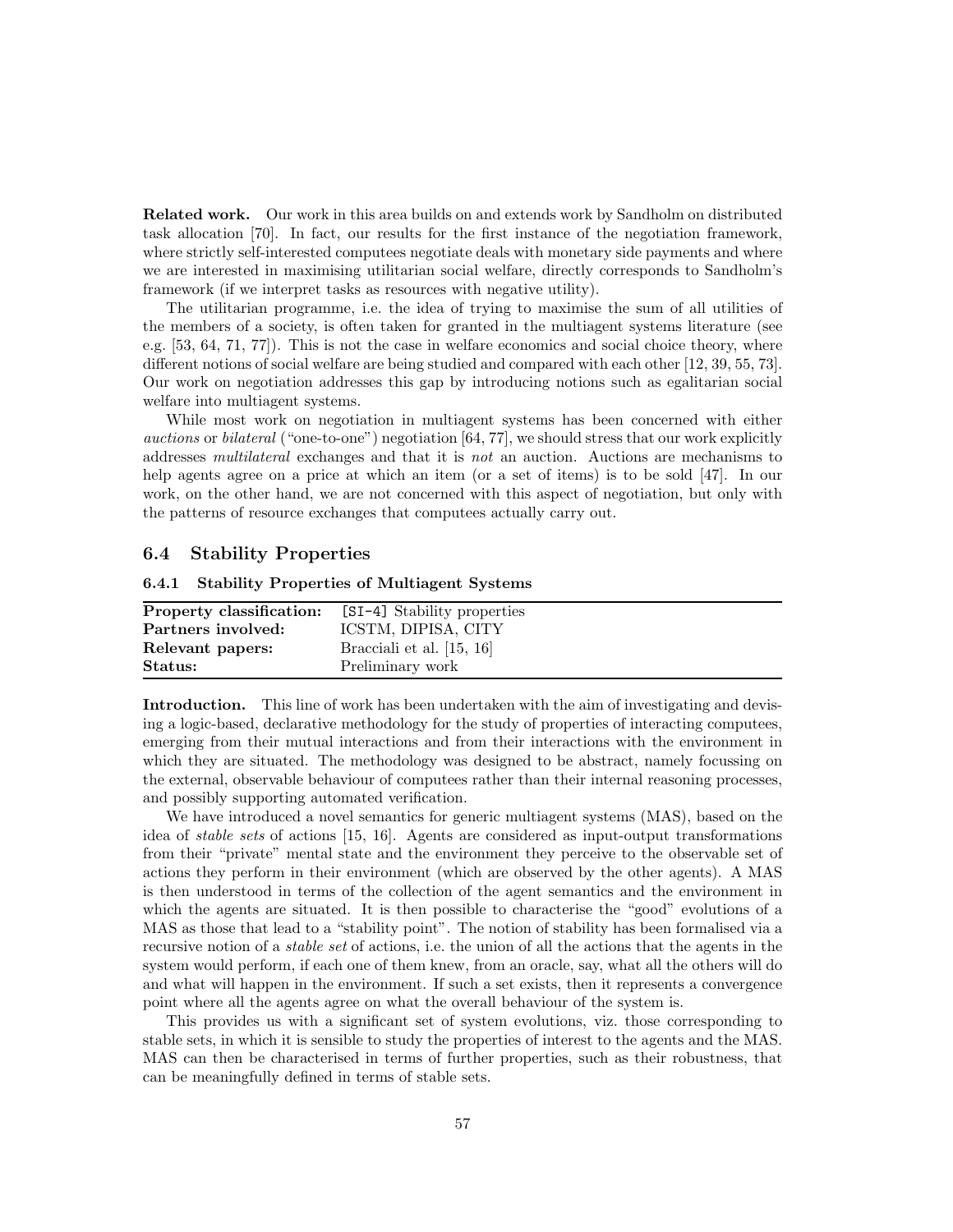The semantics of stable sets is abstract, since it sees agents abstractly as input-output black boxes (and thus, in principle, it can be applied to any agent model), and since it abstracts away from temporal issues and the time of actions and events. It also has an operational counterpart, which, in some cases, can support automated verification.

"Well-behaved" MAS can be characterised according to the existence of stable sets for them. Furthermore, stable MAS can be further verified against additional properties of interest, related to either the system as a whole (see below) or to individuals within the system (see section 6.4.2).

As a first step towards using the abstract stable semantics in systems consisting of computees, we have instantiated the abstract stable semantics with simple abductive logic agents, equipped with simple planning and reactive knowledge in the form of abductive logic programs. The simple framework considered ignores temporal issues, namely it ignores the time of actions and events and the reasoning with it. We envisage that, in order to deal with the full KGP model, we will need to extend the abstract stable semantics to deal explicitly with temporal issues, so that the evolution of knowledge by computees (their observation of events in the environment and actions by other computees) is taken into account - when building a stable set - at the appropriate times.

Furthermore, in order to deal with *societies* of computees, rather than merely sets of computees, we will need to extend the abstract stable semantics to take into account social rules and goals, external to the agents.

### Informal statement of the property.

• A set of actions (by the different agents) is stable if, assuming that an "oracle" could feed each of the agents with all the actions in the set performed by the other agents (and all events happening in the world), then each agent would do exactly what is in the set, namely their observable behaviour would be exactly what the set envisages.

In [15] we have given a bottom-up constructive method for the approximation of stable sets for a restricted class of agents (see above), and we have soundness for non-failing agents has been shown.

The problem of termination in presence of "temporarily" failing agents has been addressed in [16], where the bottom-up constructive method has been adapted to deal with abstract agents which may become inconsistent with respect to a given environment. In that case, the stable set is constructed, if it exists, by coordinating the agents that are able to maintain their consistency while acting together, and by suspending the inconsistent ones.

Relying upon the semantics stable sets, in [15] we have characterised *overall successful*, robust, and world dependent MAS:

- A system is overall successful if a stable set exists, according to which all the agents in the system are *individually successful*. Here, we have assumed that individual success amounts to achievement of individual goals by the agents. Note that this notion of overall success is rather weak, as it only requires *one* successful stable set to exist, and stronger versions could also be of interest.
- A system is *robust* if it is overall successful and there is no agent in it that can make the system not overall successful by not contributing to the evolution of the system itself. Namely, a robust system is one that does not need any of its agents in particular in order to be overall successful, or, alternatively, one in which no agent specifically needs one of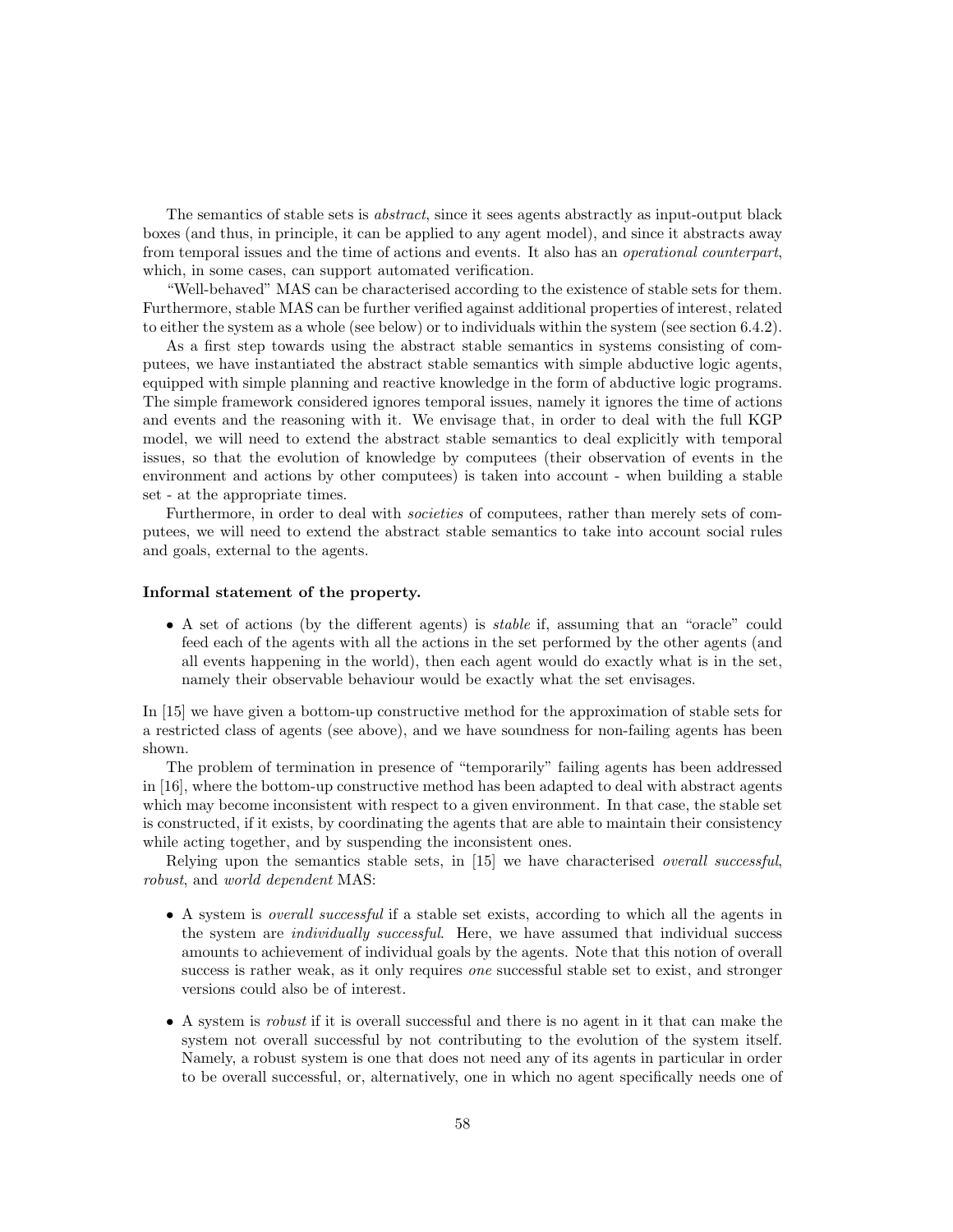the others in order to be individually successful. Stronger notions of robustness, e.g. up to a given number of potentially "failing" agents, could also be of interest.

• A system is *world-dependent* if it is overall successful only within a non-empty world (i.e. environment) where events that are external to the agents happen. Intuitively speaking, a robust system does not depend on all the agents that build it, while a world-dependent one depends also on the environment, and not only on all its agents, in order to be overall successful.

These properties are verified in equilibrium points of the possible evolutions of a MAS, i.e. those that the agents in the MAS can reach by executing a stable sets of actions.

Significance. The declarative semantics introduced and its use for formal verification address the description and verification of properties of interest for multiagent systems. Such systems (intended as collections of agents) are simpler than societies of agents, the latter being provided with a social kind of infrastructure, like the normative one in societies of computees. However, even in this "simpler" formulation, the approach covers a set of properties of interest for communities of interacting agents and computees. Moreover, the high level of abstraction facilitates the independence of the model from the different agent paradigms. General conditions guaranteeing that verification can be fully automated are still under investigation. Restrictions facilitating the fruitful application of the model to the KGP model of computees are also under investigation.

Formal statement of the property. The model and the verification of the properties of interest have been introduced in [15], together with an automated verification methodology that has been shown sound for a restricted class of agents, when they are able to remain coherent with their evolving environment. In [16], the methodology has been extended to the case in which agents may become inconsistent, given the current state of the world, but might recover thanks to the activities of the other agents.

The model has been formalised. Properties of the automated verification methodology for restricted classes of agent programming languages have been shown. Conditions for more general soundness results and use of this approach for fully-fledged computees are subject to future work.

Approach. This work has been undertaken with the aim to devise an abstract, declarative semantics for interacting agents, with an operational counterpart allowing for the possibly automated verification of the properties of such systems. The approach has taken inspiration from a multidisciplinary set of fields.

Related work. The model we defined is close to several approaches, based on computational logic, whose aim has been to provide formal models to understand MAS environments, for example [17, 7, 8]. The distinguishing feature of our approach with respect to these proposals is its generality, which, independently of specific agent paradigms, allows us to reason at an abstract and "declarative" level, similarly to [75], where agents are considered in terms of their observable interaction with the environment. Also, we have made novel use of well known logic-based techniques, like bottom-up approximations and the idea of stability itself, as tools aimed at the analysis of MAS.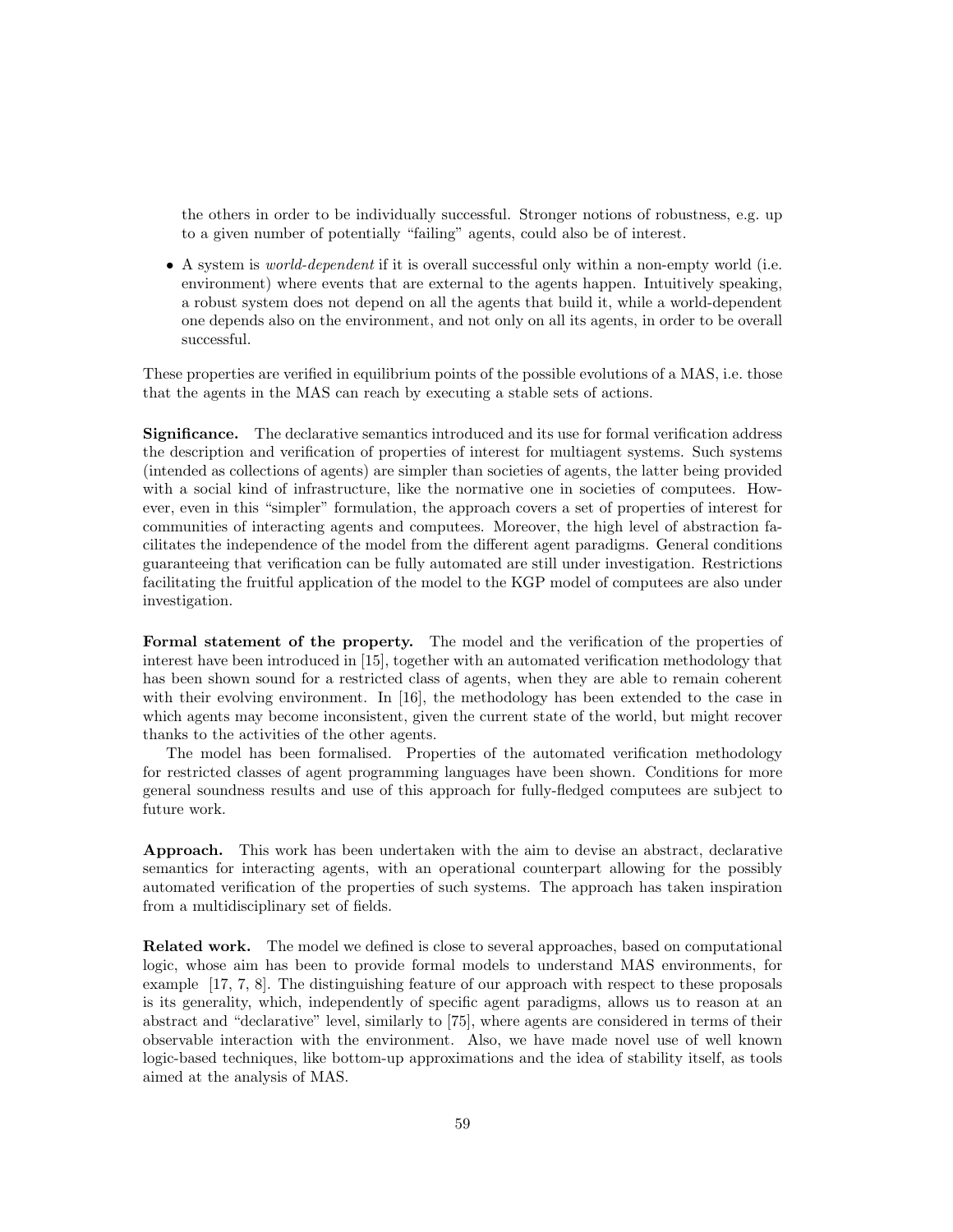We also differ from several approaches based on modal logic, like [78], for both the overall approach and the interpretation of the concept of environment.

6.4.2 Stability Properties of Agents in Multiagent Systems

| Property classification:<br>Partners involved: | [SI-4] Stability properties<br>ICSTM, DIPISA, CITY |
|------------------------------------------------|----------------------------------------------------|
| Relevant papers:                               | Bracciali et al. $[15, 16]$                        |
| Status:                                        | Preliminary work                                   |

Introduction. These properties use the semantics of stable sets of actions given in section 6.4.1, but they refer to individual agents and their role in a (stable) multi-agent system (MAS), rather than the system as a whole. In this sense, they can be seen as regarding the social effects of the agent behaviour. Thus, there are also connections to  $IC-3$  (success criteria and preferences).

As already discussed in section 6.4.1, the stability semantics for MAS and thus all the properties defined in terms of it, refer to an abstract agent model and neglect the possible presence of social rules and goals in MAS. Thus, future work will be needed to instantiate them for computees and societies of computees.

Informal statement of the property. This class of properties is defined by adopting the notion of *individually successful* agent as an agent that achieved its goals.

The following properties of agent within MAS have been studied:

- an agent within a MAS is *world aware* if it believes, within its mental state, all the events that have happened in the world and that it has observed;
- an agent within a MAS is  $j$ -aware if it believes all the observations it made upon some other agent  $i$ ;
- an agent within a MAS it is *environment aware* if it believes everything it observes, including events in the world and actions by all the other agents it can observe.
- an agent within a MAS is *system dependent* if it cannot be successful alone, but it can be successful together with other agents in the system. Thus, this agent has a motivation to look for other agents with which to join forces;
- an agent within a MAS is *dispensable* if it is not needed to guarantee success of the other agents in the system. So, designers of multi-agent systems could exclude any dispensable agent from it (e.g. to reduce communication costs);
- an agent within a MAS is *dangerous* if it can undermine the overall success of a multiagent system, if added to it. So, designers of a multi-agent system should make sure that no dangerous agent belongs to the system.

The study of the relationships between the properties of single agents within MAS, illustrated here, and those of agents within a MAS or a society, illustrated in section 6.4.1, are scope for interesting future work. For instance, a system dependent agent will probably be world or environment aware, and a robust system will be populated by dispensable agents, while it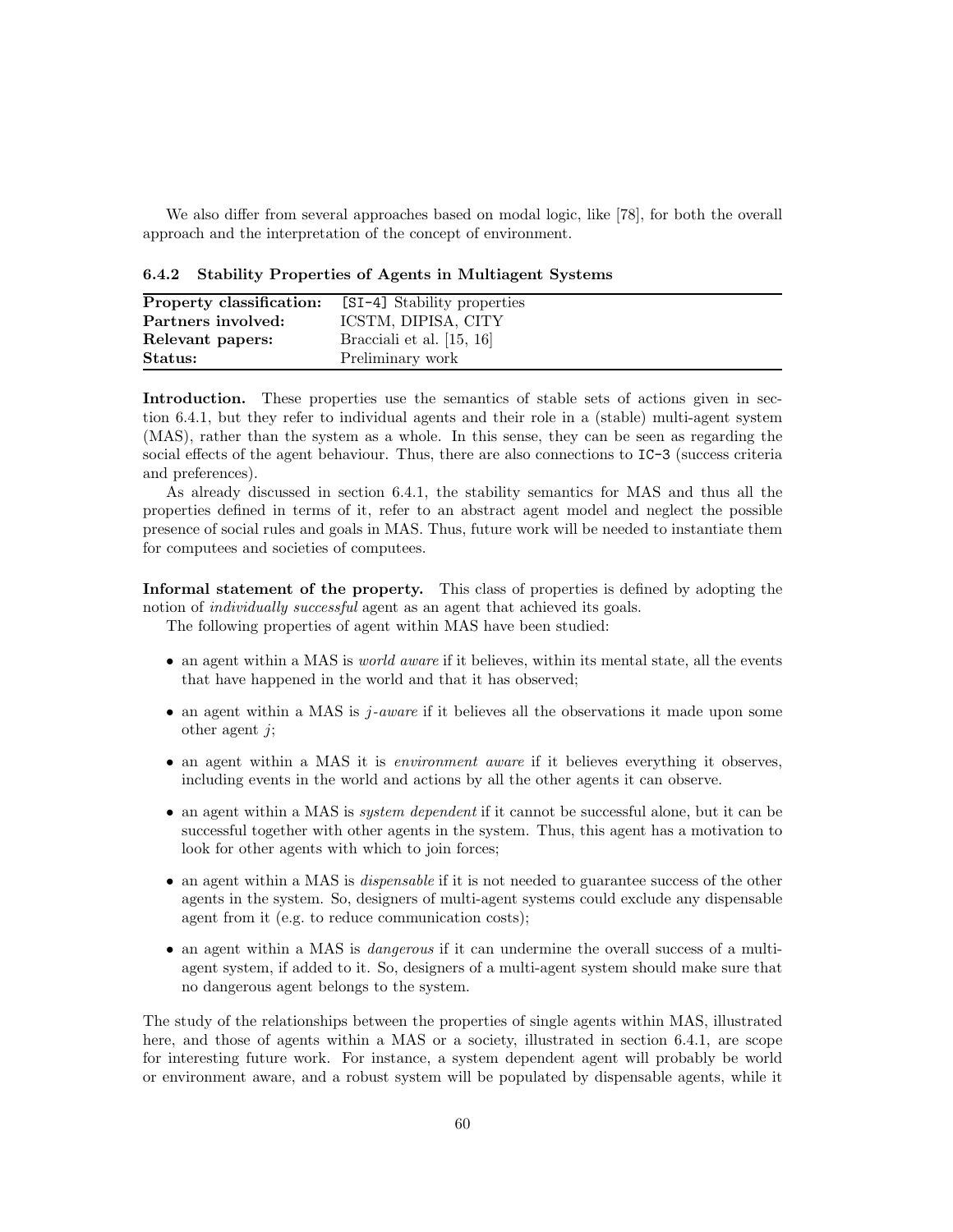obviously will not tolerate dangerous agents. Better understanding this kind of relations should facilitate the choice and the design of agents/computees depending on the desired features of the overall system.

Whenever the construction of the semantics can be supported by automated procedures, the verification of the properties above can also be supported by automated procedures.

Significance. The declarative semantics introduced is aimed at the the formal verification of properties of interest for agents within the systems they constitute. Mainly, the approach is oriented to MAS properties, as illustrated in Section 6.4.1, but suitable to also describe single agent features. Moreover, its high level of abstraction facilitates the instantiation of the model to different agent models. For some specific agent model the verification can be automated. More general conditions on the agent models, including the KGP model as already mentioned, which guarantee automatic verification are under investigation.

Classifying agents and computees according to their behaviour and attitudes towards other agents is an important research issue. Results in this field can help the design of agent-based applications by allowing system designers to determine the most suitable features an agent must exhibit according to its planned use.

Formal statement of the property. The properties have been formally introduced in [15] together with the automated verification methodology for a restricted case of agents. The companion paper [16] extends the approach to agents that may temporarily become inconsistent, i.e. may undergo a failure which might be recovered in the future.

The model has been formalised. Properties of the automated verification methodology for restricted classes of agent programming languages have been shown. Conditions for more general soundness results are subject to future work.

Approach. The model proposed has been devised with the aim of defining an abstract semantics suitable to be used for the possibly automated verification of properties of MAS and, with future work, societies of computees. The work has been inspired by a multidisciplinary set of ideas: the game semantics, for the input/output abstract semantics of agents, and computational logic, for both the idea of stable semantics for abduction that has inspired our notion of stable set, and bottom-up approximations, like the  $T_P$  operator of logic programming, of which our constructive methods can be seen as an instance. Moreover, our idea of stability as an equilibrium point appears strongly reminiscent of the Nash equilibrium, from economics (although this similarity needs to be further studied).

Related work. See Section 6.4.1.

# 7 Protocol Conformance

A protocol specifies the "rules of encounter" governing the social interactions between agents [64, 53]. It specifies which agent is allowed to do what in a given situation. It will usually allow for several alternative actions in every situation and the agent in question has to choose one depending on its private *strategy*. A good protocol will enable fruitful interaction in general. A good strategy will benefit the agent using it. The protocol is public, while each agent's strategy is private. We specifically consider protocols that regulate communication. Protocols are of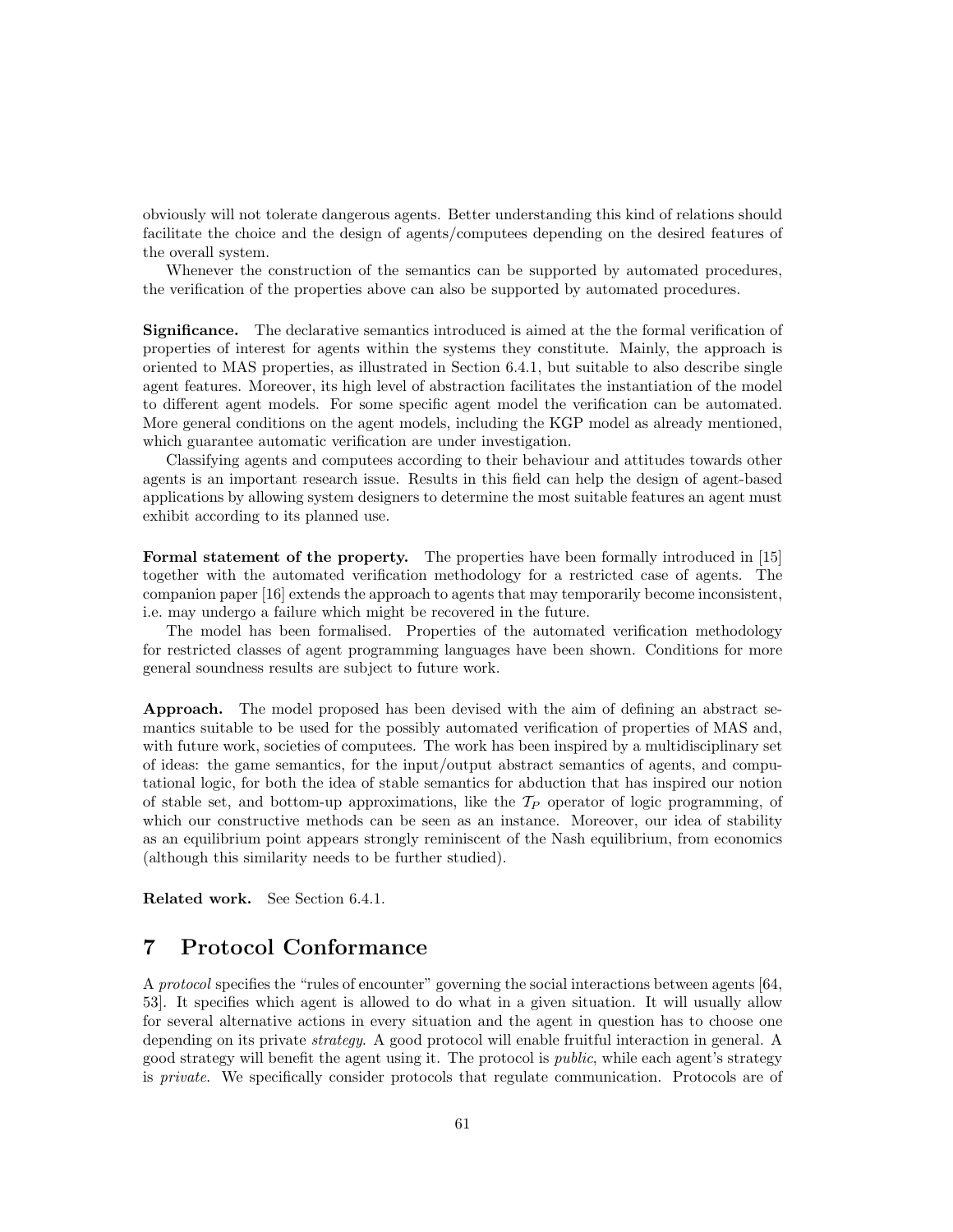

Figure 1: Time/knowledge conformance verification diagram

practical importance because they may help to select the adequate answer to an incoming utterance, thus reducing the complexity of this task for an agent. Moreover, from a social perspective, formal protocol specifications can be used to define what a "good" behaviour of an agent is, in the context of a given society, towards the achievement of a social goal.

In recent years, several formalisms for defining agent interaction *protocols* have been proposed and several notions of conformance (or compliance) to such protocols have been defined. Section 7.1 provides an overview of these different concepts to allow us to place the technical contributions reported later in Section 7 within the wider context of this area.

## 7.1 Aspects of Protocol Conformance

During the first two years of the SOCS project we have introduced a formalism, called Social Integrity Constraints, that can be used to define protocols [54, 36]. The notion of compliance to protocols has then been mapped onto that of *fulfilment of social expectations*. In parallel, within SOCS, work has been carried out towards identifying several levels of protocol conformance, towards checking a computee's expected conformance a priori (on the basis of its internal specification), and towards actively enforcing conformance by manipulating a computee's program [27]. Related to this latter line of enquiry, we have also introduced the concept of a computee's competence to use a protocol [22].

Figure 1 provides an overview of the different notions of protocol conformance we may consider. It is inspired by the work of Guerin and Pitt [38], who have identified three types of conformance verification, depending on the amount of information that is available about the participating computees, and on whether the verification is done at execution time or at design time. In this diagram, the horizontal axis shows the amount of information available about the computee, and the vertical axis represents the time of verification. If we have "static" information about the computee, such as its specifications, it will be possible to carry out some analysis a priori (at design time), and to foresee the behaviour of the computee (marked by (1) in the diagram). Conversely, if we have no information about the computees, we can only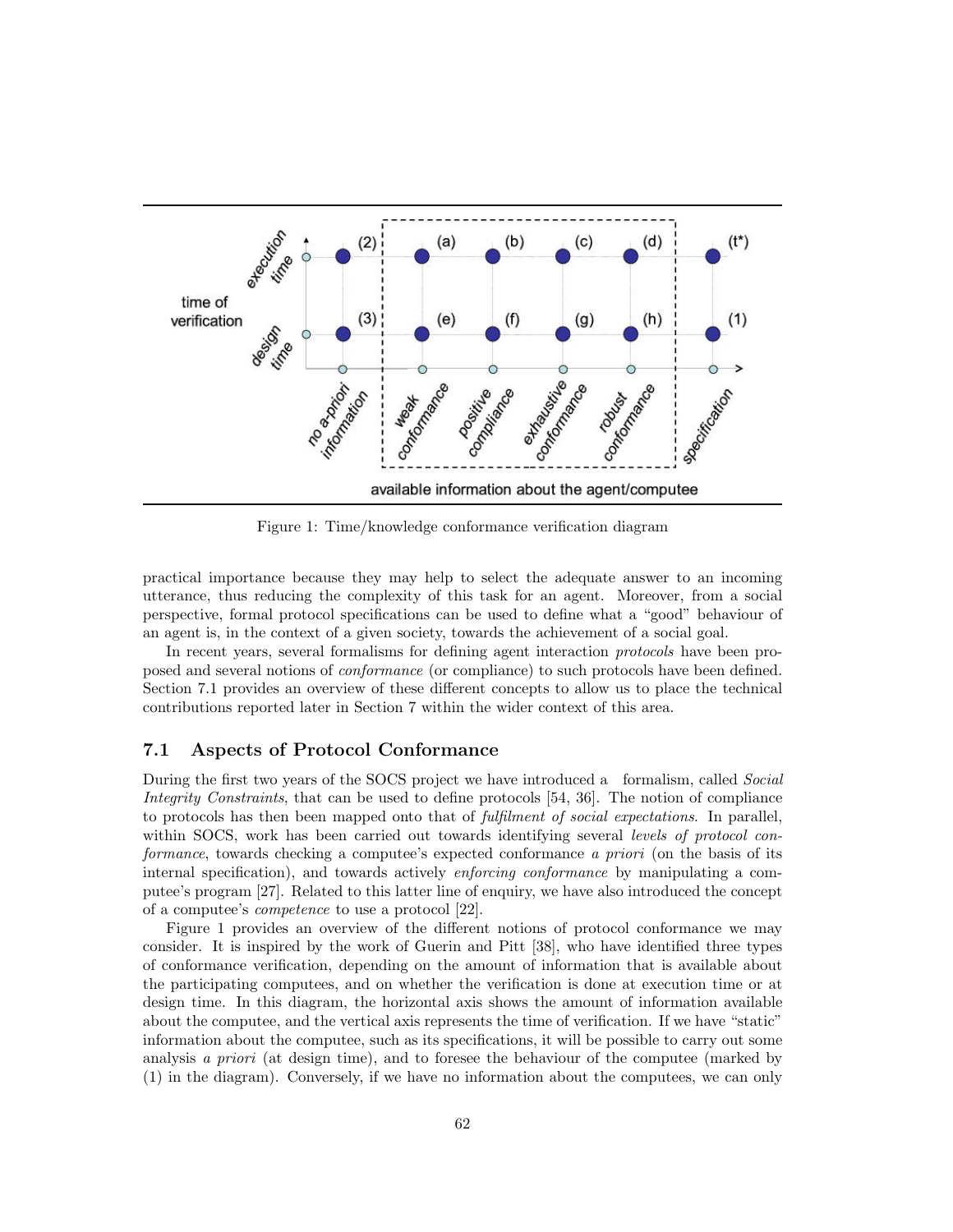perform on-the-fly verification of conformance to a protocol at execution time  $(2)$ , by observing their behaviour from the outside. Finally, it is possible to study the protocol itself and its properties (3); this is usually done under the assumption that computees will actually follow that protocol.

In Figure 1, we indicate by  $(t^*)$  a fourth case where the specifications of computees are available, as well as their runtime behaviour. From the viewpoint of formal property verification, the verification of the computees' compliance and the verification of protocol properties can be done statically (case (1)); the additional information that we could obtain by running the system could be related to the task of testing it (this is discussed in deliverable D14 [2]). For instance, we may test how the properties that a computee exhibits relate to the overall system behaviour in terms of scalability, efficiency, etc.

Having no information about computees and the availability of a full specification are two extremes; we may also consider the availability of different degrees of knowledge about computees in between these two extremes. For instance, it could be the case that we know about some computee that it is going to be either "weakly", "exhaustively" or "robustly" conformant to a protocol [27], or that it is going to be either "positively", "negatively" or "strongly" compliant to it [6]. These notions are related to each other, and in some cases an equivalence between them can be established. Endriss et al. [27] provide the following definitions of conformance:

- A computee is *weakly conformant* to a protocol  $P$  iff it never utters any illegal dialogue moves (wrt.  $P$ ).
- A computee is exhaustively conformant to a protocol  $P$  iff it is weakly conformant to  $P$ and it will utter some response for any legal input it receives.

An additional notion of conformance (robust conformance) is related to the behaviour of computees in the event of illegal incoming messages. This latter view of conformance is related to the not-understood performative of the FIPA communication act library specification [31].

The SOCS social framework developed in D5 and D8 [54, 36] provides a language for defining protocols via a set  $TC_S$  of Social Integrity Constraints, rather than explicitly specifying the valid utterances (and thereby considering all the other possible utterances invalid). A protocol defined through this language does not over-constrained computees in their interaction. Alberti et al. [6] provide the following definitions:

- A group of computees is negatively compliant to a set  $IC_S$  of Social Integrity Constraints iff its members never produce a social event which is expected not to happen.
- A group of computees is *positively compliant* to a set  $IC_S$  of Social Integrity Constraints iff its members never fail to produce social events which are expected to happen.
- A group of computees is *strongly compliant* to a set  $IC_S$  of Social Integrity Constraints iff it is both negatively and positively compliant to  $\mathcal{IC}_S$ .

The protocols of Endriss et al. [27] correspond to Deterministic Finite Automata (DFAs). Clearly, it is possible to encode such protocols also by means of social integrity constraints. It turns out that the notions of weak conformance and negative compliance coincide for the class of protocols that can be represented using DFAs; and similarly, exhaustive conformance corresponds to strong compliance.

We have shown in D8 [36] how the  $\mathcal{S}$ CIFF proof procedure can be used to verify compliance by observation on the fly (case  $(2)$  in Figure 1). This result is summarised in Section 7.2.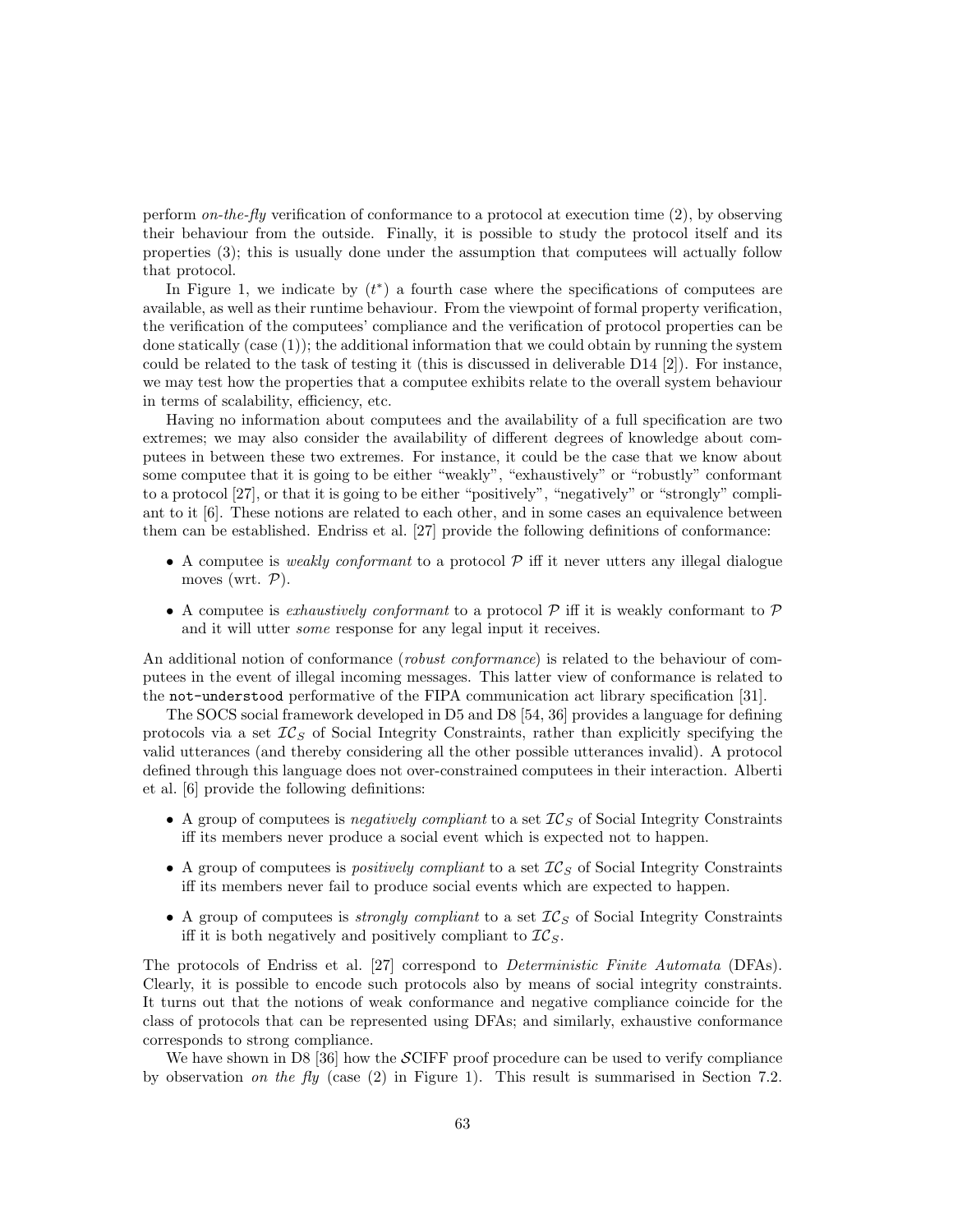Checking conformance a priori (case  $(1)$  in Figure 1) is generally a very difficult task, as it involves the (possibly very complex) specification of a computee and the specification of a protocol. In Section 7.3, we show how to check (weak) conformance a priori with respect to a simple class of protocols called *shallow* protocols. Our results pertaining to the study of protocol properties themselves (case (3) in Figure 1) have been presented earlier in Section 6.2 (because these properties are not strictly related to the topic of conformance but rather properties of the social infrastructure that provides the protocol). Section 7.4 discusses an aspect of protocol competence, which is, broadly speaking, a computee's ability to deal appropriately with a given interaction protocol beyond the basic requirement of syntactic conformance to its rules.

## 7.2 On-the-fly Conformance Checking

| Property classification: | [PC-1] On-the-fly conformance checking |
|--------------------------|----------------------------------------|
| Partners involved:       | UNIBO, DIFERRARA                       |
| Relevant papers:         | Deliverables $D5$ [54] and $D8$ [36]   |
| Status:                  | Proved                                 |

Introduction. On-the-fly conformance checking is an essential feature of the society model and has already been addressed in workpackages WP2 and WP3 throughout the first two years of the project. Given that on-the-fly conformance is also an important property that is of high relevance to the objectives of WP5, we include again a brief summary in this presentation.

Informal statement of the property. On-the-fly conformance checking means verifying that a history of events is conformant to a protocol, by observing the history during its evolution.

Significance. Verifying the conformance of agent interaction to a protocol is of high importance in Multiagent Systems. The SOCS social model has demonstrated that Computational Logic provides a viable approach to achieving this objective.

Formal statement of the property. The formal definitions may be found in deliverables D5 [54] and D8 [36].

**Approach.** On-the-fly conformance is verified by means of the  $\mathcal{SCIFF}$  [36] proof procedure. The web site http://www.lia.deis.unibo.it/Research/Projects/SOCS/partners/ societies/protocols.html contains several examples of protocols and histories that have been checked on-the-fly for conformance.

Related work. Related work on conformance verification has been discussed extensively in deliverables D5 [54] and D8 [36].

## 7.3 Weak a-priori Conformance Checking for Shallow Protocols

|                    | <b>Property classification:</b> [PC-2] A-priori conformance checking |
|--------------------|----------------------------------------------------------------------|
| Partners involved: | <b>ICSTM</b>                                                         |
| Relevant papers:   | Endriss et al. $[27, 29]$                                            |
| Status:            | Proved                                                               |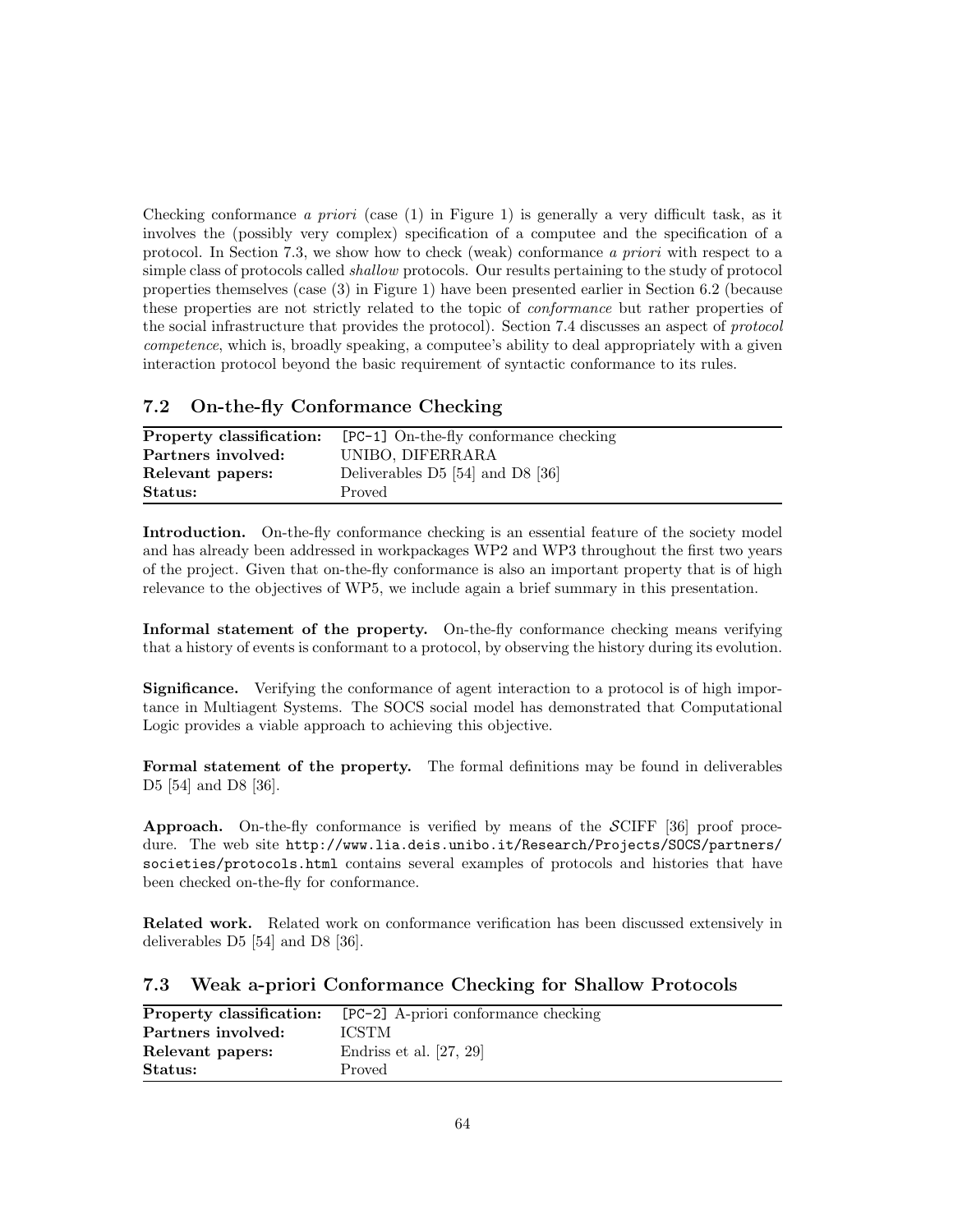Introduction. A *shallow protocol* is a protocol where the range of legal follow-up moves at any given stage in a dialogue depends on the previous dialogue move alone. Shallow protocols can be represented using social integrity constraints [54]: the only (positive) expectations required will refer to the next point in time (or, more precisely, the next turn in the conversation regulated by the protocol) and depend only on events that have just happened.

Informal statement of the property. Recall from Section 7.1 that a computee is called weakly conformant to a protocol iff it will never utter any illegal dialogue moves (but it may indeed remain silent and thereby violate a social expectation) [27]. We have shown that a computee will be weakly conformant to a given shallow protocol whenever its so-called "response space" (a simple abstraction from the computee's reactivity knowledge base) logically entails (a suitable representation of) that protocol. This result applies to computees whose reactivity knowledge base has the structure of an abductive agent as defined in [68], and whose planning knowledge base does not include any communicative actions.

Significance. Shallow protocols constitute a simple, yet important, class of protocols, which can be used to represent most of the protocols based on finite state machines found in the multiagent systems literature (e.g. [60, 61]).

Weak conformance is certainly a first important requirement for conformance in general. From a technical point of view, it also has the advantage that it can be proved without reference to every single component of the KGP model, and it only relies on soundness (rather than completeness) results for the computational model of individual computees.

Formal statement of the property. The property is formally stated and proved in [27].

Approach. The result applies to computees whose reactivity knowledge base consists of a set of reactive rules of the form  $P(\tau) \wedge C \Rightarrow P'(\tau+1),^5$  specifying that whenever the computee receives a communicative action of the form P at time  $\tau$  and condition C holds, then it should react by performing the communicative action  $P'$  at time  $\tau+1$ . We define the notion of a computee's response space as the set of reactive rules we get by first dropping all conditions C and then conjoining implications with identical antecedents by collecting the corresponding consequents into a single disjunction (an example would be  $P(\tau) \Rightarrow P'_1(\tau+1) \vee P'_2(\tau+1) \vee \cdots \vee P'_n$  $P'_n(\tau+1)$ ). A response space has the same structure as a shallow protocol (if we remove the operators  $H$  for happened events and  $E$  for expectations and consider only the basic structure of protocol constraints). A computee whose response space is a specialisation of the relevant protocol constraints can never utter an illegal dialogue move. Equivalently, a computee whose response space entails the (simplified representation of) the protocol is bound to be weakly conformant to that protocol.

Reactivity and Planning are the only transitions that can introduce new communicative actions.<sup>6</sup> Plan Revision may cause an action to be deleted, Action Execution may not execute an action in time, and a badly designed cycle may prevent the transitions generating new actions from being called in the first place, but none of these other components of the KGP model can be responsible for *generating* an illegal communicative action. Therefore, when proving results

<sup>5</sup>We use a simplified syntax to describe reactive rules here.

<sup>6</sup>While Sensing Introduction and Active Observation Introduction can introduce actions as well, these are not communicative actions, and thereby do not affect the computee's conformance to the protocol.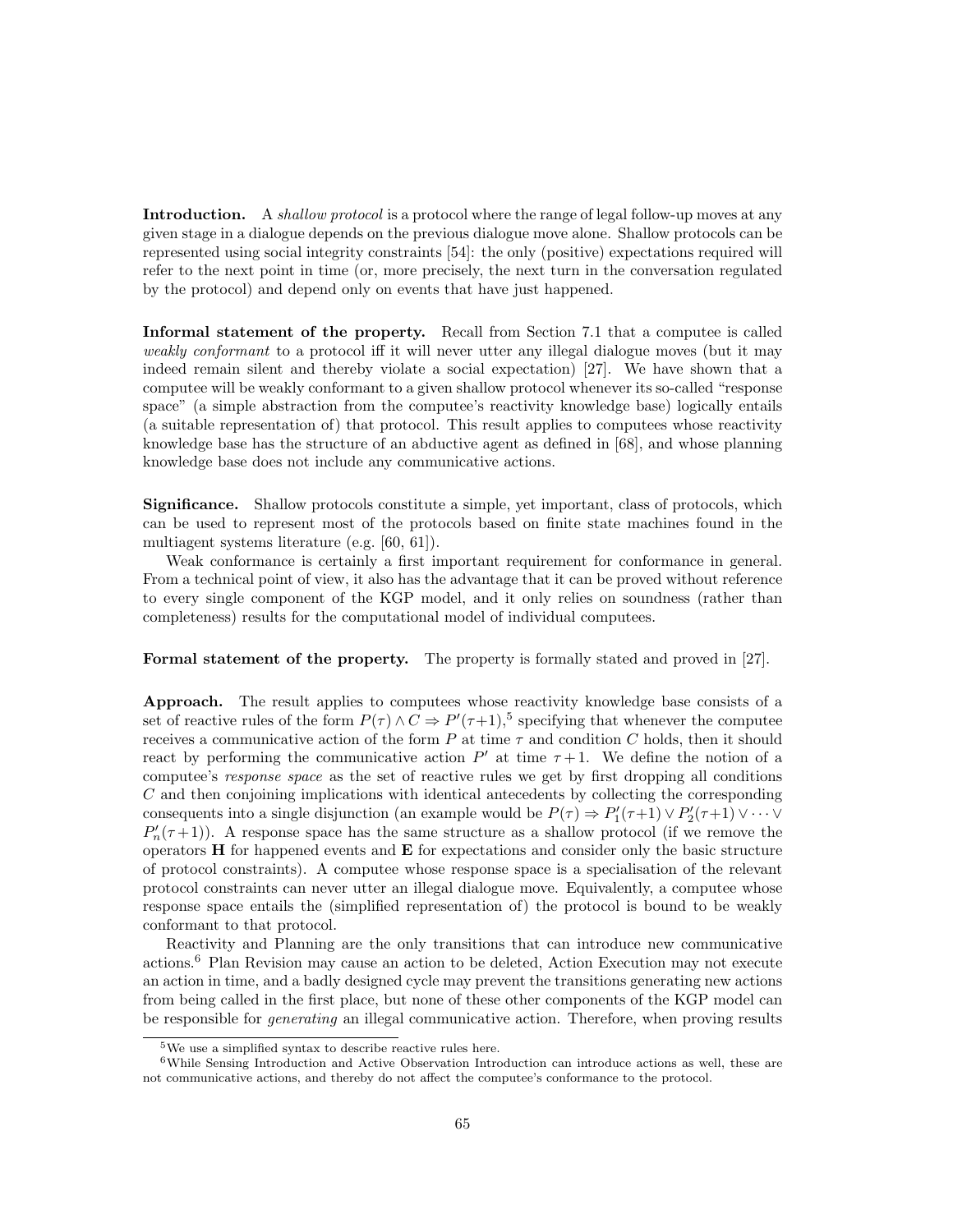pertaining to weak conformance alone, we can restrict our attention to Reactivity and Planning. By assuming that the planning knowledge base does not involve any communicative actions, we have furthermore been able to reduce the problem to a verification problem with respect to the reactivity knowledge base alone.

**Related work.** We also have preliminary results on *exhaustive conformance* (which additionally requires a computee to utter a legal move whenever it is its turn) for shallow protocols [29], but these results only apply to a simplified model and rely on the availability of complete reasoning mechanisms.

### 7.4 Reachability for Shallow Protocols

| Property classification: | [PC-3] Protocol competence |
|--------------------------|----------------------------|
| Partners involved:       | ICSTM, CITY                |
| Relevant papers:         | Endriss et al. [22]        |
| Status:                  | Preliminary results        |

Introduction. Arguably, the ability to merely *conform* to a protocol is not sufficient to call a computee a competent user of that protocol. For example, in the context of a negotiation protocol, both accepting and rejecting a proposal may constitute legal moves, but a computee rejecting any given proposal (whatever its content) could hardly be called a competent user of such a negotiation protocol, despite behaving in conformance to its rules. The broad term protocol competence covers all aspects of a computee's ability to use a given protocol appropriately beyond being able to conform to the rules of interaction of such a protocol. We have introduced this concept and provided a preliminary study of one aspect of competence with respect to shallow protocols (see also Section 7.3) in [22].

Informal statement of the property. We approach the intuitive concept of protocol competence by introducing a notion that considers the joint ability of a pair of computees to reach a particular state of an interaction in a society of computees where interaction is regulated by a protocol that can be represented as a finite state machine. We have provided preliminary results that allow us to automatically check this type of competence with respect to shallow protocols (a large subclass of the protocols representable by finite sate machines) and a simple class of computees.

Significance. Interaction protocols are central to any distributed systems where autonomous entities need to cooperate or negotiate. Being able to use these protocols in a competent manner is equally important for such applications. While the concept of protocol conformance has achieved much attention, both within the SOCS project and within the multiagent systems community in general, there appear to have been no attempts to address the wider issue of protocol competence. Our work in this area provides some first steps in this direction.

The significance of the particular class of shallow protocols considered here has already been argued for in Section 7.3.

We have also introduced a first application of our technique in [22], namely to automatically *customise* interaction protocols to better meet the needs of computees that are not fully competent to use the original protocol. In this approach, we first identify states in a protocol that, once reached, would prevent computees from ever reaching a terminal state (due to the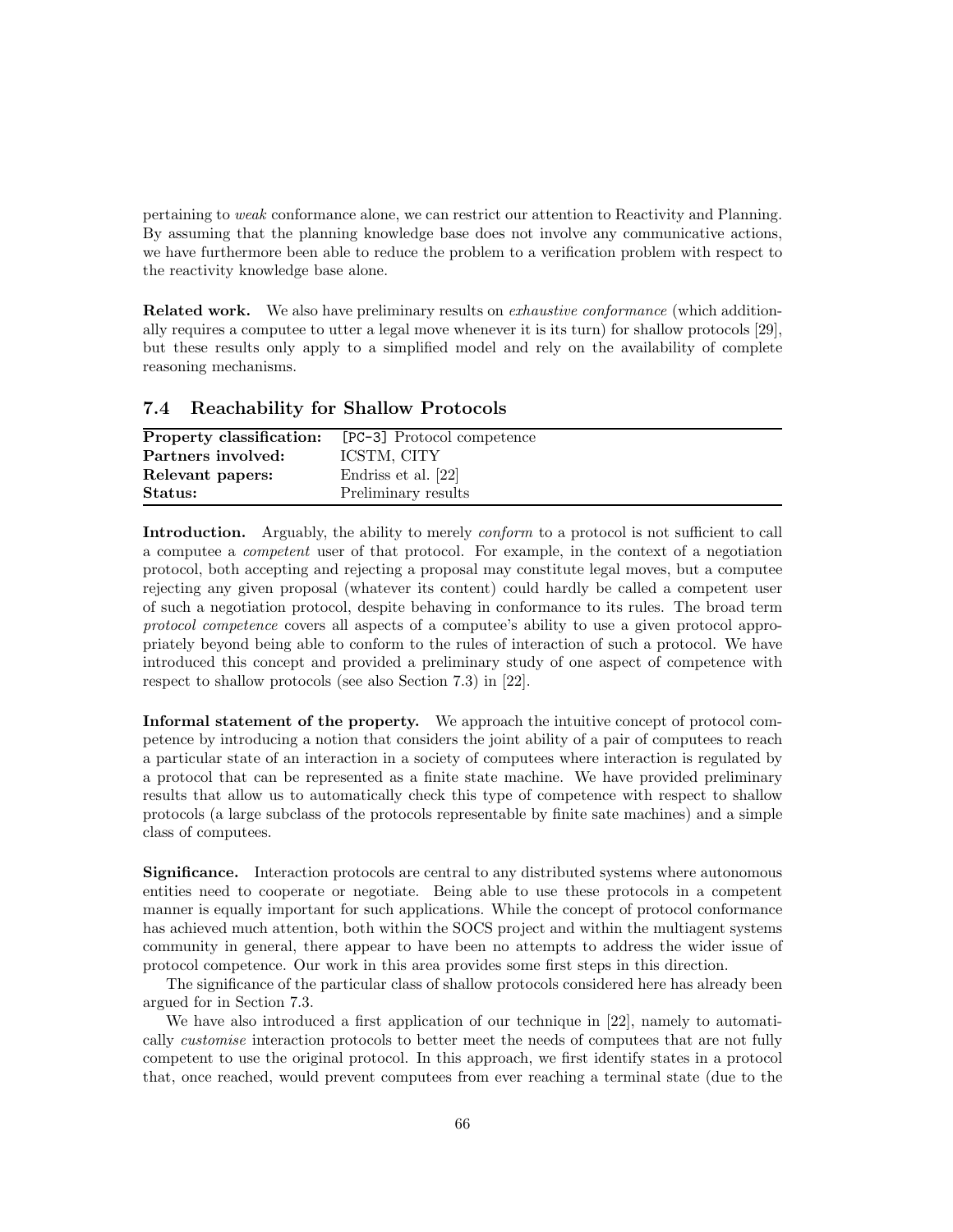incompetence of one of the participants). A social authority would be able to use this information to propose a cut-down version of the original protocol that would prevent computees from entering into such deadends.

Formal statement of the property. The property is stated in detail in [22].

Approach. Similarly to the property discussed in Section 7.3, our results apply to computees with a simple reactivity knowledge base for which it is possible to extract the computee's response space that can be matched against a given shallow protocol. Furthermore, the result presupposes that no other components of the KGP model (in particular, planning) will interfere with the computee's communicative behaviour in an unexpected manner. Our results are preliminary, in particular, in the sense that the latter is a very strong assumption. We refer to [22] for further details.

Related work. We are not aware of related work that aims specifically at identifying aspects of protocol competence.

# 8 Conclusion

In this deliverable we have reported the work that was undertaken for workpackage WP5 of the SOCS project. WP5 concerned the verification of properties of the computee and the society models. We chose a broad range of properties, classified into four categories related to the proof procedures, individual computees, societies and protocols, with each category consisting of several results. For each property we have summarised its informal and formal definitions, its significance and the approach taken in its proof and we give references to annex documents that provide detailed discussions.

The summary of most of the properties includes a discussion of work related to that specific property. In the cases of behavioural profiles there is a separate section for the related work (Section 5.1.1), because this is shared by all the properties in this category. To our knowledge our work on all the properties, with the exception of the soundness, completeness and termination of the proof procedures, is novel.

## 8.1 Evaluation

The results reported in this deliverable go some way towards showing:

- The appropriateness of the models: For example, the coherence properties of Section 5.2 show some advantageous features that result from the design choices made in the computee model, and the soundness, completeness and termination properties of the society proof procedure show the appropriateness of the choices made there.
- The scope and versatility of the models: For example Section 5.1 on the behaviour profiles shows how different behaviours can be accommodated within the computee model. Another example is Section 6.2 which shows how the society proof procedure, itself, can be adapted to prove properties of protocols automatically.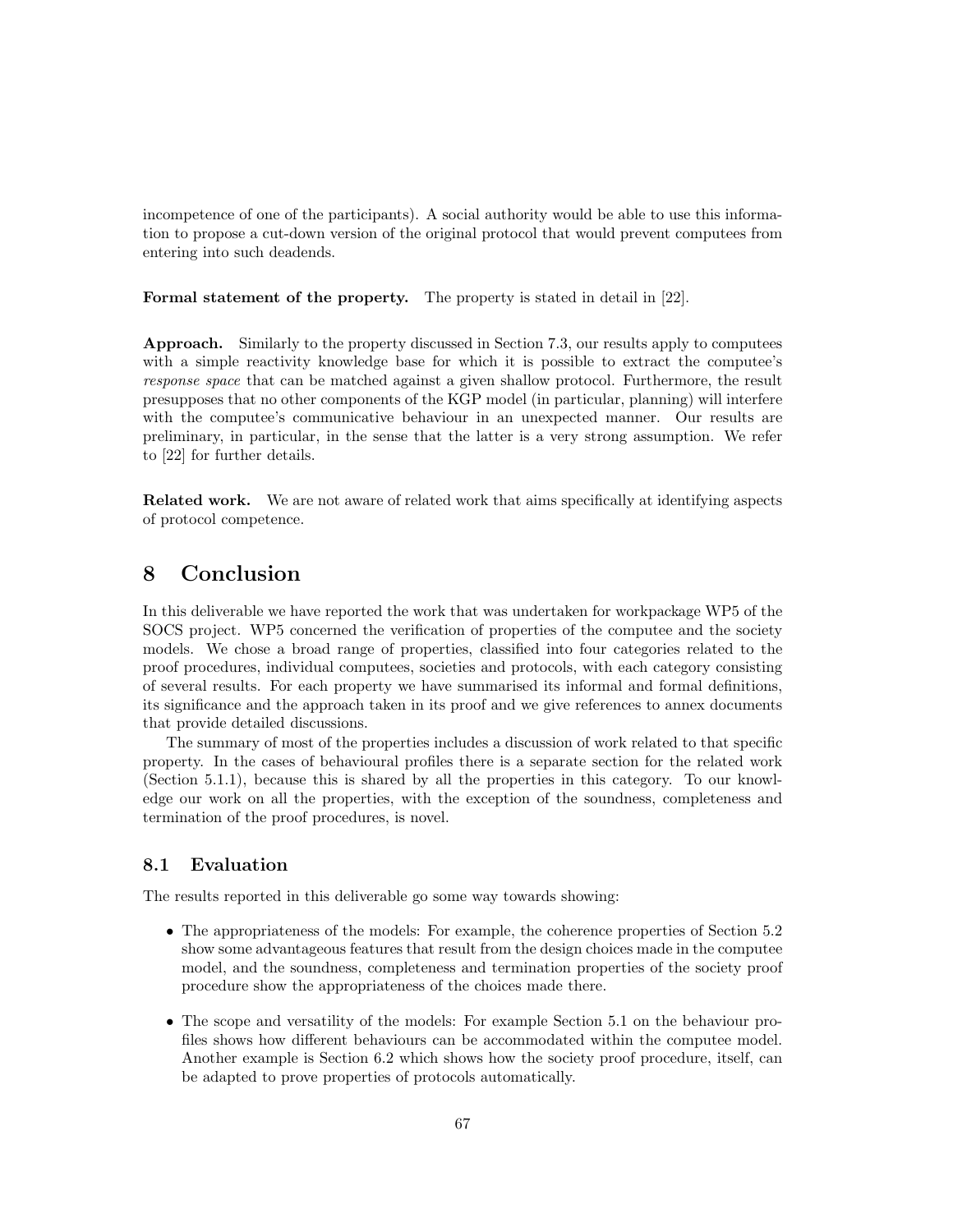- The suitability of the models for the chosen scenarios, in particular resource allocation: For example, the results reported in the whole of Section 7 on protocol conformance are immediately relevant to the communication requirements for negotiation. In addition, Section 6.3 discusses several concepts of optimality of allocations of resources that are relevant in this context.
- The use of theoretical results towards providing guidelines for the design of computees and the social infrastructure to anyone who wishes to use the PROSOCS platform: For example, the results on well-definedness reported in Section 6.1 help give guidelines to the designers of the social infrastructure, and the investigation of the behaviour profiles of Section 5.1 give guidelines to the designers of computees.

In addition the results show a possible synthesis between the computee and society models: For example, Section 5.4 shows how social expectations can be incorporated in the private policies of computees who negotiate over resources. Another example is the result on a-priori conformance checking reported in Section 7.3, which relates (parts of) the specification of a computee to that of a society protocol.

Work on WP5 has helped provide detailed feedback to us about the models of computees and societies. Work on the profiles (Section 5.1) suggested that it would be better to combine the Goal Revision and Plan Revision transitions into one. Consequently we have defined a new State Revision transition, SR, (see Section 2.3.1) to replace the two.

Work on the Coherence Properties (Section 5.2) revealed two problems with the Action Selection Function. One was an error in its definition that meant that when a set of actions As was selected for execution the time constraints of the actions in As collectively were not guaranteed to be consistent. This has been corrected as reported in Section 2.3.2. Another problem was that (both the original and the corrected versions of) the Action Selection Function did not guarantee that actions would be selected in the "right" order. So an action with a later time could be selected even if there were earlier unexecuted and non-timed out actions still present in the Plan. After many discussions we decided that it would be better to allow this in the core model and, instead, specify a behaviour profile, namely the simple punctual, that would force selection of actions in the right order.

It was valuable to have the work on WP6 on practical experimentation progressing in parallel. This too provided feedback about the models and the properties investigated in WP5.

Despite the successes outlined above, there have been inevitable difficulties. One of the major problems has been that the computee model is complex. It is defined declaratively at all levels and it is modular. So it lends itself well to proving properties about its subparts. However, with more complex, overall properties, one has to take account of the whole model. Not only that, but one also needs to take into account the environment and its possible interventions. These considerations made the work on individual welfare and the behaviour profiles particularly difficult. One consequence of this has been that, for example, the results about the effectiveness of individual behaviour profiles are based on conditions that need more detailed discussion and perhaps more formal characterisation. One example of such a condition is time-criticality. It is intuitively clear what we mean by *time-criticality*. However, it is very difficult to give sufficient and necessary conditions for it on the knowledge bases of computees. One possible way to tackle some of the issues and complexities in any related future work may be to specify a model of the environment as well as computees.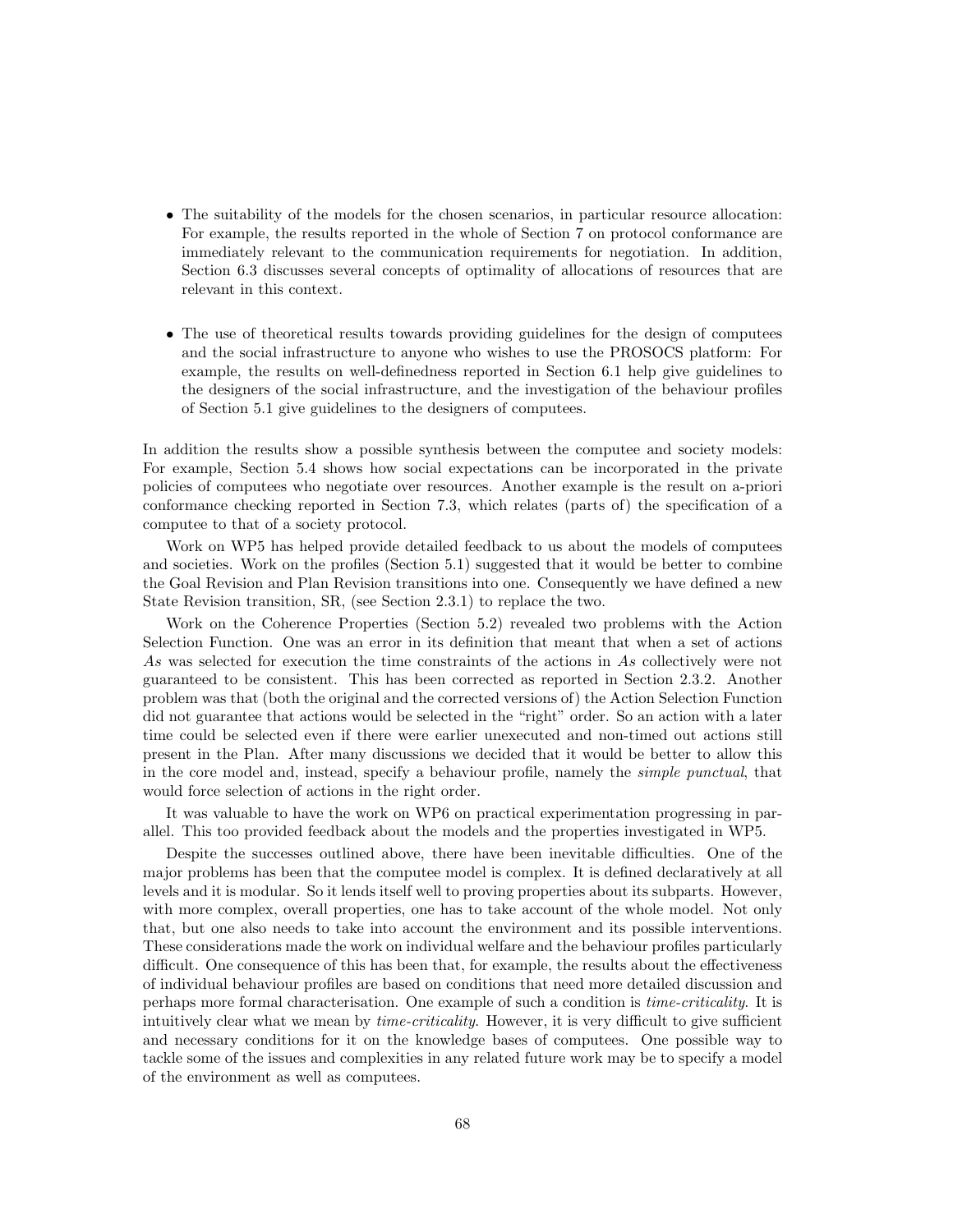## 8.2 Planning and Division of Work

The work that has been done on WP5 has largely followed the task allocation planned in D12 [3]. Several plenary and subgroup meetings have taken place during the last year to finalise the list of properties to be addressed and to plan the work amongst the partners, and later to discuss progress and cross-fertilisation. This has been done both within WP5 and across WP5 and WP6.

There have been many close collaborations and synergies across the sites and on different topics. This is self-evident from the list of authors in the bibliography. For example the work on behaviour profiles has involved the collaboration of ICSTM, DIPISA, CITY and UCY, the work on SCIFF soundness and termination results has involved the collaboration of UNIBO and DIFERRARA, and the work on adopting social expectations has involved a collaboration between UCY and UNIBO and also demonstrates a synergy between the individual computee and the society models and concepts.

### 8.3 Future Work

The SOCS project has been a complex and very ambitious project at all its stages, from the development of the declarative models, to the development of the computational models and prototype implementations and now at the stage of formalising and proving formal properties. We have tackled a diverse and fairly large collection of properties. Almost in all cases there is scope for refinement and improvement. Some of these we will attempt during the remainder of the project and most are subject of future work beyond the project.

Considering the four categories of the properties: Regarding the proof procedures, there is potential for a more comprehensive proof of completeness of CIFF and SCIFF. Regarding individual computees, there is much scope for building on our existing work, for example to extend the results on the behaviour profiles, or to investigate the consequences, positive and otherwise, of combining different profiles. Another example is to extend the definitions and results of individual welfare to more complex situations, allowing time-critical goals and plans. The work on adopting social expectations is preliminary, but promising. Investigating further and tighter synergies between computees and societies provides scope for much interesting future work. Regarding the society infrastructure there are also possibilities for extending the work. For example extending the automatic verification of protocol properties to proof of universal properties. Another example is investigating policies and protocols that would result in socially optimal allocations of resources through negotiation. Regarding protocol conformance, extending the approach for proving conformance a priori discussed in Section 7.3 to both larger classes of protocols and richer agent models presents another important research challenge for the future.

## References

- [1] L. C. Aiello and F. Massacci. Planning attacks to security protocols: Case studies in logic programming. In A. C. Kakas and F. Sadri, editors, Computational Logic: Logic Programming and Beyond, Essays in Honour of Robert A. Kowalski, Part I, volume 2407 of Lecture Notes in Computer Science, pages 533–560. Springer-Verlag, 2002.
- [2] M. Alberti, A. Bracciali, F. Chesani, A. Ciampolini, U. Endriss, M. Gavanelli, A. Guerri, A. Kakas, E. Lamma, W. Lu, P. Mancarella, P. Mello, M. Milano, F. Riguzzi, F. Sadri,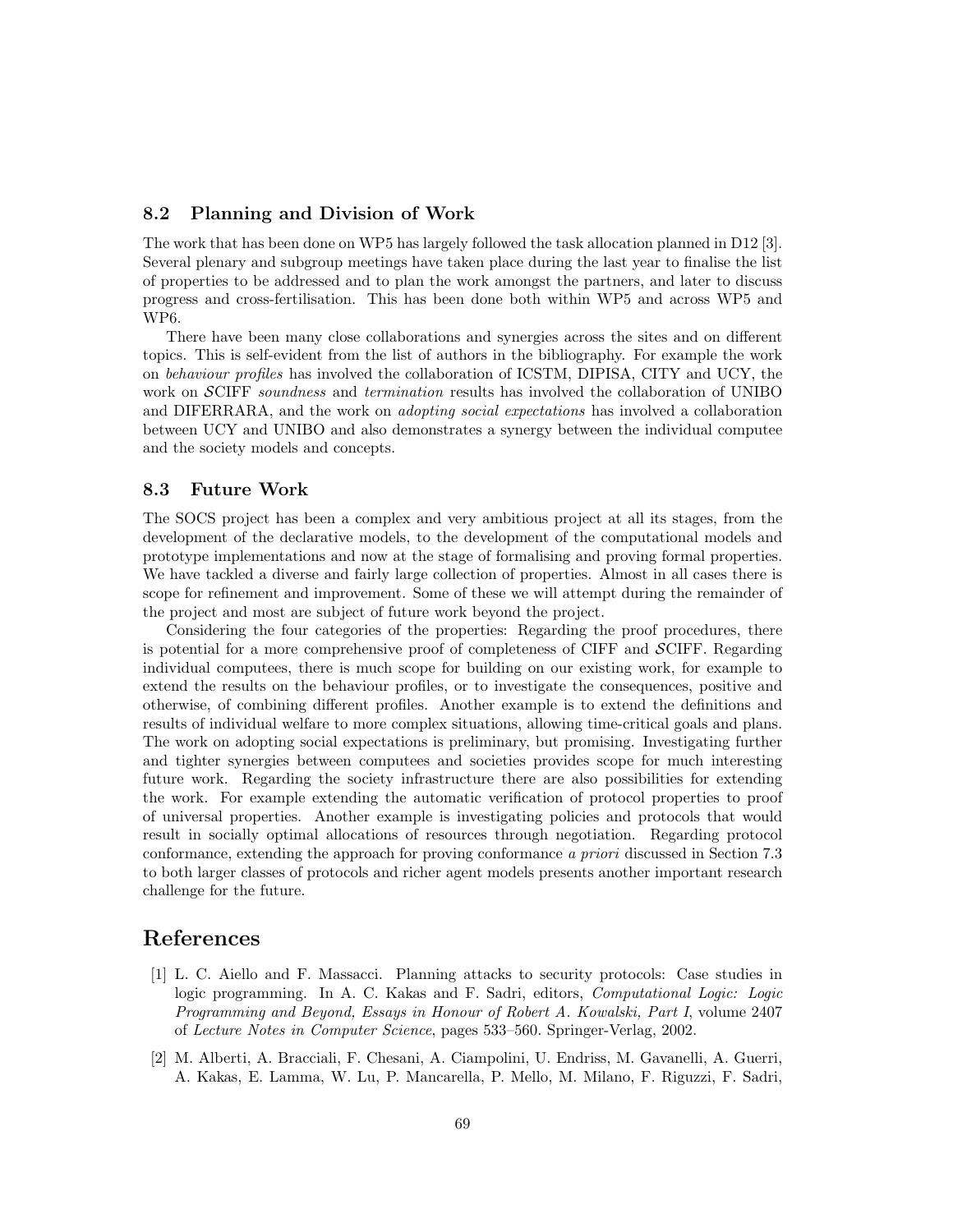K. Stathis, G. Terreni, F. Toni, P. Torroni, and A. Yip. Experiments with animated societies of computees. Technical report, SOCS Consortium, 2005. Deliverable D14.

- [3] M. Alberti, A. Bracciali, F. Chesani, U. Endriss, M. Gavanelli, A. Guerri, A. Kakas, E. Lamma, P. Mancarella, P. Mello, M. Milano, F. Riguzzi, F. Sadri, K. Stathis, G. Terreni, F. Toni, and P. Torroni. Update report on WP1–WP6. Technical report, SOCS Consortium, 2004. Deliverable D12.
- [4] M. Alberti, A. Bracciali, F. Chesani, U. Endriss, M. Gavanelli, W. Lu, K. Stathis, and P. Torroni. SOCS prototype. Technical report, SOCS Consortium, 2003. Deliverable D9.
- [5] M. Alberti, F. Chesani, M. Gavanelli, E. Lamma, P. Mello, and P. Torroni. On the automatic verification of interaction protocols using  $q$ -SCIFF. Technical Report DEIS-LIA-04-004, University of Bologna (Italy), 2005. LIA Series no. 72.
- [6] M. Alberti, M. Gavanelli, E. Lamma, P. Mello, and P. Torroni. Specification and verification of agent interactions using social integrity constraints. Electronic Notes in Theoretical Computer Science, 85(2), 2003.
- [7] J. Alferes, A. Brogi, J. A. Leite, and L. M. Pereira. Computing environment-aware agent behaviours with logic program updates. In A. Pettorossi, editor, Logic Based Program Synthesis and Transformation, 11th International Workshop, (LOPSTR'01), Selected Papers, pages 216–232. Springer-Verlag, 2002.
- [8] J. J. Alferes, A. Brogi, J. A. Leite, and L. M. Pereira. Evolving logic programs. In S. Flesca, S. Greco, N. Leone, and G. Ianni, editors, *Proceedings of the 8th European Conference on* Logics in Artificial Intelligence (JELIA'02), volume 2424 of Lecture Notes in Artificial Intelligence, pages 50–61. Springer-Verlag, Sept. 2002.
- [9] L. Amgoud and S. Parsons. Agent dialogues with conflicting preferences. In Intelligent Agents VIII: 8th International Workshop, ATAL 2001, Seattle, WA, USA, Revised Papers, volume 2333 of Lecture Notes in Artificial Intelligence. Springer-Verlag, 2002.
- [10] L. Amgoud, S. Parsons, and N. Maudet. Arguments, dialogue and negotiation. In W. Horn, editor, Proceedings of the Fourteenth European Conference on Artificial Intelligence, Berlin, Germany (ECAI 2000). IOS Press, Aug. 2000.
- [11] A. Armando, L. Compagna, and Y. Lierler. Automatic compilation of protocol insecurity problems into logic programming. In J. J. Alferes and J. Leite, editors, Proceedings of the 9th European Conference on Logics in Artificial Intelligence (JELIA-2004), LNAI, pages 617–627. Springer-Verlag, 2004.
- [12] K. J. Arrow, A. K. Sen, and K. Suzumura, editors. Handbook of Social Choice and Welfare, volume 1. North-Holland, 2002.
- [13] F. Athienitou, A. Bracciali, U. Endriss, A. Kakas, W. Lu, P. Mancarella, F. Sadri, K. Stathis, and F. Toni. Profile-related properties. Technical report, SOCS Consortium, 2005. Annex to deliverable D13.
- [14] M. Backes and B. Pfitzmann. A cryptographically sound security proof of the Needham-Schroeder-Lowe public-key protocol. In P. K. Pandya and J. Radhakrishnan, editors, FST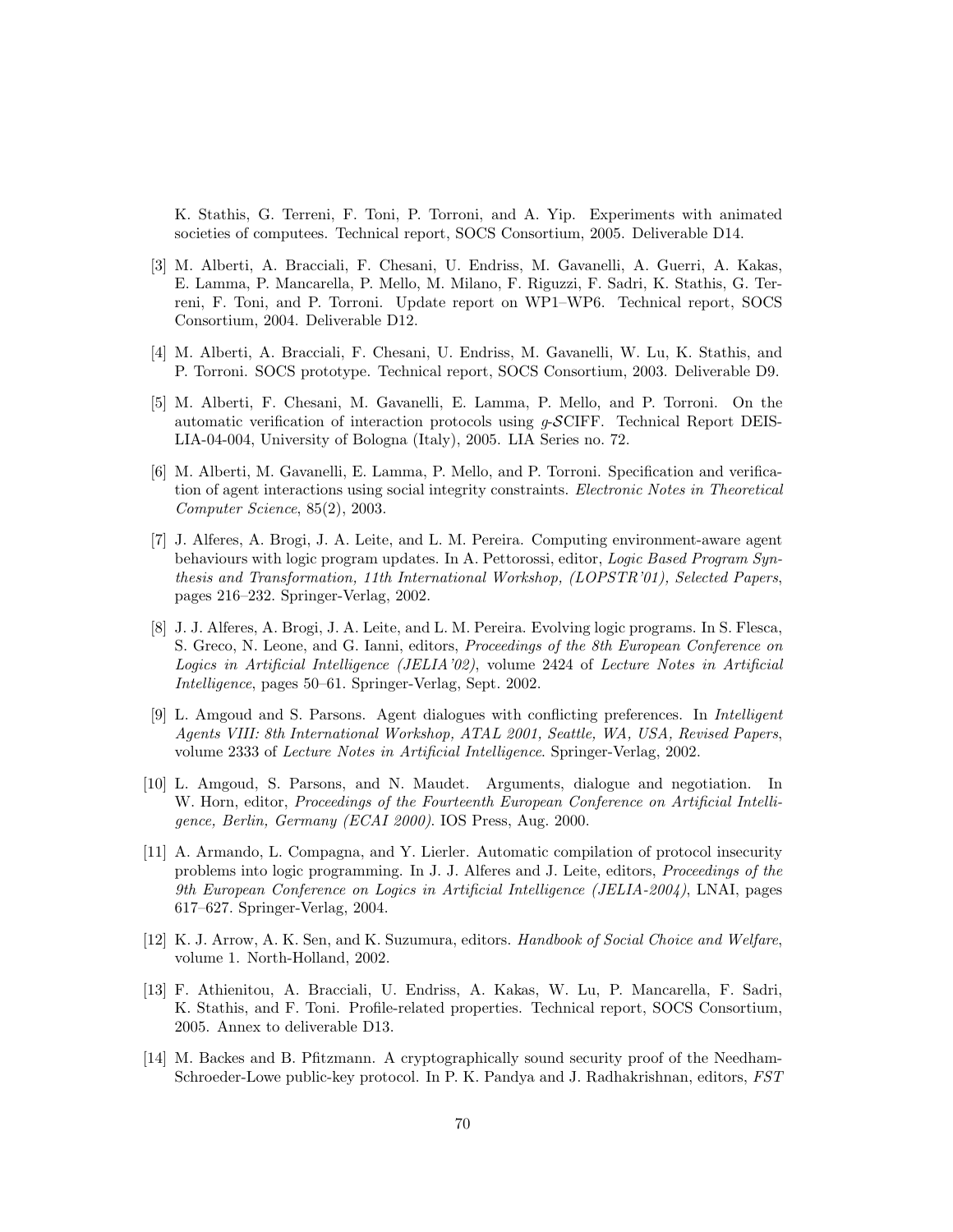TCS 2003: Foundations of Software Technology and Theoretical Computer Science, 23rd Conference, Mumbai, India, December 15-17, 2003, Proceedings, volume 2914 of Lecture Notes in Computer Science, pages 1–12. Springer-Verlag, 2003.

- [15] A. Bracciali, P. Mancarella, K. Stathis, and F. Toni. On modelling declaratively multiagent systems. In Proceedings of Declarative Agent Languages and Technologies (DALT  $2004$ ), LNCS, To appear, 2004. Springer-Verlag.
- [16] A. Bracciali, P. Mancarella, K. Stathis, and F. Toni. Stable multi-agent systems. In Proc. of the 5th International Workshop on Engineering Societies in the Agents World (ESAW 2004), Lecture Notes in Artificial Intelligence, Toulouse, France, 2004. Springer-Verlag. To appear.
- [17] A. Ciampolini, E. Lamma, P. Mello, F. Toni, and P. Torroni. Co-operation and competition in ALIAS: a logic framework for agents that negotiate. Computational Logic in Multi-Agent Systems. Annals of Mathematics and Artificial Intelligence, 37(1-2):65–91, 2003.
- [18] G. Delzanno. Specifying and debugging security protocols via hereditary Harrop formulas and  $\lambda$ Prolog - a case-study -. In H. Kuchen and K. Ueda, editors, Functional and Logic Programming, 5th International Symposium, FLOPS 2001, Tokyo, Japan, March 7- 9, 2001, Proceedings, volume 2024 of Lecture Notes in Computer Science, pages 123–137. Springer-Verlag, 2001.
- [19] G. Delzanno and S. Etalle. Proof theory, transformations, and logic programming for debugging security protocols. In A. Pettorossi, editor, Logic Based Program Synthesis and Transformation : 11th International Workshop, (LOPSTR 2001). Selected papers., volume 2372 of Lecture Notes in Computer Science, pages 76–90, Paphos, Cyprus, November 2001. Springer Verlag.
- [20] N. Demetriou and A. C. Kakas. Argumentation with abduction. In Proceedings of the fourth Panhellenic Symposium on Logic, 2003.
- [21] C. Dixon, M.-C. Fern´andez Gago, M. Fisher, and W. van der Hoek. Using temporal logics of knowledge in the formal verification of security protocols. In Procedings of the Eleventh International Workshop on Temporal Representation and Reasoning (TIME'04), 2004.
- [22] U. Endriss, W. Lu, N. Maudet, and K. Stathis. Competent agents and customising protocols. In A. Omicini, P. Petta, and J. Pitt, editors, Proceedings of the 4th International Workshop on Engineering Societies in the Agents World (ESAW-2003), October 2003.
- [23] U. Endriss, P. Mancarella, F. Sadri, G. Terreni, and F. Toni. The CIFF proof procedure: Definition and soundness results. Technical Report 2004/2, Department of Computing, Imperial College London, May 2004.
- [24] U. Endriss, P. Mancarella, F. Sadri, G. Terreni, and F. Toni. The CIFF proof procedure for abductive logic programming with constraints. In J. J. Alferes and J. Leite, editors, Proceedings of the 9th European Conference on Logics in Artificial Intelligence (JELIA-2004), LNAI, pages 31–43. Springer-Verlag, 2004.
- [25] U. Endriss and N. Maudet. Welfare engineering in multiagent systems. In A. Omicini, P. Petta, and J. Pitt, editors, Engineering Societies in the Agents World IV, volume 3071 of LNAI, pages 93–106. Springer-Verlag, 2004.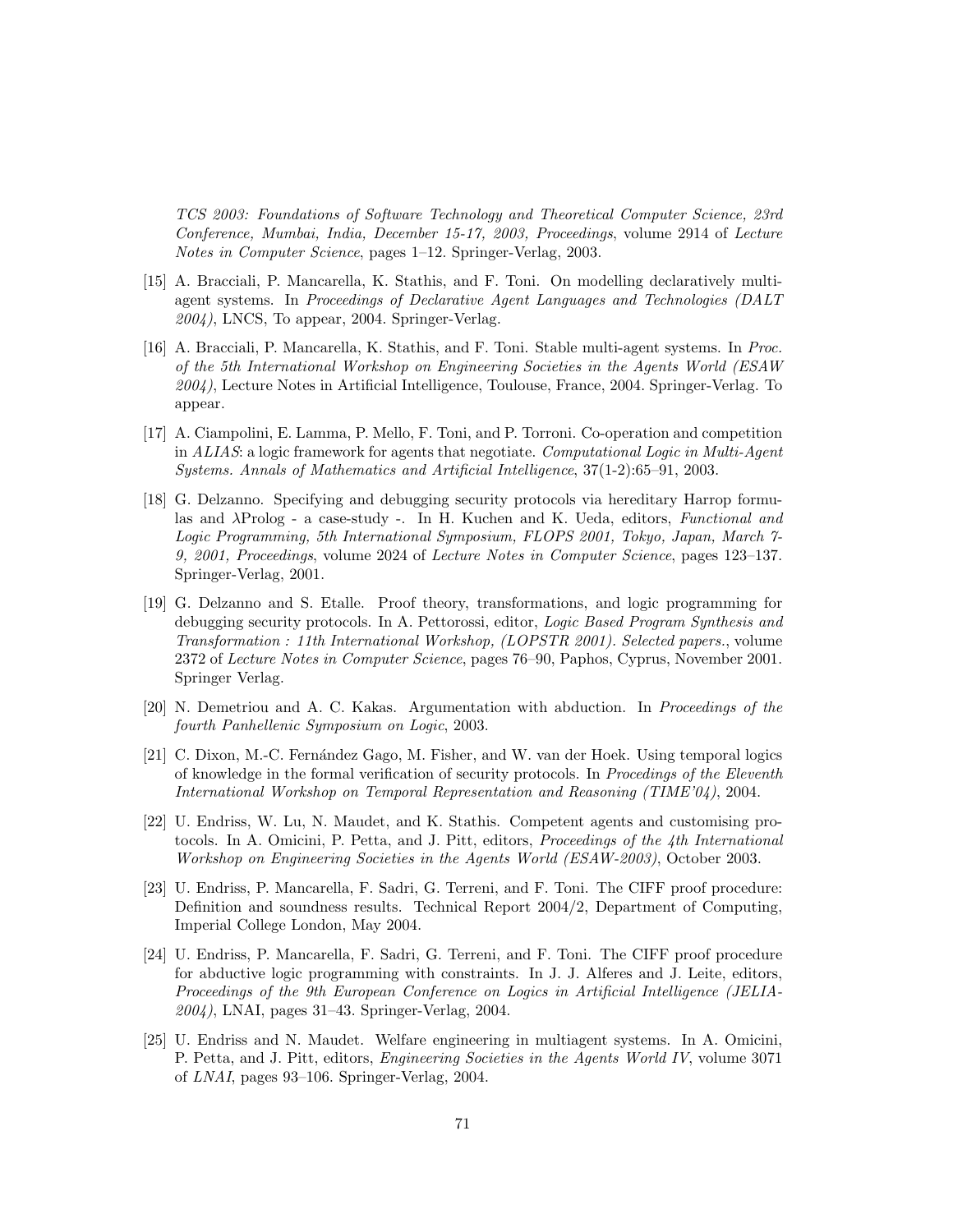- [26] U. Endriss, N. Maudet, F. Sadri, and F. Toni. On optimal outcomes of negotiations over resources. In J. S. Rosenschein, T. Sandholm, M. Wooldridge, and M. Yokoo, editors, Proceedings of the Second International Joint Conference on Autonomous Agents and Multiagent Systems (AAMAS-2003), pages 177–184, Melbourne, Victoria, July 14–18 2003. ACM Press.
- [27] U. Endriss, N. Maudet, F. Sadri, and F. Toni. Protocol conformance for logic-based agents. In G. Gottlob and T. Walsh, editors, Proceedings of the Eighteenth International Joint Conference on Artificial Intelligence, Acapulco, Mexico (IJCAI-03). Morgan Kaufmann Publishers, Aug. 2003.
- [28] U. Endriss, N. Maudet, F. Sadri, and F. Toni. Resource Allocation in Egalitarian Agent Societies. In A. Herzig, B. Chaib-draa, and P. Mathieu, editors, Secondes Journées Fran $cophones sur les Modèles Formels d'Interaction (MFI-2003), pages 101-110. Cépaduès-$ Editions, May 2003.
- [29] U. Endriss, N. Maudet, F. Sadri, and F. Toni. Logic-based agent communication protocols. In F. Dignum, editor, Advances in Agent Communication, volume 2922 of LNAI, pages 91– 107. Springer-Verlag, 2004.
- [30] U. Endriss, N. Maudet, F. Sadri, F. Toni, and P. Torroni. Preliminary list of verifiable properties of societies of computees. Technical report, SOCS Consortium, June 2003. Internal document.
- [31] FIPA Communicative Act Library Specification, Aug. 2001. Published on August 10th, 2001, available for download from the FIPA website, http://www.fipa.org.
- [32] T. H. Fung. Abduction by Deduction. PhD thesis, Imperial College London, 1996.
- [33] T. H. Fung and R. A. Kowalski. The IFF proof procedure for abductive logic programming. Journal of Logic Programming, 33(2):151–165, Nov. 1997.
- [34] M. Gavanelli, E. Lamma, and P. Mello. Proof of properties of the SCIFF proof-procedure. Deliverable IST32530/DIFERRARA/410/D/I/b1, SOCS Consortium, Dec 2004.
- [35] M. Gavanelli, E. Lamma, P. Mello, and P. Torroni. SCIFF: Full proof of soundness. Deliverable IST32530/DIFERRARA/401/D/I/b1, SOCS Consortium, Jun 2004.
- [36] M. Gavanelli, E. Lamma, P. Torroni, P. Mello, K. Stathis, P. Moraïtis, A. C. Kakas, N. Demetriou, G. Terreni, P. Mancarella, A. Bracciali, F. Toni, F. Sadri, and U. Endriss. Computational model for computees and societies of computees. Technical report, SOCS Consortium, 2003. Deliverable D8.
- [37] S. Goldwasser, S. Micali, and C. Rackoff. The knowledge complexity of interactive proof systems. SIAM Journal on Computing, 18(1):186–207, 1989.
- [38] F. Guerin and J. Pitt. Guaranteeing Properties for E-commerce Systems. In J. Padget et al., editors, Agent-Mediated Electronic Commerce IV: Designing Mechanisms and Systems, volume 2531 of Lecture Notes in Artificial Intelligence, pages 253–272. Springer-Verlag, 2002.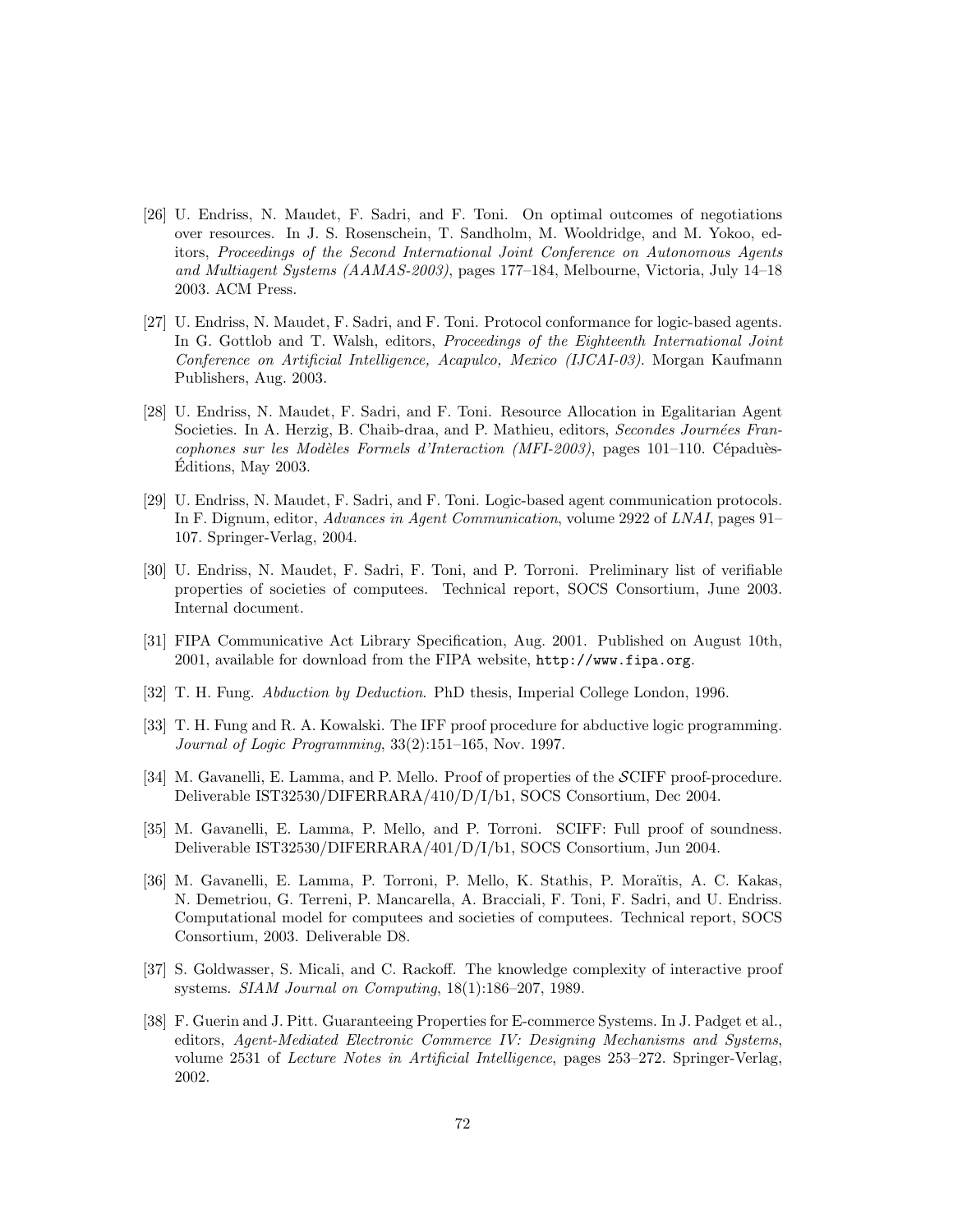- [39] J. C. Harsanyi. Can the maximin principle serve as a basis for morality? American Political Science Review, 69:594–609, 1975.
- [40] K. V. Hindriks, F. S. de Boer, W. van der Hoek, and J. C. Meyer. Agent programming in 3APL. Autonomous Agents and Multi-Agent Systems, 2(4):357–401, 1999.
- [41] J. Jaffar and M. Maher. Constraint logic programming: a survey. Journal of Logic Programming, 19-20:503–582, 1994.
- [42] A. Kakas, P. Mancarella, F. Sadri, K. Stathis, and F. Toni. A logic-based approach to model computees. Technical report, SOCS Consortium, 2003. Deliverable D4.
- [43] A. Kakas, P. Mancarella, F. Sadri, K. Stathis, and F. Toni. The KGP model of agency. In R. Lopez de Mantaras and L. Saitta, editors, Proceedings of the Sixteenth European Conference on Artificial Intelligence, Valencia, Spain (ECAI 2004). IOS Press, Aug. 2004.
- [44] A. Kakas, N. Maudet, and P. Moraitis. Layered strategies and protocols for argumentationbased agent interaction. In Proceedings of the First International Workshop on Argumentation in MultiAgent Systems, 2004.
- [45] A. C. Kakas and P. Moraitis. Argumentation based decision making for autonomous agents. In J. S. Rosenschein, T. Sandholm, M. Wooldridge, and M. Yokoo, editors, Proceedings of the Second International Joint Conference on Autonomous Agents and Multiagent Systems (AAMAS-2003), pages 883–890, Melbourne, Victoria, July 14–18 2003. ACM Press.
- [46] A. C. Kakas, P. Torroni, and N. Demetriou. Agent planning, negotiation, and control of operation. In R. Lopez de Mantaras and L. Saitta, editors, Proceedings of the Sixteenth European Conference on Artificial Intelligence, Valencia, Spain (ECAI 2004), pages 28–32. IOS Press, Aug. 2004.
- [47] G. E. Kersten, S. J. Noronha, and J. Teich. Are all e-commerce negotiations auctions? In Proceedings of the 4th International Conference on the Design of Cooperative Systems. 2000.
- [48] K. Kim, J. A. Abraham, and J. Bhadra. Model checking of security protocols with preconfiguration. In K. Chae and M. Yung, editors, Information Security Applications, 4th International Workshop, WISA 2003, Jeju Island, Korea, August 25-27, 2003, Revised Papers, volume 2908 of Lecture Notes in Computer Science, pages 1–15. Springer-Verlag, 2004.
- [49] P. Küngas and M. Matskin. Linear logic, partial deduction and cooperative problem solving. In J. A. Leite, A. Omicini, L. Sterling, and P. Torroni, editors, Declarative Agent Languages and Technologies, volume 2990 of Lecture Notes in Artificial Intelligence, pages 263–279. Springer-Verlag, May 2004. First International Workshop, DALT 2003. Melbourne, Australia, July 2003. Revised Selected and Invited Papers.
- [50] E. Lamma, P. Mello, P. Mancarella, A. Kakas, K. Stathis, and F. Toni. Self-assessment: parameters and criteria. Technical report, SOCS Consortium, 2003. Deliverable D3.
- [51] G. Lowe. Breaking and fixing the Needham-Shroeder public-key protocol using CSP and FDR. In T. Margaria and B. Steffen, editors, Tools and Algorithms for the Construction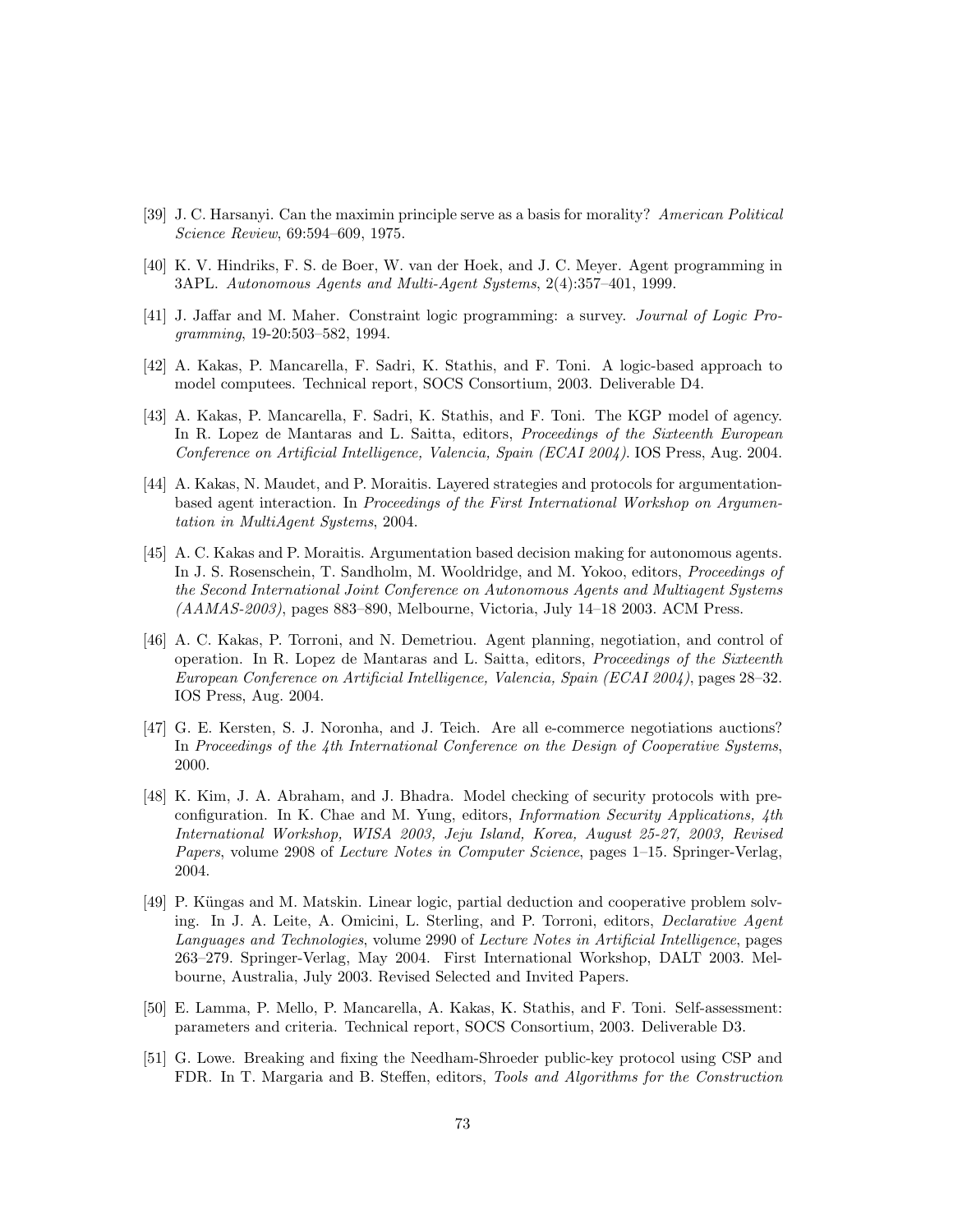and Analysis of Systems: Second International Workshop, TACAS'96, volume 1055 of Lecture Notes in Artificial Intelligence, pages 147–166. Springer-Verlag, 1996.

- [52] P. Mancarella, F. Sadri, K. Stathis, F. Toni, and A. Bracciali. Computees and welfare. Technical report, SOCS Consortium, 2005. Annex to deliverable D13.
- [53] P. McBurney, S. Parsons, and M. Wooldridge. Desiderata for agent argumentation protocols. In C. Castelfranchi and W. Lewis Johnson, editors, Proceedings of the First International Joint Conference on Autonomous Agents and Multiagent Systems (AAMAS-2002), Part I, pages 402–409, Bologna, Italy, July 15–19 2002. ACM Press.
- [54] P. Mello, P. Torroni, M. Gavanelli, M. Alberti, A. Ciampolini, M. Milano, A. Roli, E. Lamma, F. Riguzzi, and N. Maudet. A logic-based approach to model interaction amongst computees. Technical report, SOCS Consortium, 2003. Deliverable D5.
- [55] H. Moulin. Axioms of Cooperative Decision Making. Cambridge University Press, 1988.
- [56] R. Needham and M. Schroeder. Using encryption for authentication in large networks of computers. Communications of the ACM, 21(12):993–999, December 1978.
- [57] I. Niemelä and P. Simons. Extending the Smodels system with cardinality and weight constraints. In J. Minker, editor, Logic-Based Artificial Intelligence, chapter 21, pages 491–521. Kluwer Academic Publishers, 2000.
- [58] T. Nipkow, L. C. Paulson, and M. Wenzel. Isabelle/HOL A Proof Assistant for Higher-Order Logic, volume 2283 of Lecture Notes in Computer Science. Springer-Verlag, 2002.
- [59] J. Pang. Analysis of a security protocol in µCRL. In C. George and H. Miao, editors, Formal Methods and Software Engineering, 4th International Conference on Formal Engineering Methods, ICFEM 2002 Shanghai, China, October 21-25, 2002, Proceedings, volume 2495 of Lecture Notes in Computer Science, pages 396–400. Springer-Verlag, 2002.
- [60] S. Parsons, C. Sierra, and N. R. Jennings. Agents that reason and negotiate by arguing. Journal of Logic and Computation, 8(3):261–292, 1998.
- [61] J. Pitt and A. Mamdani. Communication protocols in multi-agent systems. In Workshop on Specifying and Implementing Conversation Policies, 1999.
- [62] F. Raimondi and A. Lomuscio. Verification of multiagent systems via ordered binary decision diagrams: An algorithm and its implementation. In N. Jennings, C. Sierra, L. Sonenberg, and M. Tambe, editors, Proceedings of the Third International Joint Conference on Autonomous Agents and Multiagent Systems (AAMAS-2004), pages 630–637, Columbia University, New York City, July 2004.
- [63] A. S. Rao and M. P. Georgeff. Modeling rational agents within a BDI-architecture. In R. Fikes and E. Sandewall, editors, Proceedings of Knowledge Representation and Reasoning (KR&R-91), pages 473–484. Morgan Kaufmann Publishers, Apr. 1991.
- [64] J. S. Rosenschein and G. Zlotkin. Rules of Encounter: Designing Conventions for Automated Negotiation Among Computers. MIT Press, Cambridge, MA, 1994.
- [65] S. Russell and P. Norvig. Artificial Intelligence: A Modern Approach. Prentice Hall, 1995.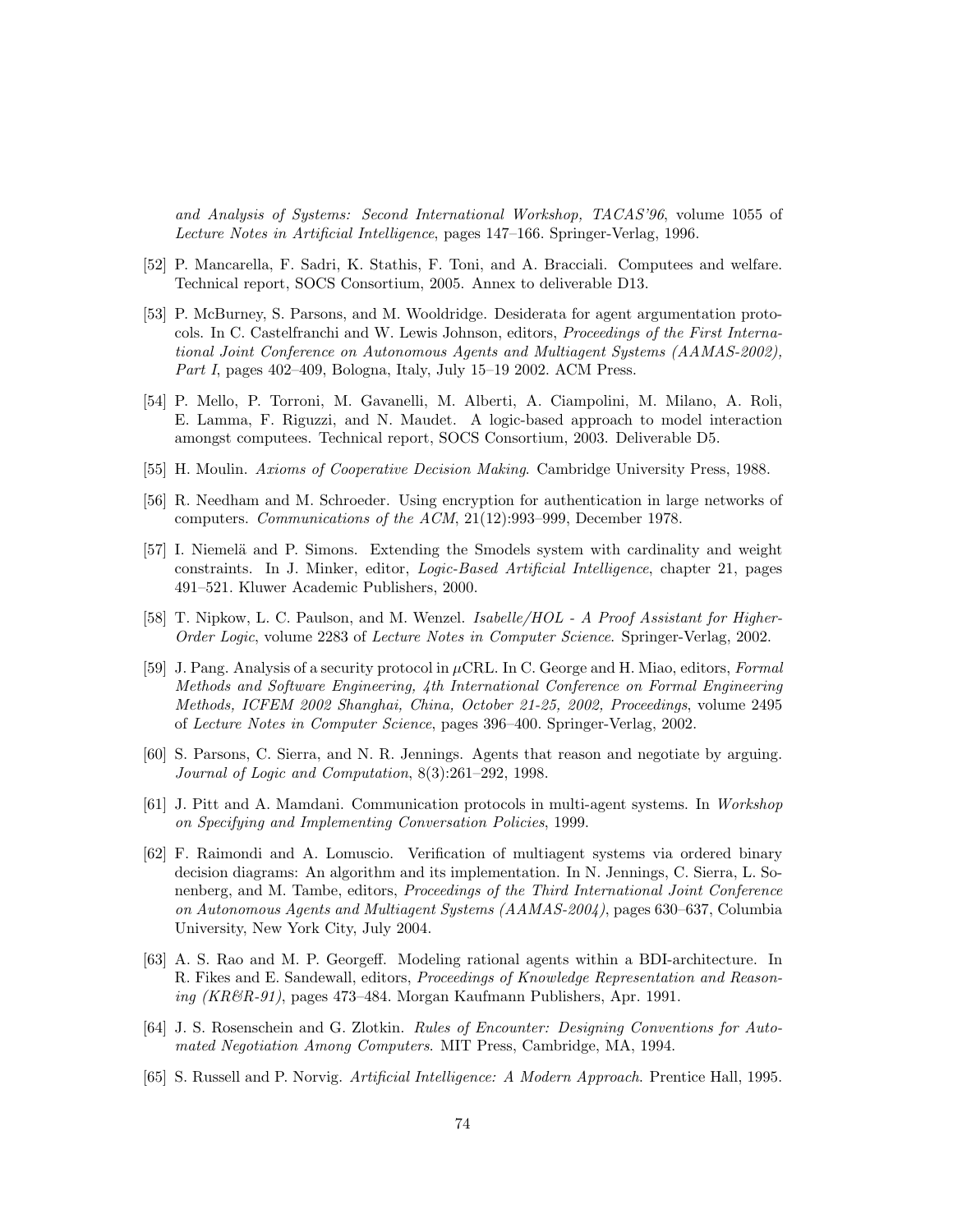- [66] F. Sadri and F. Toni. Coherence properties of the KGP model. Technical report, SOCS Consortium, 2005. Annex to deliverable D13.
- [67] F. Sadri, F. Toni, and P. Torroni. Logic agents, dialogues and negotiation: an abductive approach. In Proceedings AISB'01 Convention, York, UK, Mar. 2001.
- [68] F. Sadri, F. Toni, and P. Torroni. Dialogues for negotiation: agent varieties and dialogue sequences. In Intelligent Agents VIII: 8th International Workshop, ATAL 2001, Seattle, WA, USA, Revised Papers, volume 2333 of Lecture Notes in Artificial Intelligence, pages 405–421. Springer-Verlag, 2002.
- [69] F. Sadri, F. Toni, and P. Torroni. Minimally intrusive negotiating agents for resource sharing. In G. Gottlob and T. Walsh, editors, Proceedings of the Eighteenth International Joint Conference on Artificial Intelligence, Acapulco, Mexico (IJCAI-03). Morgan Kaufmann Publishers, Aug. 2003.
- [70] T. W. Sandholm. Contract types for satisficing task allocation: I Theoretical results. In Proceedings of the AAAI Spring Symposium: Satisficing Models, 1998.
- [71] T. W. Sandholm. Distributed rational decision making. In G. Weiß, editor, Multiagent Systems: A Modern Approach to Distributed Artificial Intelligence, pages 201–258. MIT Press, Cambridge, MA, 1999.
- [72] M. Scheutz, A. Sloman, and B. Logan. Emotional states and realistic agent behaviour. In Proceedings of Game On 2000. SCS Publishing, 2000.
- [73] A. K. Sen. Collective Choice and Social Welfare. Holden Day, 1970.
- [74] P. Torroni. A study on the termination of negotiation dialogues. In C. Castelfranchi and W. Lewis Johnson, editors, Proceedings of the First International Joint Conference on Autonomous Agents and Multiagent Systems (AAMAS-2002), Part III, pages 1223–1230, Bologna, Italy, July 15–19 2002. ACM Press.
- [75] M. Viroli, G. Moro, and A. Omicini. On Observation as a coordination paradigm: an ontology and a formal framework. In ACM Symposium on Applied Computing - Proceedings of the 16th International Conference (SAC01), pages 166–175. ACM, March 2001, Las Vegas (NV), USA.
- [76] D. von Oheimb and V. Lotz. Formal security analysis with interacting state machines. In D. Gollmann, G. Karjoth, and M. Waidner, editors, Computer Security - ESORICS 2002, 7th European Symposium on Research in Computer Security, Zurich, Switzerland, October 14-16, 2002, Proceedings, volume 2502 of Lecture Notes in Computer Science, pages 212–229. Springer-Verlag, 2002.
- [77] M. Wooldridge. Introduction to Multi-Agent Systems. John Wiley & Sons, Ltd., 2002.
- [78] M. Wooldridge and A. Lomuscio. A logic of visibility, perception, and knowledge: completeness and correspondence results. Journal of the IGPL, 9(2), March 2001.
- [79] I. Xanthakos. Semantic Integration of Information by Abduction. PhD thesis, Imperial College London, 2003.